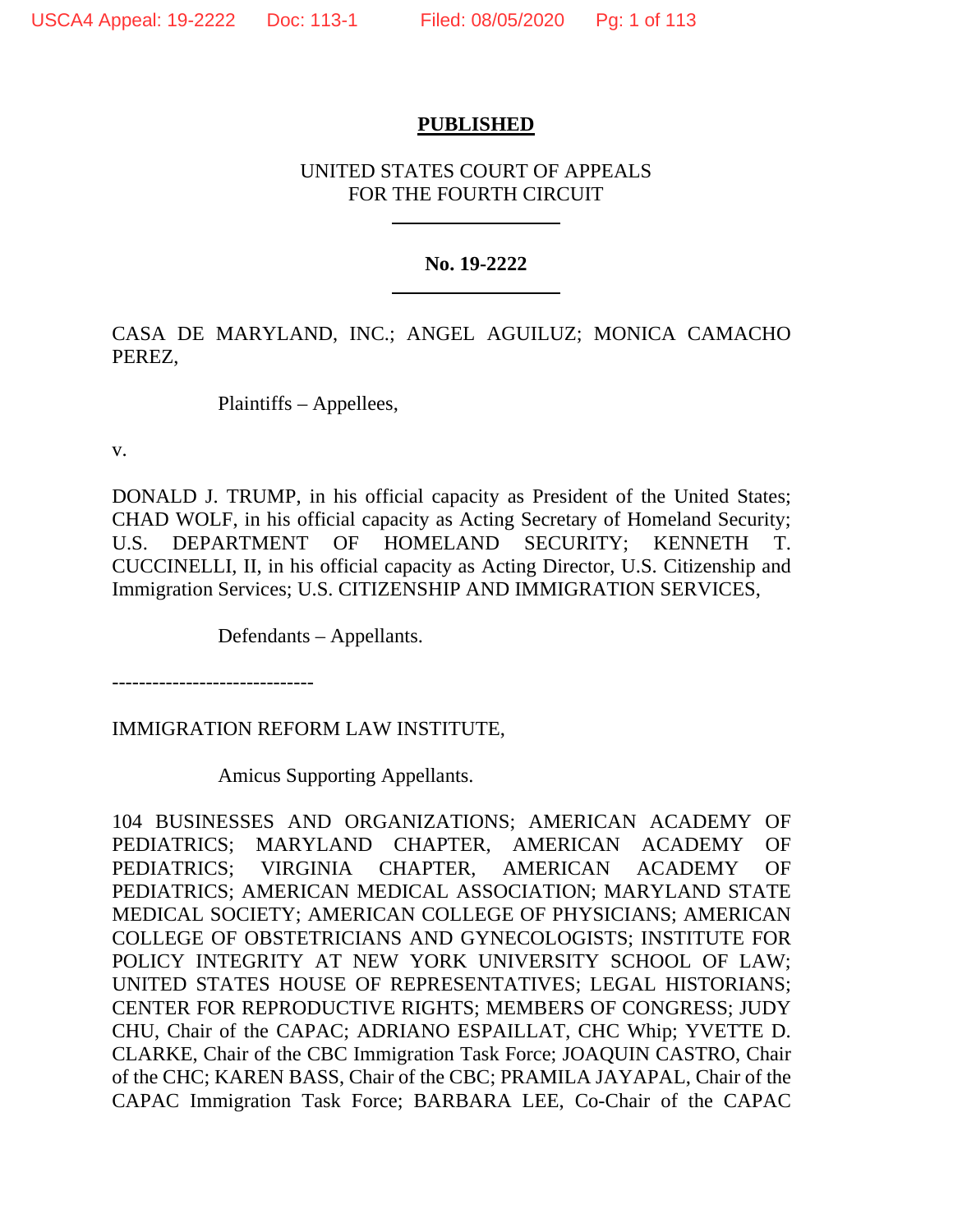Healthcare Task Force; NONPROFIT ANTI-DOMESTIC VIOLENCE AND SEXUAL ASSAULT ORGANIZATIONS; IMMIGRATION LAW PROFESSORS; FISCAL POLICY INSTITUTE; PRESIDENTS' ALLIANCE ON HIGHER EDUCATION AND IMMIGRATION; PUBLIC JUSTICE CENTER,

Amici Supporting Appellees.

Appeal from the United States District Court for the District of Maryland, at Greenbelt. Paul W. Grimm, District Judge. (8:19-cv-02715-PWG)

Argued: May 8, 2020 Decided: August 5, 2020

Before WILKINSON, NIEMEYER, and KING, Circuit Judges.

Reversed and remanded by published opinion. Judge Wilkinson wrote the opinion, in which Judge Niemeyer joined. Judge King wrote a dissenting opinion.

**ARGUED**: Gerard Joseph Sinzdak, UNITED STATES DEPARTMENT OF JUSTICE, Washington, D.C., for Appellants. Jonathan Backer, GEORGETOWN UNIVERSITY LAW CENTER, Washington, D.C., for Appellees. Adam A. Grogg, UNITED STATES HOUSE OF REPRESENTATIVES, Washington, D.C., for Amicus Curiae. ON BRIEF: Joseph H. Hunt, Assistant Attorney General, Daniel Tenny, Joshua Dos Santos, Civil Division, UNITED STATES DEPARTMENT OF JUSTICE, Washington, D.C.; Robert K. Hur, United States Attorney, OFFICE OF THE UNITED STATES ATTORNEY, Baltimore, Maryland, for Appellants. Amy L. Marshak, Joshua A. Geltzer, Mary B. McCord, Institute for Constitutional Advocacy and Protection, GEORGETOWN UNIVERSITY LAW CENTER, Washington, D.C., for Appellees. Michael M. Hethmon, Lew Olowski, IMMIGRATION REFORM LAW INSTITUTE, Washington, D.C., for Amicus Immigration Reform Law Institute. Paul W. Hughes, Michael B. Kimberly, Matthew A. Waring, MCDERMOTT WILL & EMERY LLP, Washington, D.C., for Amici 104 Businesses and Organizations. Susan M. Krumplitsch, Elizabeth Stameskin, Priyamvada Arora, COOLEY LLP, Palo Alto, California, for Amici American Academy of Pediatrics; Maryland Chapter, American Academy of Pediatrics; Virginia Chapter, American Academy of Pediatrics; American Medical Association; Maryland State Medical Society; American College of Physicians; American College of Obstetricians and Gynecologists. Richard L. Revesz, Jack Lienke, Max Sarinsky, INSTITUTE FOR POLICY INTEGRITY AT NEW YORK UNIVERSITY SCHOOL OF LAW, New York,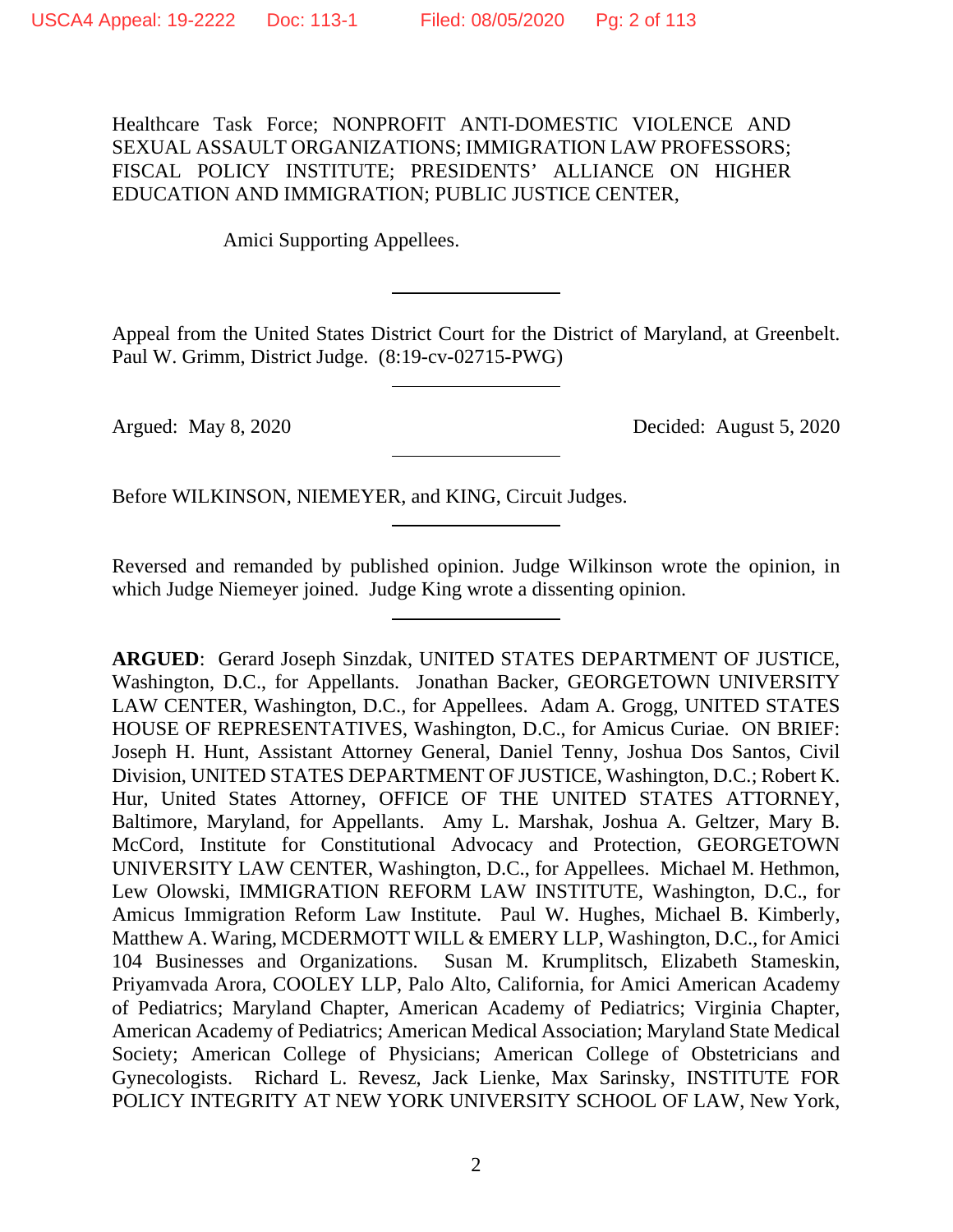New York, for Amicus Institute for Policy Integrity at New York University School of Law. Robert M. Loeb, Thomas M. Bondy, Peter E. Davis, Emily Green, Washington, D.C., Rene Kathawala, Jessica Edmundson, Allison Epperson, New York, New York, M. Todd Scott, ORRICK, HERRINGTON & SUTCLIFFE LLP, San Francisco, California; Douglas N. Letter, General Counsel, Todd B. Tatelman, Principal Deputy General Counsel, Megan Barbero, Josephine Morse, Adam A. Grogg, William E. Havemann, Office of General Counsel, UNITED STATES HOUSE OF REPRESENTATIVES, Washington, D.C., for United States House of Representatives. Alexandra Wald, COHEN & GRESSER LLP, New York, New York; Elizabeth B. Wydra, Brianne J. Gorod, Dayna J. Zolle, CONSTITUTIONAL ACCOUNTABILITY CENTER, Washington, D.C., for Amici Legal Historians. Jenny Ma, Pilar Herrero, Amy Myrick, Elyssa Spitzer, CENTER FOR REPRODUCTIVE RIGHTS, New York, New York, for Amicus Center for Reproductive Rights. Gare Smith, Kristyn DeFilipp, Andrew London, Emily J. Nash, FOLEY HOAG, LLP, Boston, Massachusetts; Justin Lowe, Wendy Parmet, HEALTH LAW ADVOCATES, INC., Boston, Massachusetts, for Amici Health Law Advocates, Inc. and Other Organizations Interested in Public Health. Nilda Isidro, Amanda Burns, Christine Armellino, New York, New York, Caroline H. Bullerjahn, GOODWIN PROCTOR LLP, Boston, Massachusetts, for Amici Members of Congress Judy Chu, Chair of the CAPAC; Adriano Espaillat, CHC Whip; Yvette D. Clarke, Chair of the CBC Immigration Task Force; Joaquin Castro, Chair of the CHC; Karen Bass, Chair of the CBC; Pramila Jayapal, Chair of the CAPAC Immigration Task Force; Barbara Lee, Co-Chair of the CAPAC Healthcare Task Force, et al. Paul J. Lawrence, Alanna E. Peterson, PACIFICA LAW GROUP LLP, Seattle, Washington, for Amici Nonprofit Anti-Domestic Violence and Sexual Assault Organizations. Harry Lee, Mary Woodson Poag, Johanna Dennehy, STEPTOE & JOHNSON LLP, Washington, D.C., for Amici Immigration Law Professors. Monisha Cherayil, Sally Dworak-Fisher, Tyra Robinson, PUBLIC JUSTICE CENTER, Baltimore, Maryland, for Amicus Public Justice Center. Sadik Huseny, Brittany N. Lovejoy, Joseph C. Hansen, Tess L. Curet, Alexandra B. Plutshack, LATHAM & WATKINS LLP, San Francisco, California, for Amici Fiscal Policy Institute & Presidents' Alliance on Higher Education and Immigration, et al.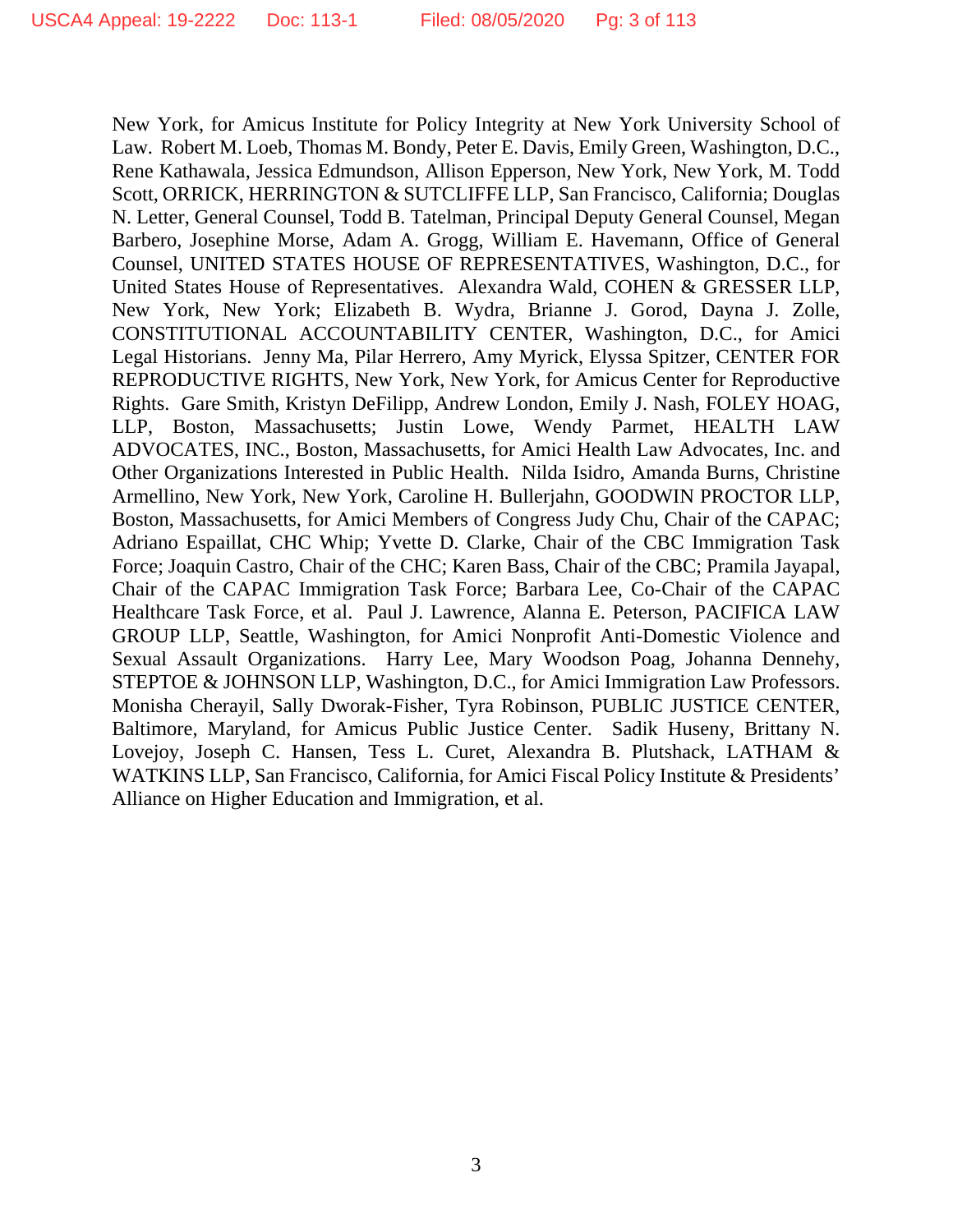WILKINSON, Circuit Judge:

The Immigration and Nationality Act ("INA") says that any alien who is "likely at any time to become a public charge is inadmissible."  $8 \text{ U.S.C.} \$   $1182(a)(4)(A)$  $1182(a)(4)(A)$ .<sup>1</sup> Congress has included some version of a "public charge" provision in the nation's immigration laws since 1882, but it has never defined the term, instead leaving its implementation to the executive branch. Recently, the Department of Homeland Security ("DHS") sought via rulemaking to define "public charge" as an alien who was likely to receive certain public benefits, including many cash and noncash benefits, for more than 12 months in the aggregate over any 36-month period ("DHS Rule" or "Rule"). The district court here enjoined the Rule nationwide.

In this case, statutory interpretation meets the separation of powers. To invalidate the Rule would visit palpable harm upon the Constitution's structure and the circumscribed function of the federal courts that document prescribes. Striking the Rule would also entail the disregard of the plain text of a duly enacted statute, all in an area where the Constitution commands "special judicial deference" to the political branches in light of the intricacies and sensitivities inherent in immigration policy. *Fiallo v. Bell*, 430 U.S. 787, 793 (1977). Finally, we are asked here to endorse a particular remedy—a nationwide injunction of the Rule—that reaches expansively beyond any proper conception of the judicial role.

<span id="page-3-0"></span> $1$  Consistent with the INA, the DHS Rule, and our dissenting colleague, we employ the term "alien" throughout this opinion. *See* 8 U.S.C. § 1101(a)(3) (defining the term "alien" as "any person not a citizen or national of the United States"); Inadmissibility on Public Charge Grounds, 84 Fed. Reg. 41,292 (Aug. 14, 2019).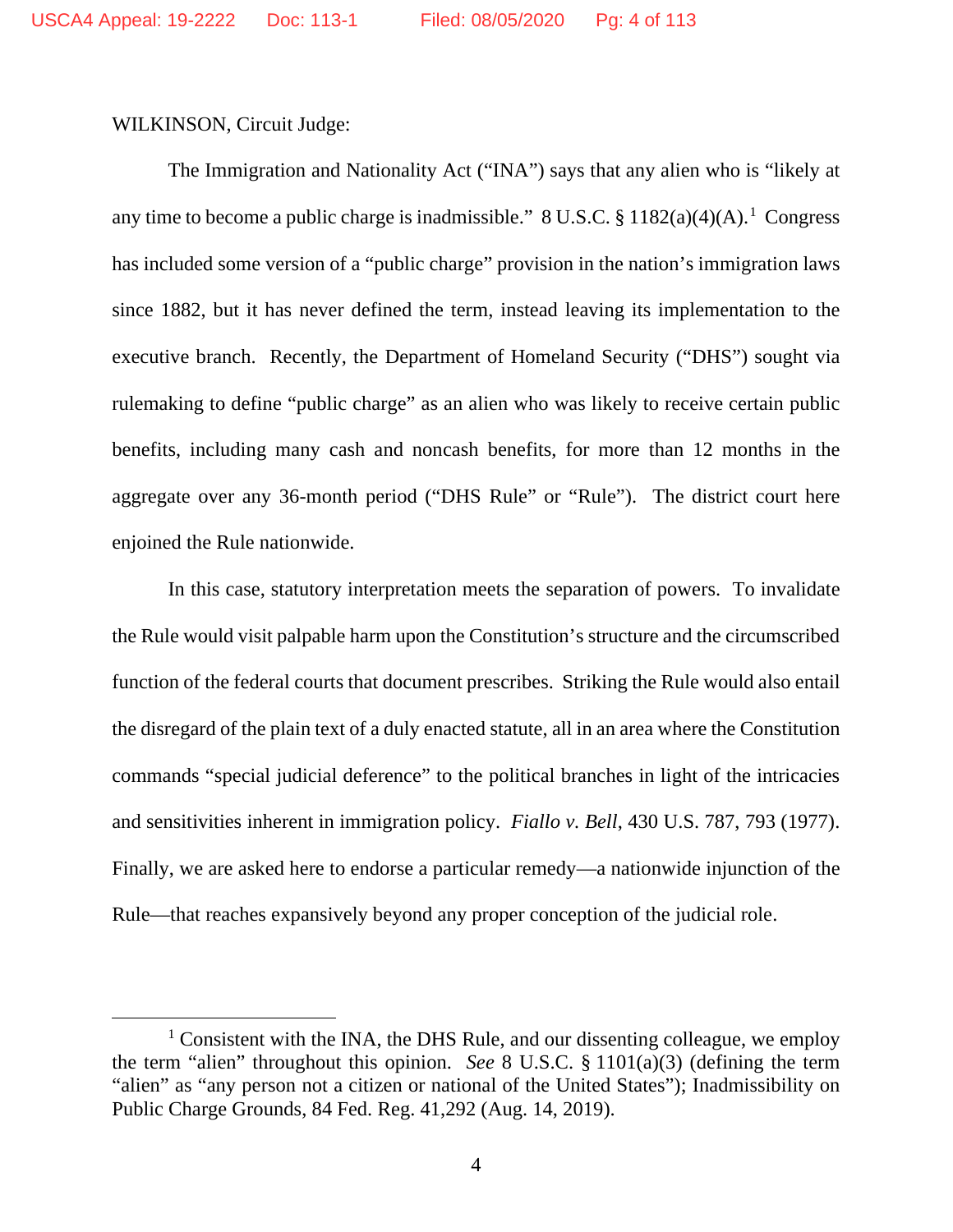The above does not mean that the plaintiffs' view of the public charge provision is definitively wrong. Nor does it mean that the government's view of the public charge provision is definitively right. Rather, the public charge provision has led for almost a century and a half a long and varied life, with different administrations advancing varied interpretations of the provision, depending on the needs and wishes of the nation at a particular point in time. To be sure, the public charge provision ties alien admissibility to prospective alien self-sufficiency. But within that broad framework, Congress has charged the executive with defining and implementing what can best be described as a purposefully elusive and ambiguous term. Congress has assiduously resisted giving the term the kind of fixed and definite meaning that the plaintiffs to this lawsuit seek, and we are reluctant to step in and perform that task ourselves, thus transferring primacy in national immigration policy from the democratically accountable branches where it has long been thought to reside.

There is a further and daunting obstacle to invalidating the Rule. In the course of prolonged litigation in the lower federal courts, the Second and Seventh Circuits declined to stay injunctions issued by trial courts precluding enforcement of the Rule. *See New York v. Dep't of Homeland Sec.*, No. 19-3591, 2020 WL 95815 (2d Cir. Jan. 8, 2020); Order, *Cook Cty., Illinois v. Wolf*, No. 19-3169 (7th Cir. Dec. 23, 2019). The Supreme Court thereupon granted the government's emergency request to stay the preliminary injunctions, an action which would have been improbable if not impossible had the government, as the stay applicant, not made "a strong showing that it was likely to succeed on the merits." *See Wolf v. Cook Cty., Illinois*, 140 S. Ct. 681 (2020); *Dep't of Homeland Sec. v. New York*,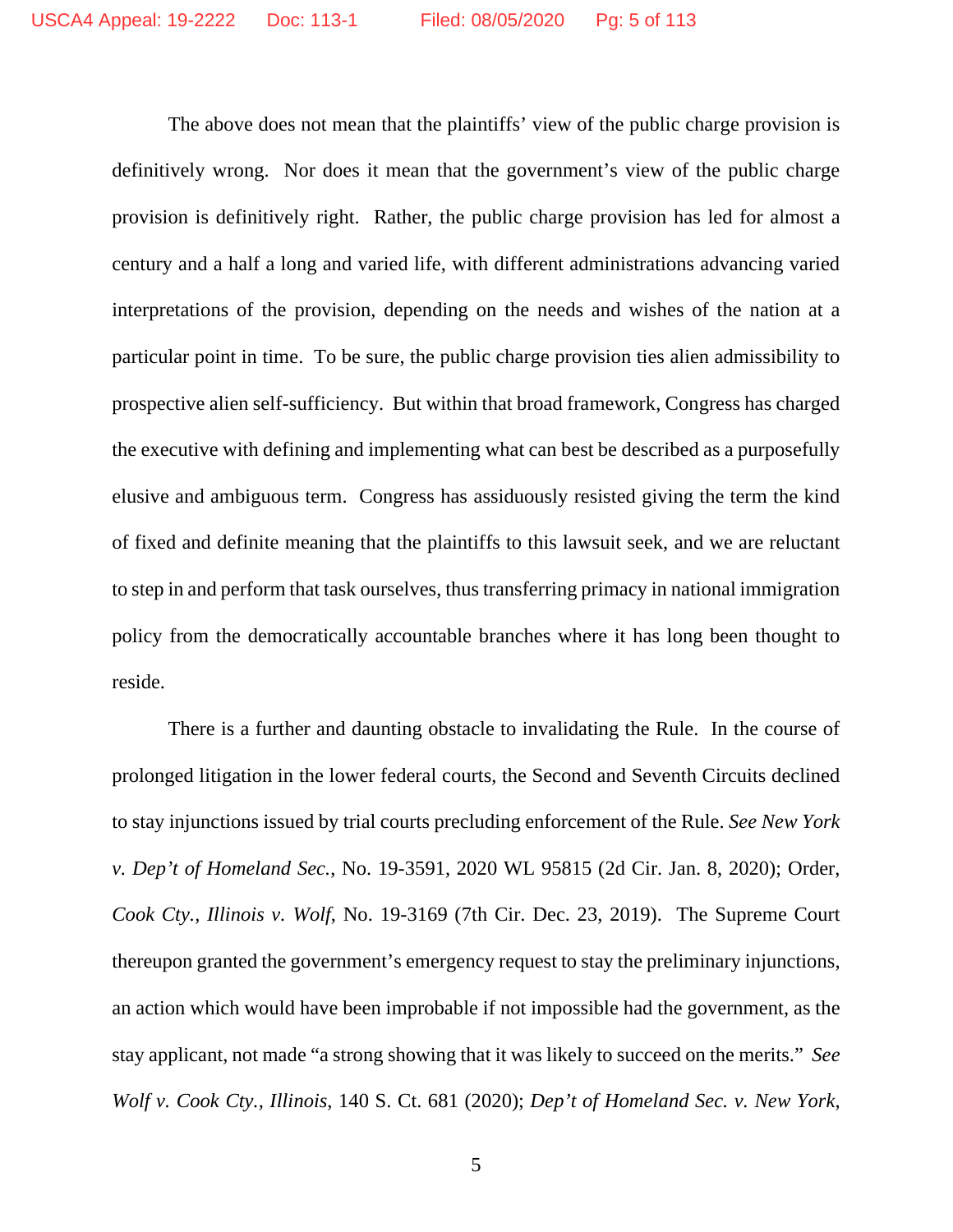140 S. Ct. 599 (2020); *see also Nken v. Holder*, 556 U.S. 418, 434 (2009). We may of course have the technical authority to hold that, notwithstanding the Supreme Court's view, the plaintiffs are likely after all to succeed on the merits of their challenge. But every maxim of prudence suggests that we should decline to take the aggressive step of ruling that the plaintiffs here are in fact likely to succeed on the merits right upon the heels of the Supreme Court's stay order necessarily concluding that they were unlikely to do so. Such a step would require powerful evidence that the Supreme Court's stay was erroneously issued. Such evidence is absent here.

It is surprising that the dissenting opinion makes light of the Supreme Court's action in these parallel cases. *See* Dissenting Op., *post* at 107 n.16. The Supreme Court does not ordinarily issue such stays. *See Fargo Women's Health Org. v. Schafer*, 507 U.S. 1013, 1014 (1993) (O'Connor, J., concurring) (finding the case not "one of those rare and exceptional cases in which a stay pending appeal is warranted"). Moreover, those two cases were more than ordinary cases. They involved the exact same issue before us today. It is curious, to say the least, that we might even suggest that the Supreme Court gave scant attention to the stay request and thus treat the stay order as merely "perfunctory." Dissenting Op., *post* at 108 n.16.

The stays here were granted by the whole court, not a single Justice. *See Cook Cty.*, 140 S. Ct. at 681 (referring stay application presented to Justice Kavanaugh to whole court); *New York*, 140 S. Ct. at 599 (referring stay application presented to Justice Ginsburg to whole court). In such cases, "the affirmative votes of a majority of the participating Justices are required to grant it." Stephen M. Shapiro et al., *Supreme Court Practice* 892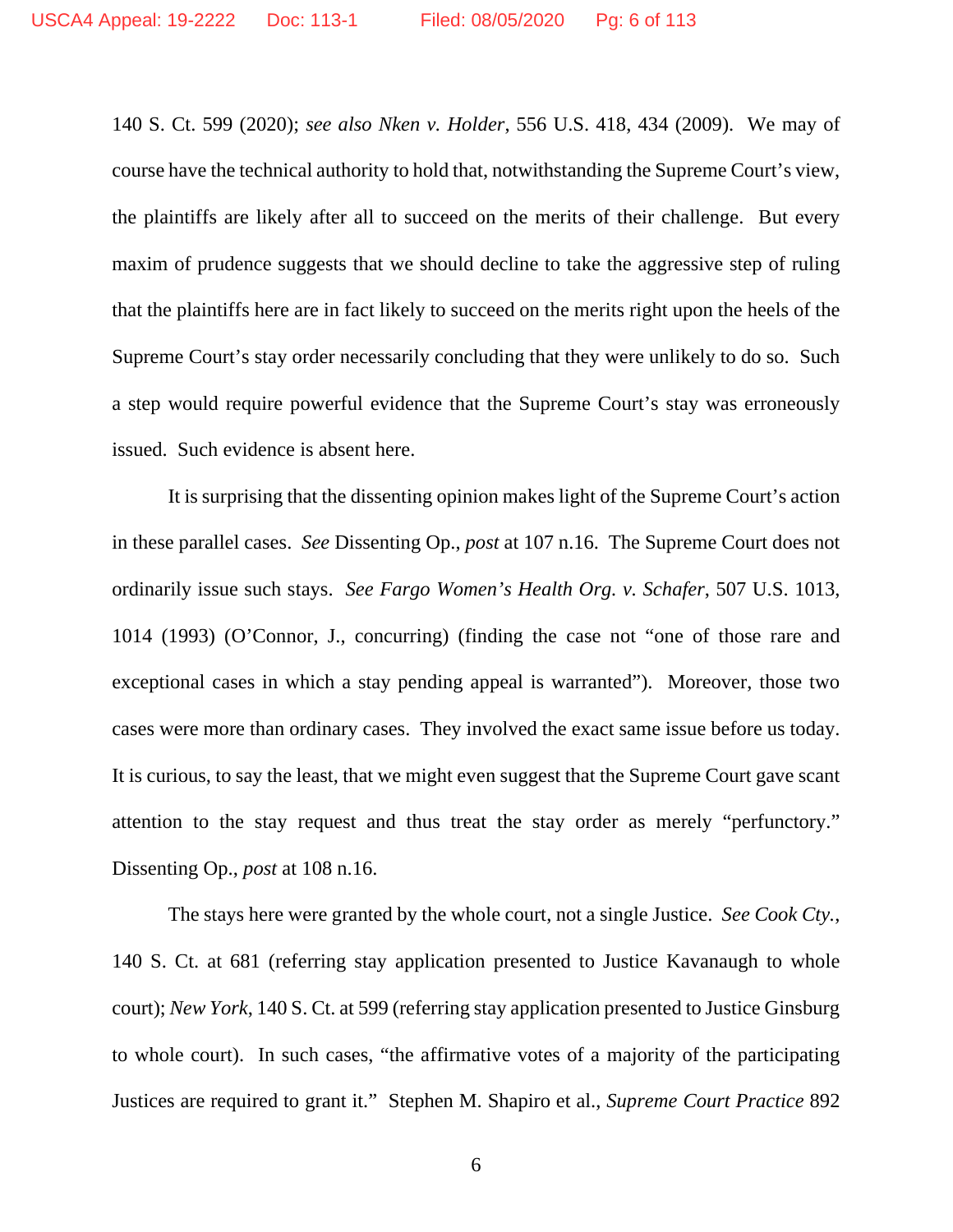(10th ed. 2013) (collecting cases). Thus, this case is not a situation in which "matters cannot be predicted with certainty," such that one Justice must weigh whether "it is more likely than not that at least five Justices will agree with the" judgment below. *Araneta v*. *United States*, 478 U.S. 1301, 1304 (1986) (Burger, C.J., in chambers). Rather, five Justices necessarily "conclude[d] there [wa]s a 'fair prospect' that a majority of this Court w[ould] decide the issue in favor of the applicants" in order to grant the stay. *Id.* This stay gives us a window into the Supreme Court's view of the merits. Our court should not cultivate the appearance of denying the Supreme Court action its obvious and relevant import.

We are of course duty-bound to give this appeal a thorough and conscientious review. For the reasons that follow, we think the Rule is a permissible interpretation of the public charge provision, and that to hold otherwise would be a stark transgression of the judiciary's proper role. Accordingly, we reverse the judgment and remand for further proceedings consistent with this opinion.

### I.

### A.

We begin with a brief overview of the public charge provision's long history. Though, as discussed below, the provision has been amended numerous times over the past 138 years, its motivating purpose has remained the same—to prevent the admission of aliens who, to one degree or another, would depend on the public for their support and care.

Congress first enacted a public charge provision in 1882. *See* Act of Aug. 3, 1882, ch. 376, § 2, 22 Stat. 214. The 1882 Immigration Act specified in relevant part that no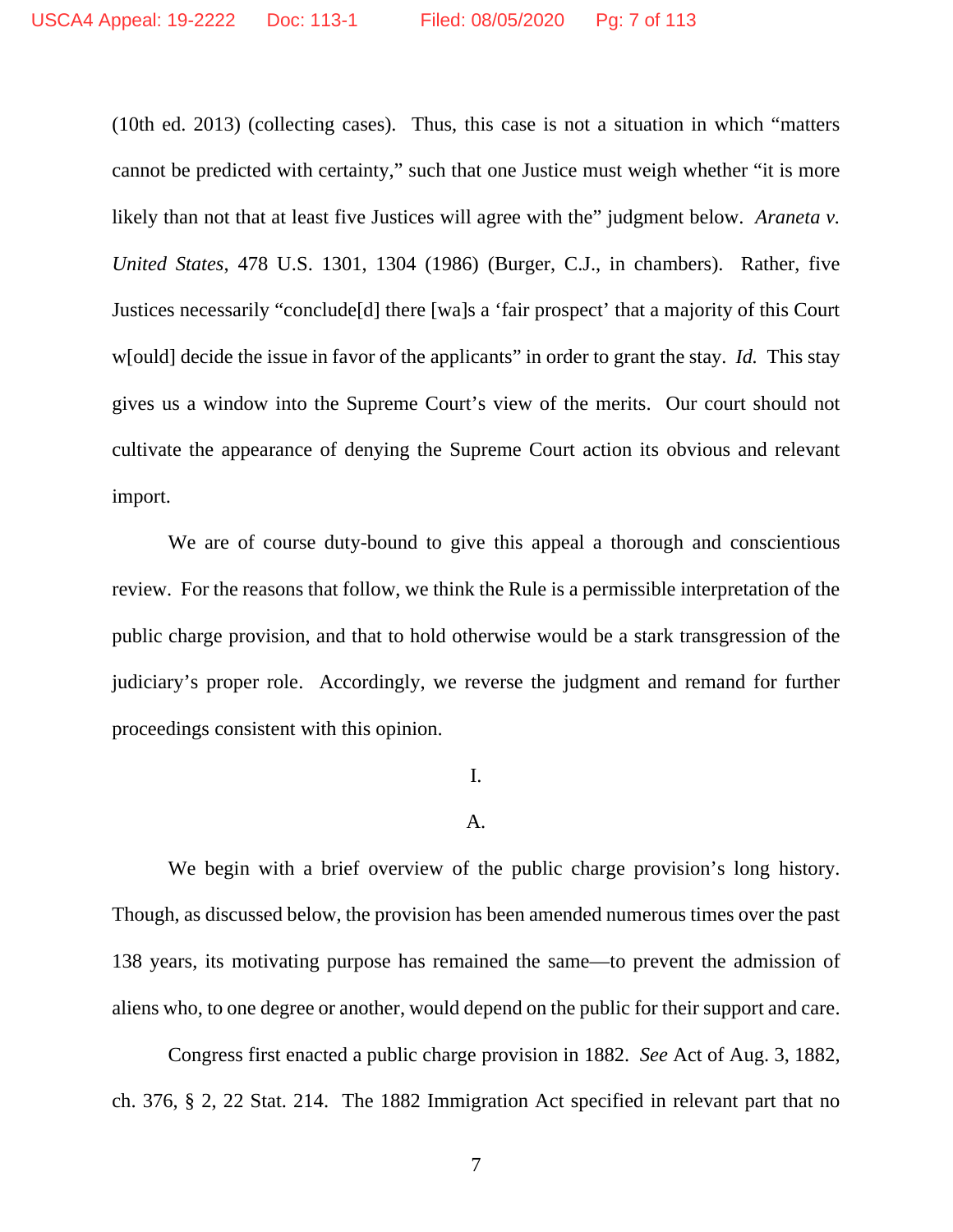"person unable to take care of himself or herself without becoming a public charge" would "be permitted to land" in the United States. *Id.* The 1882 Act did not define the term "public charge," nor did it specify the amount or type of public support that would render an alien inadmissible on that basis.

Instead, the interpretation and application of the public charge provision was entrusted to the executive branch. The 1882 Act charged the Secretary of the Treasury "with the duty of executing the provisions of this act and with supervision over the business of immigration to the United States," 22 Stat. 214, and vested him with the power to "establish such regulations and rules . . . for carrying out the provisions of this act and the immigration laws of the United States," *id.*

In 1891, Congress revised the federal immigration laws, including the public charge provision. *See* Act of Mar. 3, 1891, ch. 551, 26 Stat. 1084. Specifically, the 1891 amendment divided the 1882 Act's general bar on admitting public charges into two complementary provisions, the "inadmissibility provision" and the "deportation provision." The inadmissibility provision called for a prospective assessment of whether an alien seeking to enter the United States was "likely to become a public charge" and prohibited the admission of all such aliens. *Id.* § 1. The deportation provision, on the other hand, required a retrospective assessment of whether an alien who had already been admitted to the United States had "become[] a public charge within one year after his arrival in the United States from causes existing prior to his landing therein." *Id.* § 11. If so, the Act provided that such an alien could be deported. These two provisions were designed to work hand-in-hand: the latter served as a backstop when immigration officials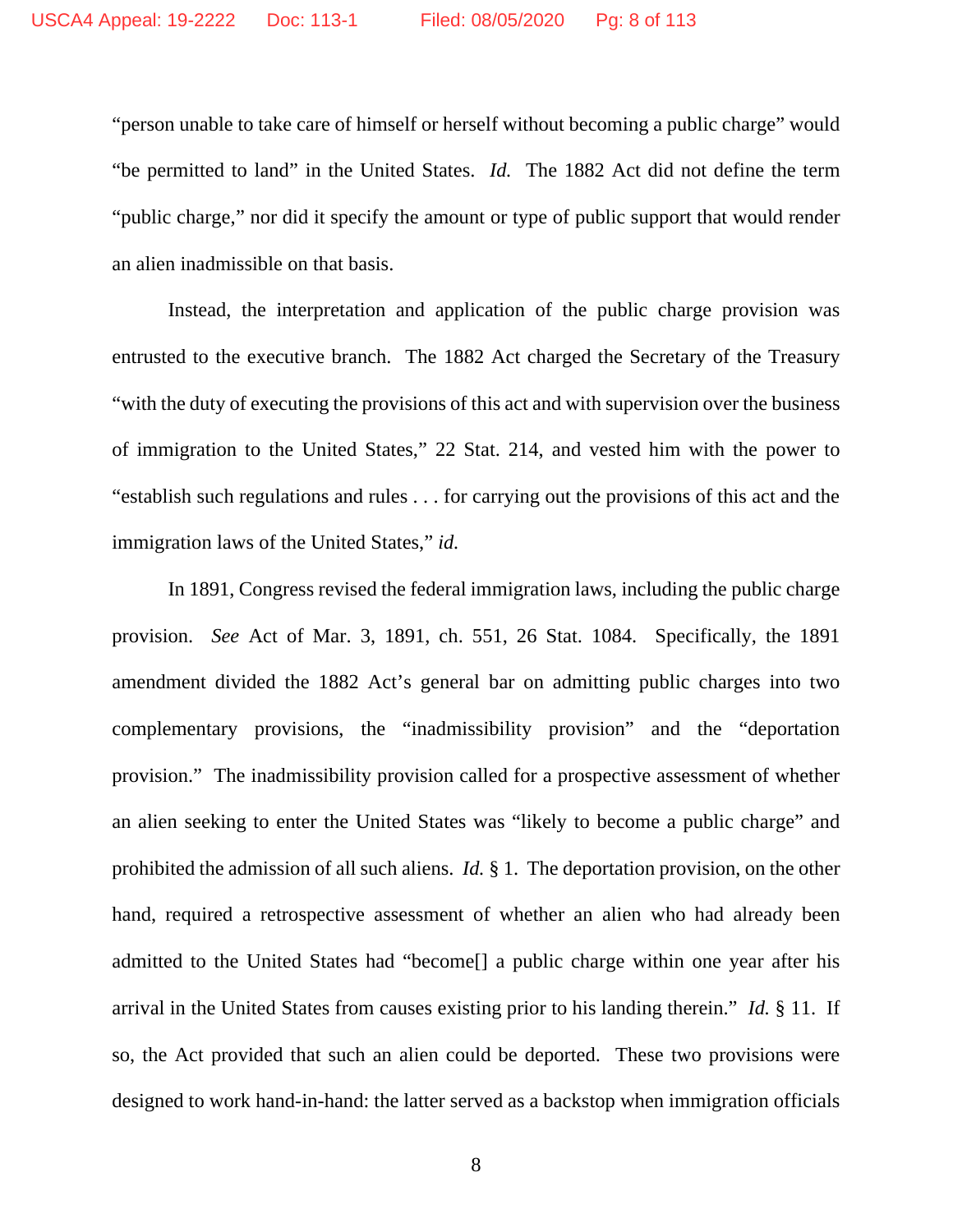applying the former failed to accurately predict that a given alien was likely to become a "public charge." And this bifurcation in the law persists today. 8 U.S.C. §§ 1182(a)(4), 1227(a)(5). The 1891 amendment, like the 1882 Act, did not define the term "public charge." But the 1891 amendment, like the 1882 Act, confirmed that the executive would be responsible for enforcing this component of national immigration policy. *See* § 8, 26 Stat. 1084, 1085.

Between 1891 and 1917, Congress amended the federal immigration statute three times. *See* Act of Mar. 3, 1903, ch. 1012, 32 Stat. 1213; Act of Feb. 20, 1907, ch. 1134, 34 Stat. 898; Act of Mar. 26, 1910, ch. 128, 36 Stat. 263. Three points bear noting. First, none of these amendments provided a definition of "public charge." Second, Congress retained both the inadmissibility and deportation provisions in each amendment. Third, Congress continued to afford the executive wide latitude in enforcing the relevant grounds for inadmissibility, including interpretation of the public charge provision. *See, e.g.*, §16, 34 Stat. 898, 903.

In 1915, a Supreme Court decision prompted yet another set of amendments. That year, the Court issued its first decision directly interpreting the public charge provision. *See Gegiow v. Uhl*, 239 U.S. 3 (1915). The "single question" presented in *Gegiow* was "whether an alien can be declared likely to become a public charge on the ground that the labor market in the city of his immediate destination is overstocked." *Id.* at 9–10. The Supreme Court said no. It noted that "[t]he statute deals with admission to the United States, not to" a particular locality. *Id.* at 10. And it reasoned that the term "public charge" should "be read as generically similar to the others mentioned before and after" it in the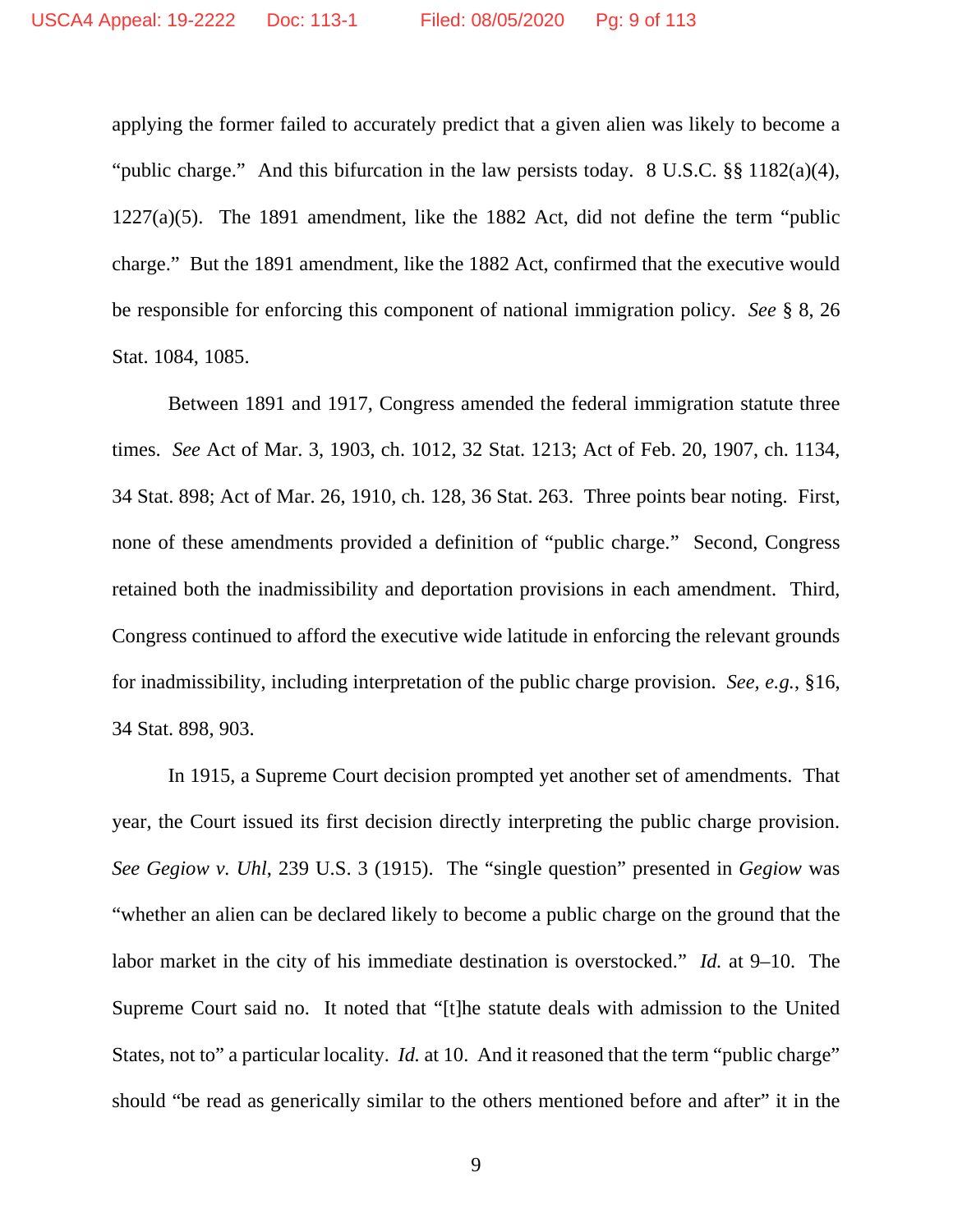1910 Act, which then included "paupers and professional beggars." *Id.* As such, the Court concluded that public charge determinations should be made "on the ground of permanent personal objections" to the alien, rather than "local [labor] conditions." *Id.* at 10.

In 1917, Congress responded to the *Gegiow* decision. Specifically, it moved the public charge provision to the end of a list of factors rendering an alien inadmissible. The revised statute made inadmissible, among others,

persons . . . who are . . . mentally or physically defective, such physical defect being of a nature which may affect the ability of such alien to earn a living; persons who have been convicted of or admit having committed a felony or other crime or misdemeanor involving moral turpitude; polygamists, or . . . persons likely to become a public charge. Act of Feb. 5, 1917, ch. 29, § 3, 39 Stat. 874, 875–76.

The legislature amended the statute in this manner "in order to indicate the intention of Congress that aliens shall be excluded upon [the public charge] ground for economic as well as other reasons" and did so, specifically, "to overcome[e] the decision of the Supreme Court in [*Gegiow*]." *See* 70 Cong. Rec. 3620 (1929). While Congress moved the placement of the public charge provision to respond to *Gegiow*, it still did not define the term, leaving the application of the provision in the hands of immigration officials and the executive branch.

For its part, the executive branch regarded the public charge provision as a flexible one, varying its interpretation and enforcement strategy in light of its policy objectives and prevailing national conditions. For example, in the early 20th century, immigration officers often utilized the provision as a "catchall," excluding aliens on public charge grounds when no other basis for inadmissibility seemed applicable. *See* Jane Perry Clark, *Deportation of*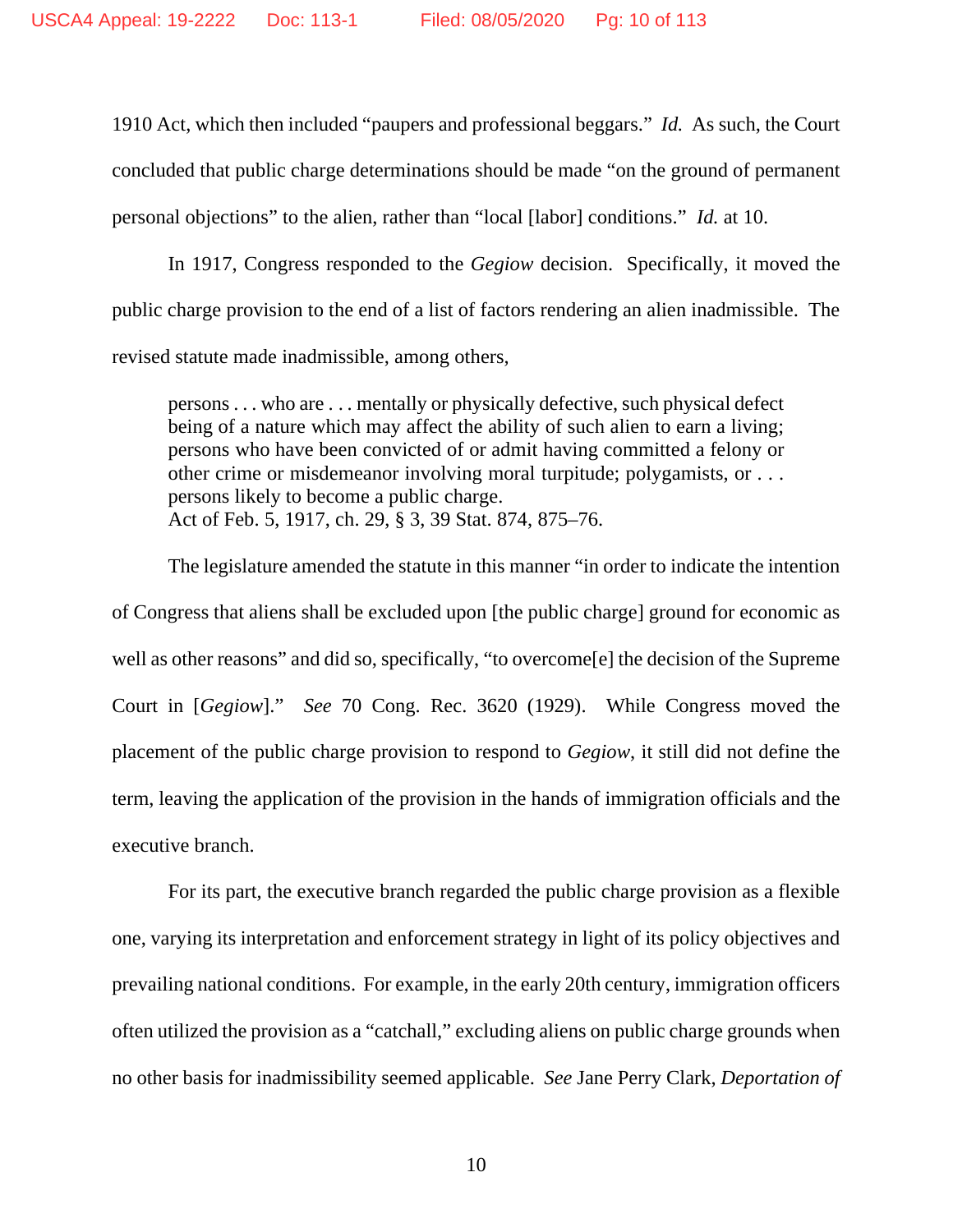*Aliens from the United States to Europe* 104 (1931). Later, in response to high levels of unemployment brought on by the Great Depression, President Hoover ordered that the provision be enforced more stringently, such that all aliens who would "probably be a public charge at any time, even during a considerable period subsequent to [their] arrival" would be inadmissible. *See* Roger Daniels, *Guarding the Golden Door: American Immigration Policy and Immigrants Since 1882*, at 60–62 (2004). The executive eventually began to develop more formal standards to govern public charge determinations. For example, the Board of Immigration Appeals promulgated a three-part test for an alien to be found deportable as a "public charge" in 1948. *Matter of B-*, 3 I. & N. Dec. 323 (BIA 1948). Specifically, the BIA concluded that in order for someone to be designated a deportable public charge, "(1) the State or other governing body must, by appropriate law, impose a charge for the services rendered to the alien . . . (2) make demand for payment of the charges[,] . . . [and] (3) there must be a failure to pay for the charges." *Id.* at 326.

In 1952, Congress comprehensively reformed federal immigration law. Since then, "[t]he foundation of our laws on immigration and naturalization [has been] the Immigration and Nationality Act." *Kansas v. Garcia*, 140 S. Ct. 791, 797 (2020). As relevant here, the INA included a revised public charge inadmissibility provision, which codified for the first time what was already well-established in practice: that the executive branch is accorded significant discretion in dealing with the provision. *See* Immigration and Nationality Act, Pub. L. No. 82-414, tit. II, ch. 2, § 212, 66 Stat. 163, 183 (1952). Importantly, the INA rendered inadmissible all aliens who "*in the opinion of the Attorney General* . . . are likely at any time to become public charges." *Id.* (emphasis added). The INA included a revised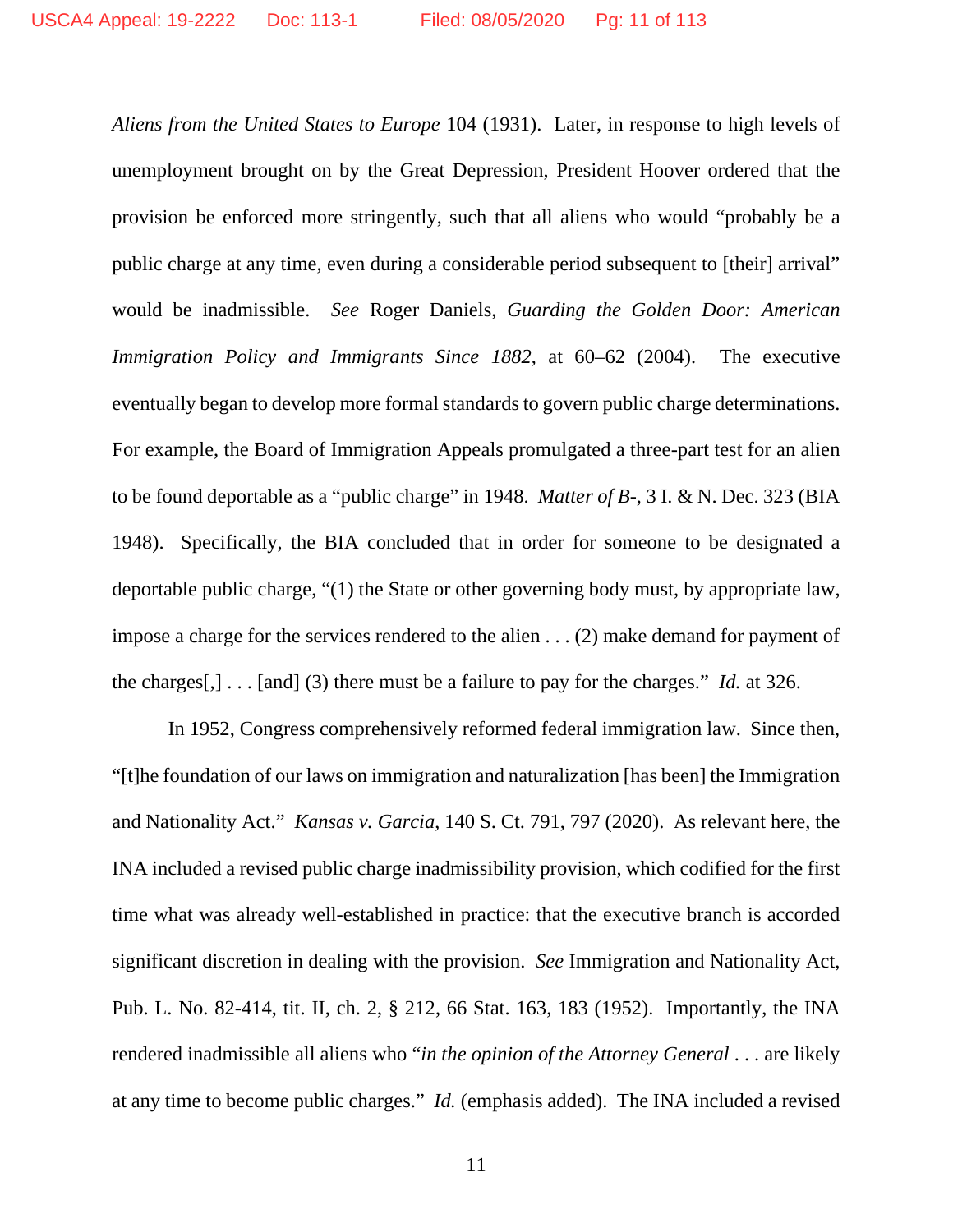deportation provision with similar language. *See id.* ch. 5, § 241(a)(8) (pegging such decisions to the "opinion of the Attorney General"). Congress once again declined to define the term "public charge," "but rather . . . establish[ed] the specific qualification that the determination of whether an alien falls into that category rests within the discretion of the" relevant executive branch immigration officials. S. Rep. No. 81-1515, 347, 349 (1950). It is this iteration of the inadmissibility provision, as amended, that the DHS Rule at issue here purports to interpret.

Congress subsequently amended the public charge inadmissibility provision twice more. First, in 1990, it eliminated various antiquated bases for inadmissibility, such as whether the alien was a "pauper<sup>[]</sup>, professional beggar<sup>[]</sup>, or vagrant<sup>[]</sup>." *See* 136 Cong. Rec. 36844 (1990). In their place, Congress retained the single generic phrase "likely to become a public charge." Immigration Act of 1990, Pub. L. No. 101-649, tit. VI, § 601, 104 Stat. 4978, 5072. Then, Congress passed the Illegal Immigration Reform and Immigrant Responsibility Act of 1996 ("IIRIRA"). Omnibus Consolidated Appropriations Act, tit. V, § 531, 110 Stat. 3009 (1996). That statute recodified the inadmissibility provision in its current form, specifying that "[a]ny alien who, in the opinion of the . . . Attorney General at the time of application for admission or adjustment of status, is likely at any time to become a public charge is inadmissible." *Id.*; *see also id.* tit. III, § 308; 8 U.S.C. § 118[2](#page-11-0)(a)(4)(A).<sup>2</sup> Moreover, although the IIRIRA did not define "public charge,"

<span id="page-11-0"></span><sup>&</sup>lt;sup>2</sup> Specific classes of aliens, including asylum seekers and refugees, are not subject to the public charge provision. *See* 8 U.S.C. §§ 1157, 1158, 1159.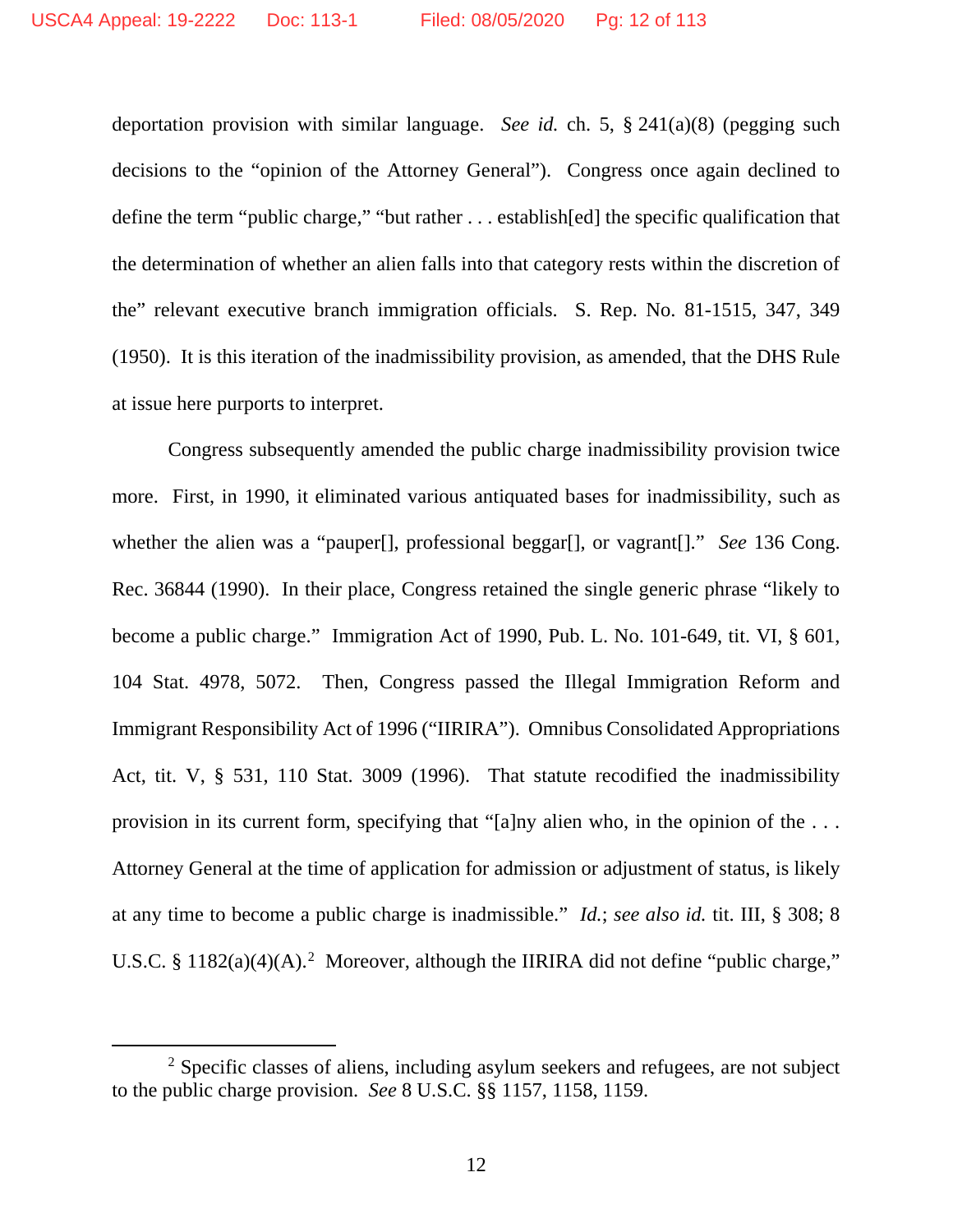it specified five non-exclusive factors that executive branch officials were required to take into account when making public charge admissibility determinations: the alien's "age;" "health;" "family status;" "assets, resources, and financial status;" and "education and skills." *See* 8 U.S.C. § 1182(a)(4)(B).

While Congress continued to tweak the statutory language, the executive branch continually refined its working definition of "public charge." In 1974, the BIA announced that the three-part test for deportation determinations set forth in *Matter of B*- would not apply to public charge inadmissibility decisions. *See Matter of Harutunian*, 14 I. & N. Dec. 583, 585 (1974). Instead, whether an alien was likely to become a "public charge" for admissibility purposes would be based on the totality of the alien's circumstances, with an eye toward whether the alien would "need public support" to some unenumerated degree. *Id.* at 589–90. Then, in 1999, the Department of Justice initiated a rulemaking in which it sought to define the term "public charge" for purposes of both the inadmissibility and deportation provisions. *See* Inadmissibility and Deportability on Public Charge Grounds, 64 Fed. Reg. 28,676 (May 26, 1999) (to be codified at 8 C.F.R. pts. 212 & 237). Specifically, the 1999 Rule would have defined "public charge" as "an alien who has become (for deportation purposes) or who is likely to become (for admission/adjustment purposes) primarily dependent on the Government for subsistence as demonstrated by either: (i) The receipt of public cash assistance for income maintenance purposes, or (ii) Institutionalization for long-term care at Government expense (other than imprisonment for conviction of a crime)." *Id.* at 28,681. Though it proposed to adopt a unified definition of "public charge," the 1999 Rule retained the "totality of the circumstances" and the three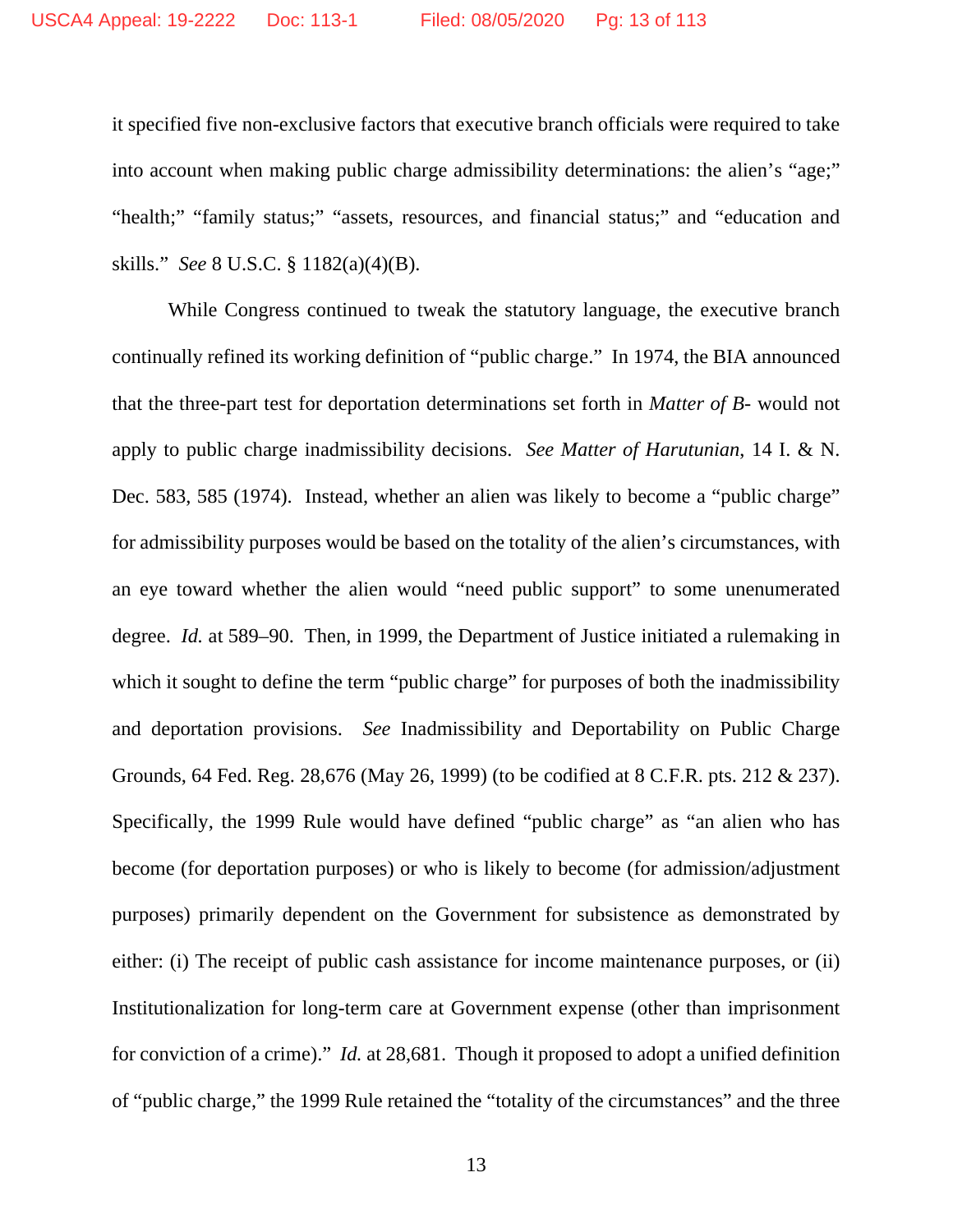step *Matter of B-* tests for assessing inadmissibility and deportability, respectively. *See id.* at 28,679–80.

The 1999 Rule was never finalized. Nevertheless, the Department of Justice issued a "field guidance" that instructed immigration officials to apply the "primarily dependent" definition set forth in the failed 1999 Rule to public charge determinations. Field Guidance on Deportability and Inadmissibility on Public Charge Grounds, 64 Fed. Reg. 28,689, 28,689–91 (May 26, 1999). Prior to the Rule at issue in this case, the 1999 Field Guidance has governed.

B.

### 1.

On October 10, 2018, DHS issued a notice of proposed rulemaking that signaled its intent to abandon the 1999 Field Guidance and adopt a new definition of "public charge" for purposes of admissibility determinations. *See* Inadmissibility on Public Charge Grounds, 83 Fed. Reg. 51,114 (October 10, 2018). DHS issued a final version of the Rule on August 14, 2019, *see* Inadmissibility on Public Charge Grounds, 84 Fed. Reg. 41,292 (August 14, 2019), which was initially scheduled to take effect on October 15, 2019.

The Rule made three relevant changes to the administration of the inadmissibility prong of the public charge provision. First, it replaced the 1999 Field Guidance's definition of "public charge," which asked whether an alien was likely to become "primarily dependent" on government assistance, with a durational threshold. Specifically, under the Rule, a "public charge" is defined as "an alien who receives one or more public benefits . . . for more than 12 months in the aggregate within any 36-month period." 84 Fed. Reg. at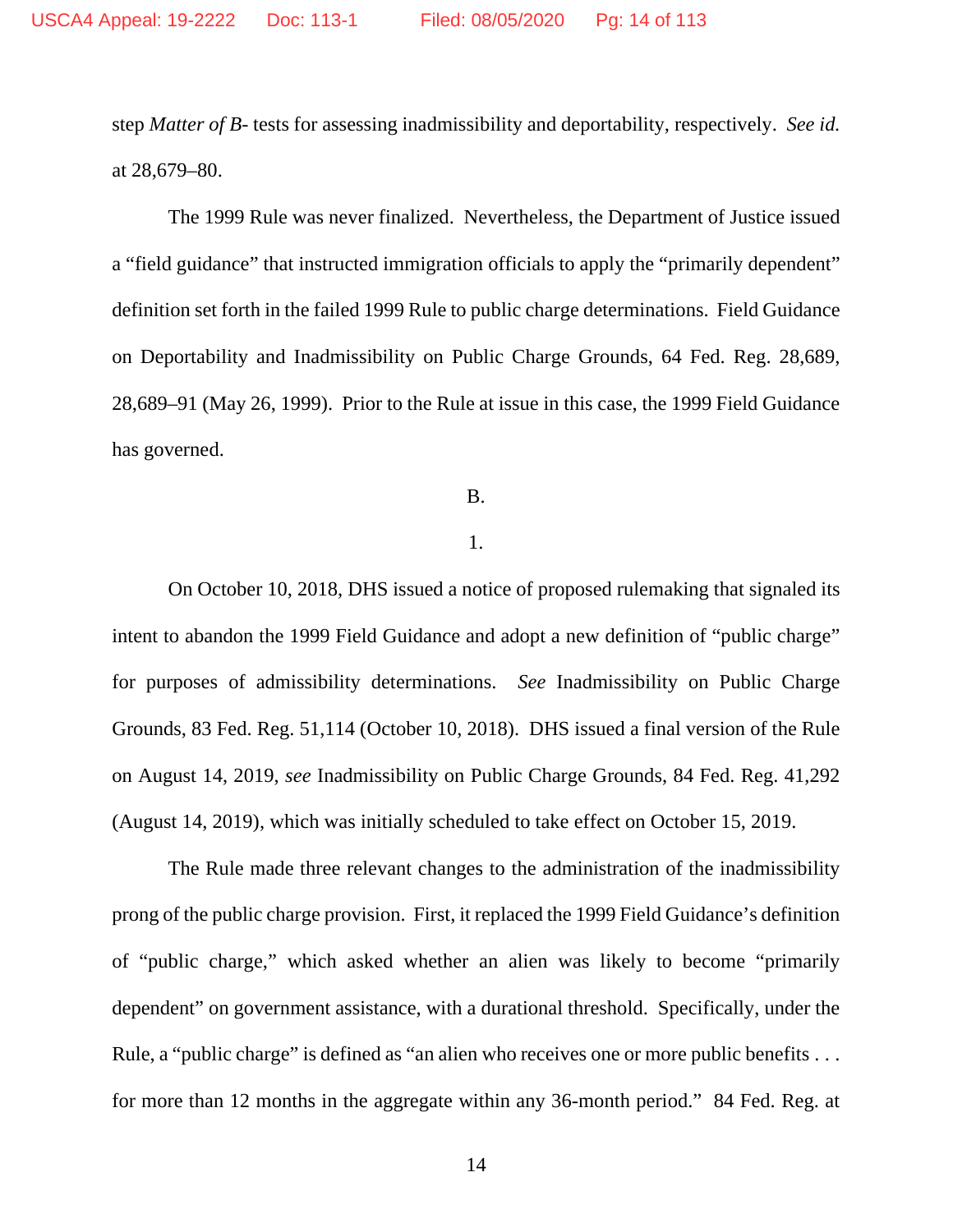41,501. Second, the Rule jettisoned the 1999 Field Guidance's exclusive focus on cash benefits, instead providing that both cash and certain in-kind benefits count as "public benefits" and can be considered in making public charge determinations. *See id.* Thus, an alien's receipt of noncash benefits such as Section 8 housing, SNAP (*i.e.*, food stamps), and certain Medicaid benefits would each count towards the 12-month threshold. *Id.*  Third, the Rule enumerated a host of factors that DHS officials are to consider, in addition to those set forth in the INA, before determining whether a given alien is likely to become a "public charge." *See id.* at 41,504.

The process that DHS followed in promulgating the Rule was both thorough and procedurally sound. After issuing the requisite notice of proposed rulemaking in October 2018, DHS received 266,077 public comments on the Rule in just sixty days. 84 Fed. Reg. at 41,297. DHS then spent the next ten months refining the Rule and responding to those comments. Many of the changes implemented during this period addressed specific comments DHS had received, and its detailed responses spanned nearly 200 pages of the Federal Register.

Importantly, in formulating the Rule's durationally specific definition of "public charge," DHS did not simply pluck the operative time period out of thin air. Instead, it relied on several empirical analyses regarding patterns of welfare use in the United States, including studies conducted by the Census Bureau, the Department of Health and Human Services, and DHS itself. *See id.* at 41,359–62. According to DHS, those studies indicate that a substantial portion of individuals who receive public benefits do so for fewer than 12-months, *id.* at 41,360, and that those who receive such benefits over a longer period are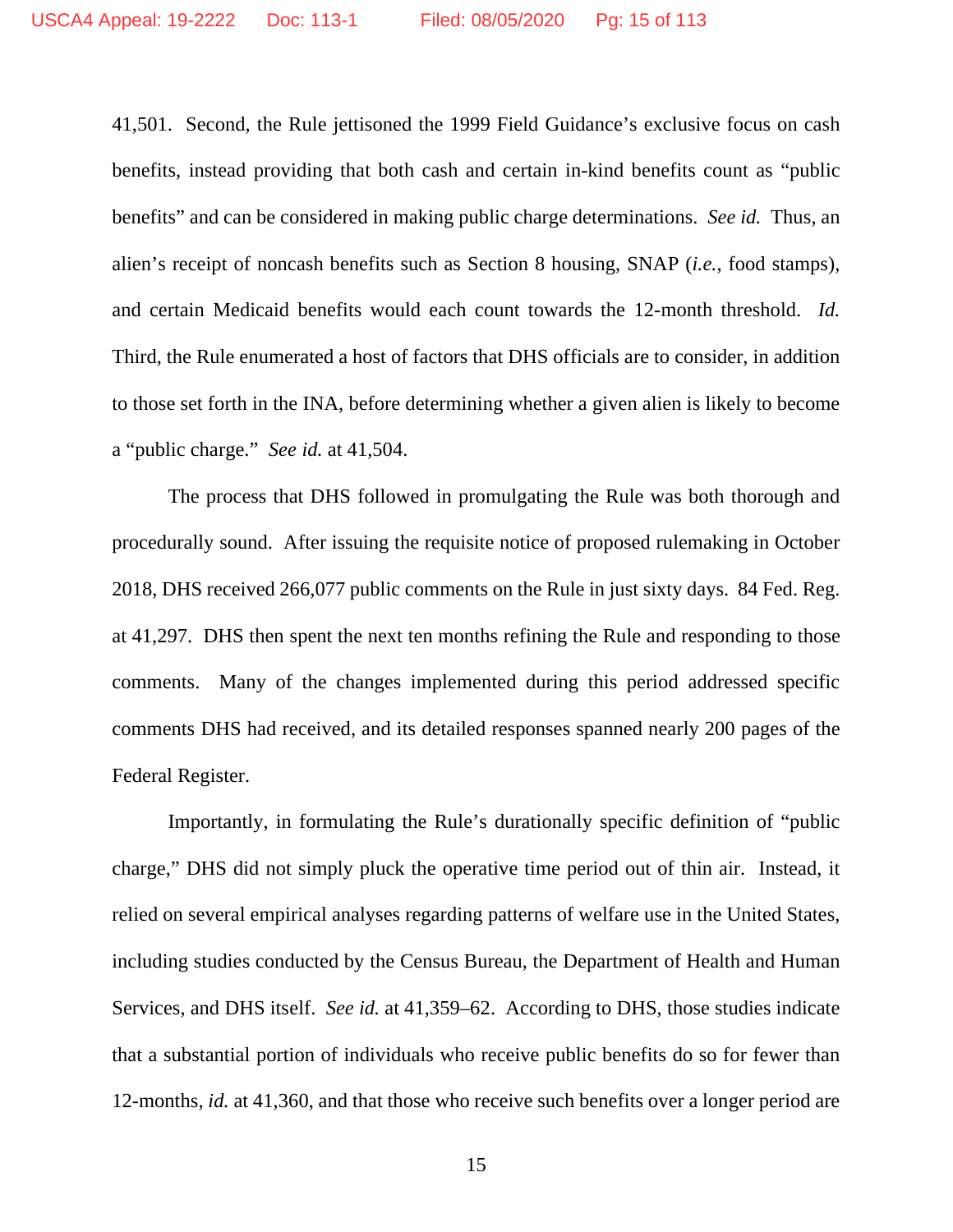more likely to become "long-term recipients" of welfare, *id.* at 41,360. Thus, DHS concluded that the 12-of-36-month threshold would best effectuate its three objectives in replacing the "primarily dependent" standard, namely "(1) provid[ing] meaningful guidance to aliens and adjudicators, (2) accomodat[ing] meaningful short-term and intermittent access to public benefits, and (3) . . . not excus[ing] continuous or consistent public benefit receipt that denotes a lack of self-sufficiency." *Id.* at 41,361.

Before proceeding, a few points regarding the scope of the Rule bear noting. First off, the Rule retains the prevailing test that "[t]he determination of an alien's likelihood of becoming a public charge at any time in the future must be based on the totality of the alien's circumstances." 84 Fed. Reg. at 41,502. Next, the Rule governs only public charge determinations made in the context of admissibility; deportations, by contrast, would still be decided under the 1999 Field Guidance and the three-part *Matter of B-* test. *See id.* at 41,462*.* And lastly, the Rule applies only to public charge inadmissibility determinations made by DHS, not the other two executive agencies (the Department of State and the Department of Justice) that are tasked with making public charge decisions in related contexts. *Id*. at 41,294 n.3.

2.

DHS's promulgation of a final version of the Rule launched a flurry of litigation. The crux of most of these challenges was that the Rule violated both the Administrative Procedure Act ("APA") and the Fifth Amendment to the United States Constitution.

Initially, these suits met with some success. In the Ninth Circuit, two district courts issued preliminary injunctions barring enforcement of the Rule, one of which applied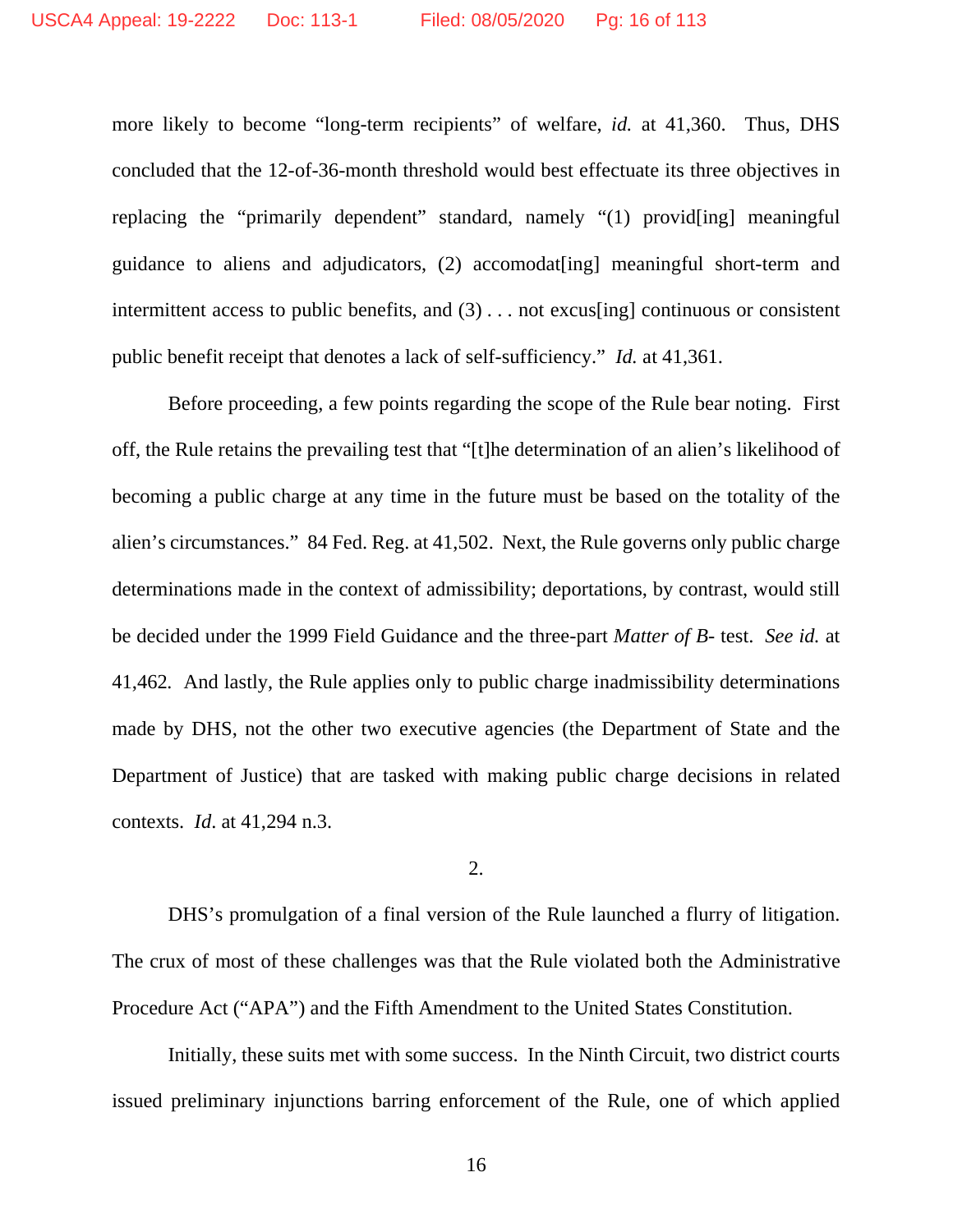nationwide, *see Washington v. United States Dep't of Homeland Sec.*, 408 F. Supp. 3d 1191, 1224 (E.D. Wash. 2019), and the other of which applied only to persons residing in certain California counties as well as a number of states and the District of Columbia, *see City & Cty. of San Francisco v. USCIS*, 408 F. Supp. 3d 1057, 1129–30 (N.D. Cal. 2019). A district judge in the Southern District of New York also issued two preliminary nationwide injunctions against the Rule, *see Make the Rd. New York v. Cuccinelli*, 419 F. Supp. 3d 647, 667–68 (S.D.N.Y. 2019), while another judge in the Northern District of Illinois enjoined enforcement of the Rule only within Illinois, *see Cook Cty., Illinois v. McAleenan*, 417 F. Supp. 3d 1008, 1030–31 (N.D. Ill. 2019).

But this run of preliminary injunctions did not last long. On December 5, 2019, the Ninth Circuit stayed the injunctions within its jurisdiction, concluding that "DHS has shown a strong likelihood of success on the merits, that it will suffer irreparable harm, and that the balance of the equities and public interest favor a stay" pending appeal. *City & Cty. Of San Francisco v. USCIS*, 944 F.3d 773, 781 (9th Cir. 2019). Though the Second and Seventh Circuits declined to follow suit, the Supreme Court eventually granted the government's emergency requests to stay the preliminary injunctions issued by both the Southern District of New York and the Northern District of Illinois. *See Dep't of Homeland Sec. v. New York*, 140 S. Ct. 599 (2020); *Wolf v. Cook Cty., Illinois*, 140 S. Ct. 681 (2020). In so doing, five Justices of that Court necessarily concluded that the government had made "a strong showing that [it was] likely to succeed on the merits." *Nken v. Holder*, 556 U.S. 418, 434 (2009) (quoting *Hilton v. Braunskill*, 481 U.S. 770, 776 (1987)). Such a stay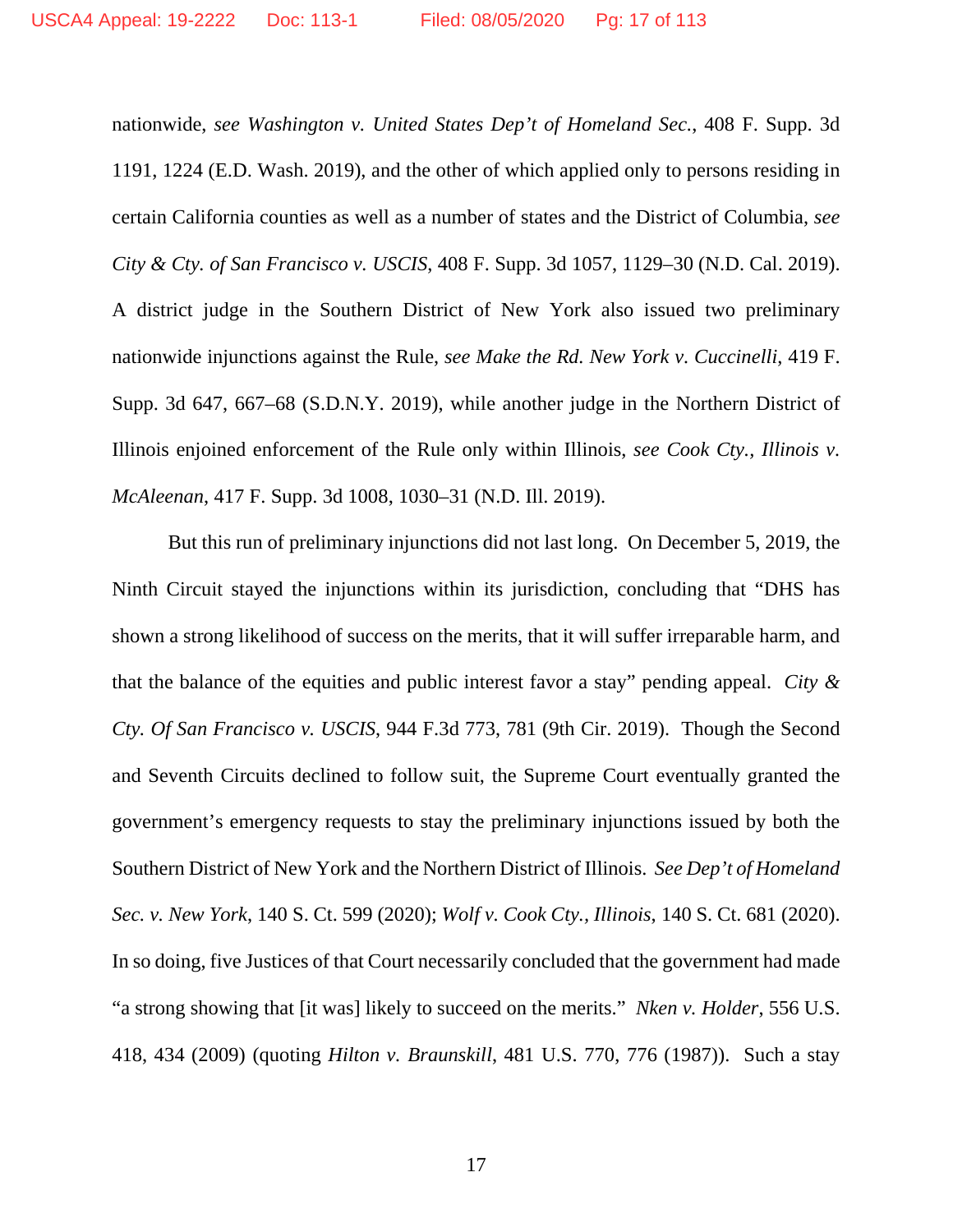would have been unlikely if not impossible had that showing not been made. DHS began enforcing the Rule on February 24, 2020.

C.

In September 2019, plaintiffs CASA de Maryland, Inc. ("CASA"), Angel Aguiluz, and Monica Camaco Perez filed this lawsuit in the United States District Court for the District of Maryland. CASA is a non-profit organization based in Maryland that "offers a wide variety of social, health, job training, employment, and legal services to the immigrant communities in Maryland, Washington, D.C., Virginia, and Pennsylvania." J.A. 65. It claims to be the "largest membership-based immigrant rights organization in the mid-Atlantic region, with more than 100,000 members." *Id.* Aguiluz and Perez are both CASA members who immigrated to the United States as children. Defendants are federal officials charged with enforcing the Rule: Donald J. Trump, President of the United States; Chad Wolf, Acting Secretary of DHS; and Kenneth T. Cuccinelli II, Acting Director of United States Citizenship and Immigration Services. Each is sued in his official capacity.

Plaintiffs claim that the DHS Rule violates both the APA and the Fifth Amendment. Specifically, they assert that the Rule is "not in accordance with law" under § 706 of APA because (1) the term "public charge" "means 'primarily dependent on the government for subsistence,'" (2) this meaning is "unambiguous," and (3) as a result, "DHS lacks the statutory authority to reinterpret public-charge admissibility in a way that is contrary to that definition." J.A. 63. They also state the Rule is arbitrary and capricious, and violates the Due Process Clause and the Equal Protection Component of the Fifth Amendment.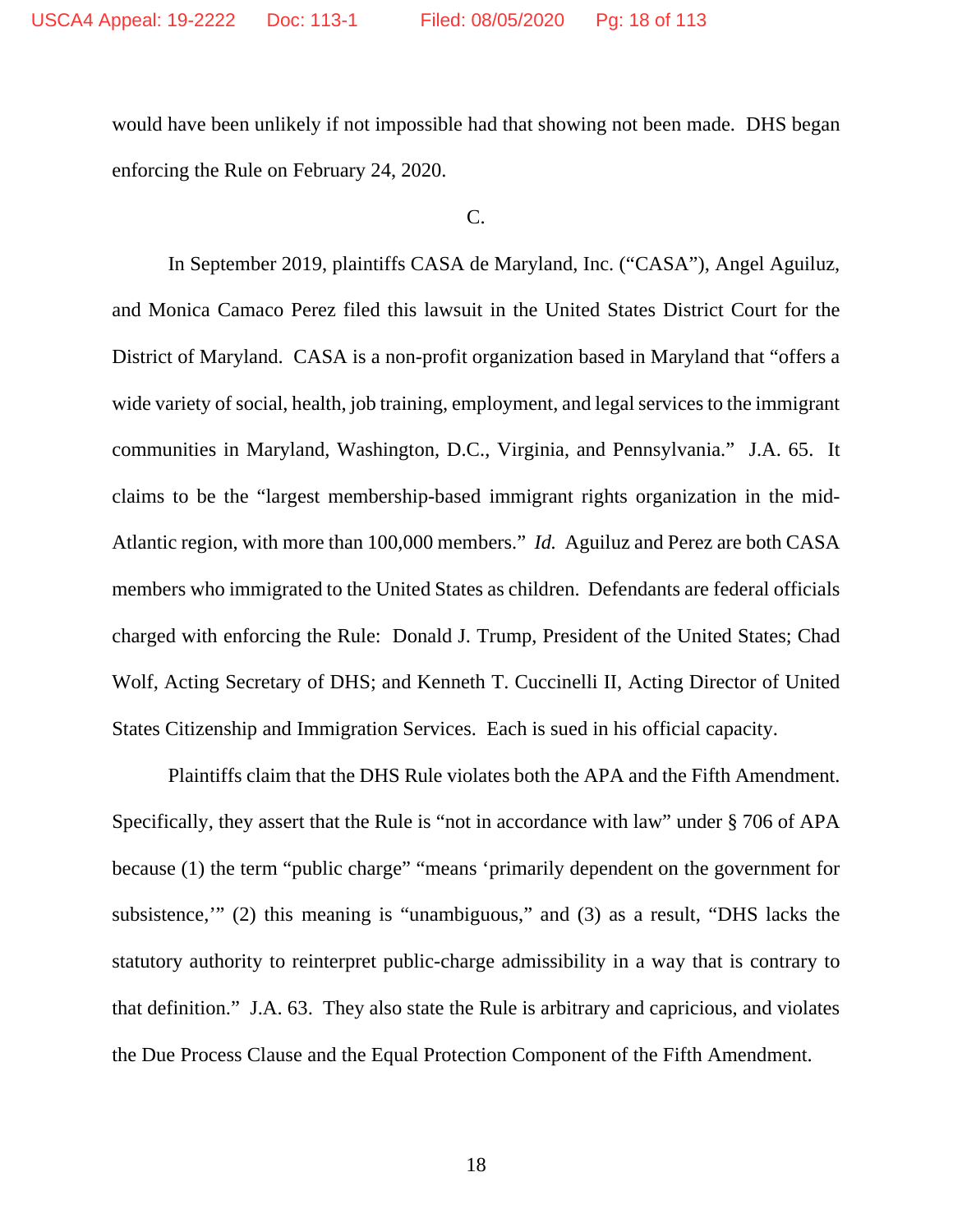In September 2019, plaintiffs moved for a preliminary injunction to block the Rule from going into effect, or, in the alternative, for an order pursuant to APA § 705 postponing the effective date of the Rule during the pendency of this litigation. Defendants opposed the motion and also argued that plaintiffs could not maintain this action because they lacked standing, fell outside the "zone of interests" protected by the public charge provision, and because their case was not ripe for adjudication. After briefing and oral argument, the district court granted plaintiffs' motion and enjoined defendants from enforcing the Rule nationwide. *Casa de Maryland, Inc. v. Trump*, 414 F. Supp. 3d. 760, 767 (D. Md. 2019).

At the outset, the district court concluded that CASA was an appropriate party to challenge the Rule. The court first held that CASA had Article III standing because the Rule could potentially harm its members, and CASA was thus forced "to divert resources that otherwise would have been expended to improve the lives of its members" to combat the Rule's assertedly deleterious effects. *Casa de Maryland*, 414 F. Supp. 3d at 773. Since it concluded that CASA had adequately alleged organizational standing, the district court did not decide whether the individual plaintiffs had standing or whether CASA had representational standing to sue on their behalf. The court also found that the case was ripe for review and CASA fell within the relevant statutory zone of interests. *Id.* at 774–78.

Turning to the merits, the district court held that CASA was likely to succeed on its APA claim that the Rule was "not in accordance with law."<sup>[3](#page-18-0)</sup> In reaching this decision, it

<span id="page-18-0"></span><sup>&</sup>lt;sup>3</sup> The district court accordingly did not consider plaintiffs' other APA or Fifth Amendment claims. *See Casa de Maryland*, 414 F. Supp. 3d at 784.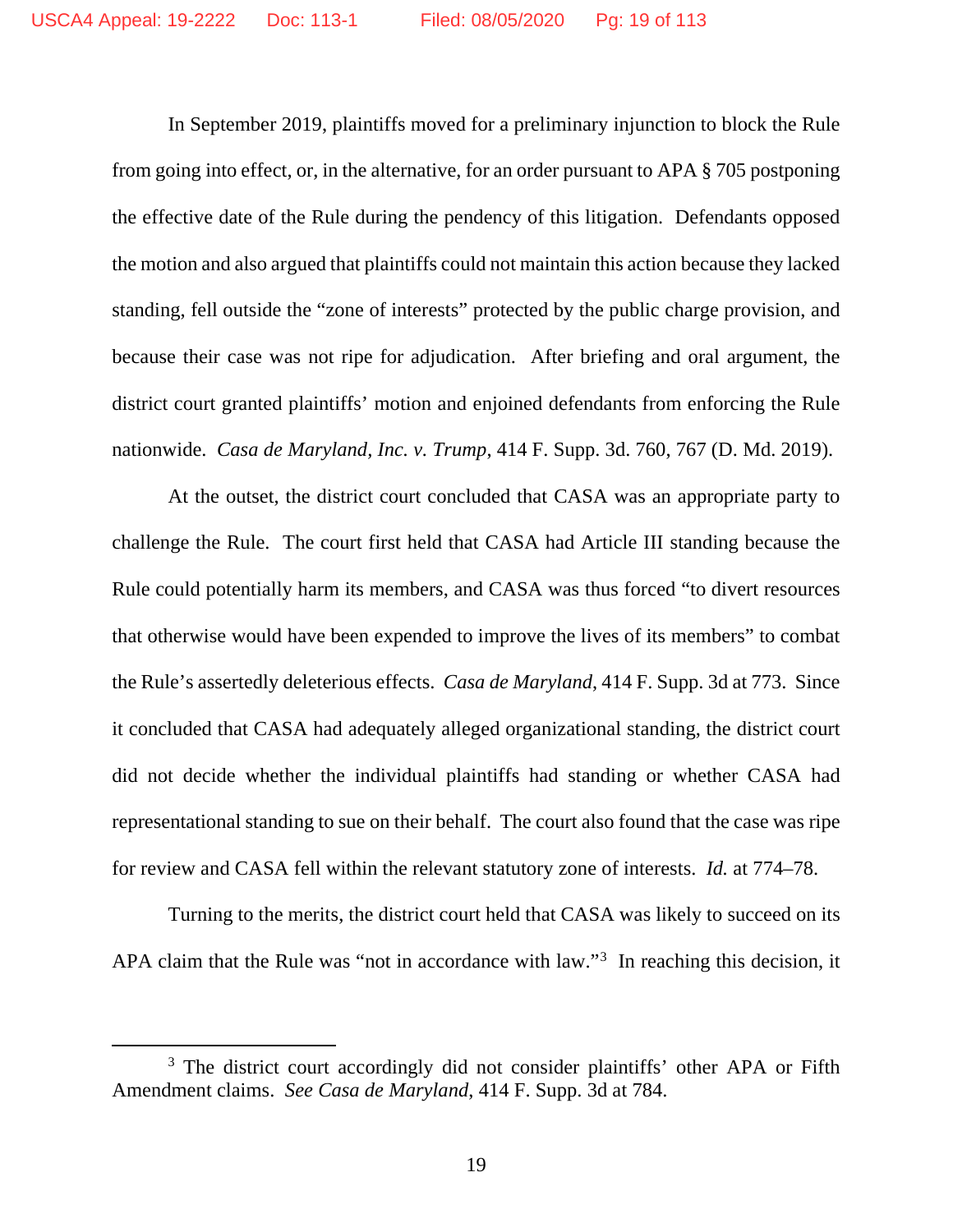applied the familiar two-step *Chevron* framework for analyzing agency interpretations of statutory provisions. *See Chevron U.S.A. Inc. v. Nat. Res. Def. Council, Inc.*, 467 U.S. 837 (1984). As part of this analysis, the district court considered various pieces of evidence regarding the meaning of the term "public charge," from the time that it first appeared in law in 1882 to the various legislative, executive, and judicial attempts to change or to interpret the provision in the many decades since. *Casa de Maryland*, 414 F. Supp. 3d at 784. According to the court, this evidence, taken together, established that "Congress has spoken directly to the issue here and precluded DHS's definition of Public Charge" such that the Rule failed at the first step of the *Chevron* analysis or, alternatively, that "the Public Charge Rule fails at *Chevron* Step II as an impermissible reading of the statute." *Id.* at 778. The district court also found that CASA satisfied the other requirements for preliminary injunctive relief under *Winter v. Nat. Res. Def. Council, Inc.*, 555 U.S. 7, 20 (2008); specifically, that the organization was likely to suffer irreparable harm absent preliminary relief and, moreover, that the balance of equities and the public interest tipped in CASA's favor. *See Casa de Maryland*, 414 F. Supp. 3d at 785.

Finally, in terms of relief, the district court entered a preliminary injunction that applied nationwide, preventing defendants from enforcing the Rule against anyone. It provided three justifications for issuing such a broad remedy: (1) a nationwide injunction was necessary to provide complete relief to CASA because its members could be subject to public charge determinations outside of the district's geographic boundaries, (2) there is a particular need for uniformity in immigration law, and (3) that "the ordinary remedy in APA challenges to a rulemaking is to set aside the entire rule if defective." *Casa de*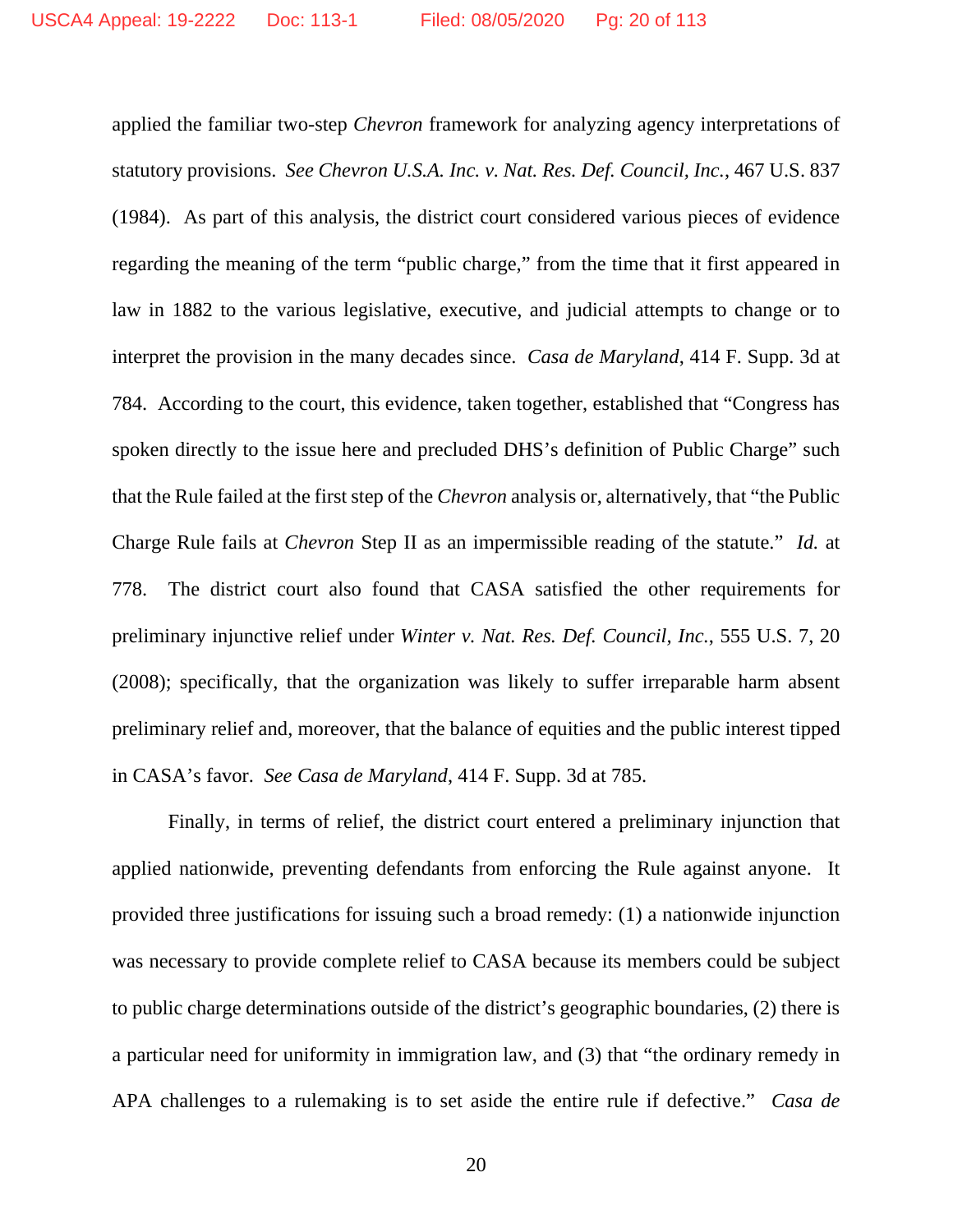*Maryland*, 414 F. Supp. 3d at 786–87. For these same reasons, the district court also granted CASA's request to stay the effective date of the Rule during the pendency of this litigation. *Id.* at 787–88.

On motion by the government, we stayed the district court's preliminary injunction by order dated December 9, 2019. This appeal followed.

#### II.

We begin with the question of plaintiffs' standing. "No principle is more fundamental to the judiciary's proper role in our system of government than the constitutional limitation of federal-court jurisdiction to actual cases or controversies." *Raines v. Byrd*, 521 U.S. 811, 818 (1997) (quoting *Simon v. E. Ky. Welfare Rights Org.*, 426 U.S. 26, 37 (1976)). As such, before litigants can avail themselves of the judicial power, they must satisfy the familiar three-part test for standing. A "plaintiff must have (1) suffered an injury in fact, (2) that is fairly traceable to the challenged conduct of the defendant, and (3) that is likely to be redressed by a favorable judicial decision." *Spokeo, Inc. v. Robins*, 136 S. Ct. 1540, 1547 (2016). An organization like CASA "may suffer an injury in fact when a defendant's actions impede its efforts to carry out its mission." *Lane v. Holder*, 703 F.3d 668, 674 (4th Cir. 2012) (citing *Havens Realty Corp. v. Coleman*, 455 U.S. 363, 379 (1982)); *see also Warth v. Seldin*, 422 U.S. 490, 511 (1975).

The district court held that CASA had alleged such an organizational injury here and, because the other elements of standing are not in dispute, was able to bring this suit. The court reasoned that the DHS Rule impeded CASA's efforts to carry out its mission because the organization was forced to reallocate resources and, in turn, shift from an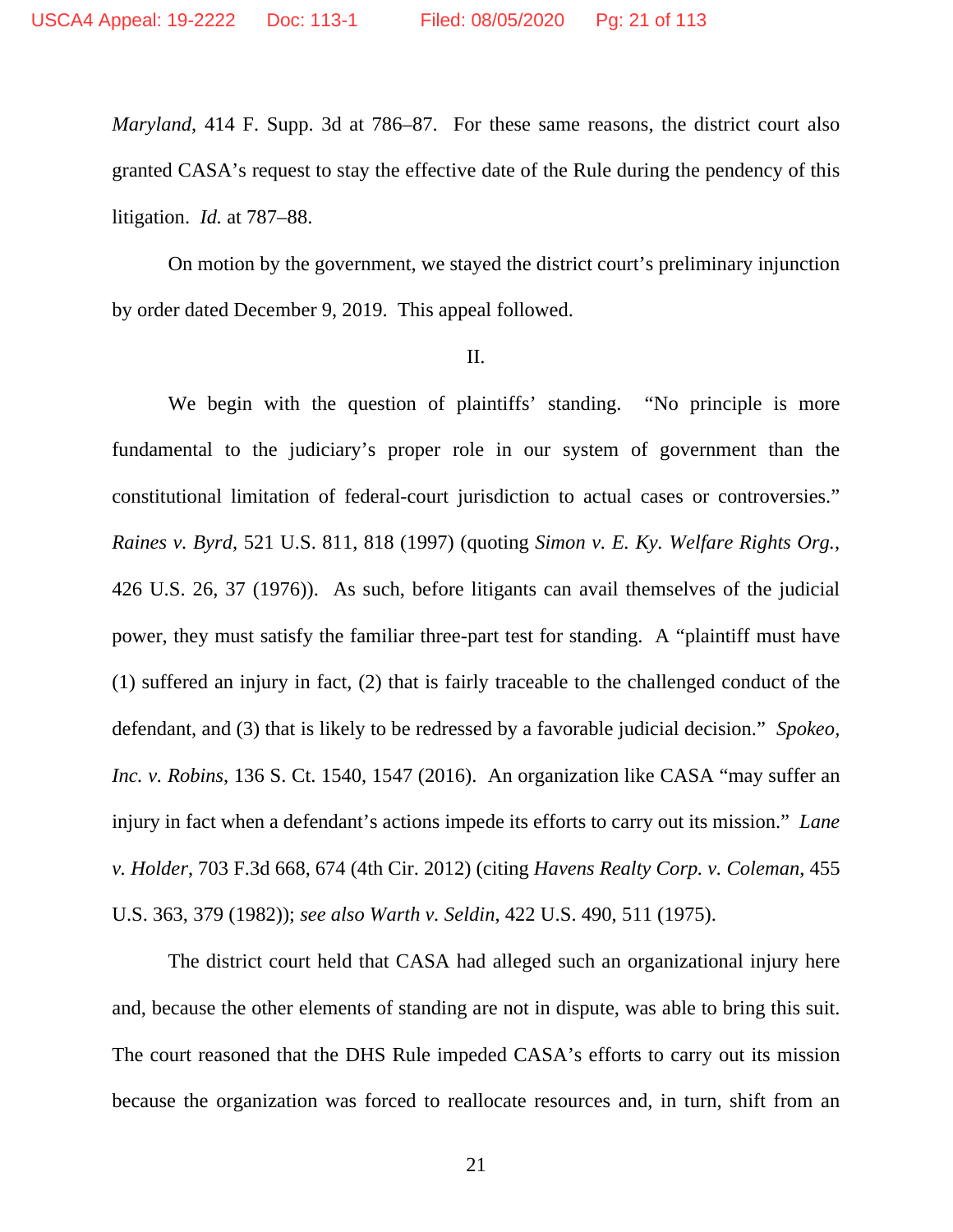"affirmative advocacy posture" (*i.e.*, advocating for certain policies) to a "defensive one" (*i.e.*, advising members on the Rule's impact). *Casa de Maryland, Inc. v. Trump*, 414 F. Supp. 3d 760, 771–73 (D. Md. 2019). The court also intimated that CASA's choice to divert these funds was not really voluntary, as the Rule's "dramatically more threatening" nature effectively forced its hand. *Id.* at 773.

This was error. Basic Article III principles as well as precedent from this circuit and the Supreme Court all preclude the notion that CASA has organizational standing here. In holding otherwise, the district court countenanced a virtually limitless view of Article III injury that gives short shrift to the separation of powers values that standing doctrine preserves. *Clapper v. Amnesty Int'l USA*, 568 U.S. 398, 408 (2013) (noting that standing "is built on separation-of-powers principles [and] serves to prevent the judicial process from being used to usurp the powers of the political branches").[4](#page-21-0)

For starters, the district court's opinion cannot be squared with our decision in *Lane*. There, a gun-rights organization whose activities included advocacy as well as "education, research, publishing and legal action," tried to challenge a federal firearm statute. *Lane*, 703 F.3d at 671. The group alleged that it had suffered an Article III injury because it needed to divert resources in order to help its members navigate the new law, and thus could not spend those funds on other goals. *Id.* We disagreed for the simple reason that

<span id="page-21-0"></span><sup>&</sup>lt;sup>4</sup> The dissent's suggestion that we cannot consider CASA's standing is simply incorrect. *See* Dissenting Op., *post* at 76 n.2. The party in *Little Sisters of the Poor Saints Peter and Paul Home v. Pennsylvania*, No. 19-431, 2020 WL 3808424, at \*8 n.6 (U.S. July 8, 2020), was an intervenor at the appellate stage of the litigation, not a party on whose standing the district court erroneously predicated its jurisdiction.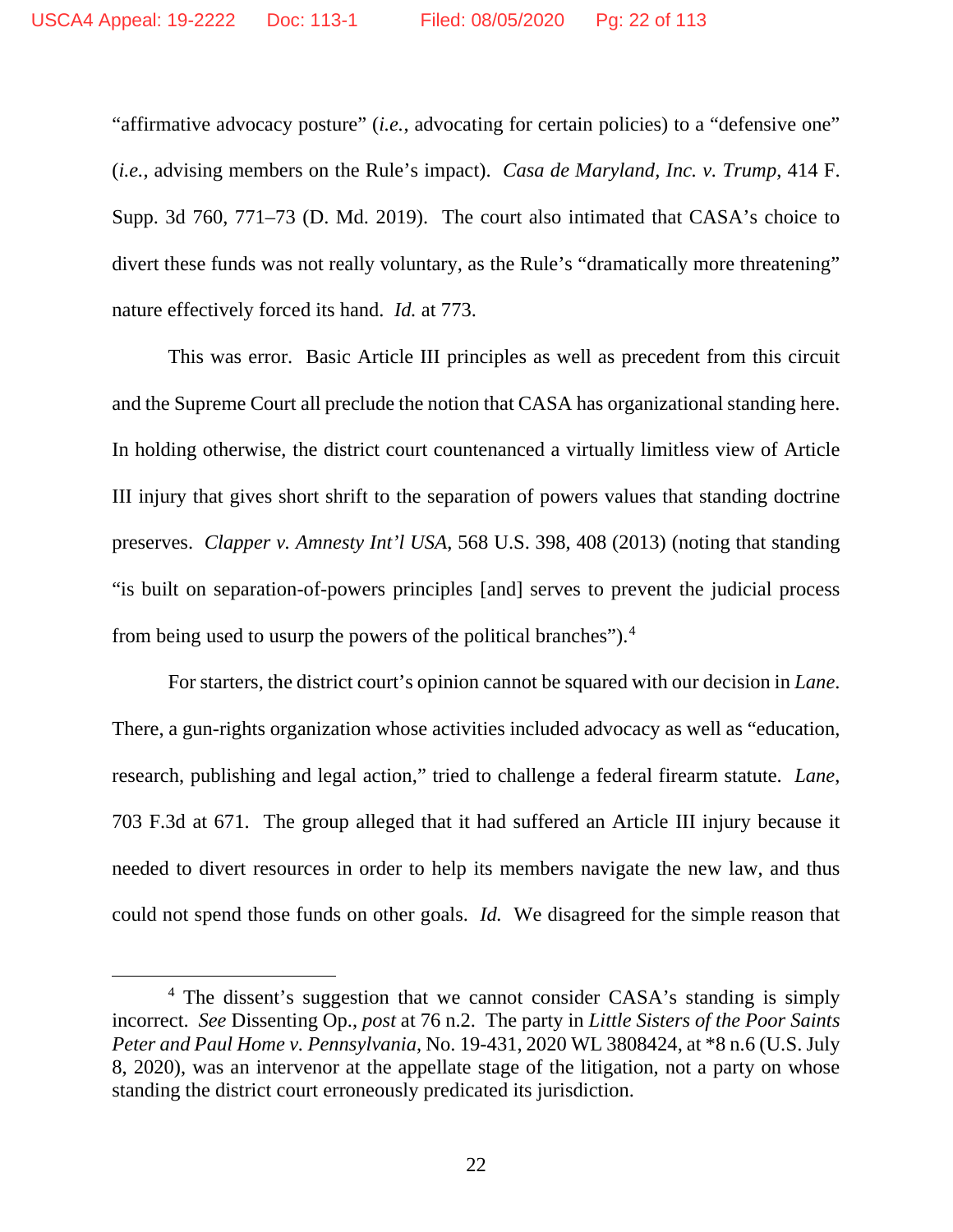voluntary "budgetary choices" like spending money on legal action instead of research are not cognizable Article III injuries. *Id.* at 675 (internal quotation marks omitted). A moment's reflection reveals why. "To determine that an organization that decides to spend its money on educating members, responding to members inquiries, or undertaking litigation in response to legislation suffers a cognizable injury would be to imply standing for organizations with merely 'abstract concern[s] with a subject that could be affected by an adjudication.'" *Id.* (quoting *Simon*, 426 U.S. at 26).

What held for the gun-rights organization in *Lane* holds for CASA here. Contrary to the district court's suggestion, the DHS Rule forced CASA to do absolutely nothing as a matter of law. As in *Lane*, CASA's unilateral and uncompelled response to the shifting needs of its members cannot manufacture an Article III injury.

To put a finer point on it, it is not relevant for Article III purposes whether CASA felt moved to act in a particular manner. It is axiomatic that "standing is not measured by the intensity of the litigant's interest or the fervor of his advocacy," *Valley Forge Christian Coll. v. Ams. United for Separation of Church and State, Inc.*, 454 U.S. 464, 486 (1982), and that "a plaintiff's voluntary expenditure of resources to counteract governmental action that only indirectly affects the plaintiff does not support standing," *People for the Ethical Treatment of Animals v. U.S. Dept. of Agriculture*, 797 F.3d 1087, 1099 (D.C. Cir. 2015) (Millett, J., dubitante). Accordingly, we did not bother to ask in *Lane* whether the gunrights organization's activities changed one way or the other. Many statutes and regulations may spur private organizations to react to them in some fashion. *See Lujan v. Defenders of Wildlife*, 504 U.S. 555, 561–62 (1992). And a voluntary budgetary decision,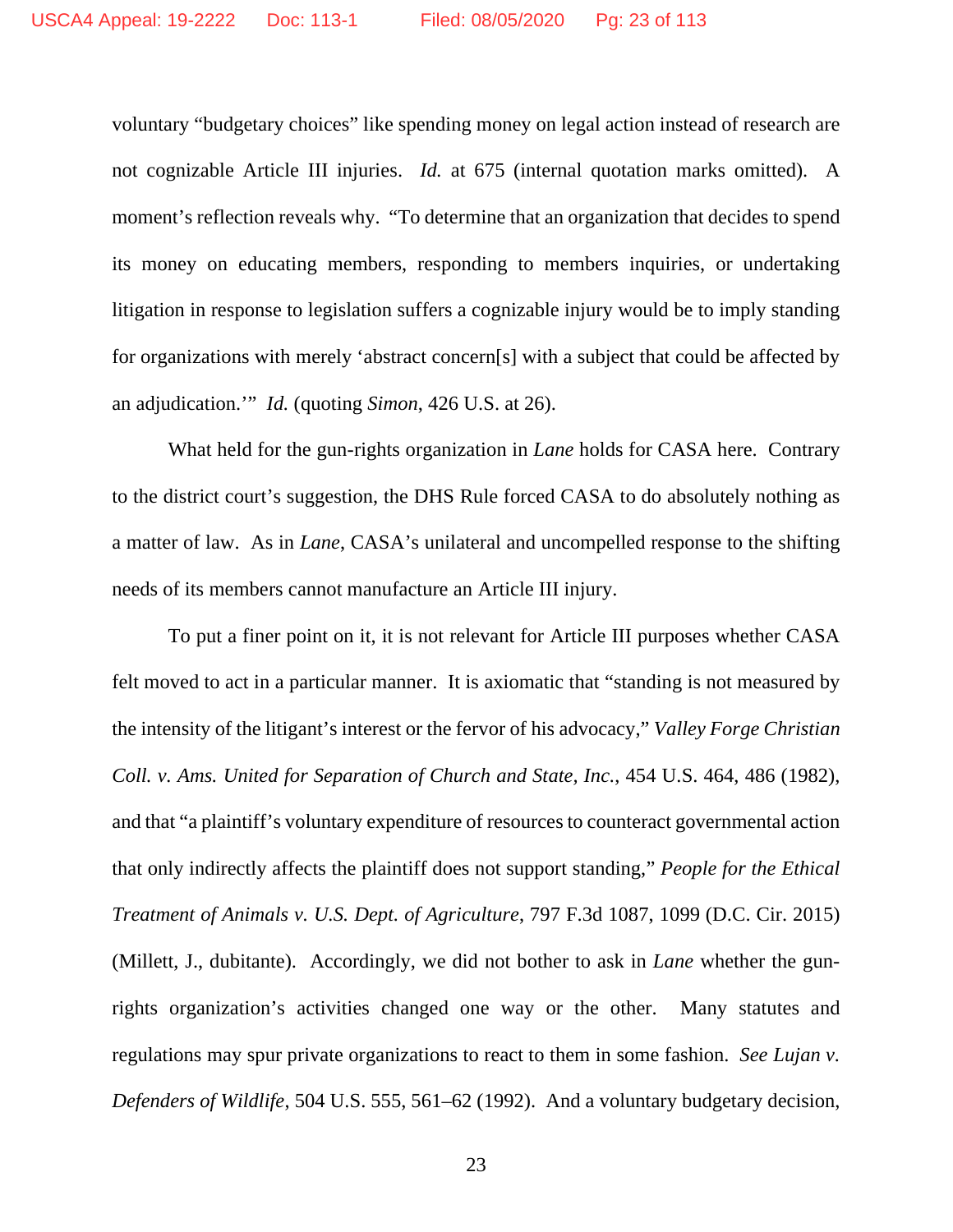however well-intentioned, does not constitute Article III injury, in no small part because holding otherwise would give carte blanche for any organization to "manufacture standing by choosing to make expenditures" about its public policy of choice. *Clapper*, 568 U.S. at 402. We have never taken the demands of standing, and the core separation of powers principles upon which the doctrine is based, to be so easily circumvented or so readily checked-off.

Moreover, the district court's view of organizational standing is fundamentally at odds with Supreme Court precedent—in particular, *Havens Realty*. In that case, a group dedicated to promoting equal housing opportunities (HOME) brought a claim against an apartment complex under the Fair Housing Act. HOME, which was covered by the Act as an "association," claimed that it had suffered an injury because the complex was showing apartments only to white people. HOME averred that this directly frustrated its mission to connect minorities with housing because the complex owner (that is, a supplier of housing) was simply refusing to abide by the law. The Supreme Court agreed. Critically, the Court held that HOME adequately alleged Article III injury because the complex "perceptibly impaired HOME's ability to provide counseling and referral services" and frustrated its "role of facilitating open housing." *Havens Realty*, 455 U.S. at 379 & n.21. While the Court noted that HOME needed to divert resources as a result of these discriminatory practices, it cast HOME's injury in terms of its ability to *function*.

The injury in *Havens Realty* was different in kind from what is at issue here. Organizational injury, properly understood, is measured against a group's ability to *operate* as an organization, not its theoretical ability to *effectuate* its objectives in its ideal world.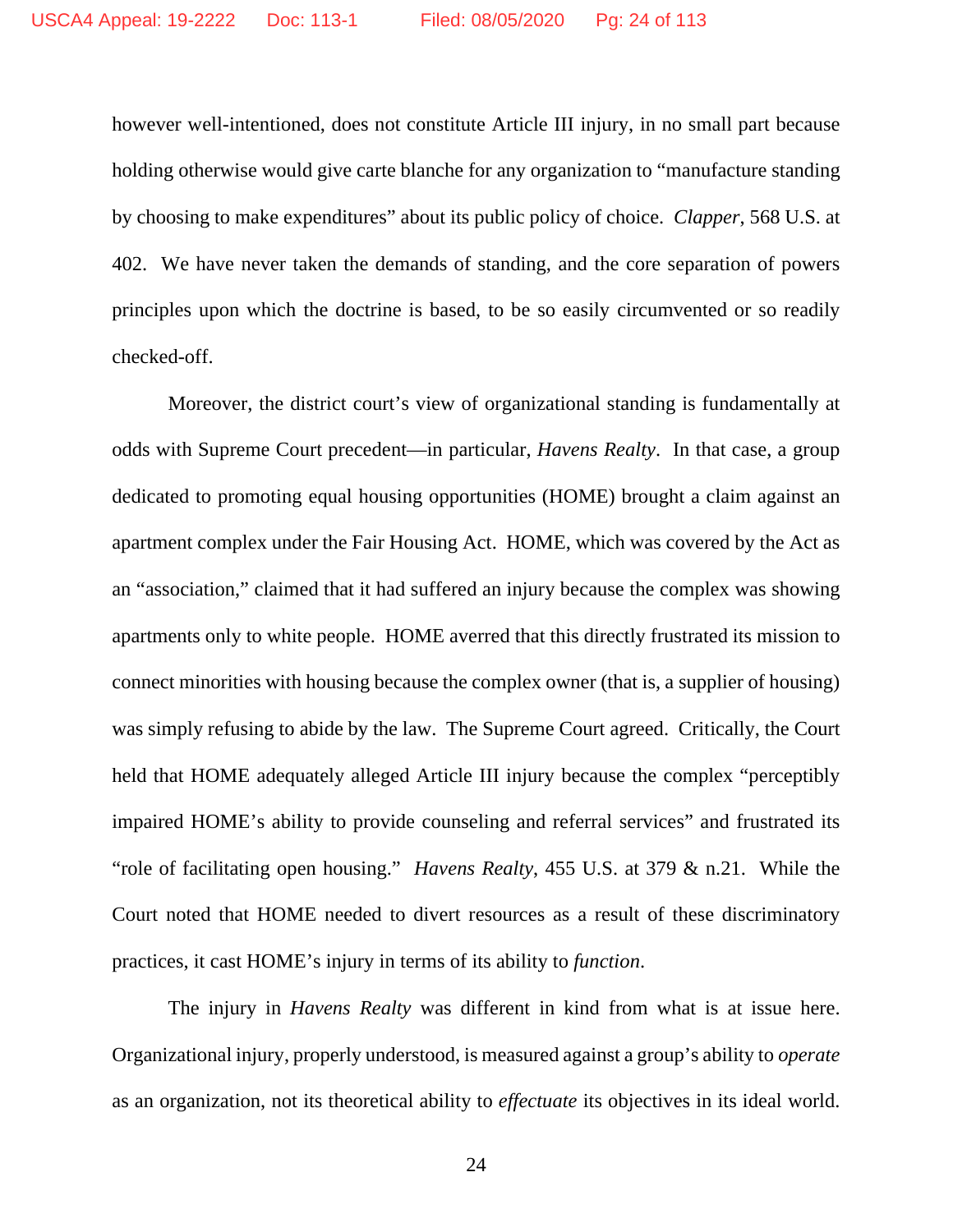Quite simply, nothing in the Rule directly impairs CASA's ability to provide counseling, referral, or other services to immigrants. Of course, we respect the fact that CASA feels strongly that it must reallocate resources to best serve its members amidst a changing legal landscape and that it would prefer to operate in an environment where the Rule does not exist. But untold numbers of organizations regularly voice dissatisfaction with public laws and actions that may affect their ordering of priorities in some way. Resource reallocations motivated by the dictates of preference, however sincere, are not cognizable organizational injuries because no action by the defendant has directly impaired the organization's ability to operate and to function. *See Whitmore v. Arkansas*, 495 U.S. 149, 155–56 (1990).

The district court, by contrast, gave *Havens Realty* an essentially boundless reading that wrongly brought the case into stark tension with core precepts of standing doctrine. On its view, *Havens Realty* supports organizational standing any time a group (1) alleges that a governmental action undermines its policy mission, and (2) spends some money in response to that action. *See Casa de Maryland*, 414 F. Supp. 3d at 770–74. But the Supreme Court has made clear that standing demands the same of organizations as it does of individuals. *See Havens Realty*, 455 U.S. at 378–79. For this reason, "an organization's abstract concern with a subject that could be affected by an adjudication does not substitute for the concrete injury required by Art[icle] III." *Simon*, 426 U.S. at 40. And, just like individuals, an organization cannot satisfy this "concrete injury" requirement through standalone philosophical objections to a law, *Sierra Club v. Morton*, 405 U.S. 727, 739 (1972), gripes with how the law is enforced against other persons, *Linda R.S. v. Richard D.*, 410 U.S. 614, 619 (1973), or decisions to voluntarily spend money to combat the effects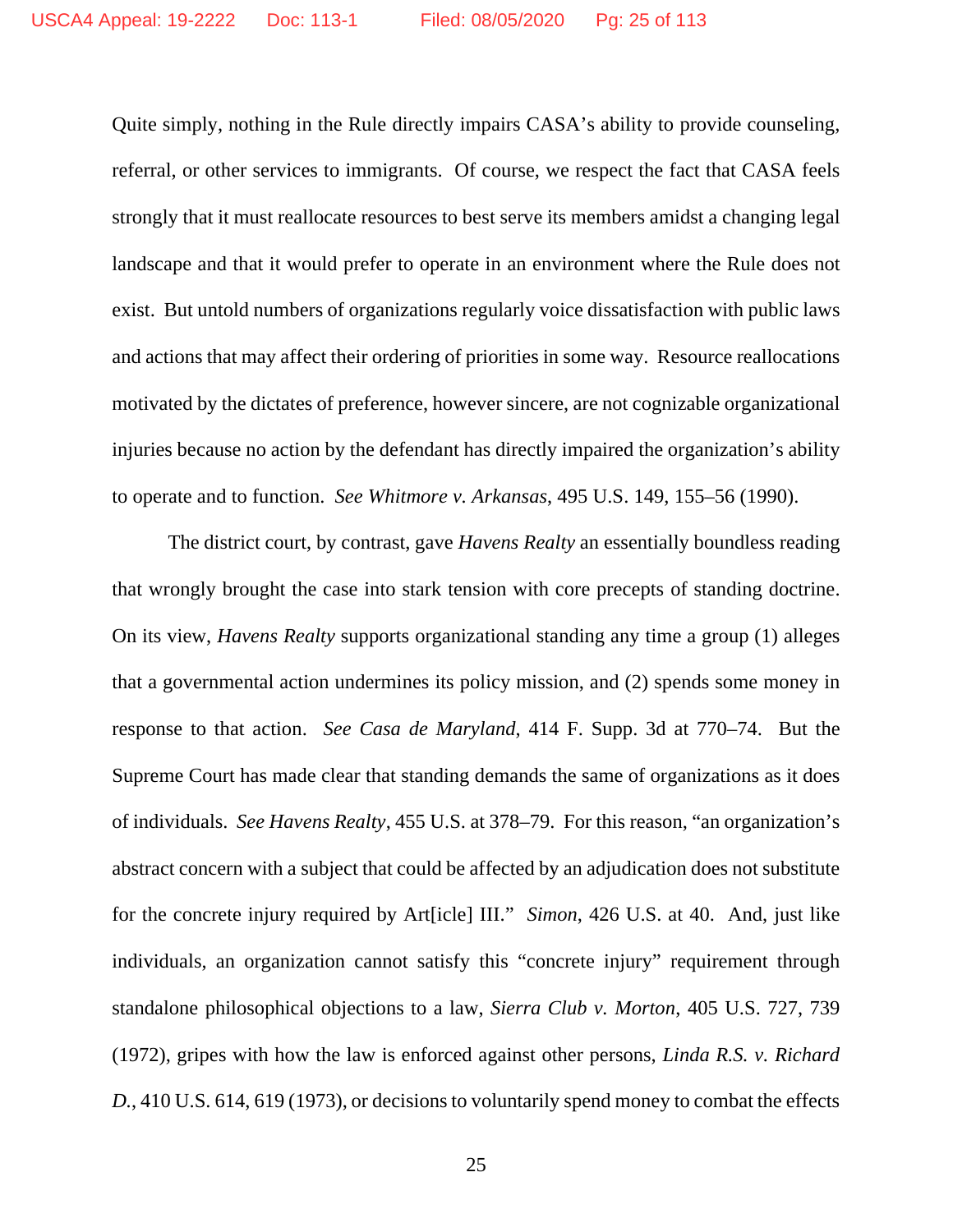of a given policy, *Clapper*, 568 U.S. at 410–14. A reading of *Havens Realty* focused on operational harm—that is, the ability of an organization to function—comports with these principles. The district court's position, though, essentially waives them for any entity with a policy position and a dollar.

The "duty of  $\dots$  every judicial tribunal. It is limited to determining rights of persons or of property which are actually controverted in the particular case before it." *California v. San Pablo & T.R. Co.*, 149 U.S. 308, 314 (1893). In light of the above, it is plain that we cannot allow this case to proceed on the district court's theory of subject matter jurisdiction if we are to remain faithful to these fundamental principles. CASA has not suffered an organizational injury, and thus it lacks organizational standing to bring this case.

There remains the question of whether the two individual plaintiffs to this action possess standing to bring it or whether CASA has standing in a representational capacity. We could of course remand this issue for a determination on that score. That course of action, however, imposes large costs. It would impart to this case an up-and-down-theladder quality that would delay its resolution almost indefinitely on a matter where the district court itself reached the merits and where the parties have extensively briefed the issue and urged its timely resolution upon our court. The issue, moreover, is, as both the parties and the amici recognize, one of large importance and one on which we presume that we will not have the final word. The matter of the Rule's validity should be presented to the Supreme Court in as timely fashion as possible consistent with the considered views of an intermediate court.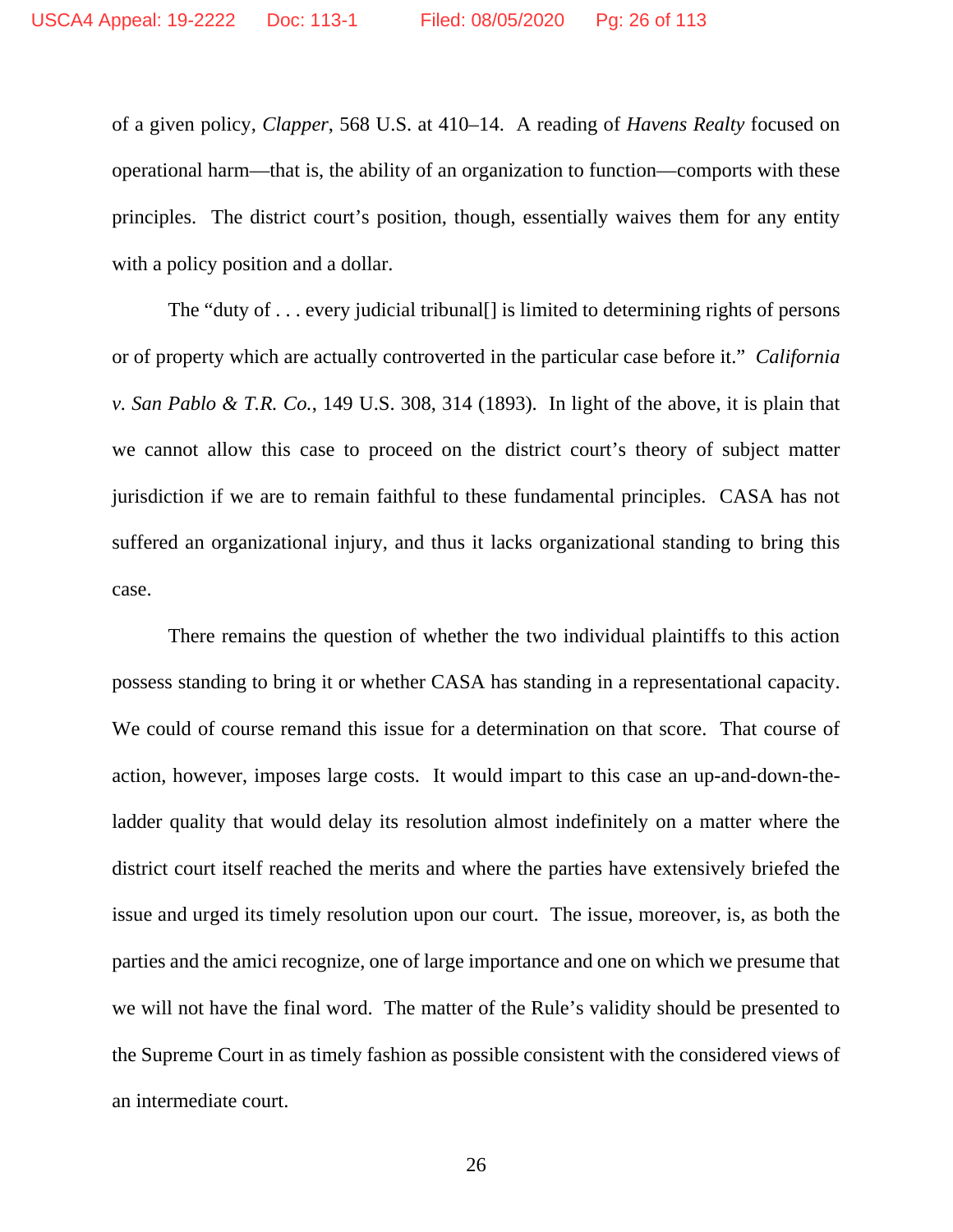With that in mind, we take stock of the fact that this court "review[s] judgments, not opinions" and therefore may affirm the district court's jurisdictional holding on alternative grounds. *Pashby v. Delia*, 709 F.3d 307, 322 (4th Cir. 2013) (internal quotation marks omitted). In light of the above, we choose to do so here. The record of this case makes plain that the two individual plaintiffs have standing to challenge the DHS Rule. They are two Deferred Action for Childhood Arrivals (DACA) recipients who plan to adjust their status in the future, J.A. 38, 43–44, and, more importantly, are presently forgoing specific financial resources (such as applying for student loans), J.A. 40, 45, out of concern that doing so would render them "public charges" at that later point. Unlike with CASA, this is the sort of concrete and particularized harm necessary to establish an Article III injury. The plaintiffs have also alleged sufficient facts to show that this injury is sufficiently actual or imminent, as they have explained how the Rule is having an immediate effect on their lives today, as they make specific plans in anticipation of adjusting their status in the future. *See Clapper*, 568 U.S. at 414 n.5; *see also Friends of the Earth, Inc. v. Laidlaw Envtl. Servs. (TOC), Inc.*, 528 U.S. 167, 183–84 (2000). Lastly, the two plaintiffs meet the causation and redressability prongs of standing.<sup>[5](#page-26-0)</sup> We therefore shall proceed to address the plaintiffs' arguments on the merits.

<span id="page-26-0"></span><sup>&</sup>lt;sup>5</sup> We also find that the two plaintiffs fall within the relevant statutory zone of interests—an inquiry that the Supreme Court has stressed is "not meant to be especially demanding." *Match-E-Be-Nash-She-Wish Band of Pottawatomi Indians v. Patchak*, 567 U.S. 209, 225 (2012) (quoting *Clarke v. Sec. Indus. Ass'n*, 479 U.S. 388, 399 (1987)). As noncitizens presently residing in the United States who intend to adjust their status in the future, the individual plaintiffs are persons who will be directly regulated under the DHS Rule. *See Lexmark Int'l, Inc. v. Static Control Components, Inc.*, 572 U.S. 118, 130 (2014).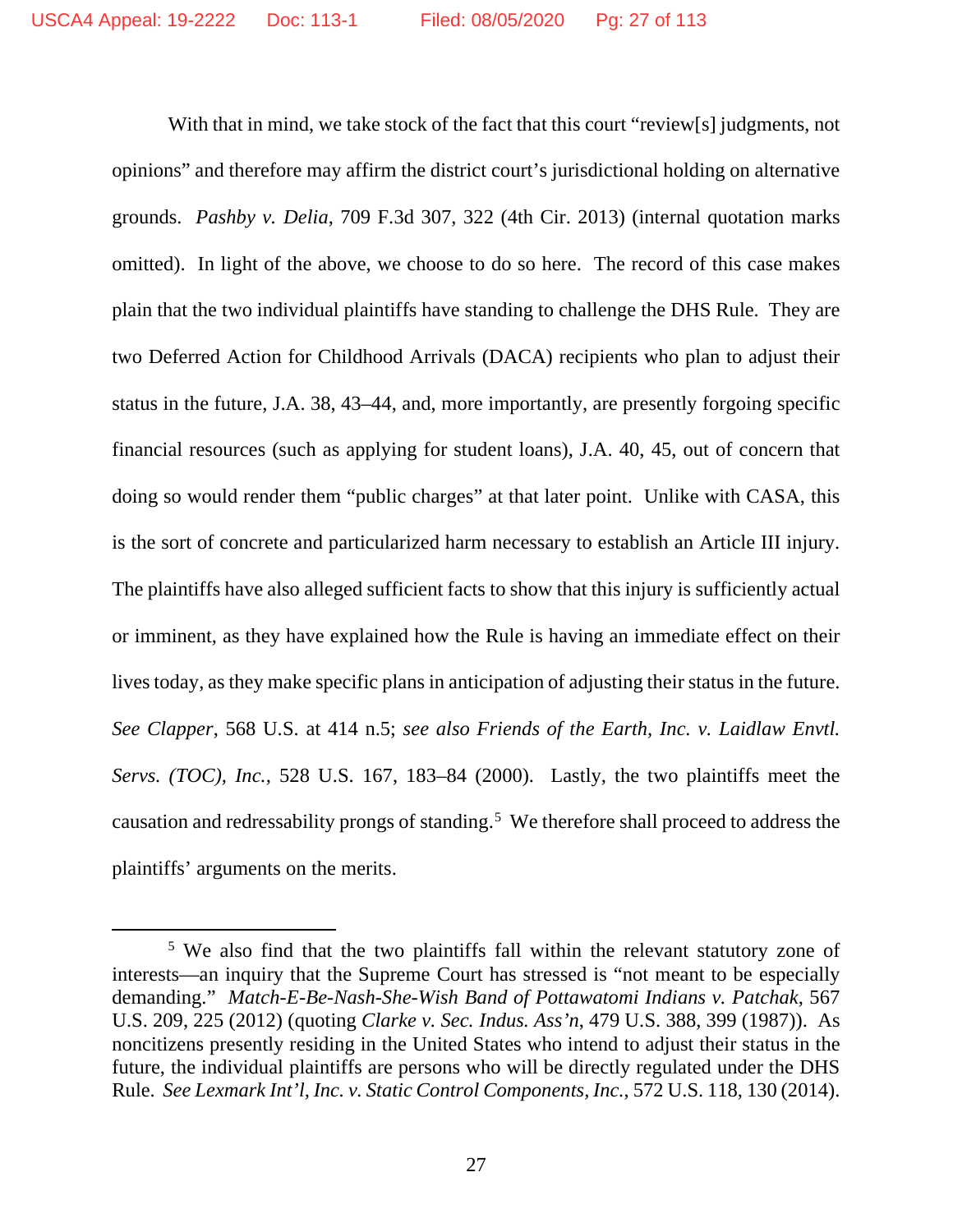III.

"A preliminary injunction is an extraordinary and drastic remedy; it is never awarded as of right." *Munaf v. Geren*, 553 U.S. 674, 690–91 (2008) (internal quotation marks and citation omitted). To obtain a preliminary injunction, a plaintiff must "establish [1] that he is likely to succeed on the merits, [2] that he is likely to suffer irreparable harm in the absence of preliminary relief, [3] that the balance of equities tips in his favor, and [4] that an injunction is in the public interest." *Winter v. Nat. Res. Def. Council, Inc.*, 555 U.S. 7, 20 (2008). We review a district court's decision to grant an injunction for abuse of discretion. *Pashby v. Delia*, 709 F.3d 307, 319 (4th Cir. 2013). We believe that the district court erred in this case because, above all else, the plaintiffs are not likely to succeed on the merits. As explained above, the same assessment underlay the Supreme Court's issuance of a stay of the injunctions of the Rule, and we think after careful review that the grounds are not there for contradicting the Supreme Court's assessment.

#### A.

The INA states that any alien who the executive determines is "likely at any time to become a public charge is inadmissible." 8 U.S.C. § 1182(a)(4)(A). This case turns on the meaning of "public charge" and whether the Rule is based on a permissible construction of that term.

Plaintiffs maintain that it is not. In particular, they aver that "public charge" has always meant someone "primarily dependent" on the government for support, and that the DHS Rule would apply to aliens who fall well below that threshold. The government, by contrast, maintains that "public charge" has a broad meaning that has been flexibly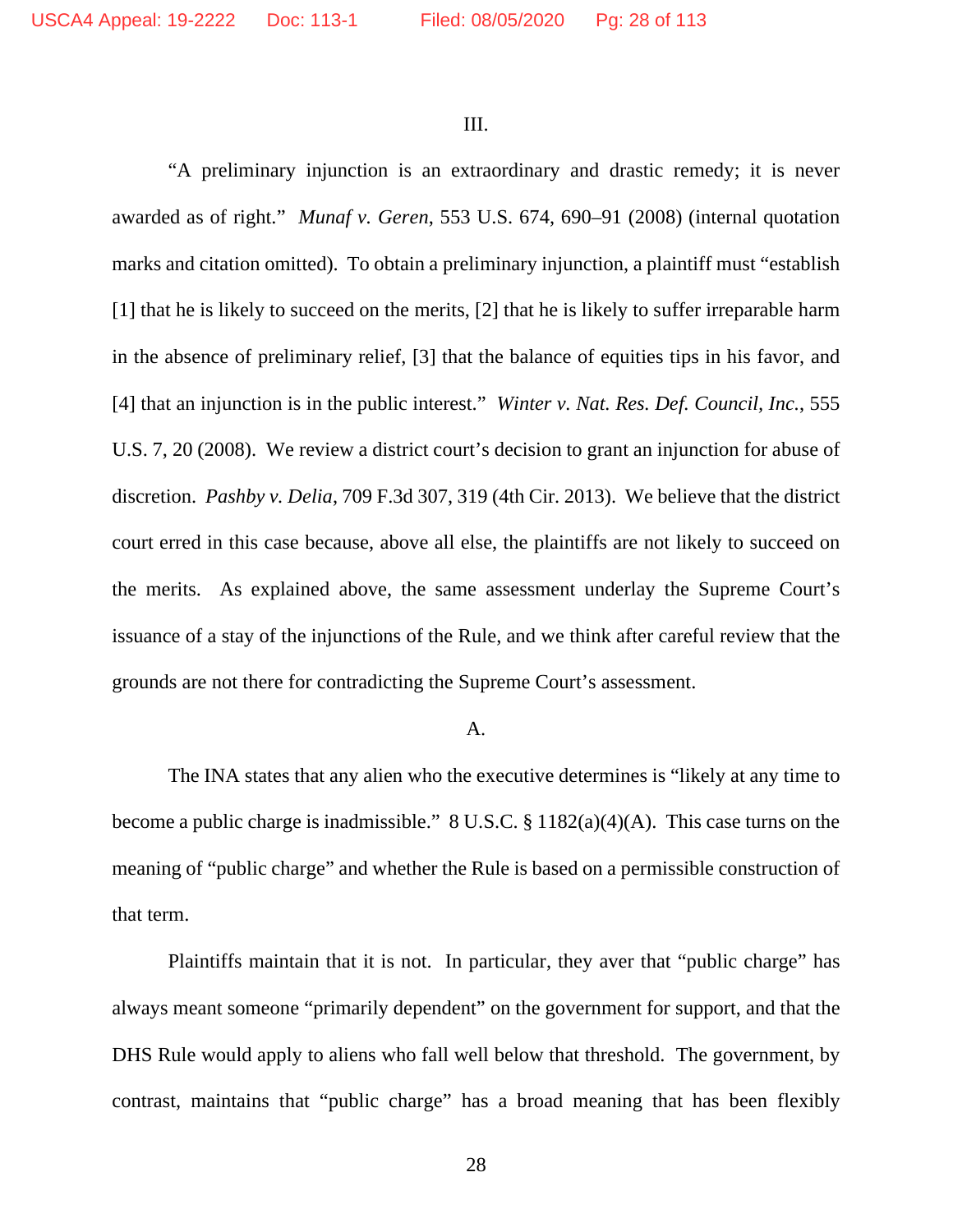interpreted by the executive over time and can encompass individuals who rely on public benefits to meet their basic needs, even if those persons are not "primarily dependent" on welfare or other public aid. As noted, the district court sided with plaintiffs, reasoning that the Rule was "unambiguously foreclosed by Congress's intention." *Casa de Maryland v. Trump*, 414 F. Supp. 3d 760, 784 (D. Md. 2019) (internal quotation marks omitted). We think this was error.

Plaintiffs contend that their view of the public charge provision is the only correct one. But that cannot be right. The term is broad and even elusive enough to accommodate multiple views and meanings, as indeed it has since it first appeared in immigration law. The text, structure, and history of the INA in fact all indicate that the Rule before us rests on an interpretation of "public charge" that comports with a straightforward reading of the Act. Moreover, fundamental separation of powers principles, and the concomitantly limited role of the federal courts over sensitive matters of immigration policy, only buttress what traditional tools of statutory interpretation make clear: the DHS Rule is a lawful one.

1.

As always, we start with the text. While some version of a public charge provision has been a part of federal immigration law since 1882, Congress has never defined the term. When phrases used in a statute are undefined, "we look to the ordinary meaning of the term . . . at the time Congress enacted the statute." *Perrin v. United States*, 444 U.S. 37, 42 (1979). Congress enacted the INA in 1952. The ordinary meaning of "public charge" in 1952 was "one who produces a money charge upon, or an expense to, the public for support and care." *Public Charge*, *Black's Law Dictionary* (4th ed. 1951) (defining as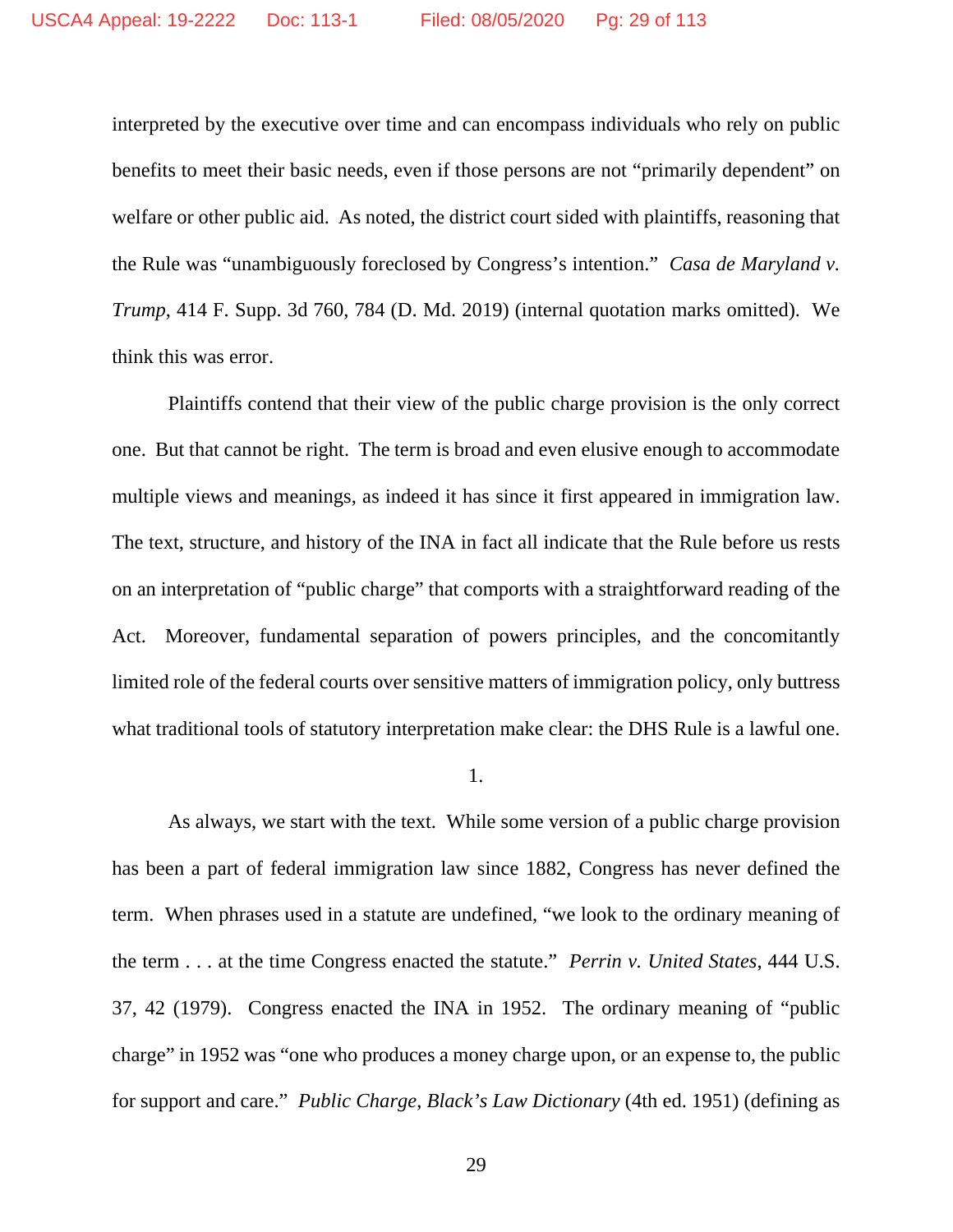used in 1917 Immigration Act); *Black's Law Dictionary* (3d ed. 1933) (same); *see also* Arthur Cook et al., *Immigration Laws of the United States* § 285 (1929) (defining as person who needs "any maintenance, or financial assistance, rendered from public funds, or funds secured by taxation"). And "charge," in this context, meant a "cost" or "expense." *See, e.g.*, *Charge*, *The New Century Dictionary* (2d ed. 1946); *Webster's New Century Dictionary of the English Language* (1941).

The district court, though, took up a different starting point. It looked to the meaning of "charge" in 1882, the first year a public charge provision was included in federal law. The court, relying mostly on two contemporary dictionaries, reasoned that "charge" meant a "person or thing committed or entrusted to the care, custody, or management of another," *Casa de Maryland*, 414 F. Supp. 3d at 779 (quoting *Charge*, *Webster's Dictionary* (1886 ed.)), so "public charge" therefore meant a person who "the Government has taken care, custody, or management of," *id.* at 779. Put otherwise, the district court said, a "public charge" in 1882 meant something akin to a "pauper," and it has meant the same thing ever since. *Id.*

For starters, we strongly doubt that "public charge" has been consistently understood as synonymous with "pauper." *See, e.g.*, *Lam Fung Yen v. Frick*, 233 F. 393, 396 (6th Cir. 1916) ("It seems clear that the term 'persons likely to become a public charge' is not limited to paupers or those liable to become such."); *Matter of M-*, 2 I. & N. 131, 131 (BIA 1944) (holding someone *was* a public charge but was *not* a pauper); *Public Charge*, *Black's Law Dictionary* (4th ed. 1951) ("As so used, the term [public charge] is not limited to paupers or those liable to become such."); Stewart Repalje et al., *Dict. of Am. and*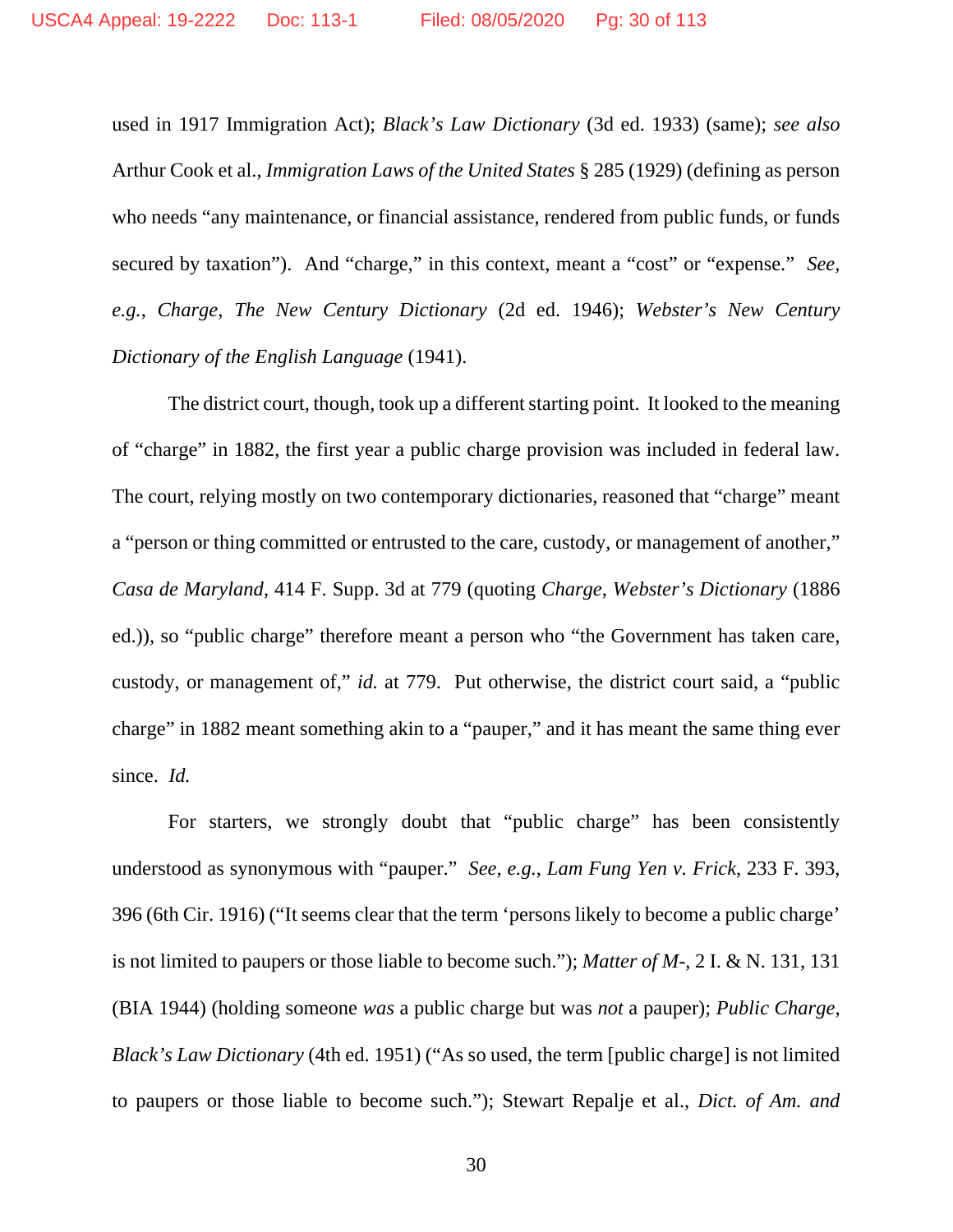*English Law* (1888) (defining "charge" as "an obligation or liability"); *see also* Richard A. Boswell, *Restrictions on Non-Citizens' Access to Public Benefits: Flawed Premise, Unnecessary Response*, 42 UCLA L. Rev. 1475, 1486 n.40 (1995) ("[T]he term 'public charge,' which was written into the statute over a hundred years ago, has had different meanings over this entire period of time."). Indeed, from 1891 to 1990, Congress listed both "public charge" and "pauper" in the same statutory provision. And it is a fundamental canon of statutory interpretation that courts, whenever possible, should give independent statutory terms independent meaning. *See, e.g.*, *Hibbs v. Winn*, 542 U.S. 88, 101 (2004).

In all events, the present structure of the INA confirms that "public charge" should be given its broad ordinary meaning, as understood when the INA was enacted in 1952. *See Gustafson v. Alloyd Co.*, 513 U.S. 561, 570 (1995). Most importantly, the INA is structured to give the executive discretion to administer the public charge provision, which undermines the idea that the term has the sort of fixed and circumscribed definition ascribed to it by the district court. As noted, the INA does not define the term "public charge," let alone contain anything like a "primarily dependent" standard within its text. Rather, it expressly entrusts the decision of who is a "public charge" to the "opinion of the [DHS Secretary]." 8 U.S.C. § 1182(a)(4)(A); *see also id.* § 1103(a)(1). Ordinarily, this sort of language indicates that the executive has extensive discretion over the relevant determination. *See Martin v. Mott*, 25 U.S. (12 Wheat.) 19, 31–32 (1827) (Story, J.). Especially so here, where Congress has baked discretion into the statutory scheme many times over. For instance, the INA lays out five non-exclusive factors that executive officials should look to when making public charge determinations, but also states that such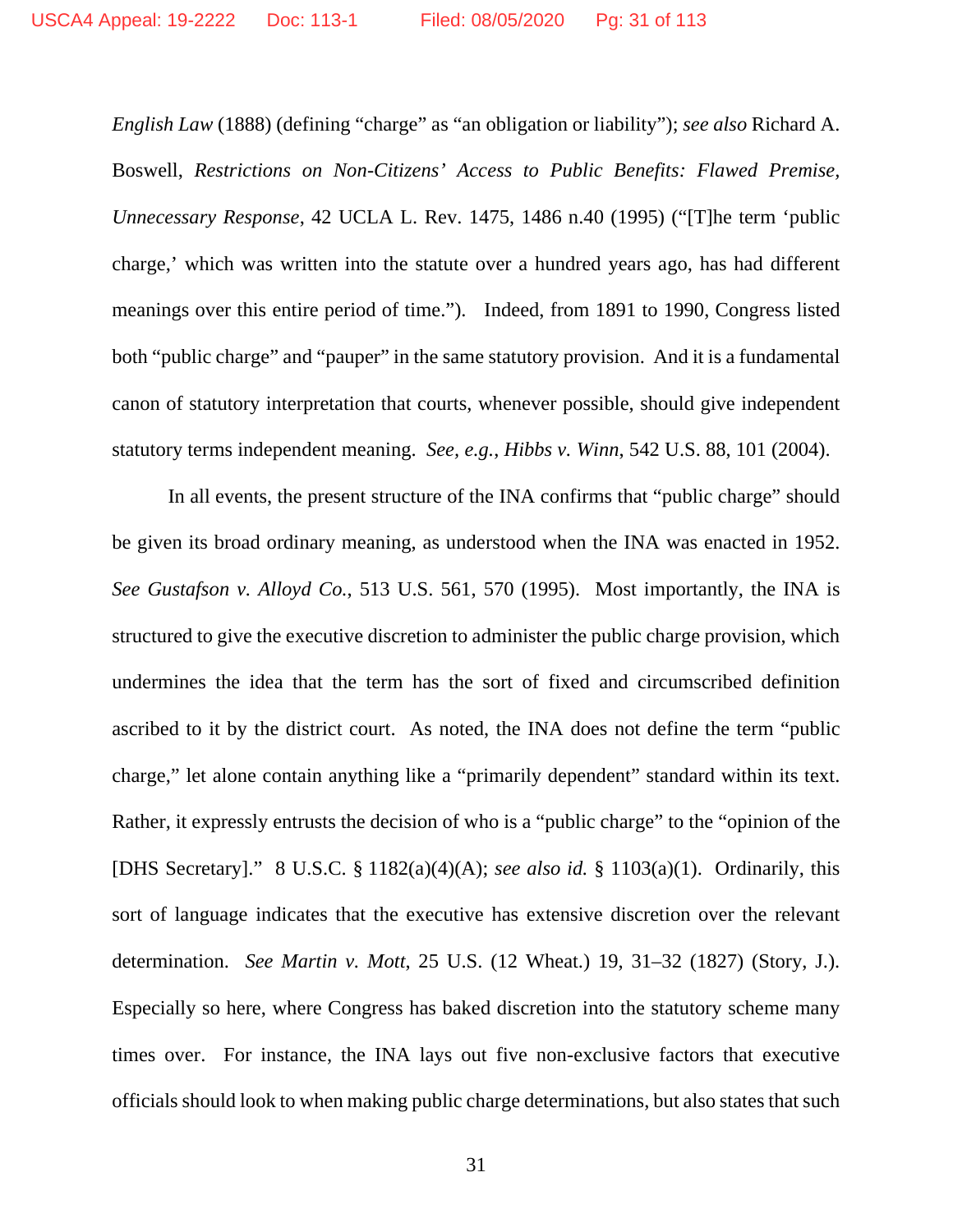factors should be considered "at a minimum."  $8 \text{ U.S.C.} \$  $8 \text{ 1182(a)(4)(B)(i)}$ . This reinforces the point that it is the executive which has the ultimate discretion under the INA over who is a "public charge" and what is most relevant to that decision. *See also id.* § 1103(a)(3) (giving DHS Secretary rulemaking authority). In other words, nothing about these broad grants of power suggests that the term must be read more narrowly than its ordinary meaning.

Surrounding sections of the INA point in the same direction. Take the sponsorshipand-affidavit scheme that Congress designed to work in conjunction with the public charge provision. Under this scheme, as a necessary condition for avoiding a public charge designation, many aliens must obtain sponsors, be it a family member or employer, who will provide a legally-enforceable "affidavit of support" on their behalf. *See* 8 U.S.C. §§ 1182(a)(4)(C)–(D), 1183a. An alien's sponsor must pledge "to maintain the sponsored alien at an annual income that is not less than 125 percent of the Federal poverty line," *id.* § 1183a(a)(1)(A), and reimburse the relevant government agency if the alien uses "any means-tested public benefit," *id.* § 1183a(a)(1)(B). Failing to obtain a sponsor renders a covered alien automatically inadmissible as a public charge, no matter his personal financial circumstances. *See id.* §§ 1182(a)(4)(C)(ii), (D).

This sponsor-and-affidavit scheme affirms that "public charge" should be given its ordinary meaning. The content of what is required by the affidavit—including both its minimum income and reimbursement guarantees—coupled with the fact it is required for many aliens, underscores that the public charge provision is naturally read as extending beyond only those who may become "primarily dependent" on public support. Indeed,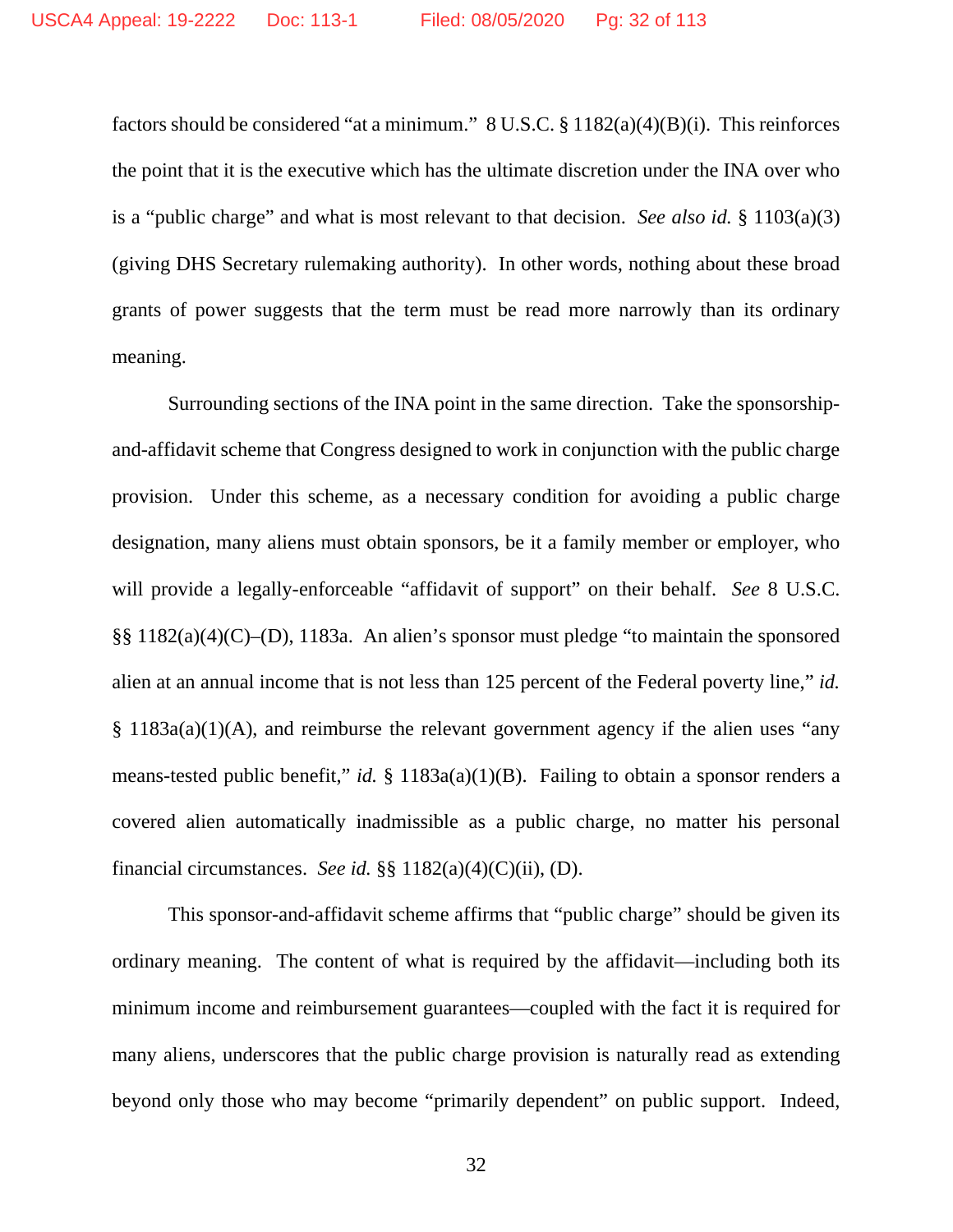adopting plaintiffs' definition, as the district court did, would create an odd gap between the public charge provision and the sponsorship-and-affidavit system designed to accompany it. The clear object and effect of the sponsorship-scheme is to guarantee that aliens will be *self-sufficient* and not impose any meaningful burden on the public. But, on plaintiffs' view, the same Congress that fashioned this system (as well as every Congress since 1882) also believed that the public charge provision only applied (and could only apply) to aliens likely to become *primarily dependent* on public support. This does not fit; that is, it does not make sense that Congress designed a sponsorship-scheme focused on self-reliance as a necessary part of complying with a statutory provision concerned exclusively with primary dependence. It would be like an amusement park having parents sign a form attesting that their kids are five feet tall in order for them to get on rides that only require persons to be three feet. Giving "public charge" its ordinary meaning, however, avoids this sort of incongruity and allows both provisions to work together.

What is more, related immigration statutes support this reading of the public charge provision. *See* Felix Frankfurter, *Some Reflections on the Reading of Statutes*, 47 Colum. L. Rev. 527, 539 (1947) ("Statutes cannot be read intelligently if the eye is closed to considerations evidenced in affiliated statutes."). When Congress last amended the public charge provision, it also passed the Personal Responsibility and Work Opportunity Act of 1996 ("PRWOA"). The PRWOA barred most aliens from receiving many cash and noncash benefits for five to ten years, 8 U.S.C. §§ 1611–1613, 1641, and it established that an alien's income would include his sponsor's for the purposes of qualifying for other aid, *id.* § 1631(a)(1). Congress passed these provisions "in order to assure that aliens be self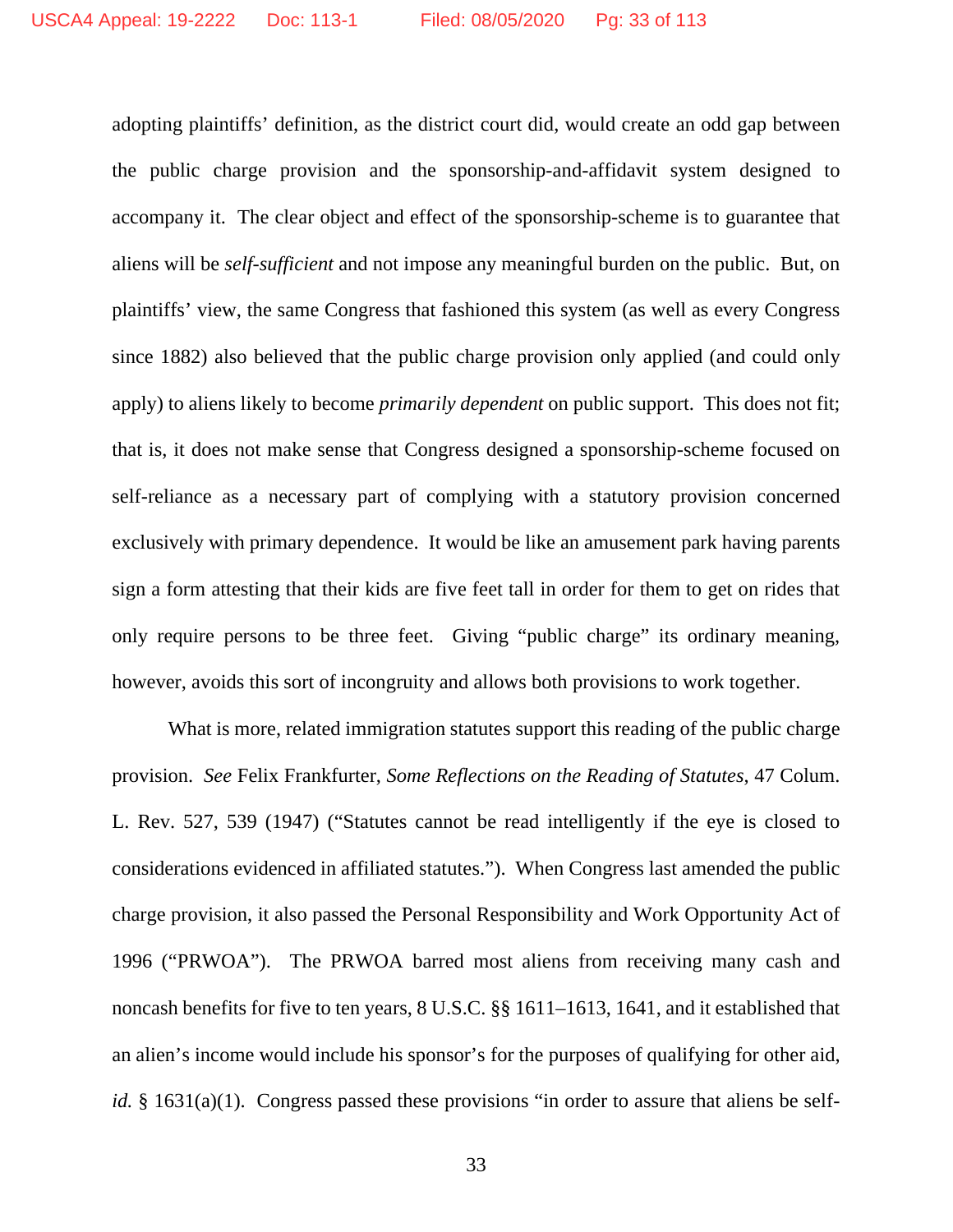reliant" and "not burden the public benefits system." *Id.* §§ 1601(5), (4). Giving "public charge" its ordinary meaning brings that provision into line with this surrounding program and its stated goal that "aliens within the Nation's borders not depend on public resources to meet their needs." *Id.* § 1601(2)(A). Adopting plaintiffs' proposed definition, on the other hand, would give the public charge provision a notably more limited scope, distinct from similar provisions in related laws. We do not see anything in the text of these statutes to indicate that Congress understood the public charge provision to be such a circumscribed outlier.

In sum, the text, structure, and statutory context of the INA all confirm that "public charge" should be given its ordinary meaning; that is, someone who produces a money charge upon the public for support and care. Of course, this does not mean the public charge provision *must* apply as broadly as its ordinary meaning permits. Instead, as the text of the INA makes clear, the term enjoys, in practice, a certain ambiguity, giving the executive discretion over the type, amount, and duration of public assistance that will render someone a "public charge." But, at the same time, the term is unambiguous as to the statutory floor it sets for the executive; a floor that the judiciary is powerless to alter sua sponte.

In practical terms, what this means is that *both* the DHS Rule and the 1999 Field Guidance may be seen to rest on sound footing. While the two policies involve different levels of public benefits at which receipt would render someone a "public charge," both turn on, at the end of the day, aliens producing money charges upon the public for support and care. The fact that two administrations set this bar at different places does not bear on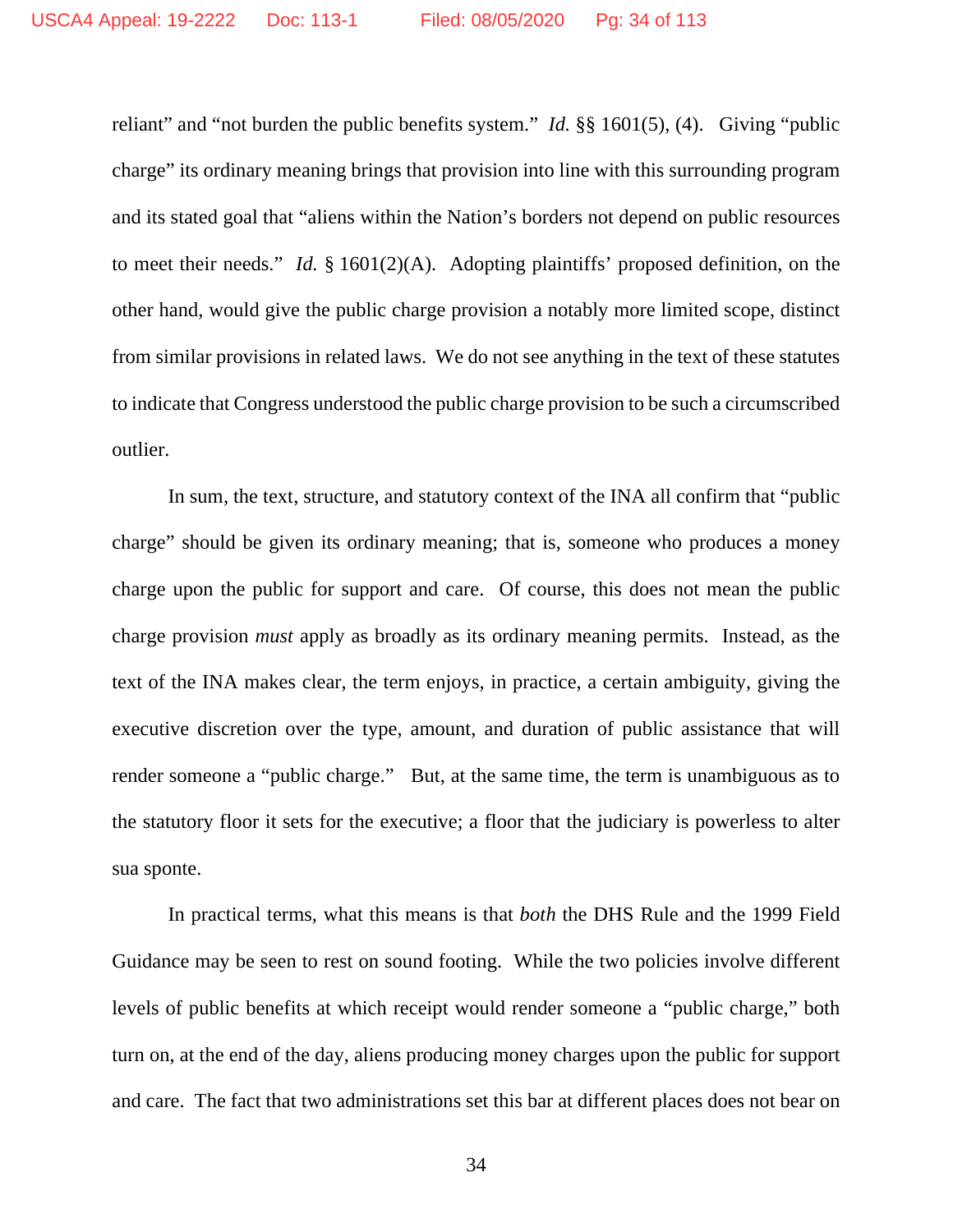the legality of each respective policy; rather, it underscores how the public charge provision's very flexibility was designed to work. In that light, the DHS Rule is plainly permissible. The Rule defines "public charge" as someone who is likely to receive certain public benefits for more than 12 months over any 36-month period; put otherwise, someone who is likely to produce a money charge upon the public for support over some period of time. This is all the INA requires.

Curiously, the district court seemed to put greater stock into what Congress did *not* pass. Specifically, the court relied heavily on two failed proposals that attempted to define "public charge": the first, from 1996, would have defined the term as an alien who received certain public benefits for 12 months over any 7-year period; and the second, from 2013, would have expressly extended the provision to include the use of noncash benefits. *See Casa de Maryland*, 414 F. Supp. 3d at 782–83.The DHS Rule, the court surmised, was essentially an attempt to get into law a definition of "public charge" that two prior Congresses had rejected. But the Supreme Court has often warned that "[f]ailed legislative proposals are particularly dangerous ground on which to rest an interpretation of a prior statute," and the district court's decision shows why. *Solid Waste Agency of N. Cook Cty. v. U.S. Army Corps of Eng'rs*, 531 U.S. 159, 169–70 (2001) (internal quotation marks omitted). The never-enacted 1996 and 2013 proposals relied upon by the district court cut as much in the other direction. Indeed, they equally support the idea that Congress has long resisted enumerating a fixed definition of "public charge," and has instead preferred to entrust the executive with implementing the provision flexibly in accordance with its ordinary meaning and the national interest.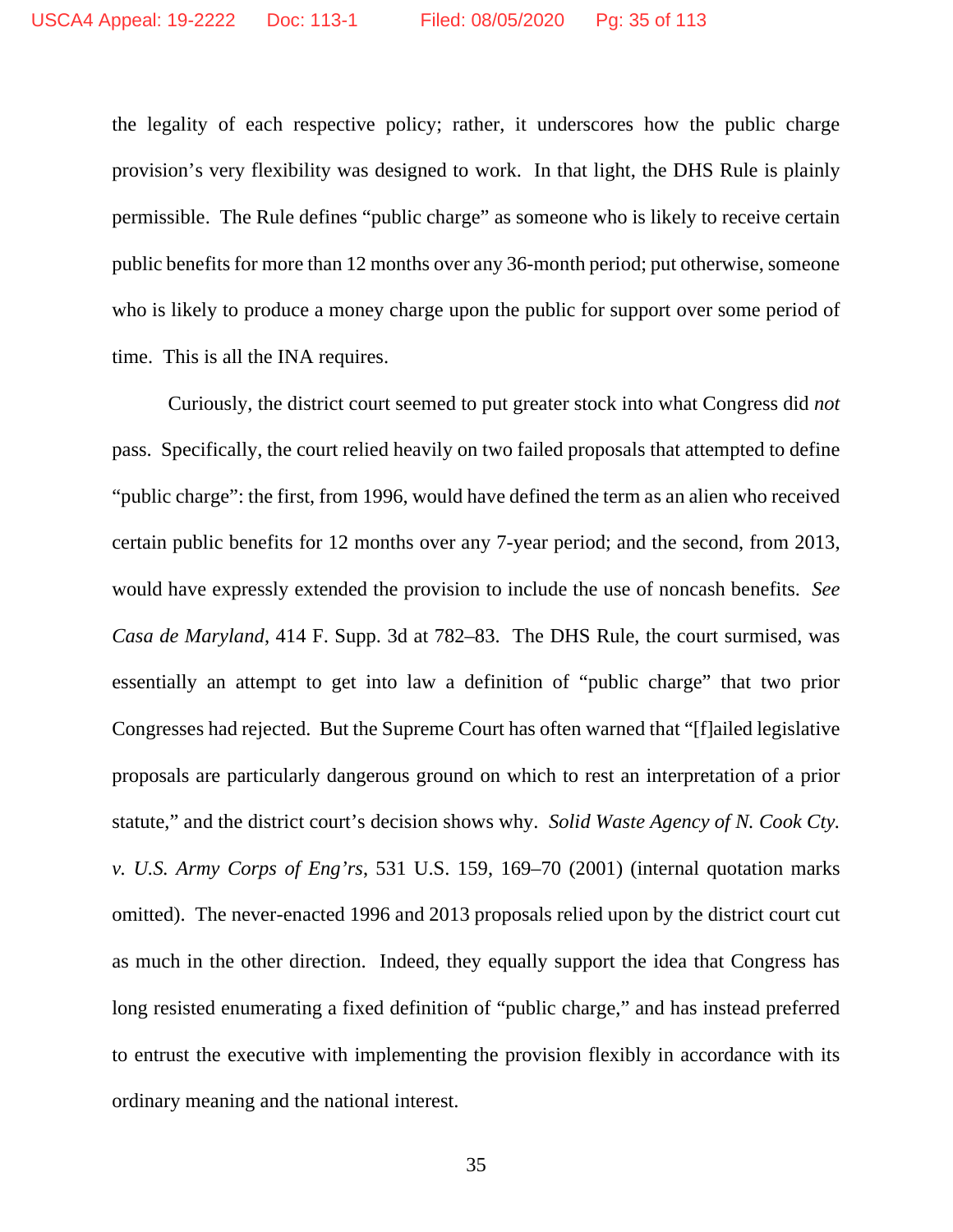Similarly, the district court erred when it held up the Supreme Court's decision in *Gegiow v. Uhl*, 239 U.S. 3 (1915), as support for its claim that "public charge" should be read narrowly. The court, in short, read *Gegiow* to stand for the proposition that "public charge" must mean something akin to a "pauper"; that is, someone "destitute and unable to work." *Casa de Maryland*, 414 F. Supp. 3d at 781 (internal quotation marks omitted).

This reading of *Gegiow* is untenable. Even on its own terms, *Gegiow* has nothing to do with this case. There, the Court decided a "single question," and held that an alien could not be designated a "public charge" based on the local labor market to which he was headed, rather than his personal characteristics. *Gegiow*, 239 U.S. at 9–10. The Rule, which involves a totality-of-the-circumstances individualized inquiry, entirely complies with this holding. In all events, there is considerable doubt as to *Gegiow*'s continuing relevance, as Congress amended the Immigration Act two years later "to nullify [*Gegiow*'s] restrictive interpretation of the statute." *Matter of Harutunian*, 14 I. & N. Dec. 583, 587 (BIA 1974).

We recognize that the Rule before us is controversial. As in all matters of controversy, there are passionate pros and cons. Our inquiry, however, concerns not the wisdom of the Rule but its legality. As to that, the text and structure of the INA yield a clear answer: the term "public charge" is naturally read as meaning just that—someone who produces a money charge upon the public for support or care. And the DHS Rule comports with this reading.

36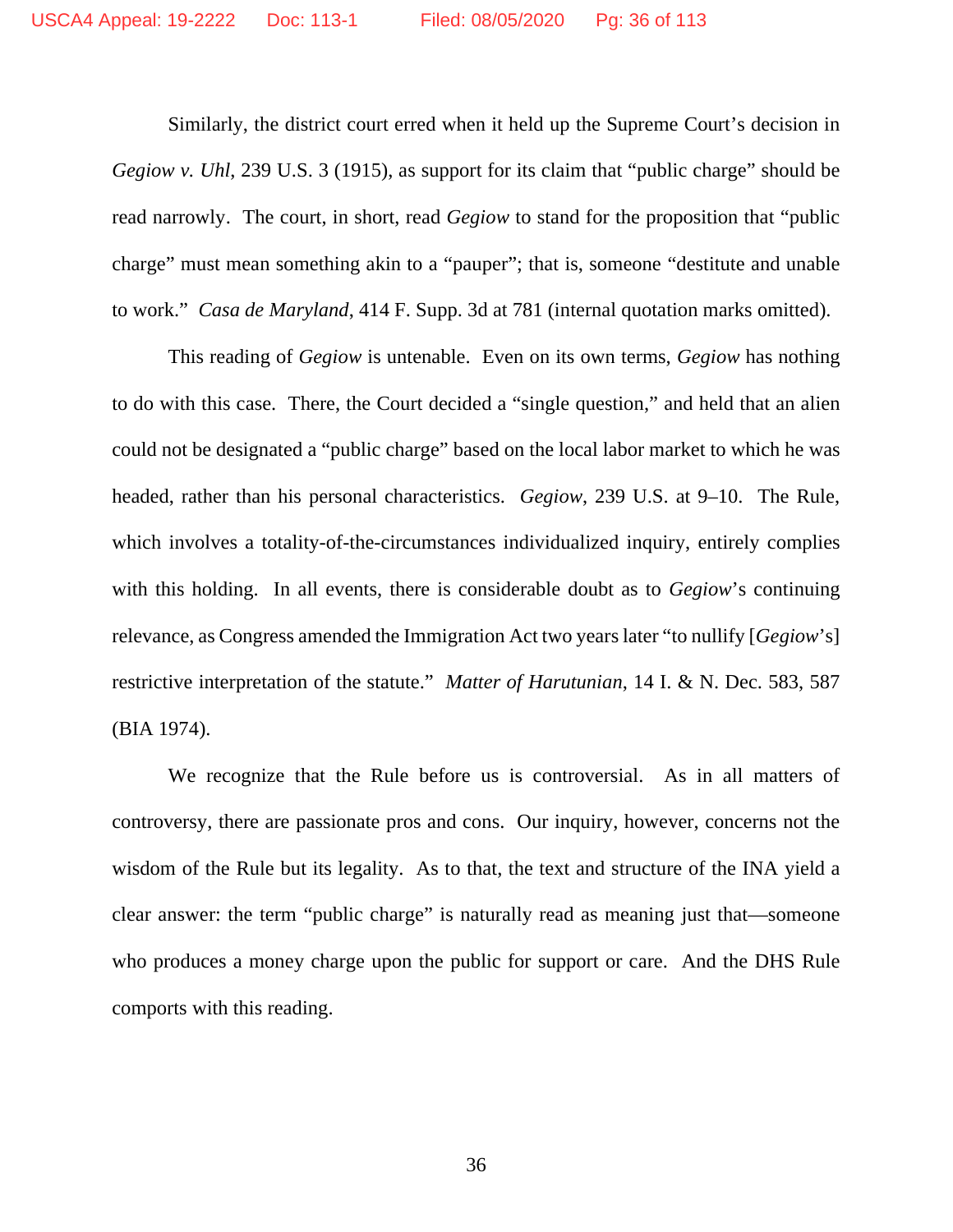2.

Perhaps in light of what the text and structure of the INA seem to compel, plaintiffs urge that we take a different tack and look to the history. As touched on above, plaintiffs' core argument is that "public charge" has meant the same thing from 1882 to present day: someone primarily dependent, for one reason or another, on the public for subsistence. According to plaintiffs, when Congress repeatedly reenacted the public charge provision without adding a definition of "public charge," it implicitly ratified this widely-shared view of what the term meant and accordingly created an enforceable gloss upon the law's text.

Of course, plaintiffs are right that when a statutory phrase has been "given a uniform interpretation by inferior courts or the responsible agency, a later version of that act perpetuating the wording is presumed to carry forward that interpretation." Antonin Scalia & Bryan A. Garner, *Reading Law: The Interpretation of Legal Texts* 322 (2012); *see also Stokeling v. United States*, 139 S. Ct. 544, 551 (2019). But the Supreme Court has also stressed that Congressional reenactment of a glossed term cannot alter or overcome its plain meaning. *See, e.g.*, *Demarest v. Manspeaker*, 498 U.S. 184, 190 (1991).

At any rate, these sorts of implicit ratification arguments are tall orders. *See Pension Benefit Guar. Corp. v. LTV Corp.*, 496 U.S. 633, 650 (1990). Congress has never enacted the language plaintiffs now advance as the statute's sole and indisputable meaning. Before a court may infer an atextual gloss on a statute, the backdrop against which Congress was legislating must be settled and unambiguous. *Jama v. Immigration & Customs Enf't*, 543 U.S. 335, 349 (2005) (requiring, for judicial opinions, a "judicial consensus" that is "broad and unquestioned"); *FDIC v. Philadelphia Gear Corp.*, 476 U.S. 426, 437 (1986)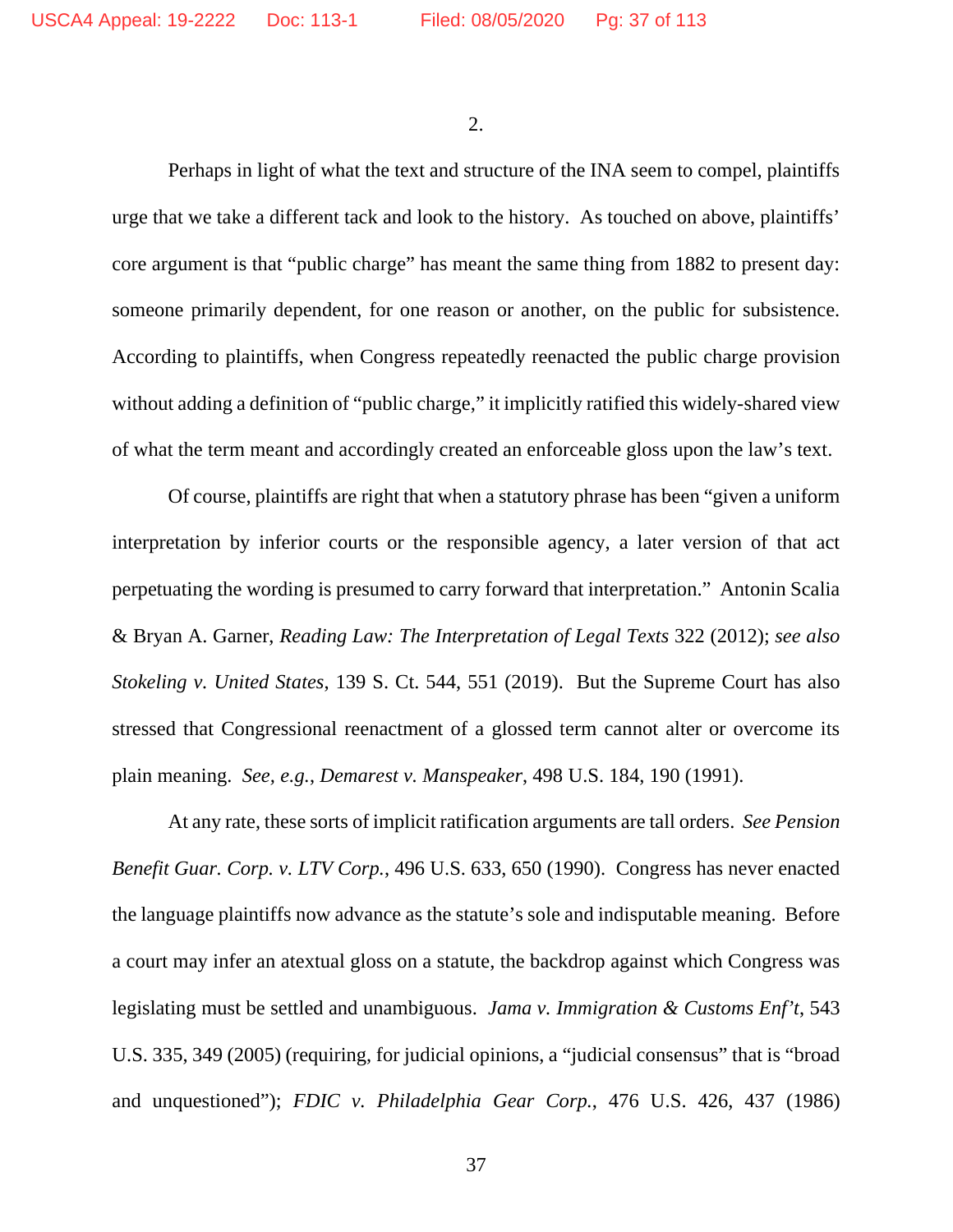(requiring, for administrative practice, a "longstanding interpretation"). This condition flows directly from the separation of powers' command that the federal courts are to apply statutes, not build upon or augment them in some common law manner.

The district court overlooked this threshold requirement when it accepted plaintiffs' historical claim. The district court's core error was that it lost sight of fact that plaintiffs needed to show that "public charge" has had a uniform and fixed definition that amounted to "settled law" both when Congress enacted the INA and when it most recently amended the public charge provision. *Keene Corp. v. United States*, 508 U.S. 200, 212–13 (1993).

Plaintiffs cannot shoulder this concededly heavy burden. Indeed, executive and judicial practice from 1882 to the present rebuts any idea that "public charge" has been uniformly understood by either branch as pertaining only to those who are "primarily dependent" on public aid. We consider the practice of each in turn.

To begin with, if "public charge" had the sort of ubiquitous definition that plaintiffs claim, it seems that nobody told the branch tasked with implementing the provision. As then-INS General Counsel Charles Gordon put it in 1949, the provision has always been understood as "highly ambiguous" and, at times, has had the effect of "thrust[ing] upon the immigration officer's shoulders the mantle of prophecy." Charles Gordon, "Aliens and Public Assistance," *Immigration and Naturalization Service Monthly Review*, vol. VI, no. 9 (Mar. 1949), 116; *see also* Kim R. Anderson & David A. Gifford, *Consular Discretion in the Immigrant Visa-Issuing Process*, 16 San Diego L. Rev. 87, 124–25 (1978). And it seems that the practical ambiguity of the phrase remained constant for the next fifty years. For instance, even the 1999 Field Guidance, which is the rock upon which plaintiffs have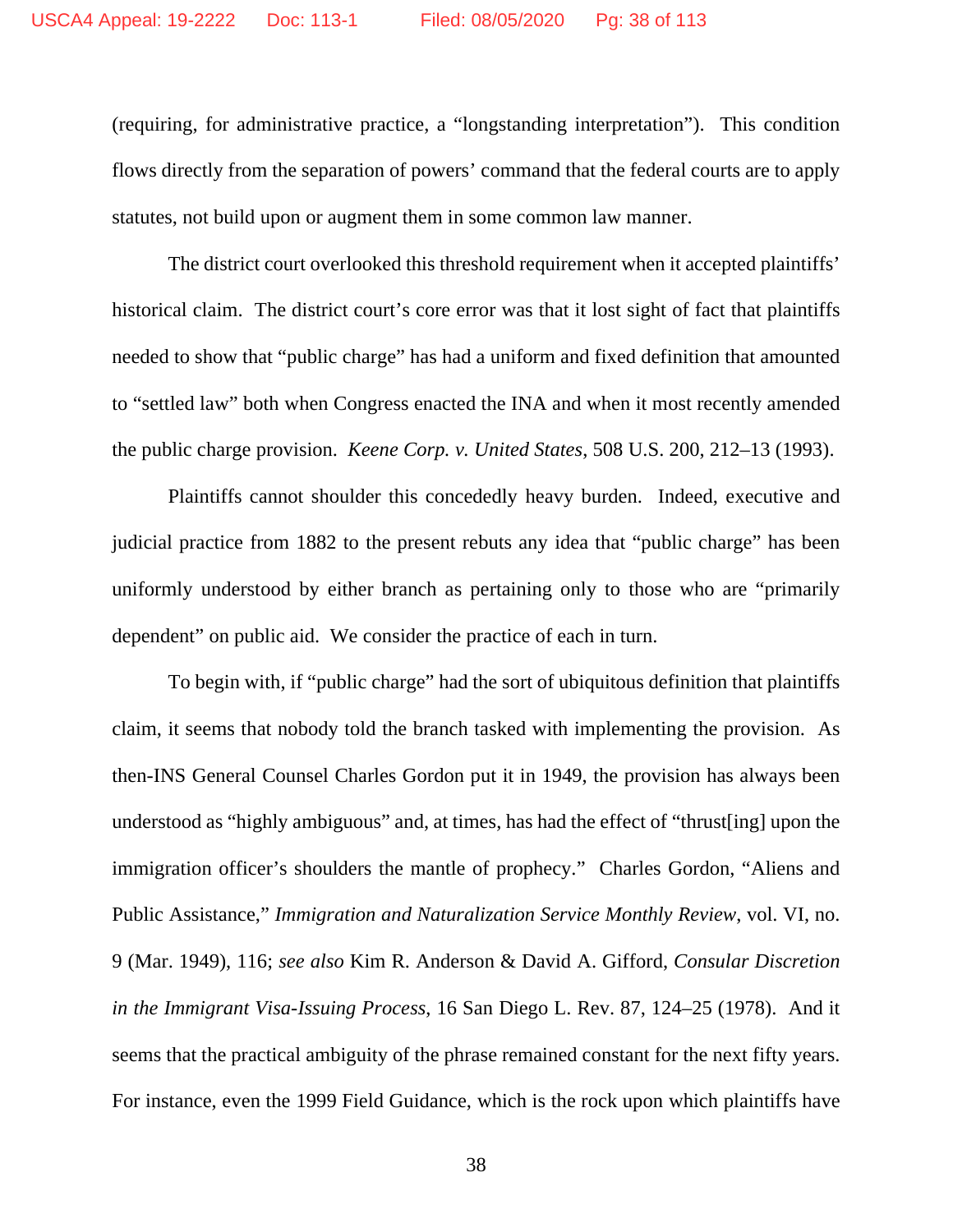built their case, declared that the term was ambiguous and that guidance was "necessary" because of "confusion over the meaning of 'public charge.'" Field Guidance on Deportability and Inadmissibility on Public Charge Grounds, 64 Fed. Reg. 28,689, 28,689 (May 26, 1999); *see also* Inadmissibility and Deportability on Public Charge Grounds, 64 Fed. Reg. 28,676, 28,677 (May 26, 1999) (referring to the term as "ambiguous"). This is not good for plaintiffs' argument premised on everyone being in on the same understanding.

Further, as one would expect considering the evolving executive policies described above, *see* Part I.A *supra*, it is not possible to glean a longstanding "primarily dependent" standard from executive practice. For one, any express articulation of such a standard is conspicuously absent from pre-1999 immigration opinions. *See Matter of B-*, 3 I. & N. Dec. 323, 325 (1948) (noting that a definition of "public charge" was no more than "implicit" in two federal court decisions); *Matter of J-*, 2 I. & N. Dec. 99, 99 (1944) (emphasizing that an alien was "not shown to have been a recipient of public aid of any kind in the past"); *see also Matter of V-*, 2 I. & N. Dec. 78, 79–80 (1944); *Matter of H-*, 1 I. & N. Dec. 166, 167–68 (1941). And it does not seem that any such standard has been long followed on the ground, in the bulk of ordinary decisions that never reached judicial or formal executive review. *See* S. Rep. No. 99-132, at 47–48 (1985) (observing "the State Department and INS have interpreted 'public charge' to exclude persons receiving assistance through such programs as 'food stamps' and 'rent subsidies'"); Gordon, *supra*, at 116 (explaining "[n]o fixed standard thus can be established" for such decisions and "the standards applied [in 1949] are a bit more exacting, particularly during times of economic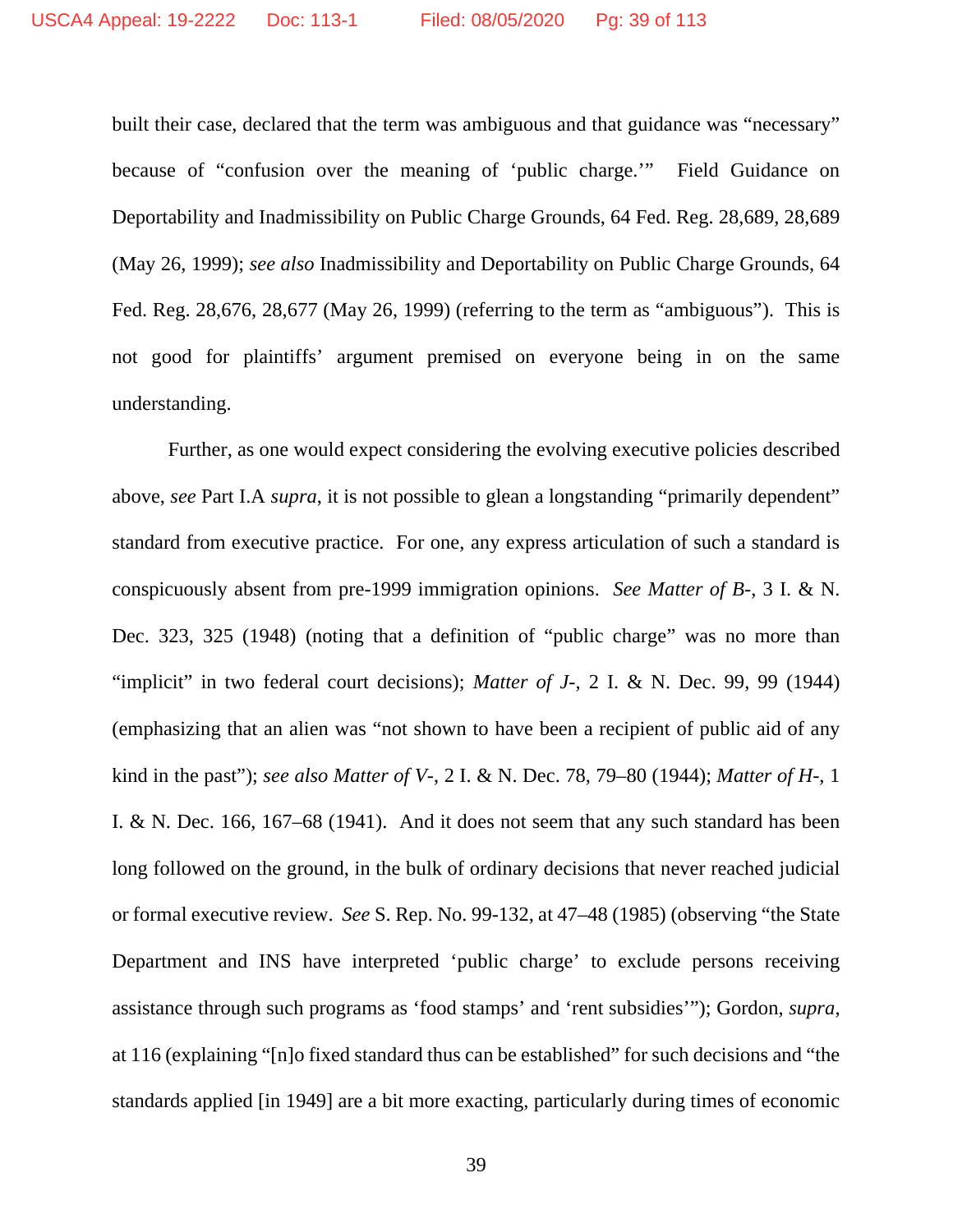dislocation"); Immigration Services, Annual Report of the Commissioner-General of Immigration to the Secretary of the Treasury 10 (1896) (recognizing "1,946 immigrants fell into temporary distress and became public charges").

All in all, before a federal court may infer that Congress has silently ratified an interpretation put forward by an executive agency, that interpretation must be discernible and longstanding. *See, e.g.*, *Young v. Cmty. Nutrition Inst.*, 476 U.S. 974, 983 (1986). Here executive practice reveals that the public charge provision has enjoyed an enduring ambiguity, as different administrations have built upon the INA's statutory baseline in different ways at different times. *See City and Cnty. of San Francisco v. USCIS*, 944 F.3d 773, 796–97 (9th Cir. 2019).

We turn next to judicial precedent—and here too plaintiffs come up short. Preliminarily, we note that our focus—like that of the district court, parties, and amici—is on cases decided between the initial enactment of the public charge provision in 1882 and the passage of the INA in 1952. *See, e.g.*, *Casa de Maryland*, 414 F. Supp. 3d at 780–81; Appellant's Opening Br. 28–32; Appellee's Response Br. 34–35; Brief of Immigration Law Professors as Amicus Curiae 7–15; Brief of United States House of Representatives as Amicus Curiae 8–9. Obviously, only those judicial opinions published prior to the INA's enactment would have been available to Congress when drafting that statute. As such, for Congress to have implicitly ratified a settled judicial interpretation of "public charge," that interpretation must be evident in pre-1952 caselaw. What is more, very few cases dealing with the public charge provision have been decided since 1952. Congress's decision to entrust public charge determinations to "the opinion of" the executive naturally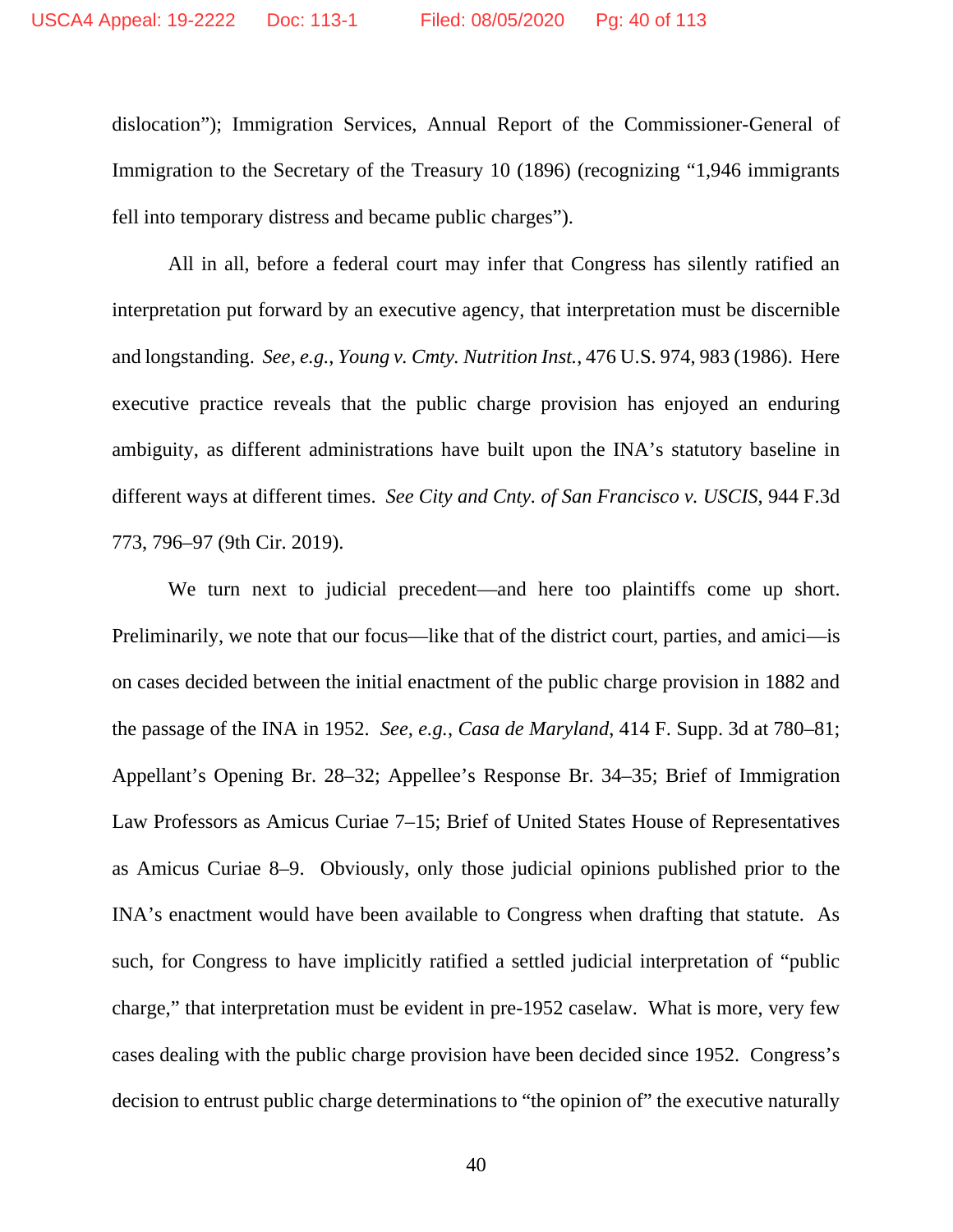limited robust judicial review. *See* Immigration and Nationality Act, Pub. L. No. 82-414, tit. II, ch. 2, § 212, 66 Stat. 163, 183 (1952). Likewise, Congress has stripped the federal courts of jurisdiction to review many discretionary decisions by immigration officials, *see, e.g.*, 8 U.S.C. § 1252(a)(2)(B), which, in addition to limiting the number of reported opinions interpreting the underlying provisions, further reinforces the point that Congress intended such decisions to be made by the executive, not the courts.

That said, there is a notable absence of any express articulation of a "primarily dependent" standard in reported decisions over the relevant time-period. *See, e.g.*, *Skrmetta v. Coykendall*, 16 F.2d 783, 784 (N.D. Ga. 1926) (describing "public charge" as persons who cannot "maintain themselves in society by the ordinary means"); *In re Keshishian*, 299 F. 804, 805 (S.D.N.Y. 1924) (noting that "there must be evidence that [an alien is] likely to be supported at the expense of the public"); *In re Feinknopf*, 47 F. 447, 447 (E.D.N.Y. 1891) (observing that an alien "ha[d] not received public aid or support" at all). In fact, it was not uncommon for federal courts to look to dictionary definitions of "public" and "charge" *separately* when interpreting the provision, which would be quite curious if there was a settled judicial construction of the term out there, as plaintiffs insist. *See, e.g.*, *Ex Parte Horn*, 292 F. 455, 457 (W.D. Wash. 1923); *Ex Parte Machida*, 277 F. 239, 241 (W.D. Wash. 1921).

When courts *did* endeavor to define the term "public charge," they often adopted its ordinary meaning. *See, e.g.*, *Ex Parte Kichmiriantz*, 283 F. 697, 698 (N.D. Cal. 1922) ("[T]he words 'public charge,' as used in the Immigration Act [of 1917], mean just what they mean ordinarily; that is to say, a money charge upon, or an expense to, the public for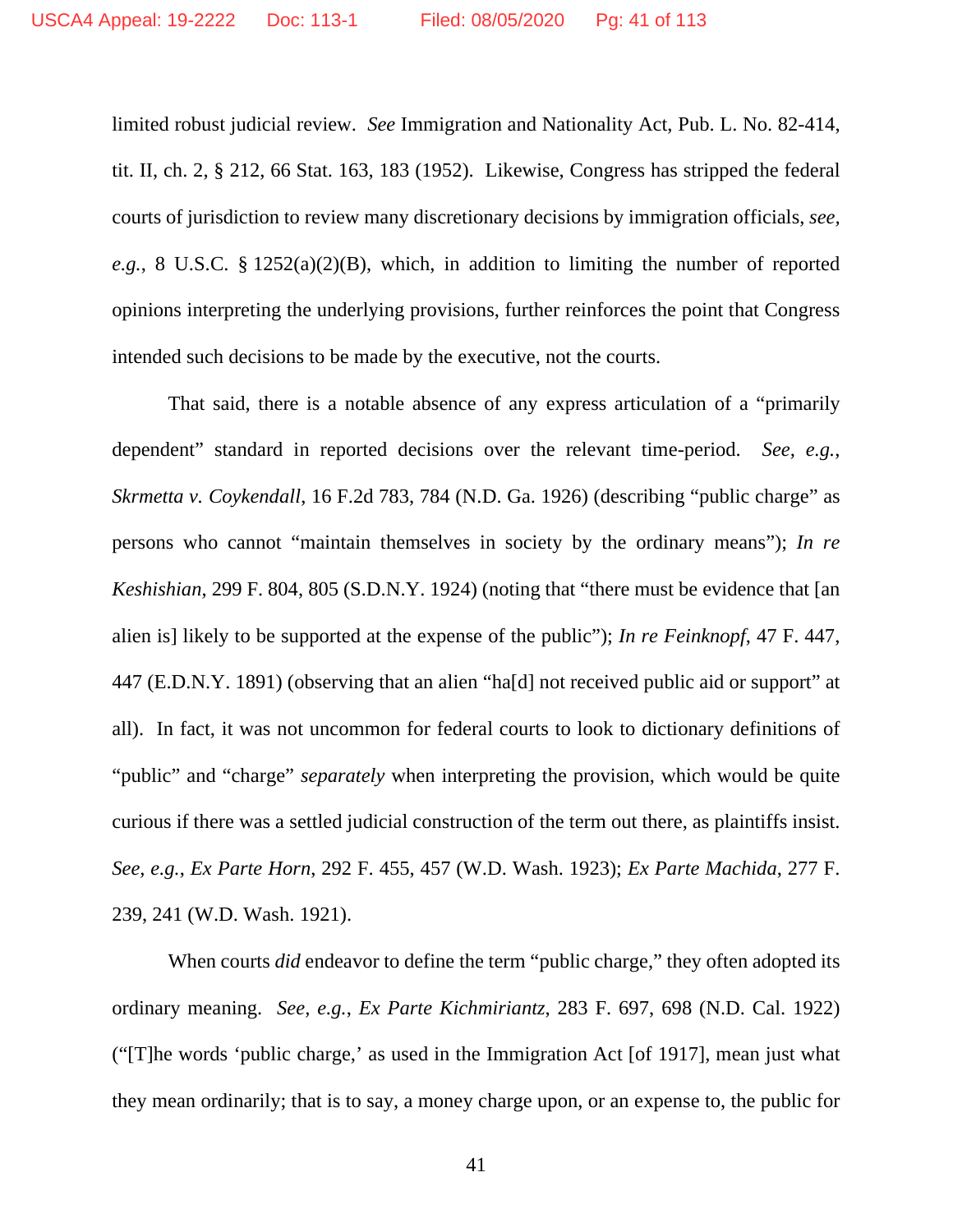support and care."); *see also Dunn v. Bryan*, 299 P. 253, 256 (Utah 1931) (finding that "public charge" has this "well-defined meaning" from *Ex Parte Kichmiriantz*). And many scholars, noting these cases, followed suit. *See* Jane Perry Clark, *Deportation of Aliens from the United States to Europe* 110 (1931) ("The words 'public charge' mean a financial liability on, or expense to, the public for support and care."); Will Maslow, *Recasting Our Deportation Law: Proposals for Reform*, 56 Colum. L. Rev. 309, 340 (1956); Leo M. Alpert, *The Alien and the Public Charge Clauses*, 49 Yale L.J. 18, 23 (1939).

Judicial decisions thus cut against the idea that courts have uniformly applied a "primarily dependent" standard in practice. In fact, simpatico with the executive's approach, courts have often held that failure to repay upon demand a single specific expense charged to the public fisc could render an alien a deportable "public charge." *See, e.g.*, *Zurbrick v. Woodhead*, 90 F.2d 991, 991–92 (6th Cir. 1937) (holding someone regularly employed without a "blot upon her character" was a "public charge" because she could not pay hospital expenses). Moreover, for the first half of the twentieth century, when judicial review of public charge determinations was still common, there was a *circuit split* about the term's meaning; specifically, whether someone who was imprisoned could be designated a "public charge." *United States ex re. Lehtola v. Magie*, 47 F.2d 768, 770 (D. Minn. 1931) (detailing split). This does not augur well for the notion that "public charge" had a settled judicial meaning, let alone one focused solely on primary dependence. Recall that for a court to infer that Congress silently adopted a judicial interpretation of a statutory phrase, that interpretation must be the product of a "judicial consensus [that is]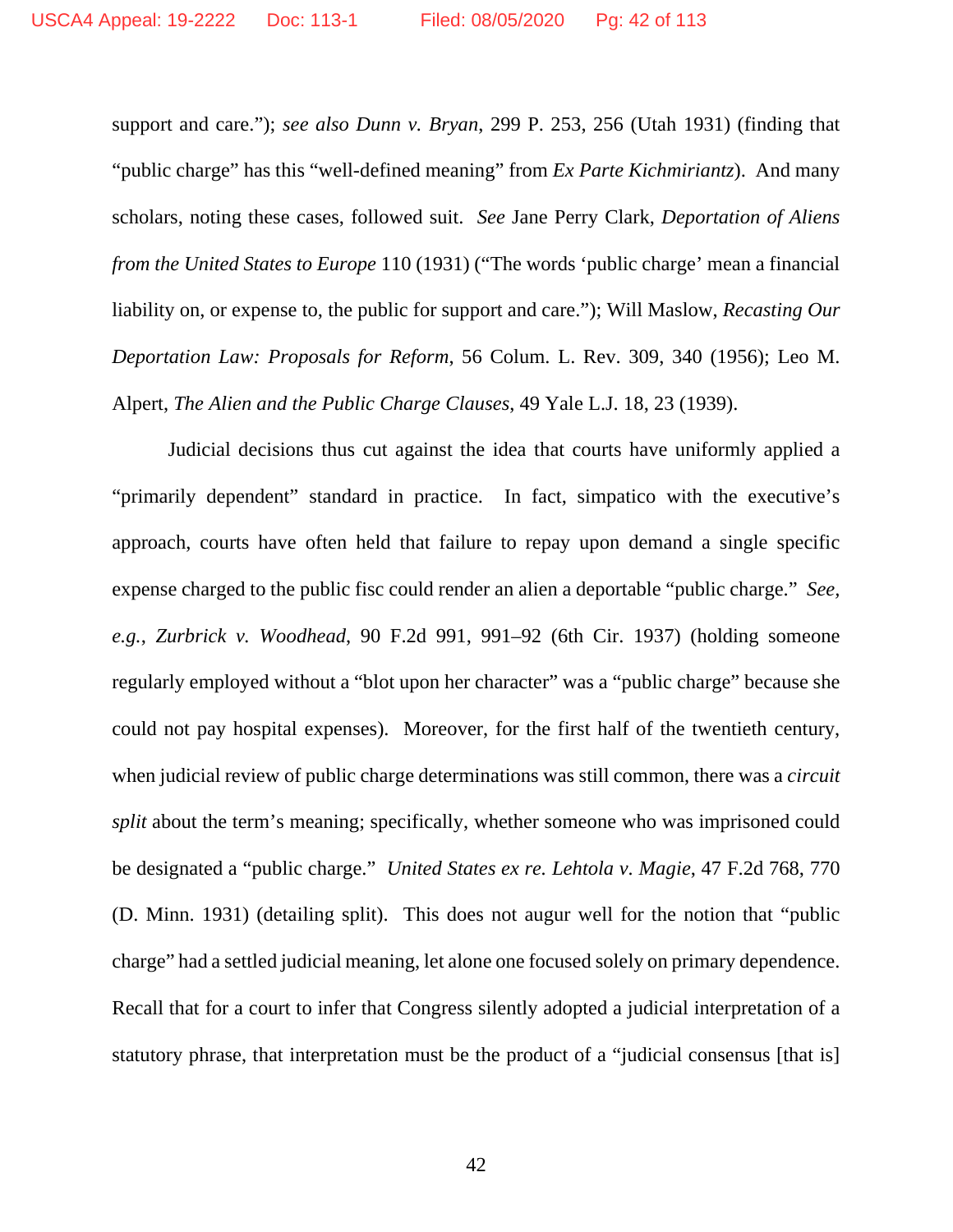broad and unquestioned." *Jama*, 543 U.S. at 349. It is not even close whether such a consensus existed around the standard plaintiffs champion.

While legislative history holds a precarious position as a source for statutory interpretation, the Supreme Court has made clear that, in the context of arguments like the one plaintiffs make here, the absence of evidence might be the evidence of absence. That is, if Congress decided to ratify some settled administrative or judicial interpretation of a statutory phrase, one would expect there to be some sign of it. *See Zenith Radio Corp. v. Hazeltine Research Inc.*, 401 U.S. 321, 336 n.7 (1971) (looking for "direct evidence" that Congress considered the interpretation). But the legislative record—in particular, the legislative history of the 1952 INA and the most recent public charge amendments—comes up empty. For plaintiffs, this is the ballgame. *See Brown v. Gardner*, 513 U.S. 115, 121 (1994).

Of course, Congress did enact the INA against some backdrop. But it was not the one that plaintiffs urge here, and the one that the district court adopted. Congress was expressly aware of many of the disagreements noted above and recognized that the public charge provision had been "left to the interpretation of the administrative officials and the courts." S. Rep. No. 81-1515, at 348–49 (1950). Critically, Congress understood that "courts have given varied definitions of the phrase" and "different consuls, even in close proximity with one another, have enforced standards highly inconsistent with one another." *Id.* at 347, 349 (internal quotation marks omitted). In light of *this* backdrop, the legislature made a conscious choice: keep "public charge" undefined and vest the executive branch with discretion as to how to best implement the provision, consistent with the national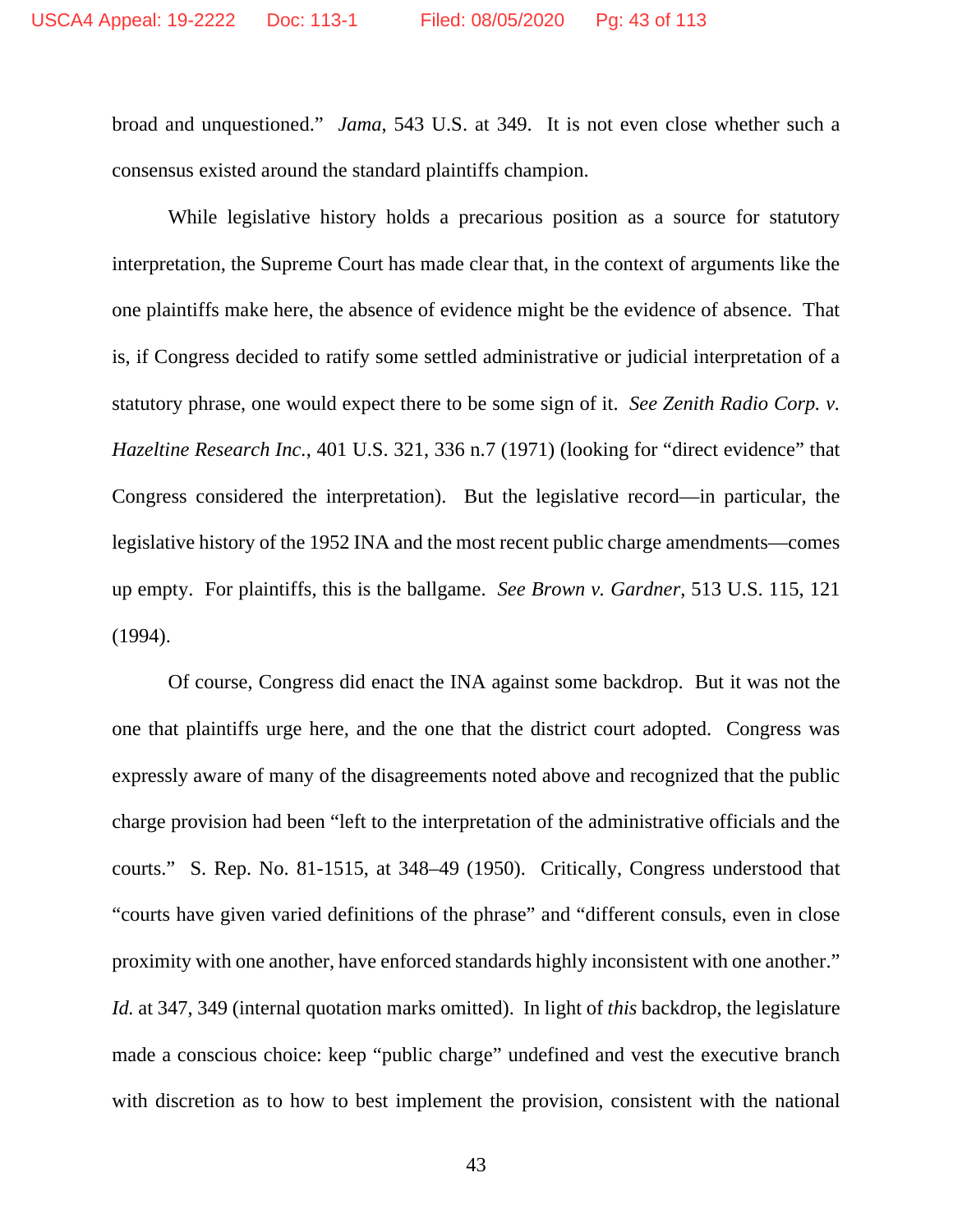interest. As the Senate Judiciary report for INA put it: "Since the elements constituting the likelihood of becoming a public charge are varied, there should be no attempt to define the term in the law, but rather to establish the specific qualification that the determination of whether an alien falls into that category rests with the discretion of the consular officers or the Commissioner." *Id.* at 349. Accordingly, Congress added in the 1952 INA that public charge determinations would turn on the "opinion" of the relevant executive officer. 8 U.S.C. § 1182(a)(4)(A).

The legislative history of the 1996 amendments to the public charge provision do nothing more for plaintiffs. It seems that at least some sponsors of the IIRIRA affirmatively rejected plaintiffs' "primarily dependent" definition. *See, e.g.*, 142 Cong. Rec. S4417 (daily ed. Apr. 30, 1996) (statement of Sen. Simpson) ("If the immigrant uses such taxpayer-funded assistance, he or she is a public charge. How else should the term 'public charge' be defined than someone who has received needs-based taxpayer-funded assistance?"). And the prior legislative debates do not reveal any indication that Congress was aware of plaintiffs' proffered interpretation. *See, e.g.*, 139 Cong. Rec. S1765 (daily ed. Feb. 18, 1993) (statement of Sen. Mitchell) ("Provisions in the act require applicants for visas to prove that they will not require public assistance or become a 'public charge.'"). Moreover, the Conference Report to the IIRIRA seems to endorse the ordinary meaning of "public charge," and insists that the provision had been *underenforced* in the context of deportations. *See* H.R. Rep. No. 104-828, at 241 (1996) (Conf. Rep.) ("Aliens who access welfare have been deportable as public charges since 1917. However, only a negligible number of aliens who become public charges have been deported in the last decade."). Put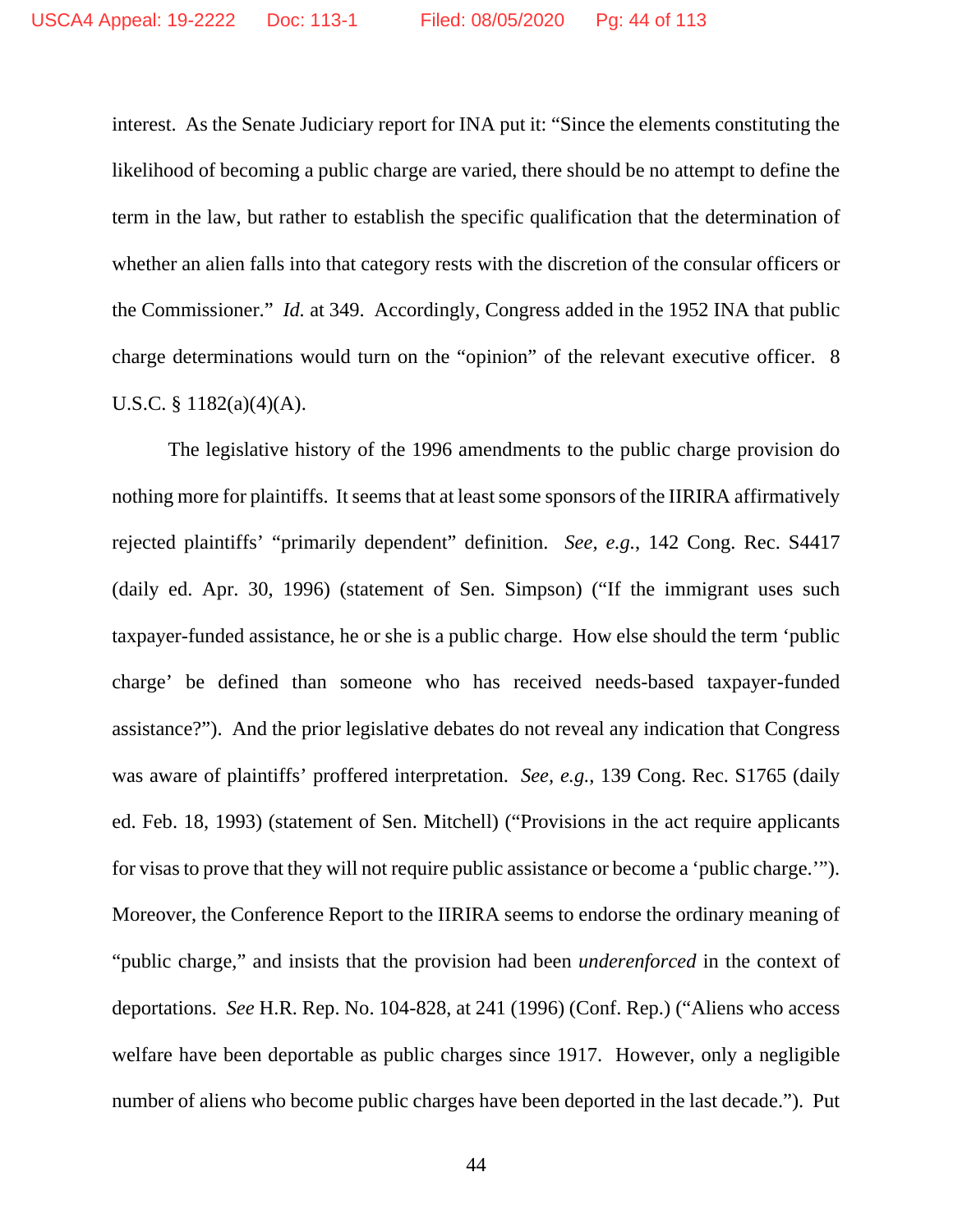plainly, whatever value legislative history may have here, it only reinforces the lawfulness of the Rule.

The district court agreed with plaintiffs that "public charge" has retained a wellknown and fixed meaning for the last 138 years, so much so that DHS's interpretation of that term was foreclosed by the "unambiguously expressed intent of Congress"—an intent that Congress expressed, we suppose, through repeated silence. *See Casa de Maryland*, 414 F. Supp. 3d at 778 (internal quotation marks omitted). We do not see it. The only constant feature of the public charge provision seems to be its mutability, a trait that Congress has purposefully codified as a *feature* of our immigration law, not a bug. Of course, none of this means that the executive has free reign to cram whatever policy it wishes into the public charge provision. Its discretion is still limited by the plain text of the INA. But the executive's discretion over this provision cannot be restrained by adopting a fixed "primarily dependent" standard that has no basis in the text or history of that statute.

### 3.

The DHS Rule thus comports with the best reading of the INA—namely that Congress actively sought variability over time as different administrations responded to different exigencies and circumstances. To whatever extent this appeal presents a close question—and, again, we think it does not—*Chevron* makes the outcome clear. Under *Chevron*, courts must uphold an agency interpretation as long as it is a "permissible construction of the statute." 467 U.S. 837, 843 (1984). The DHS Rule satisfies this test.

45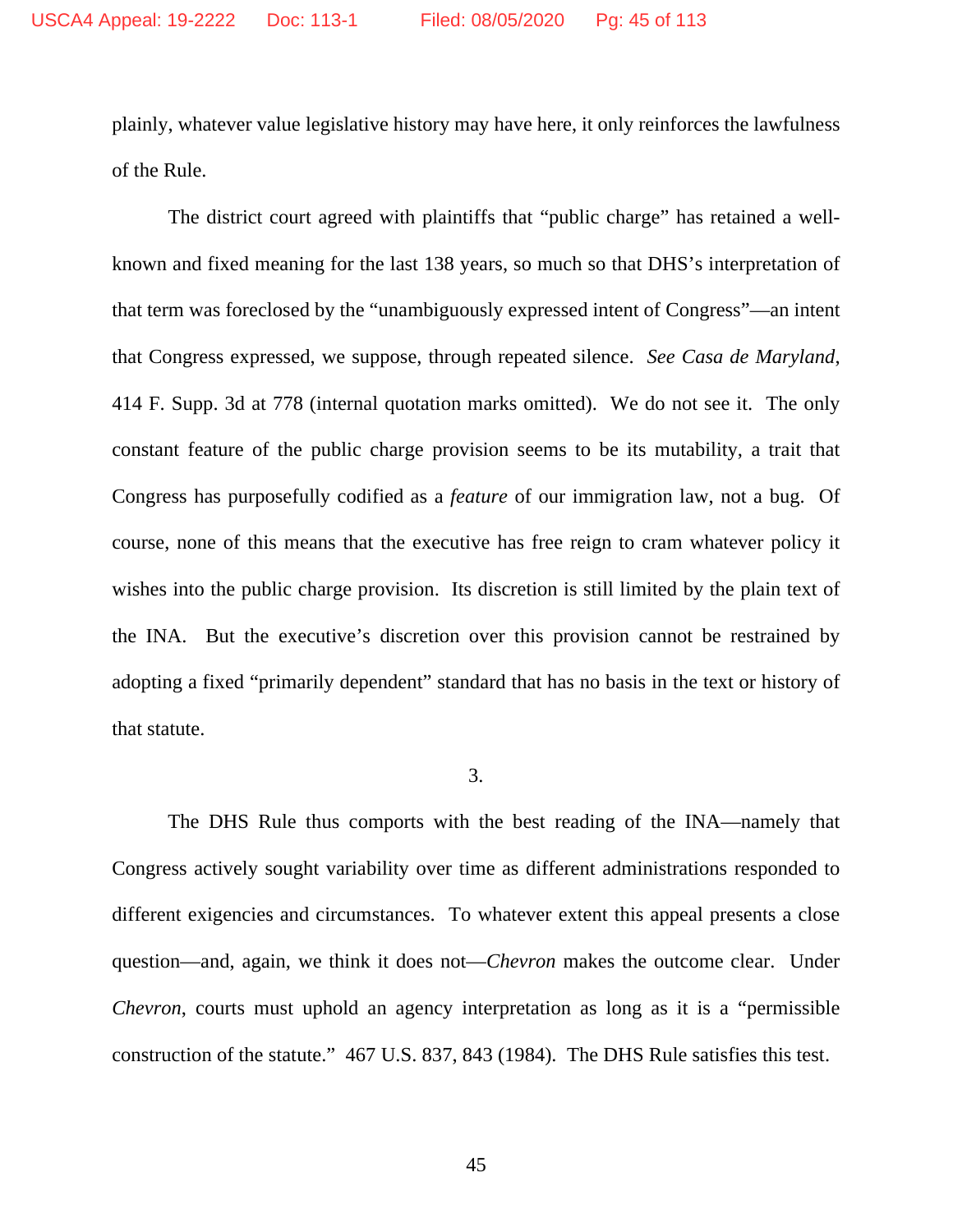As noted, the Rule made two substantive changes to the 1999 Field Guidance that was previously in place. First, it replaced the "primarily dependent" standard with a more concrete metric, defining "public charge" as an alien who "receives one or more public benefits for more than 12 months in the aggregate within any 36-month period." Inadmissibility on Public Charge Grounds, 84 Fed. Reg. 41,292, 41,297 (August 14, 2019)*.* Second, the DHS Rule incorporated for the first time certain noncash federal benefits as part of its definition of "public benefit." *Id.*

These changes follow from a permissible construction of the INA. DHS's definition of "public charge" is clearly consistent, as mentioned, with at least "an ordinary understanding" of the term. *Babbitt v. Sweet Home Chapter of Comm's for a Great Or.*, 515 U.S. 687, 697 (1995). Further, the Rule facilitates the broader congressional policy goals contained in the INA and related immigration statutes: in particular, Congress's stated desire that "aliens within the Nation's borders not depend on public resources to meet their needs." 8 U.S.C. § 1601(2)(A); *see also Cuozzo Speed Techs., LLC v. Lee*, 136 S. Ct. 2131, 2142–44 (2016). Lastly, the DHS Rule fits comfortably with the surrounding structure of the INA. *See MCI Telecommunications Corp. v. Am. Tel. & Tel. Co.*, 512 U.S. 218, 228–29 (1994). For example, in addition to the sections noted above, the Rule's decision to cover noncash benefits is supported by the fact that another provision of the INA bars DHS from "consider[ing] any benefits that the alien may have received" as part of its public charge determination if an alien "has been battered or subjected to extreme cruelty in the United States."  $8 \text{ U.S.C.}$   $\S$   $\S$  1182(s), 1641(c)(1)(A). Congress's use of "any" here would be odd if DHS *only* were permitted to consider cash benefits in its analysis.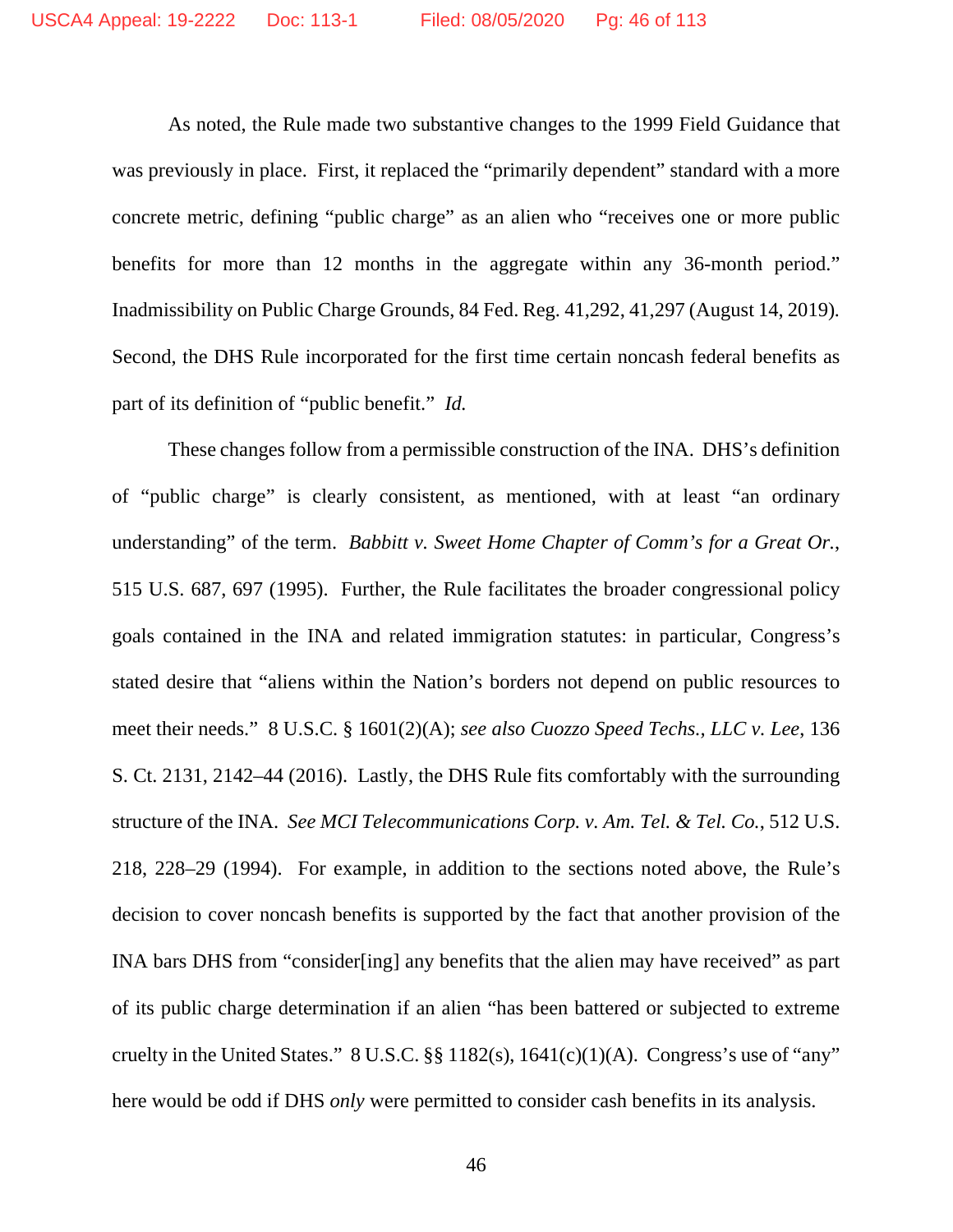All told, the text, purpose, and structure of the INA make clear that the DHS Rule is premised on a permissible construction of the term "public charge." To hold otherwise is a serious error in statutory interpretation. More fundamentally, though, it is also a broadside against separation of powers and the role of Article III courts.

The separation of powers concerns underlying *Chevron* are at their zenith in the context of immigration, a field that the Constitution assigns to the political branches. *See Harisiades v. Shaughnessy*, 342 U.S. 580, 596–97 (1952) (Frankfurter, J., concurring). The exercise of the federal immigration power is a "fundamental act of sovereignty," *United States ex rel. Knauff v. Shaughnessy*, 338 U.S. 537, 542 (1950), vested preeminently in and shared by the political branches. Specifically, this fount of authority "stems not alone from legislative power but is inherent in the executive power to control the foreign affairs of the nation," *id.*, such that when "Congress prescribes a procedure concerning the admissibility of aliens . . . it is not dealing alone with a legislative power" but is also "implementing an inherent executive power," *id.* When Congress chooses to delegate power to the executive in the domain of immigration, the second branch operates at the apex of its constitutional authority. *United States v. Curtiss-Wright Export Corp.*, 299 U.S. 304, 319–20 (1936).[6](#page-46-0)

<span id="page-46-0"></span><sup>6</sup> To be sure, *Chevron* has been overused to enlarge the power of the administrative state, *Gutierrez-Brizuela v. Lynch*, 834 F.3d 1142, 1151–58 (10th Cir. 2016) (Gorsuch, J., concurring), and to incentivize open-ended delegations of power from Congress to the Executive, Neomi Rao, *Administrative Collusion: How Delegation Diminishes the Collective Congress*, 90 N.Y.U. L. Rev. 1463 (2015). But deference is plainly appropriate here where Congress has expressly and specifically delegated power to the executive in an area that overlaps with the executive's traditional constitutional function.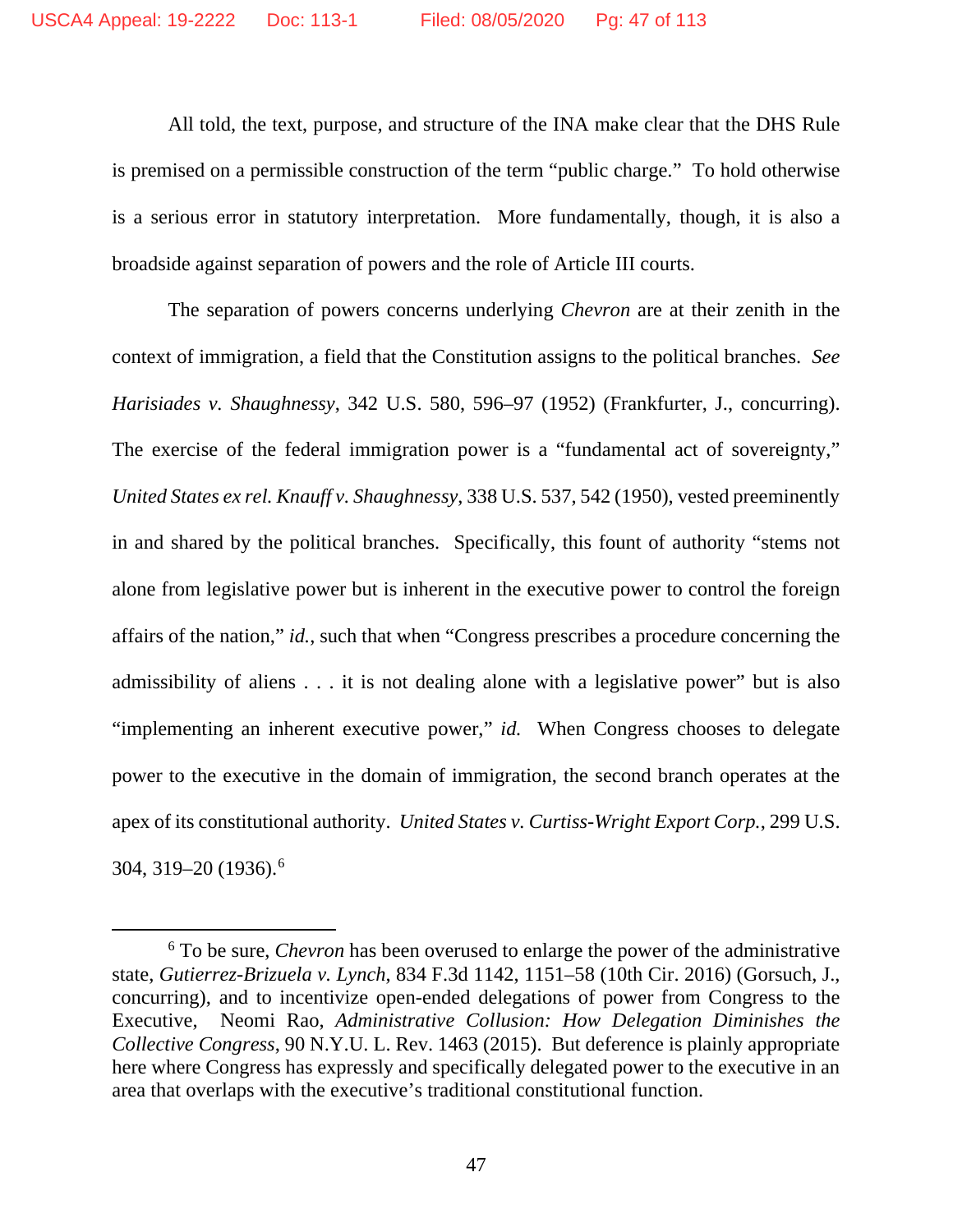The other side of this coin is that the judicial role in overseeing the political branches' exercise of the federal immigration power is circumscribed. The Supreme Court has repeatedly emphasized that "[j]udicial deference in the immigration context is of special importance, for executive officials 'exercise especially sensitive political functions that implicate questions of foreign relations,'" *Negusie v. Holder*, 555 U.S. 511, 517 (2009) (quoting *INS v. Abudu*, 485 U.S. 94, 110 (1988)), while federal judges possess inherently limited competencies over this subject matter, *see Fiallo v. Bell*, 430 U.S. 787, 796 (1977). Immigration policy concerns not only the physical security of the country, but also the character and identity of the nation. Federal judges, drawn from one profession and lacking even a patina of democratic sanction, are ill-suited to supervise these issues and the difficult balances that inhere in them. Accordingly, we should be reluctant to disturb the authority expressly delegated to executive officials by Congress in this field. *See Knauff*, 338 U.S. at 542. Yet plaintiffs would have us barrel ahead as if we were sub silentio exempted from these settled axioms.

Properly evaluated, the DHS Rule is unquestionably lawful. Congress has delegated to the executive the power to implement a purposefully undefined provision of law in an area where the executive possesses inherent constitutional powers and unique structural competencies. To whatever extent the federal courts are empowered to review how the executive discharges this duty, the separation of powers demands careful deference from the judiciary and intervention, if at all, only in truly exceptional situations. This is not one of them.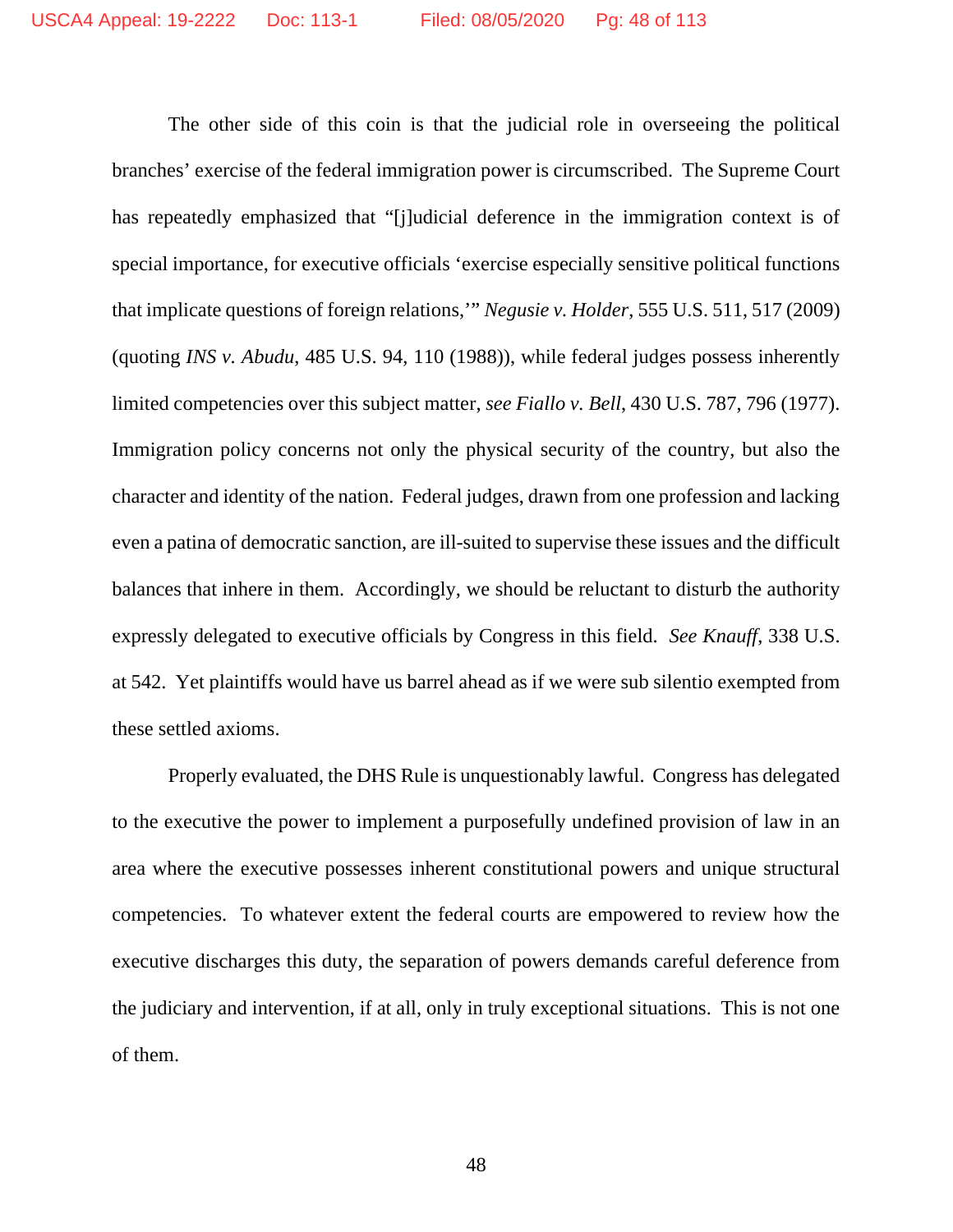B.

In his fine dissenting opinion Judge King refers warmly to the Seventh Circuit's recent holding that the Rule is likely contrary to law. *See, e.g.*, Dissenting Op., *post* at 80 & n.4 (citing *Cook Cty. v. Wolf*, 962 F.3d 208 (7th Cir. 2020)). At the outset, both our sister circuit and our dissenting colleague make a critical concession that the term "public charge" is an ambiguous one. Dissenting Op., *post* at 80; *Cook Cty.*, 962 F.3d at 226. Ordinarily, such an acknowledgement of ambiguity would lead to considerable deference to the agency charged with implementing the statutory directive. *Chevron U.S.A. Inc. v. Nat. Res. Def. Council, Inc.*, 467 U.S. 837, 843–44 (1984). Far from following the usual course, however, those opinions declare that while the term "public charge" is ambiguous, it is somehow not ambiguous enough. *See* Dissenting Op., *post* at 98–99; *Cook Cty.*, 962 F.3d at 229. Our dissenting colleague's approach suggests different categories of ambiguity—a *Chevron* Step III for courts to determine whether maximum or moderate ambiguity is present in a given case. This multi-layering of ambiguity adds an additional element of complexity and subjectivity to a doctrinal area that has suffered no shortage of either.

The Seventh Circuit, in proceeding to *Chevron* Step II, identified a litany of faults with the Rule; but far from revealing the Rule as flawed, both our dissenting colleague's and the Seventh Circuit's opinions only underscored the significant difficulties with their own approaches. Indeed, Judge King's praise of the Seventh Circuit's reasoning is unsurprising as the two opinions suffer from many of the same infirmities.

49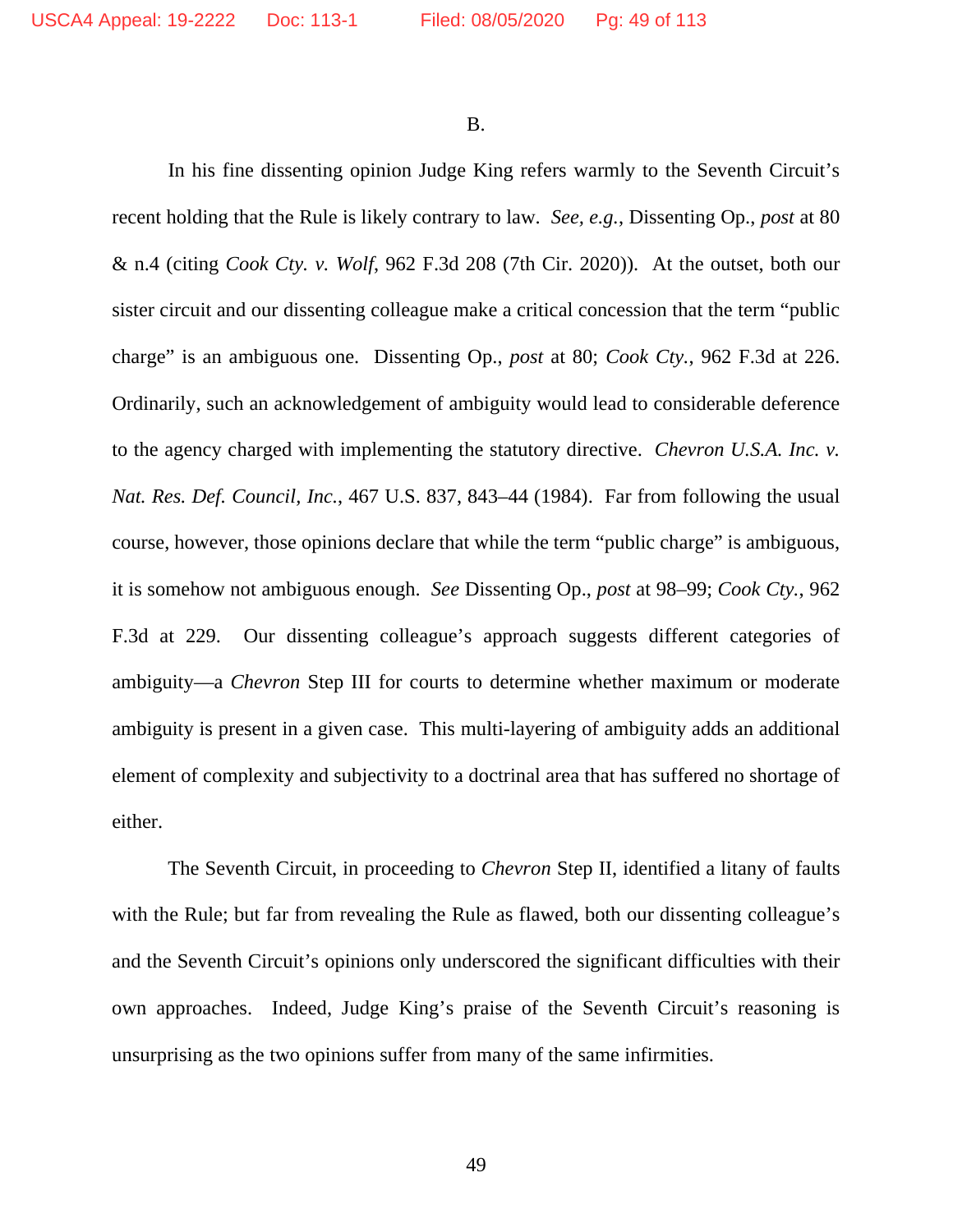Those difficulties are at least three in number. The first complication is that both opinions create more inconsistencies than they resolve and manufacture "floors" that are untethered from the statutory text. Second, both our dissenting colleague and the Seventh Circuit engage in sheer speculation about potential rules that do not exist, and the Seventh Circuit imagines prejudiced implementation that has not occurred. And third, they mistake policy unreasonableness for statutory unreasonableness. We address each of these problems in turn.

First, both the Seventh Circuit and dissenting opinions pick and scratch at the Rule in an effort to identify tensions with other provisions of immigration law and federal law generally. *See* Dissenting Op., *post* at 105–06; *Cook Cty.*, 962 F.3d at 227. Of course, there is no end of conceivable "tensions" one may find while rummaging through the vast and complicated array of federal enactments. Under that approach, there would never be a perfectly seamless whole as every rule creates some conceivable "tension" that determined judges can discover. To dig at the Rule and unearth tension is to announce that every rule will be doomed to fall short from the start.

Worse still, both opinions, that of Judge King and the Seventh Circuit, skate blithely over the tensions and inconsistencies that their own positions create. The dissent embraces the Seventh Circuit's divination of "a floor inherent in the words 'public charge.'" Dissenting Op., *post* at 98 (quoting *Cook Cty.*, 962 F.3d at 229). But this "floor" of benefits below which no one may be deemed a public charge is simply nowhere in the text itself. The statute contains no threshold of benefits—quantitative, qualitative, or durational—that one must accept before qualifying as a public charge. And even assuming that this floor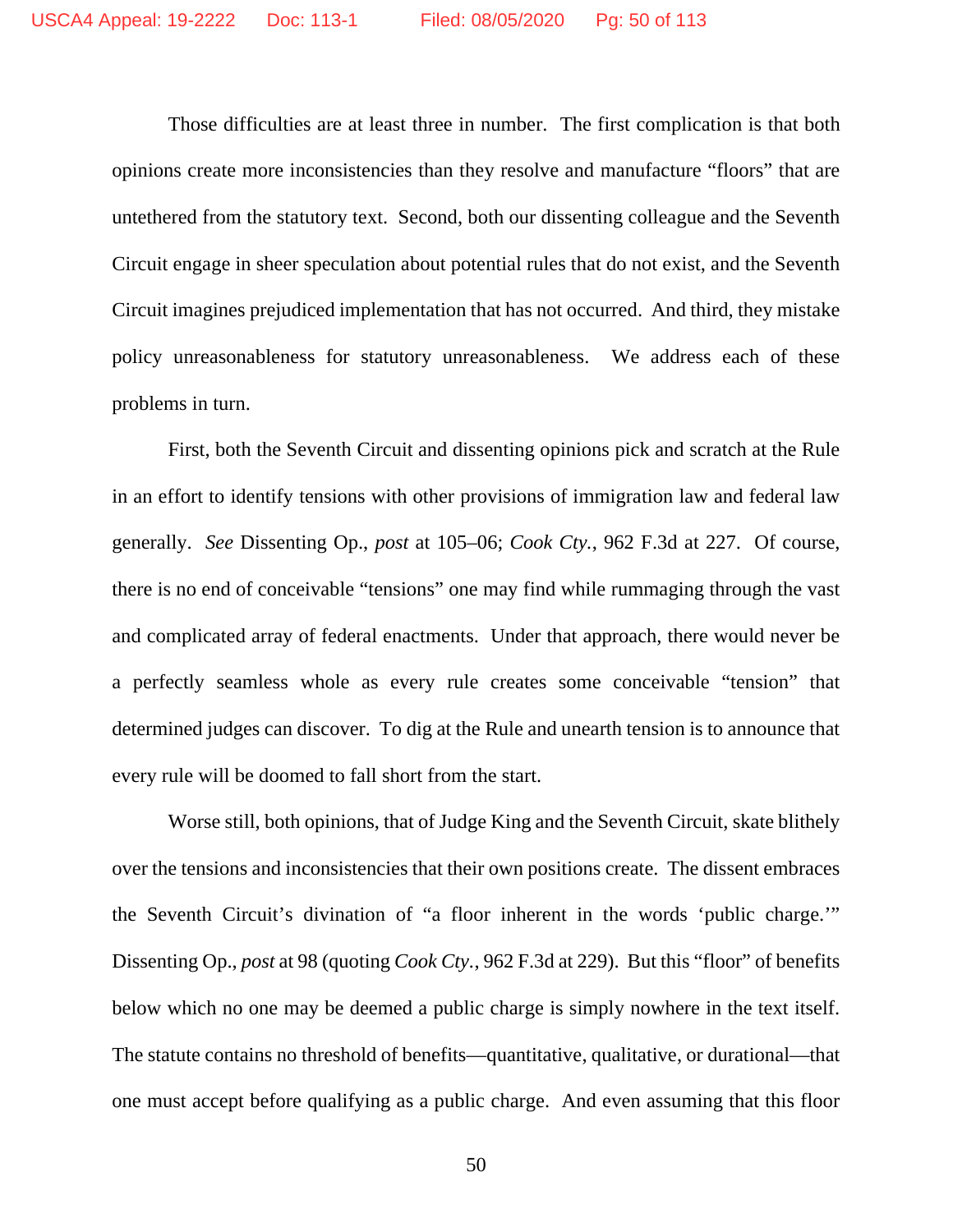can be properly divined, it is unclear how an agency could determine what the floor even is or whether an alien is "significantly dependent" on the government. The exercise our dissenting friend envisions is one of pure guesswork.

Furthermore, the Seventh Circuit scarcely mentions what is in the text—such as the sponsorship-and-affidavit scheme, *Cook Cty.*, 962 F.3d at 222—which evinces Congress's intent "to aggressively protect the public fisc" and "is at odds with the view that [Congress] used the term 'public charge' to refer exclusively to primary and permanent dependence," *id.* at 246 (Barrett, J., dissenting). In emphasizing that immigration law allows aliens to receive *some* benefits at *some* points, both the Seventh Circuit and our dissenting colleague rush over statutory text and nuance in a hurry to invalidate the Rule. *See* Dissenting Op., *post* at 105–06 (citing *Cook Cty.*, 962 F.3d at 228 (majority opinion)). For example, aliens are in fact barred from receiving many benefits for their first five to ten years in the country. 8 U.S.C. §§ 1611–1613, 1641; *see also Cook Cty.*, 962 F.3d at 247 (Barrett, J., dissenting). And the benefits available to aliens before five years of residency—that the opinions allege create tension—are largely irrelevant to the public charge determination under the Rule. *See Cook Cty.*, 962 F.3d at 235 n.1.

The statutory availability of some, but not all, benefits is readily reconcilable with the Rule: Congress tasked the executive with barring entry to those who are likely to need public benefits but also provided a backstop for those who face setbacks that were unforeseeable on the front end. *See id.* at 247 (citing 8 U.S.C. § 1227(a)(5); Act of Mar. 3, 1891, ch. 551, § 11, 26 Stat. 1084, 1086); *see also id*. at 235 n.1 (citing Inadmissibility on Public Charge Grounds, 84 Fed. Reg. 41,292, 41,312 (Aug. 14, 2019) ("[The Rule's]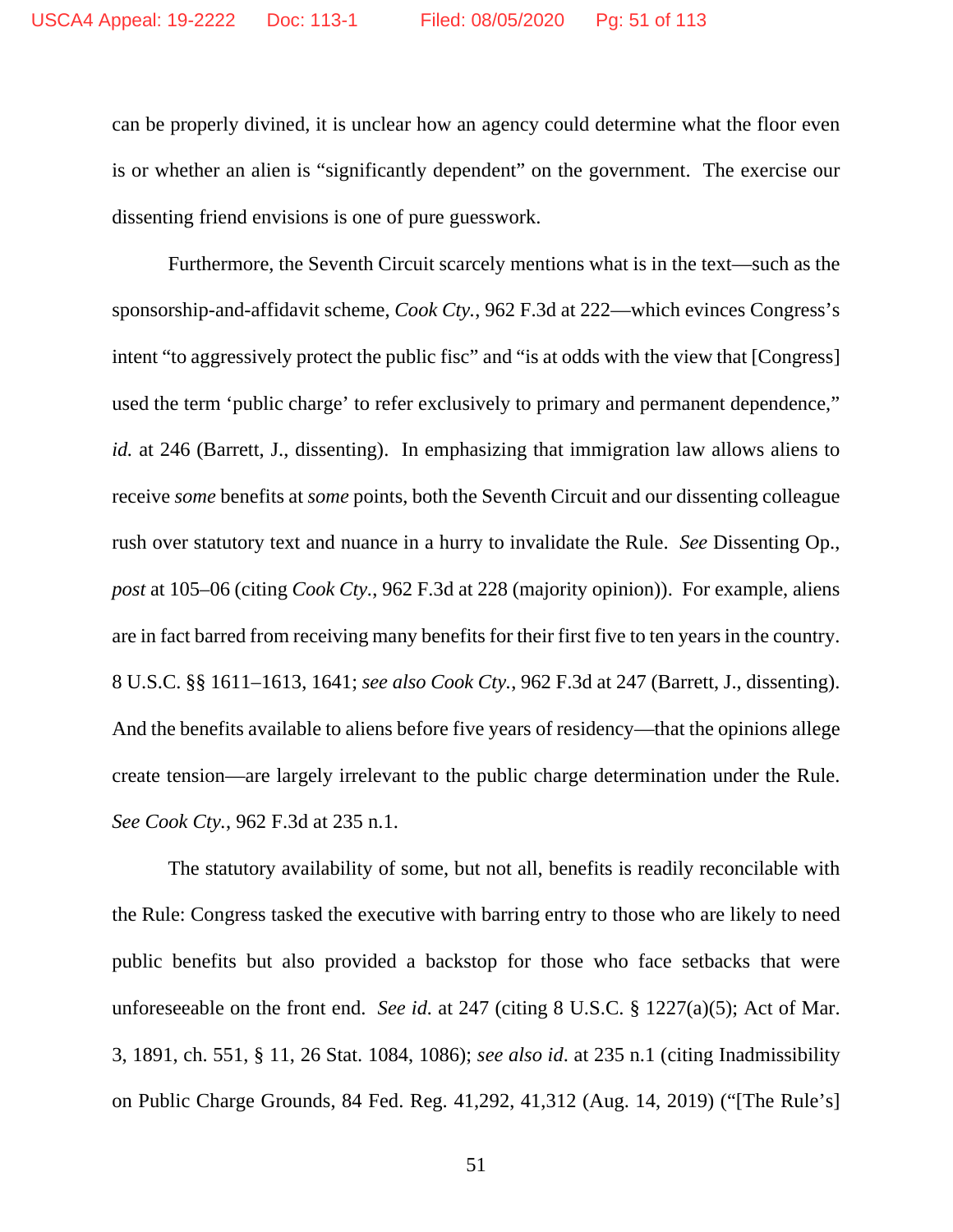definition does not include benefits related exclusively to emergency response, immunization, education, or social services. . . .")); Inadmissibility, 84 Fed. Reg. at 41,482 ("[T]he [R]ule's definition of public benefit does not include emergency aid, emergency medical assistance, or disaster relief.")). Moreover, the dissent and the Seventh Circuit paint with far too broad a brush in defining what constitutes a benefit. *See* Dissenting Op., *post* at 105 n.14 (citing *Cook Cty*., 962 F.3d at 232 (majority opinion)). The term "charge" has never involved government services like fire protection or public education, but rather has "always been associated with dependence on a particular category of government programs: those available based on financial need." *Cook Cty.*, 962 F.3d at 250 (Barrett, J., dissenting).

In short, the "tensions" that the Seventh Circuit and our dissenting colleague manage to come up with are of a decidedly tangential variety, and inconsistencies in both approaches, not to mention the plain statutory language, are probative of the Rule's validity.

The second drawback to the dissent's and Seventh Circuit's approach lies in their willingness to indulge in speculation. The Seventh Circuit suggests without a shred of evidence that the executive will apply the statutory factors—"age," "health," "family status," "assets, resources, and financial status," and "education and skills," 8 U.S.C. § 1182(a)(4)(B)—on the basis of racial or ethnic stereotypes. *Cook Cty.*, 962 F.3d at 232. And both that court and our dissenting colleague speculate on the horrors of the executive designating someone who receives "a single benefit on one occasion" as a public charge, *id.* at 229; *see also* Dissenting Op., *post* at 99–100, notwithstanding the fact that the Rule

52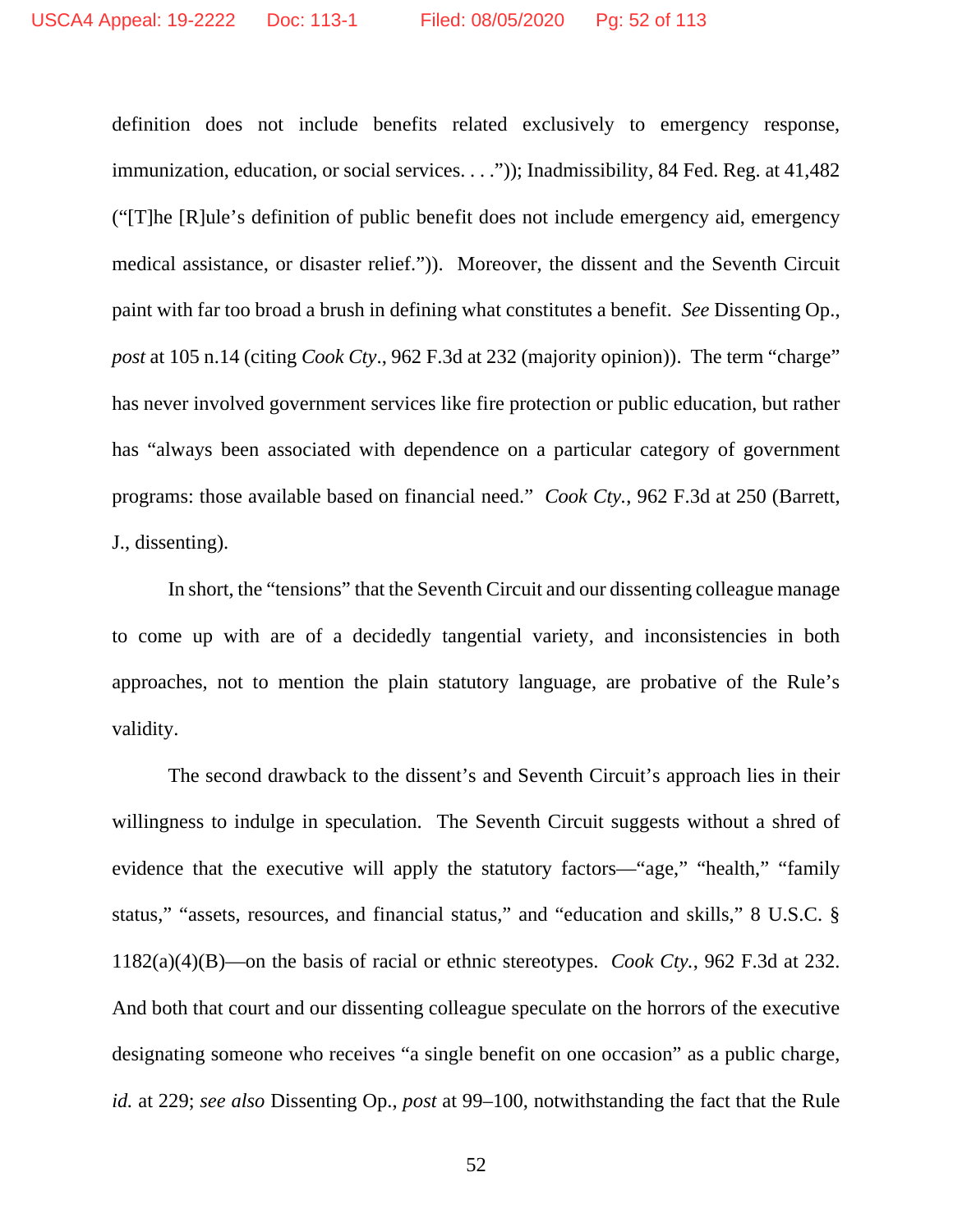is both durationally and quantitatively far removed from the sort of public charge penny recipient about which those opinions speculate in their hypotheticals. Indeed, such a rule is not before this court, and we reserve discussion of its legality if and when it is presented.

The third difficulty with the analyses is their confidence in themselves as experts in immigration policy. The Seventh Circuit in fact begins with a description of the values that an ideal rule, in that majority's view, ought to encapsulate. *Cook Cty.*, 962 F.3d at 214–15. Both opinions fault the Rule for DHS's ability to "stack benefits" and categorize non-cash public aid as a public charge. *Id.* at 229; *see also* Dissenting Op., *post* at 101. But there is nothing in the statutory language that precludes stacked or non-cash benefits from counting as public assistance. And history belies the notion that the form of benefit matters—in early twentieth-century cases, one kind of public assistance with which the public charge provision was concerned was institutionalization, a type of non-cash benefit. *See, e.g.*, *United States ex rel. Brugnoli v. Tod*, 300 F. 913 (S.D.N.Y. 1923), *aff'd*, 300 F. 918 (2d Cir. 1924) (considering institutionalization in the Manhattan State Hospital). Moreover, the Seventh Circuit feels that the Rule "unreasonably imposes substantially disproportionate consequences for immigrants[] compared to the supposed drain on the public fisc they cause." *Cook Cty.*, 962 F.3d at 229.

These observations as to the Rule's efficacy may or may not be valid, but they are blunt policy prescriptions that belong in a legislative hearing or notice-and-comment rulemaking, not in a judicial assault upon the Rule's validity. *See Kerry v. Din*, 135 S. Ct. 2128, 2136 (2015) (recognizing that immigration distinctions "are 'policy questions entrusted exclusively to the political branches of our Government'" (quoting *Fiallo v. Bell*,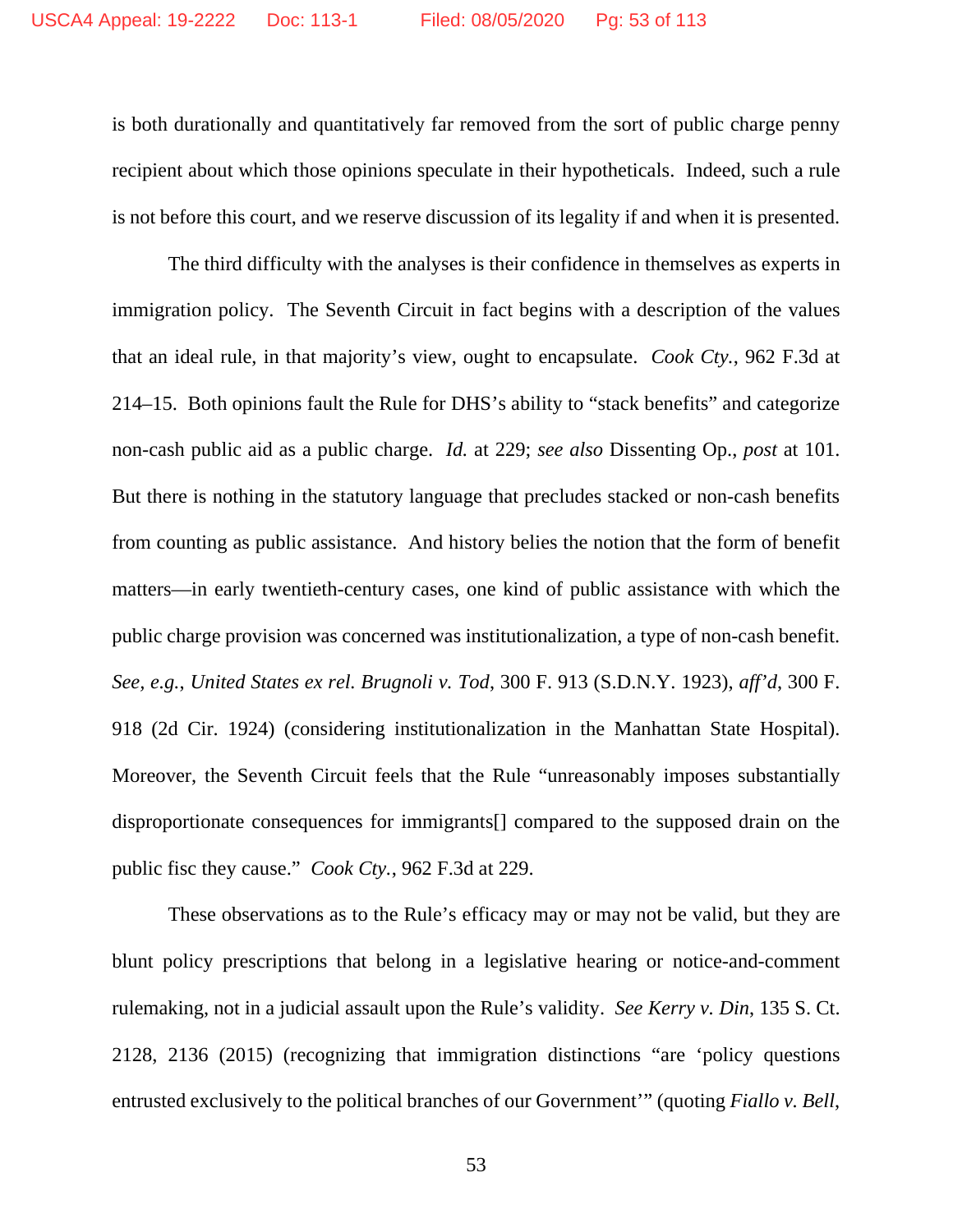430 U.S. 787, 798 (1977))). At bottom, our sister circuit's and dissenting colleague's claim of *statutory* unreasonableness is really a claim of *policy* unreasonableness, designed to position the courts as singular arbiters in a field for which their expertise is limited and their democratic imprimatur is non-existent.

In combination, these drawbacks confirm every fear that the judiciary is on its way to projecting a major voice in a field of law that has long been reserved to the politically accountable branches the Founders established in Articles I and II. *Cf*. *Chicago & Southern Air Lines, Inc. v. Waterman S.S. Corp.*, 333 U.S. 103, 111 (1948) (recognizing that "the very nature of executive decisions as to foreign policy is political, not judicial," and thus they "are wholly confided by our Constitution to the political departments of the government, Executive and Legislative"). The Seventh Circuit and the dissent envision an immigration policy that, quite apart from its conformity to the preferred policy of a particular court, is static rather than dynamic. They take an ambiguous term and attempt to apply a singular meaning to it, when in fact their analyses admit multiple—and indeed possibly revolving—meanings.

Congress envisioned that the executive would be able to adapt immigration policy to political expressions and changing circumstances. *See United States ex rel. Knauff v. Shaughnessy*, 338 U.S. 537, 543 (1950) (describing immigration as a field requiring "flexibility and the adaptation of the congressional policy to infinitely variable conditions" (quoting *Lichter v. United States*, 334 U.S. 742, 785 (1948))). The Seventh Circuit and the dissent ignore this arrangement and wring all flexibility out of national immigration policy. It is difficult to think that any approach more restrictive than the "primarily dependent" or

54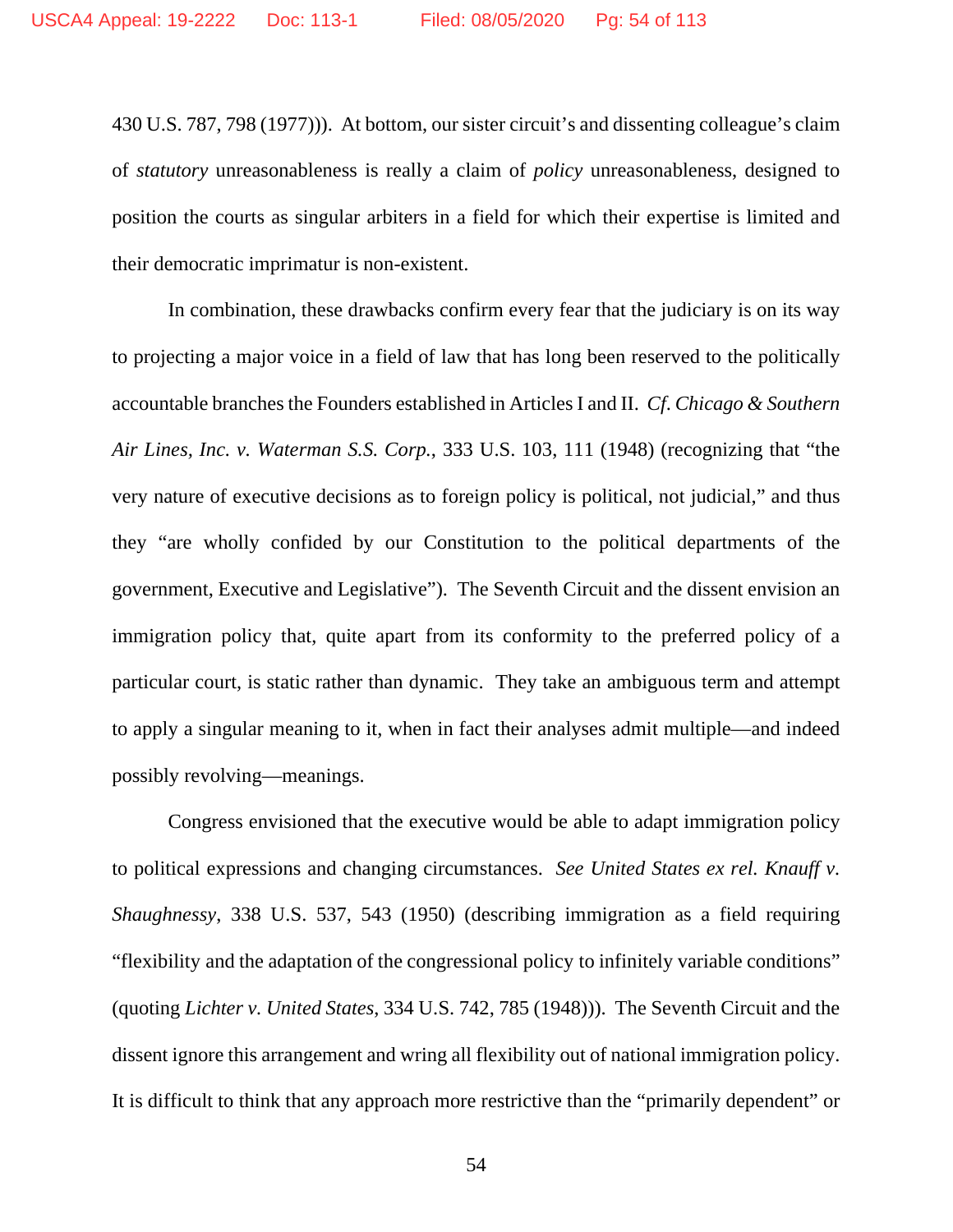"significantly dependent" standard will ever be acceptable. Only more permissive will do. But this misses Congress's intention that there be room for both. Instead of the term's ambiguity allowing for flexibility on the part of the executive, our dissenting colleague and the Seventh Circuit artificially constrict the term and install rigidity, along with an incipient judicial primacy, as the burgeoning hallmark of federal immigration policy.

#### C.

The plaintiffs are therefore unlikely to succeed on the merits because the DHS Rule is lawful. As the Supreme Court has noted, a likelihood of success on the merits is the most critical factor supporting issuance of a preliminary injunction, and that likelihood simply is not present here. *Dep't of Homeland Sec. v. New York*, 140 S. Ct. 599 (2020); *see also Nken v. Holder*, 556 U.S. 418, 434 (2009). This is enough to reverse the district court's grant of a preliminary injunction. *Trump v. Hawaii*, 138 S. Ct. 2392, 2423 (2018). It is worth noting also that the other *Winter* factors reinforce the conclusion that the district court erred in granting the injunction here. *See Winter*, 555 U.S. at 20.

For one, CASA did not establish that it would be irreparably harmed in the absence of an injunction. As noted, CASA's purported injuries were not the product of the Rule's dictates, but of its own priorities and choices. This is not "irreparable harm" in any judicially-cognizable sense. The final two *Winter* factors also did not assist CASA's case. When the government is a party, these factors—the balance of the equities and the public interest—merge. The key flaw in the district court's reasoning here was its implicit assumption that the individual interest must always trump the general. But whether one agrees with the Rule or not, the government is asserting the significant interest of not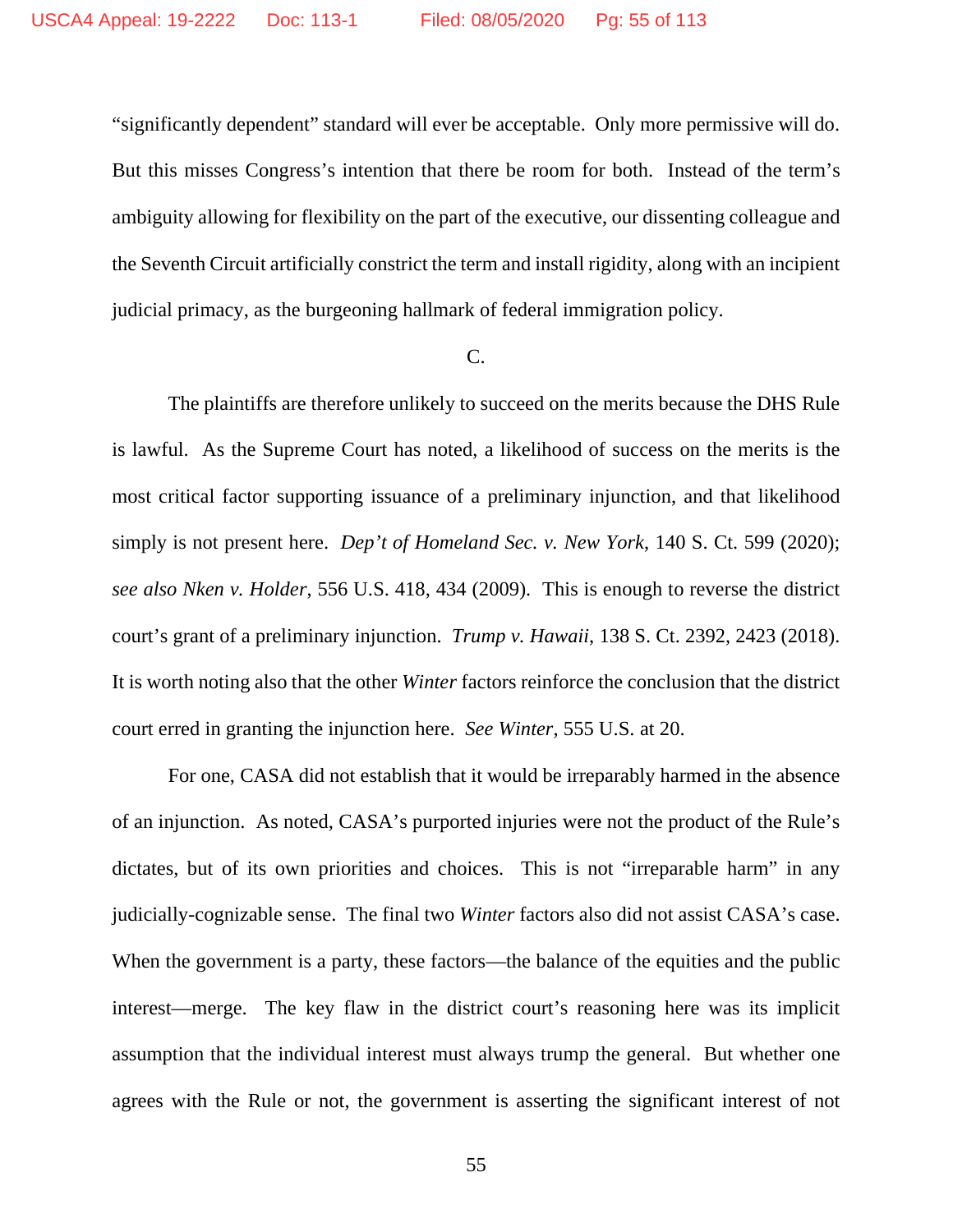burdening the public fisc by admitting public charges—an interest that would be meaningfully harmed because of the difficulty, if not impossibility, of undoing the grants of permanent resident status that both Congress and the executive have found to be against the national interest. In this field of immigration and border integrity, the public interest can be vitiated when the legitimate expressions of the two political branches of government are disregarded by the branch whose experience and expertise is relatively slim and whose policy perspectives lack any democratic imprimatur.

\* \* \*

We have no doubt that the "public charge" bar has been applied more narrowly in the past. After all, DHS engaged in an extensive notice-and-comment rulemaking to bring about a change in extant policy. But change in whatever direction is what Congress anticipated when it steadfastly refused to define or particularize the public charge provision. The only question before us is not whether DHS *should* have used its power in this fashion, but rather whether it *could* have. For the foregoing reasons, the answer to this question is clearly yes.

## IV.

Alas, we wish we could say that this was the whole megillah. But the district court also erred in its choice of remedy. On this front, we review a decision to grant a preliminary injunction under a "particularly exacting" version of the abuse of discretion standard. *Pashby v. Delia*, 709 F.3d 307, 319 (4th Cir. 2013) (internal quotation marks omitted). And, critically, "an overbroad injunction is an abuse of discretion." *Stormans, Inc. v. Selecky*, 586 F.3d 1109, 1119 (9th Cir. 2009) (internal quotation marks omitted).

56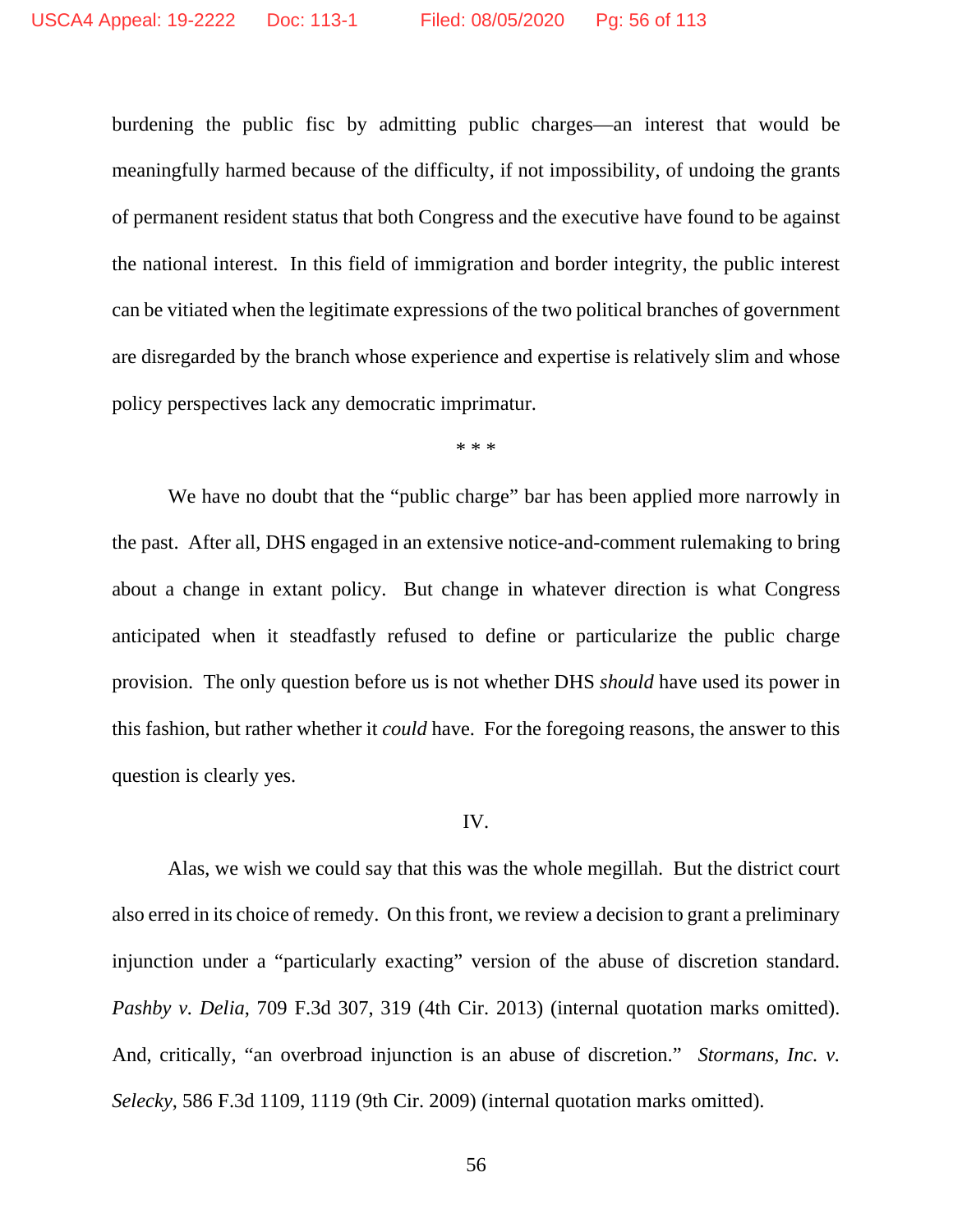The injunction issued in this case was plainly overbroad. Rather than enjoin the defendants from applying the Rule to CASA and its members, the district judge instead chose to enter a so-called "nationwide" injunction, preventing enforcement of the Rule against *anyone*. It should not have done this.

# A.

A nationwide injunction is a drastic remedy and it was plainly improper here.

The federal courts exercise "[t]he judicial power of the United States." U.S. Const. Art. III § 1. This is a significant but carefully circumscribed authority, the limits of which are cabined by both the Constitution and Congress. *Turner v. Bank of North America*, 4 U.S. (4 Dall.) 8, 10 (1799). Nationwide injunctions, by which a single district judge completely blocks the enforcement of a federal policy against everyone, transgress the bounds of that authority at least thrice over. *See Trump v. Hawaii*, 138 S. Ct. 2392, 2424– 29 (2018) (Thomas, J., concurring); Samuel L. Bray, *Multiple Chancellors: Reforming the National Injunction*, 131 Harv. L. Rev. 417, 420–21 (2017) (hereinafter "Bray"). First, this capacious remedy, which has become common only recently, seriously contravenes traditional notions of the judicial role. Second, nationwide injunctions likely exceed the constitutional and statutory limits on the federal equity power. Finally, the third branch of our government is in the end a diverse and collective enterprise. A single trial judge of course most often makes the initial call, but to imbue that call with nationwide scope and power, even temporarily, elevates the individual over the collective in a fashion that shuts off other voices to the detriment of sound resolutions and decisionmaking.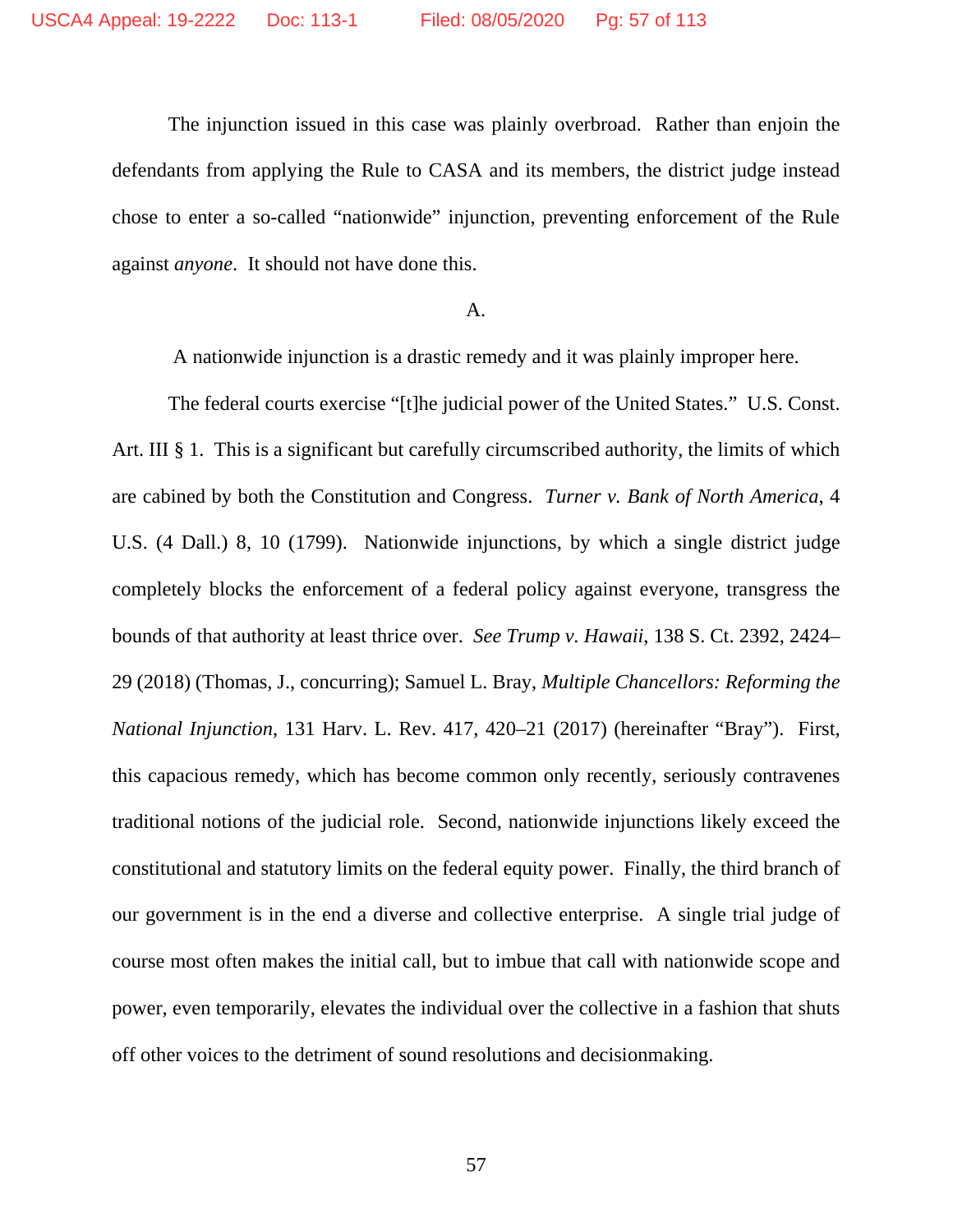1.

As the Supreme Court has emphasized, our "constitutionally prescribed role is to vindicate the individual rights of the people appearing before [us]." *Gill v. Whitford*, 138 S. Ct. 1916, 1933 (2018). Of course, specific cases can have general implications. But the sole duty of the federal courts is not to decide general questions for everyone, but rather to settle particular "cases" or "controversies" between particular parties. *See Ariz. Christian Sch. Tuition Org. v. Winn*, 563 U.S. 125, 132 (2011) ("Under Article III, the Federal Judiciary is vested with the 'Power' to resolve not questions and issues but 'Cases' or 'Controversies.'"); *see also Summers v. Earth Island Inst.*, 555 U.S. 488, 492–93 (2009).

Our power to grant equitable remedies is commensurate with this duty. As Justice Gorsuch recently explained, "[e]quitable remedies, like remedies in general, are meant to redress the injuries sustained by a particular plaintiff in a particular lawsuit." *Dep't of Homeland Security v. New York*, 140 S. Ct. 599, 600 (2020) (Mem.) (Gorsuch, J., concurring). As such, Article III requires that injunctions be tailored to protect only the plaintiffs in a specific case from the defendants to that suit. *See* Bray at 469. And while it is true that even such plaintiff-protective injunctions may benefit non-parties, these benefits are purely "collateral[]" because the "judicial power exists only to redress or otherwise to protect against injury to the complaining party." *Warth v. Seldin*, 422 U.S. 490, 499 (1975).

Nationwide injunctions are plainly inconsistent with this conception of the judicial role and the proper scope of the federal courts' remedial power. A nationwide injunction, by its nature, extends relief far beyond the parties to an individual case. Indeed, by issuing such an injunction, a single district court, whose decisions are non-precedential in its own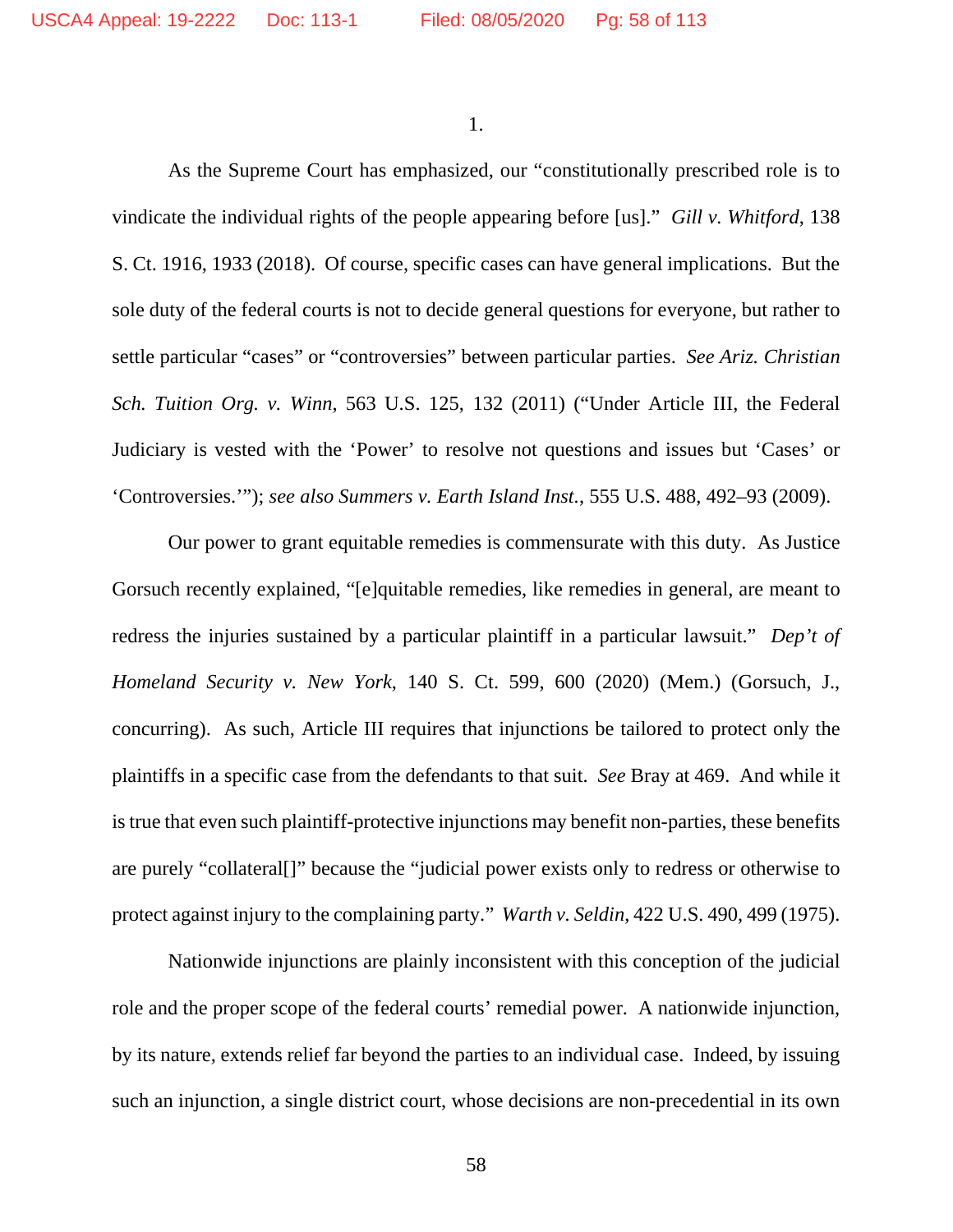circuit, does not simply resolve a given lawsuit, but rather decides a general question for the entire nation. And far from being precisely tailored to redress a particular plaintiff's injuries, the very purpose of a nationwide injunction is to protect *everyone* from the challenged policy. It is, to put it mildly, "hard to see how the court could still be acting in the judicial role of resolving cases or controversies" when it issues such a far-reaching and pervasive equitable remedy. *New York*, 140 S. Ct. at 600 (Gorsuch, J., concurring). [7](#page-58-0)

# 2.

Nationwide injunctions also run afoul of the prescribed scope of our equitable power. Since the Judiciary Act of 1789 gave the federal courts jurisdiction over "all suits . . . in equity," 1 Stat. 73 § 11, the Supreme Court has consistently understood general statutory grants of equity jurisdiction to confer "authority to administer in equity suits the principles of the system of judicial remedies which had been devised and was being administered by the English Court of Chancery at the time of the separation of the two countries." *Grupo Mexicano de Desarrollo, S.A. v. Alliance Bond Fund, Inc.*, 527 U.S. 308, 318 (1999) (quoting *Atlas Life Ins. Co. v. W.I. Southern, Inc.*, 306 U.S. 563, 568 (1939)). Any inherent equitable authority that the courts possess under Article III is likely bounded by the same. *Hawaii*, 138 S. Ct. at 2425–26 (Thomas, J., concurring); 1 John N. Pomeroy, *A Treatise on Equity Jurisprudence* § 294 (A.L. Bancroft & Co. 1881).

<span id="page-58-0"></span> $<sup>7</sup>$  A geographically-focused injunction is not a sound alternative to a nationwide</sup> injunction. *See* Bray at 422 n.19. A geographically-limited injunction suffers from the same infirmities as a nationwide injunction, albeit on a smaller scale, *i.e.*, it protects nonparties and purports to decide a general question of law rather than a specific dispute.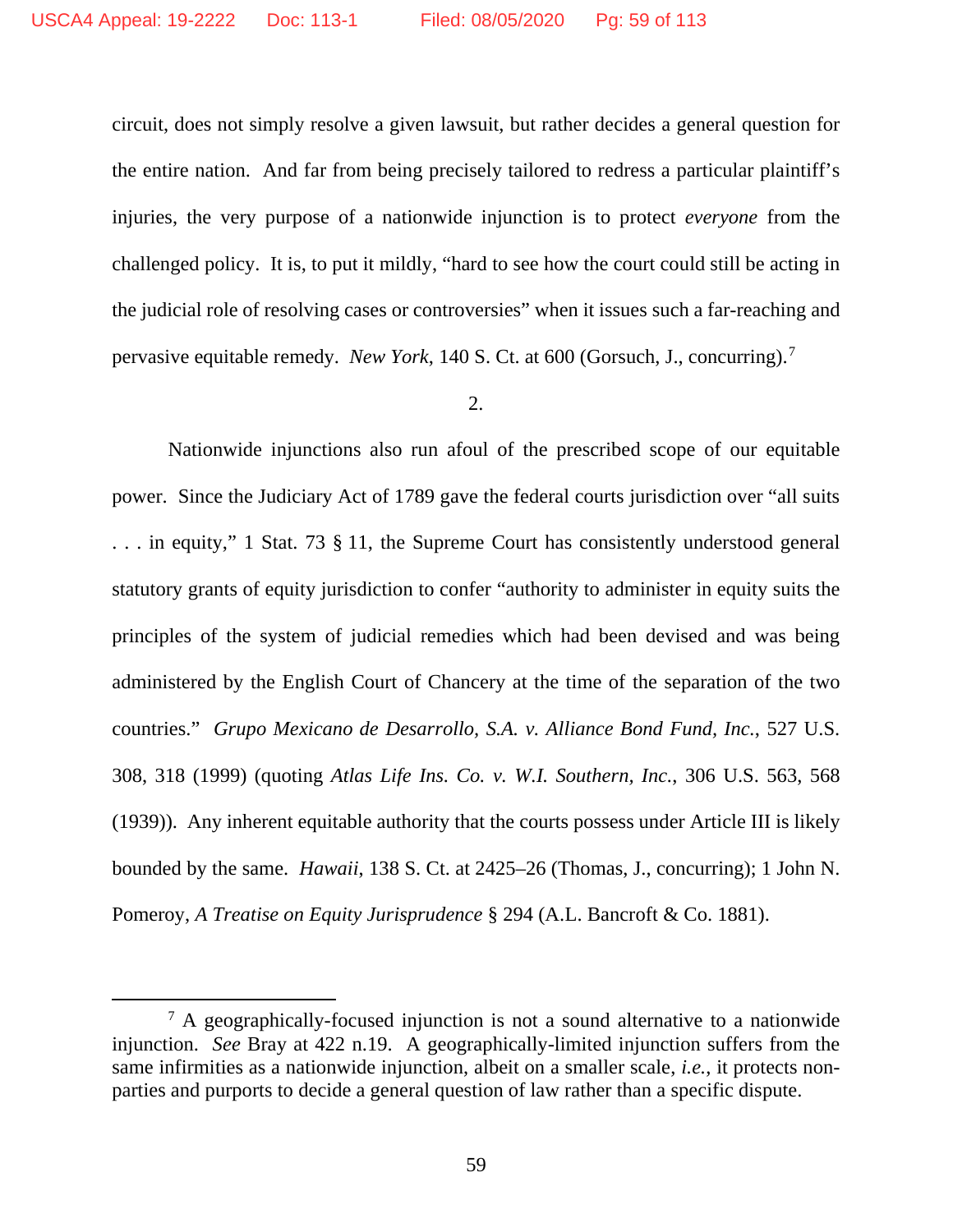In practice, this means that the core doctrines of American equity—namely, principles of equity jurisdiction, procedure, and remedies—must be rooted in English tradition. *See Payne v. Hook*, 74 U.S. (7 Wall.) 425, 430 (1868) (holding that "the equity jurisdiction conferred on the Federal courts is the same that the High Court of Chancery in England possesses"); *Russell v. Farley*, 105 U.S. (15 Otto.) 433, 437 (1881) (noting that the default procedures to be applied in suits in equity are "the practice[s] of the High Court of Chancery in England"); *Boyle v. Zacharie*, 31 U.S. (6 Pet.) 648, 658 (1832) (holding that remedies must link back "to the practice of courts of equity in the parent country"). Thus, as relevant here, a federal court sitting in equity is empowered to grant only those remedies that could have been issued by the English Chancellor in 1789 or that have some clear analogue in traditional equity practice. *See Grupo Mexicano*, 527 U.S. at 318–19.

Nationwide injunctions are irreconcilable with these limitations, as they lack any basis in traditional equity practice. *New York*, 140 S. Ct. at 600 (Gorsuch, J., concurring). In eighteenth-century English equity "there were no injunctions against the Crown," or anything like a nationwide injunction. Bray at 425; *accord* 3 W. Blackstone, *Commentaries on the Laws of England* 428 (1768). At the Founding, the English Chancellor would issue injunctions to protect the immediate parties, and, at times, equity would extend relief to a "small and cohesive" group of persons who shared a common interest. Bray 425–27. But that was it. The thought that an injunction could extend to protect scores of non-parties was not contemplated; indeed, it was resolutely avoided. *Conway v. Taylor's Ex'r*, 66 U.S. (1 Black) 603, 632 (1861) (noting that a court of equity will not "go beyond the case before it").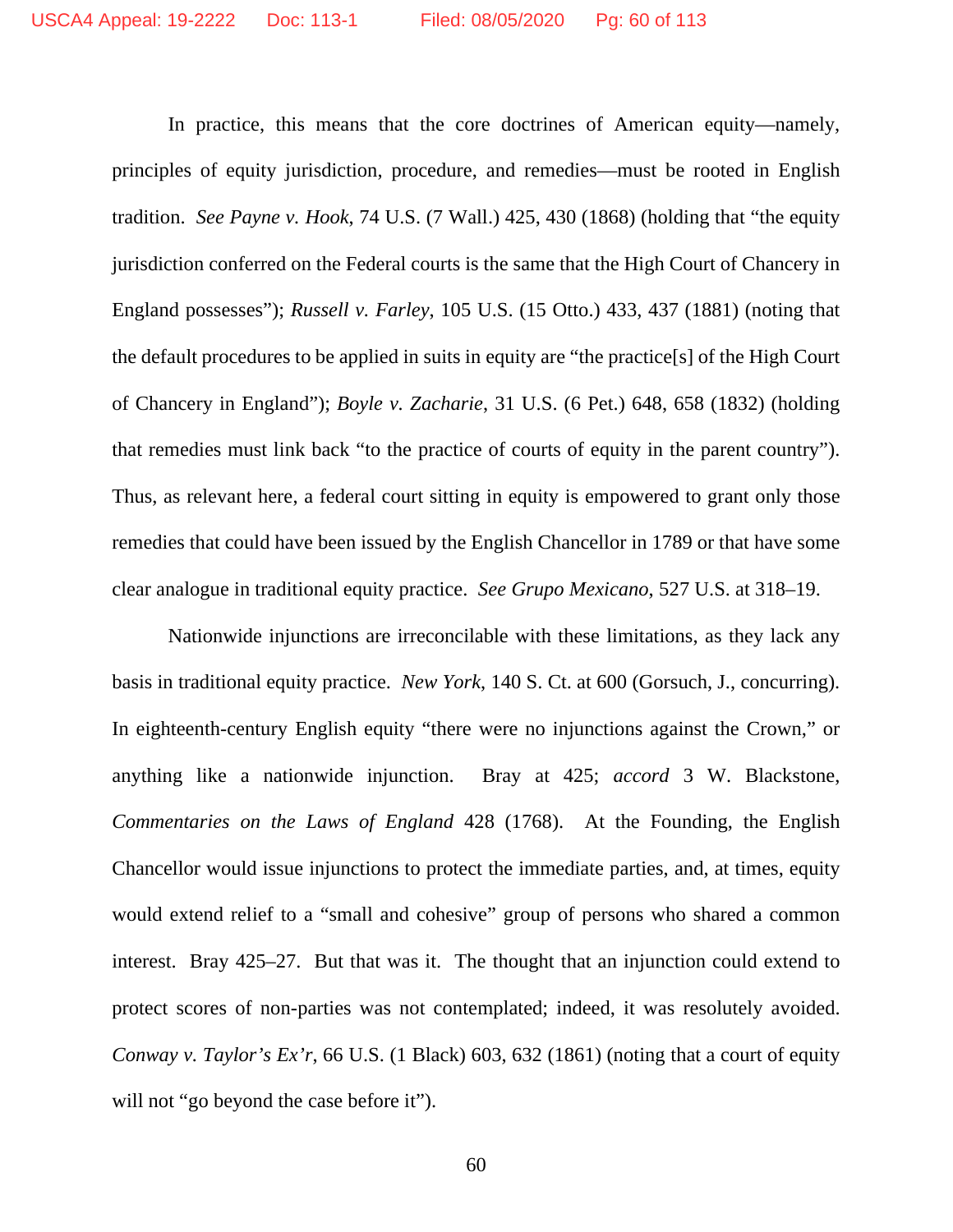Both Article III and federal statutes incorporated these limitations on the equity power. *See Hawaii*, 138 S.Ct. at 2427 (Thomas, J., concurring); *see also* Joseph Story, *Commentaries on Equity Pleadings* § 69 (1838). It is unsurprising then that nationwide injunctions have not existed in American jurisprudence for most of our history. Instead, until the mid-twentieth century, federal judges recognized that their ability to grant equitable relief was limited to the parties before them. *See* Bray at 428–37. And attempts by litigants to extend the judiciary's power to encompass universal relief were uniformly rebuffed. *See, e.g.*, *Perkins v. Lukens Steel Co.*, 310 U.S. 113, 117, 123 (1940); *Frothingham v. Mellon*, 262 U.S. 447, 487–89 (1923). As the Supreme Court explained in *Scott v. Donald*, 165 U.S. 107, 115 (1897), "[t]he theory . . . that the plaintiff is one of a class of persons whose rights are infringed and threatened, and that he so represents such class that he may pray an injunction on behalf of all persons that constitute it . . . is too conjectural to furnish a safe basis upon which a court of equity ought to grant an injunction."

The recent proliferation of nationwide injunctions plainly cannot be squared with these longstanding precepts, which are meant to cabin our discretion and limit application of the judicial power to actual legal disputes rather than overarching policy questions. And their widespread use also cannot be squared with the constitutional and statutory limitations on our equitable authority.

## 3.

The fundamental infirmity of the nationwide injunction is confirmed by how poorly it fits alongside related doctrines that also flow from the concept of "judicial power."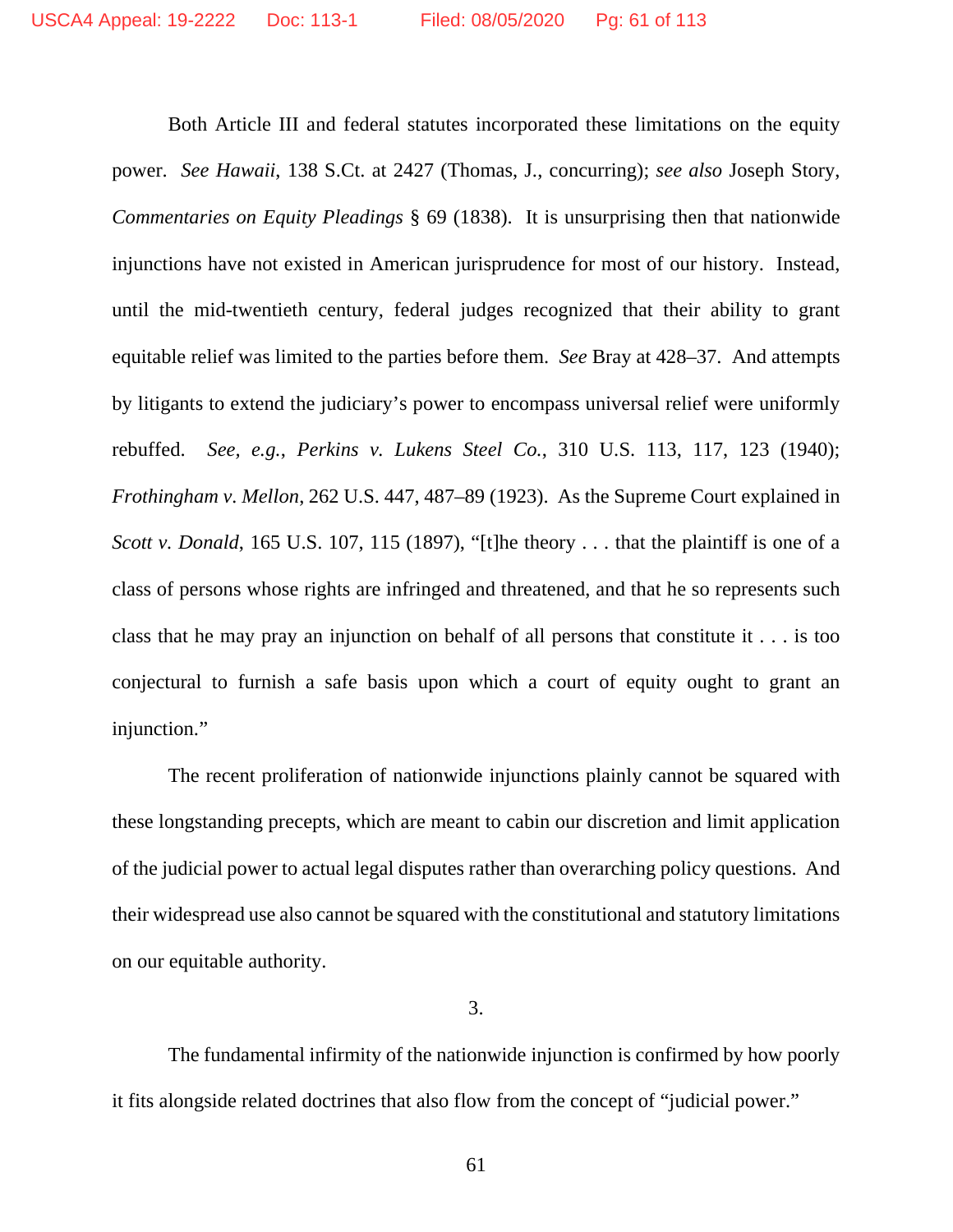Take, for starters, Article III standing. To maintain a cause of action in federal court, "a plaintiff must show that he is under threat of suffering 'injury in fact' that is concrete and particularized," and that threat must be "actual and imminent, not conjectural or hypothetical." *Summers*, 555 U.S. at 493. Moreover, every plaintiff "bears the burden of showing that he has standing for each type of relief sought." *Id.* Nationwide injunctions effectively vitiate this requirement by permitting a single plaintiff to obtain equitable relief on behalf of countless non-parties, wholly without inquiry into whether they have suffered or will imminently suffer any injury-in-fact. But standing is not a clown car into which all interested parties may pile, provided the driver-cum-plaintiff has met its requirements. On the contrary, "Article III does not give federal courts the power to order relief to any uninjured plaintiff." *Tyson Foods, Inc. v. Bouaphakeo*, 136 S. Ct. 1036, 1053 (2016) (Roberts, C.J., concurring). That nationwide injunctions almost certainly result in the federal courts doing just that should, at a minimum, raise doubts as to their propriety.

Relatedly, nationwide injunctions are incompatible with the well-recognized bar against litigants raising the rights of others. Pursuant to third-party standing doctrine, "even when the plaintiff has alleged injury sufficient to meet the 'case or controversy' requirement, . . . the plaintiff generally must assert his own legal rights and interests, and cannot rest his claim to relief on the legal rights and interests of third parties." *Warth*, 422 U.S. at 499. But by requesting a nationwide injunction, a plaintiff is by definition seeking to vindicate the legal rights of *all* third-parties who may be subject to the challenged policy.

A similar point is true with respect to the doctrines of ripeness and mootness. Generally, federal courts adjudicate only those cases that are ripe, in that the relevant

62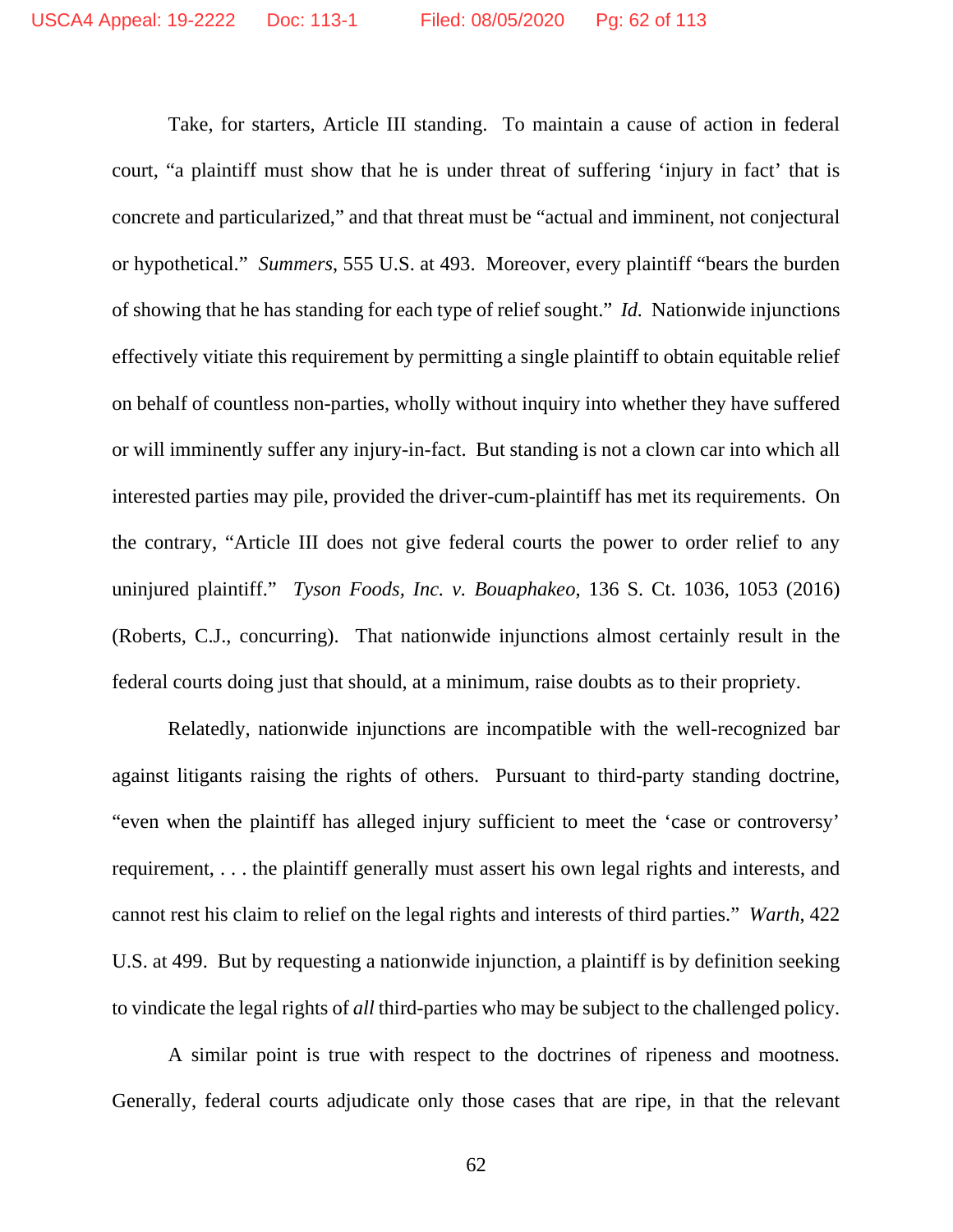"administrative decision has been formalized and its effects felt in a concrete way by the challenging parties," *Nat'l Park Hosp. Ass'n v. Dep't of Interior*, 538 U.S. 803, 807–08 (2003) (internal quotation marks omitted)*,* and that are not moot, which obtains "when the issues presented are no longer 'live' or the parties lack a legally cognizable interest in the outcome," *Already, LLC v. Nike, Inc.*, 568 U.S. 85, 91 (2013) (internal quotation marks omitted). Once again, nationwide injunctions allow non-parties to slip the bonds of these requirements, as a single plaintiff who obtains nationwide relief has done so on behalf of innumerable non-parties whose claims may very well have been premature or long stale.

But the list of doctrinal inconsistencies does not end there. Not only do nationwide injunctions conflict with the foregoing justiciability rules, but they also cannot be reconciled with congressional policy regarding the availability of aggregate equitable relief in the federal courts. Congress has already created an avenue by which a group of litigants that share a common interest can obtain an injunction protecting the entire group—a classaction pursuant to Federal Rule of Civil Procedure 23(b)(2). Quite obviously, class actions are the appropriate way to resolve the small subset of cases in which an injunction protecting only the plaintiff could prove too narrow. *See Easyriders Freedom F.I.G.H.T. v. Hannigan*, 92 F.3d 1486, 1501 (9th Cir. 1996) (recognizing "injunctive relief generally should be limited to apply only to named plaintiffs where there is no class certification"). And, unlike nationwide injunctions, Rule 23 injunctions have a clear analogue in traditional equity practice. Bray at 426 (analogizing to the device known as a "bill of peace"); *see also* 7A Charles Alan Wright et al., *Federal Practice and Procedure* § 1751, at 11 (3d ed. 2005).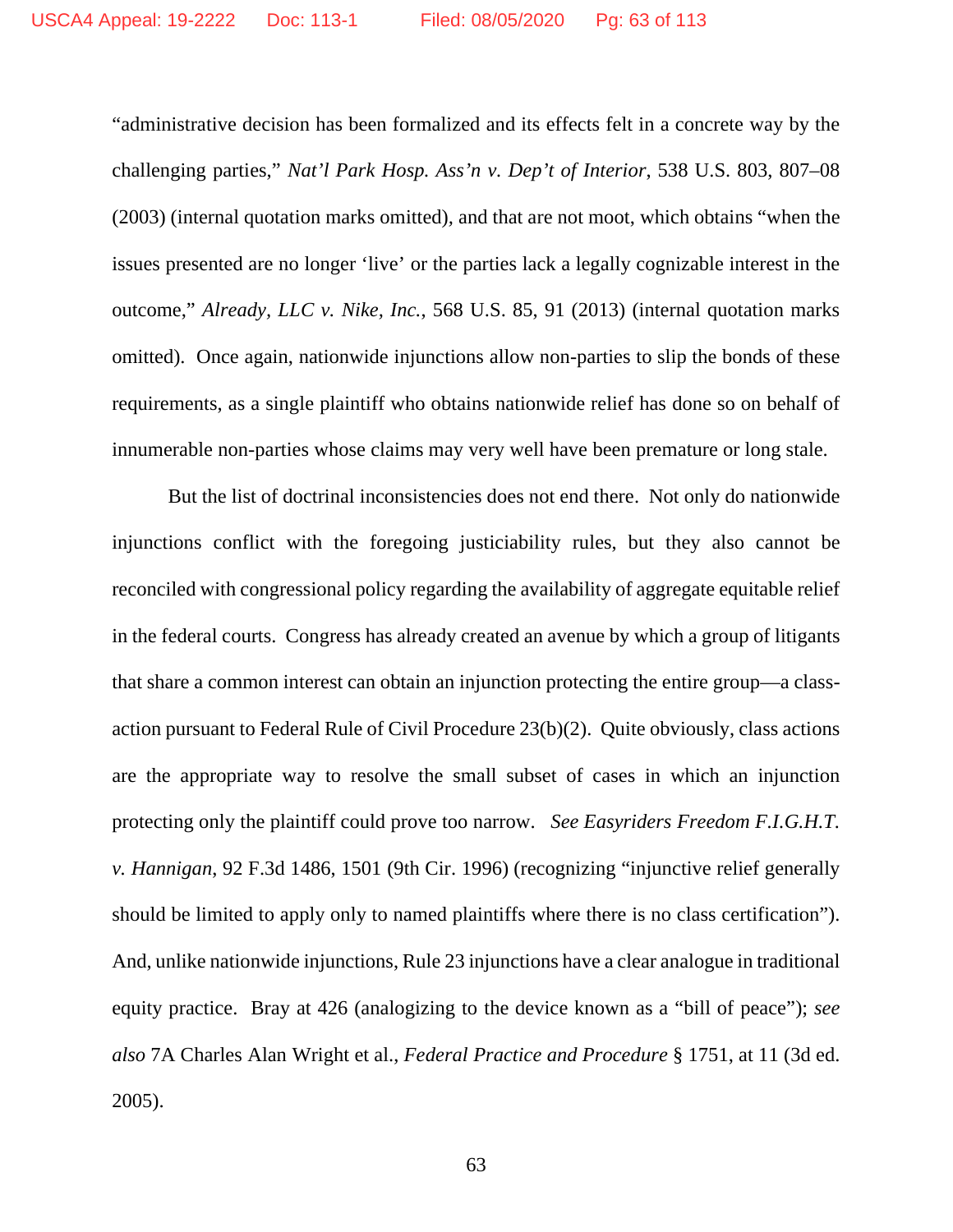The ready availability of nationwide injunctions is difficult to square with the policy choices embodied in Rule 23. Only those who can satisfy the rigorous requirements Congress imposed for class certification are eligible to avail themselves of Rule 23 injunctions. But nationwide injunctions allow plaintiffs to obtain the benefits of class-wide relief without ever satisfying these criteria. *See* Bray at 476. This makes no sense. Indeed, as the Seventh Circuit aptly put it, "[a] wrong done to plaintiff in the past does not authorize prospective class-wide relief unless a class has been certified. Why else bother with class actions?" *McKenzie v. City of Chicago*, 118 F.3d 552, 555 (7th Cir. 1997).

#### B.

*Even if* the federal trial courts somehow possessed the power to issue nationwide injunctions, the attendant practical consequences of this drastic and extraordinary remedy should restrict its use to the most exceptional circumstances. *See Monsanto Co. v. Geertson Seed Farms*, 561 U.S 139, 165 (2010). There is no doubt that "[t]hese injunctions are beginning to take a toll on the federal court system." *Hawaii*, 138 S. Ct. at 2425 (Thomas, J., concurring); *see also New York*, 140 S. Ct. at 600 (Gorsuch, J., concurring) (describing as "patently unworkable"). A survey of some of the bad effects brought about by the rise of nationwide injunctions shows just how ill-advised a remedy they have become.

To begin with, nationwide injunctions limit valuable "percolation" of legal issues in the lower courts. By entering a nationwide injunction, a district judge precludes the government's ability to bring enforcement actions pursuant to the challenged policy and simultaneously reduces prospective plaintiffs' incentives to file additional suits challenging that policy. In tandem, these effects reduce the likelihood that a given question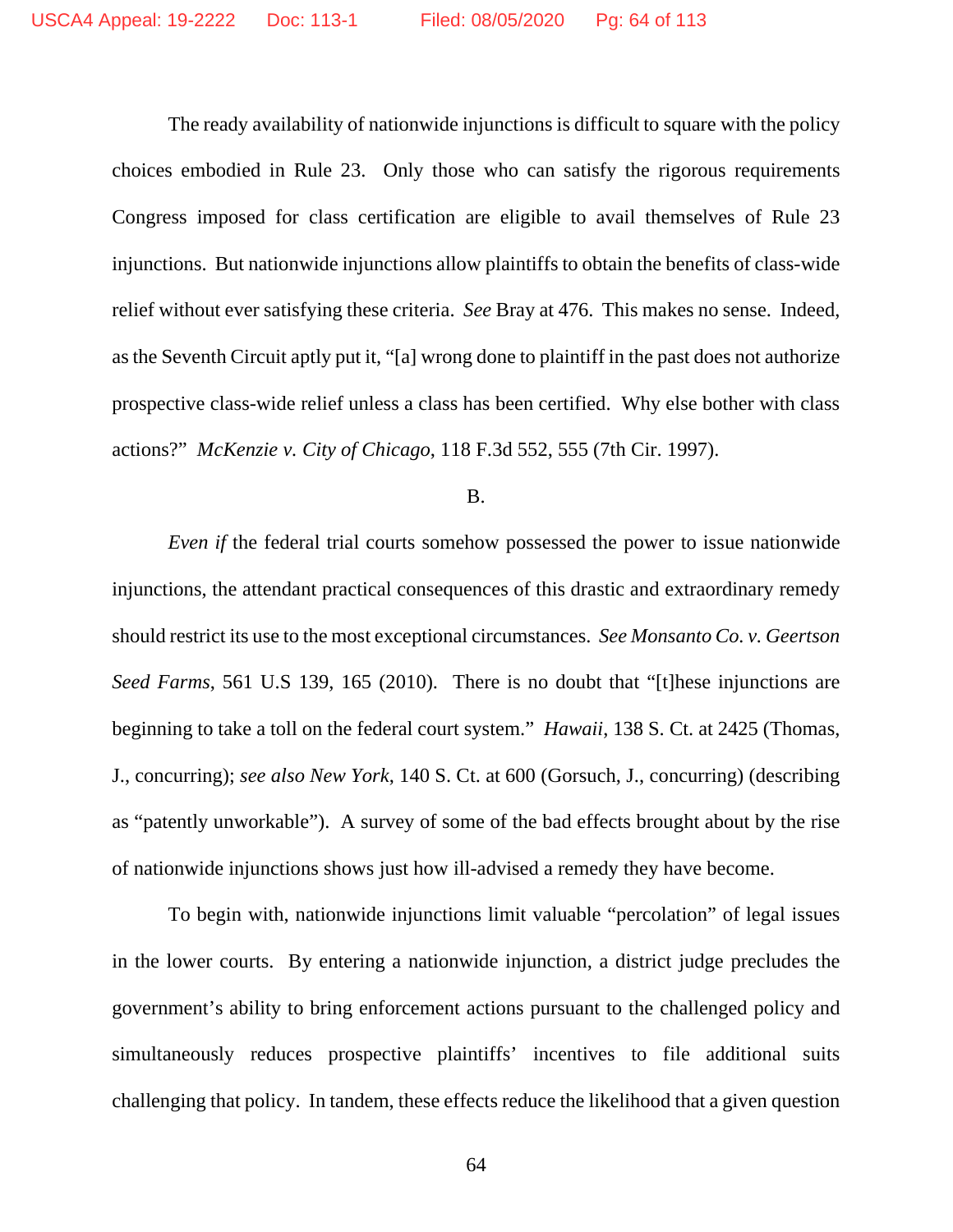will be debated widely. But as the Supreme Court has recognized, it is generally "preferable to allow several courts to pass on a given [issue] in order to gain the benefit of adjudication by different courts in different factual contexts." *Califano v. Yamasaki*, 442 U.S. 682, 702 (1979); *see also Arizona v. Evans*, 514 U.S. 1, 23 n.1 (1995) (Ginsburg, J., dissenting). And the value of percolation is at its apex where, as here, "a regulatory challenge involves important or difficult questions of law." *Los Angeles Haven Hospice, Inc. v. Sebelius*, 638 F.3d 644, 664 (9th Cir. 2011). Nationwide injunctions limit dialogue in the lower courts, favoring quick and uniform answers to the more deliberate—and likely more accurate—method of doctrinal development that is intended under our judiciary's very design. The class is called "The Federal Courts and the Federal System" for a reason.

Relatedly, nationwide injunctions promote sprints to the courthouse and rushed judicial decisionmaking, often under immense time pressure, based on expedited briefing, and in the absence of a factual record. *See New York*, 140 S. Ct. at 600 (Gorsuch, J., concurring). Nationwide injunctions are often issued early in the litigative process, meaning that both the district judge's initial decision to grant the injunction and any subsequent appeals of that decision will take place without a record. *See* Bray at 461–62. Moreover, an injunction completely blocking the implementation of a federal policy can wreak havoc on the executive's agenda, which in turn incentivizes immediate, emergency stay requests. And the urgent need for resolution of such consequential questions often forces the Supreme Court to initially consider a given legal issue on a stay motion. *Id.*  Again, this is exactly what happened on this very question. *New York*, 140 S. Ct. at 599 (granting stay of nationwide injunction).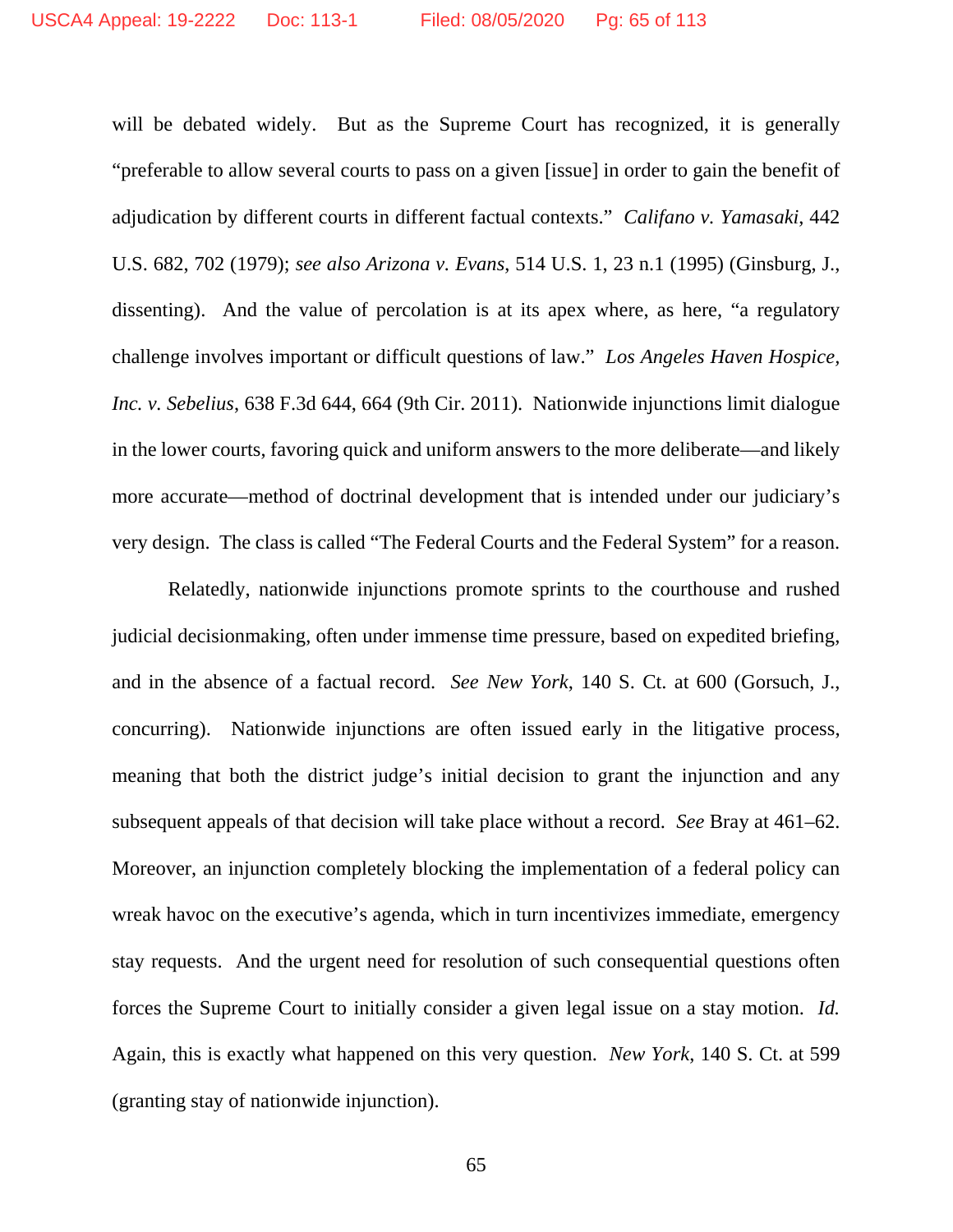This helter-skelter behavior is not what our legal system was designed to encourage. Indeed, as much becomes obvious when one considers the structure of the federal judiciary itself. For starters, Congress deliberately created a system of regional courts of appeals whose decisions are not binding on one another. *Virginia Soc'y for Human Life, Inc. v. FEC*, 263 F.3d 379, 393 (4th Cir. 2001). The Supreme Court has recognized that the motivation behind limiting intercircuit stare decisis was to avoid the possibility that "the indiscreet action of one court might become a precedent," such that "the whole country [would be] tied down to an unsound principle." *Mast, Foos & Co. v. Stover Mfg. Co.*, 177 U.S. 485, 488 (1900). The doctrine of intercircuit nonacquiescence, which permits executive branch officials to continue enforcing a policy outside of a circuit in which it has been invalidated, flows directly from this rule. *See, e.g.*, *Johnson v. U.S. R.R. Ret. Bd.*, 969 F.2d 1082, 1093 (D.C. Cir. 1992). The Supreme Court has likewise recognized that the federal government is generally free to relitigate issues it has already lost, except against parties to such prior litigation. *See United States v. Mendoza*, 464 U.S. 154, 160–63 (1984). Finally, as for the district courts, a "decision of a federal district court judge is not binding precedent in either a different judicial district, the same judicial district, or even upon the same judge in a different case." *Camreta v. Green*, 563 U.S. 692, 709 n.7 (2011) (internal quotation marks omitted).

As should be apparent, these structural principles prioritize percolation, considered decisionmaking, and intercircuit dialogue over haste and uniformity. But nationwide injunctions lay waste to this finely reticulated system, transforming the non-precedential decision of a lone district judge into the law of the land, for circuits and citizens alike.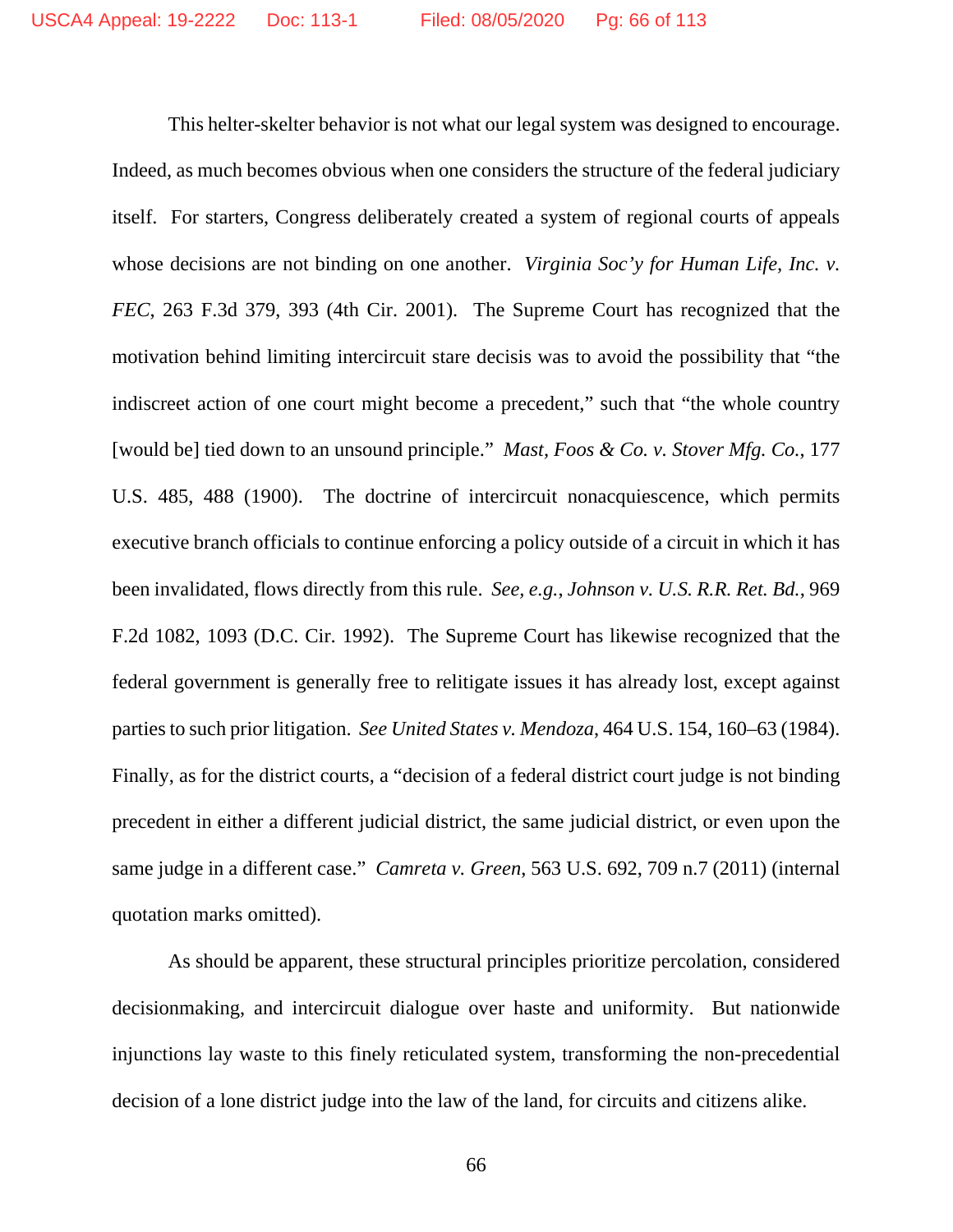Perhaps most importantly, the growth of the nationwide injunction also risks the perception of the federal courts as an apolitical branch. The availability of this sweeping remedy has enabled litigants to challenge nearly every major executive branch policy in federal court. In effect, nationwide injunctions have "turn[ed] every individual plaintiff into a roving private attorney general," Michael T. Morley, *De Facto Class Actions?*, 39 Harv. J.L. & Pub. Pol'y 487, 527 (2016), which has, in turn, left the executive beholden to the whim of any single district judge, freed even from the constraints of collegial deliberation.

Unsurprisingly, given the enormous stakes associated with such lawsuits, plaintiffs seeking to block executive action via nationwide injunction are incentivized to forum shop with abandon. *See Hawaii*, 138 S. Ct. at 2425 (Thomas, J., concurring); Bray at 457–61. This patently political manipulation of the judiciary undermines the public's confidence in the federal courts and casts judges as advocates for their favored policy outcomes. What is more, because "plaintiffs generally are not bound by adverse decisions in cases to which they are not a party, there is a nearly boundless opportunity to shop for a friendly forum to secure a win nationwide." *New York*, 140 S. Ct. at 601 (Gorsuch, J., concurring). In other words, while the government must win every challenge brought against a policy to ensure its implementation, prospective plaintiffs need only find a single sympathetic audience of one in order to secure complete victory.

This is nothing more than "government by injunction," *Schlesinger v. Reservists Comm. to Stop the War*, 418 U.S. 208, 222 (1974) (internal quotation marks omitted), and a clear violation of the traditional judicial understanding that we are not "continuing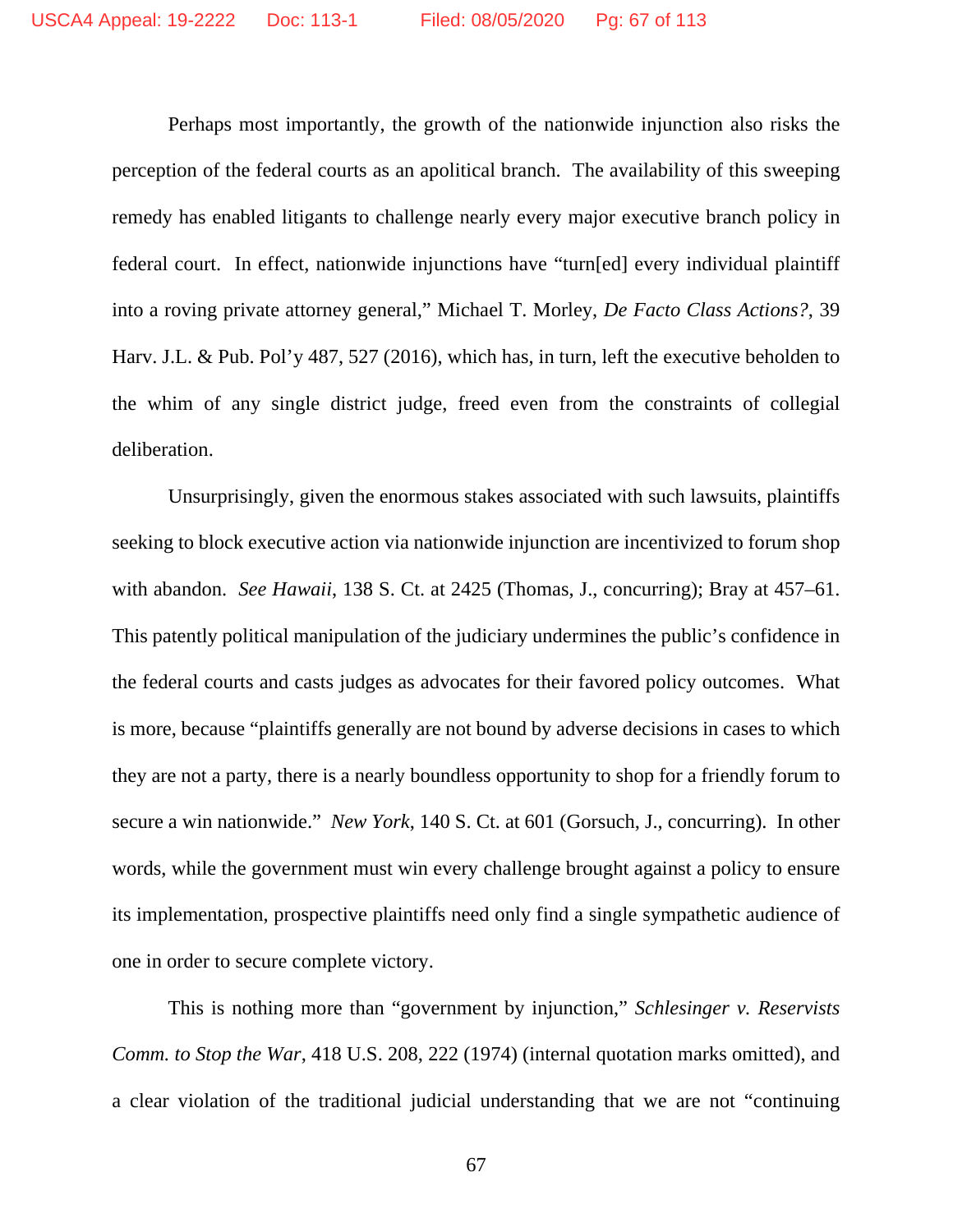monitors of the wisdom and soundness of Executive action," *Hein v. Freedom From Religion Found., Inc.*, 551 U.S. 587, 612 (2007) (opinion of Alito, J.) (quoting *Allen v. Wright*, 468 U.S. 737, 760 (1984)). And that is not all. Indeed, along with what has been discussed, the list of negative consequences associated with nationwide injunctions seems virtually endless. *See, e.g.*, *California v. Azar*, 911 F.3d 558, 583 (9th Cir. 2018) (noting that nationwide injunctions may harm "non-parties who are deprived the right to litigate in other forums"); *United States v. AMC Entm't, Inc.*, 549 F.3d 760, 773 (9th Cir. 2008) (discussing risks to judicial comity); Getzel Berger, *Nationwide Injunctions Against the Federal Government*, 92 N.Y.U. L. Rev. 1068, 1087–90 (2017) (enumerating still more downsides). Among the greatest victims of this unfortunate practice will be the courts themselves.

# C.

In light of the above costs, it is clear that, even assuming the federal courts have the power to issue nationwide injunctions, they should be handed down only in extraordinary circumstances. The district court rejected this limit by issuing such a remedy in this case.

To begin with, it is plain that a nationwide injunction would be wholly unnecessary to protect the rights of the only plaintiffs to this lawsuit who have standing, namely Aguiluz and Perez. As the Supreme Court has repeatedly cautioned, "[a] plaintiff's remedy must be tailored to redress the plaintiff's particular injury." *Gill*, 138 S. Ct. at 1934. Here, it is the real prospect of the Rule being enforced against them individually that gives rise to Aguiluz and Perez's Article III injuries. *See* Part II *supra*. Thus, an injunction preventing DHS from applying the Rule to either of them would fully redress their injuries. Blocking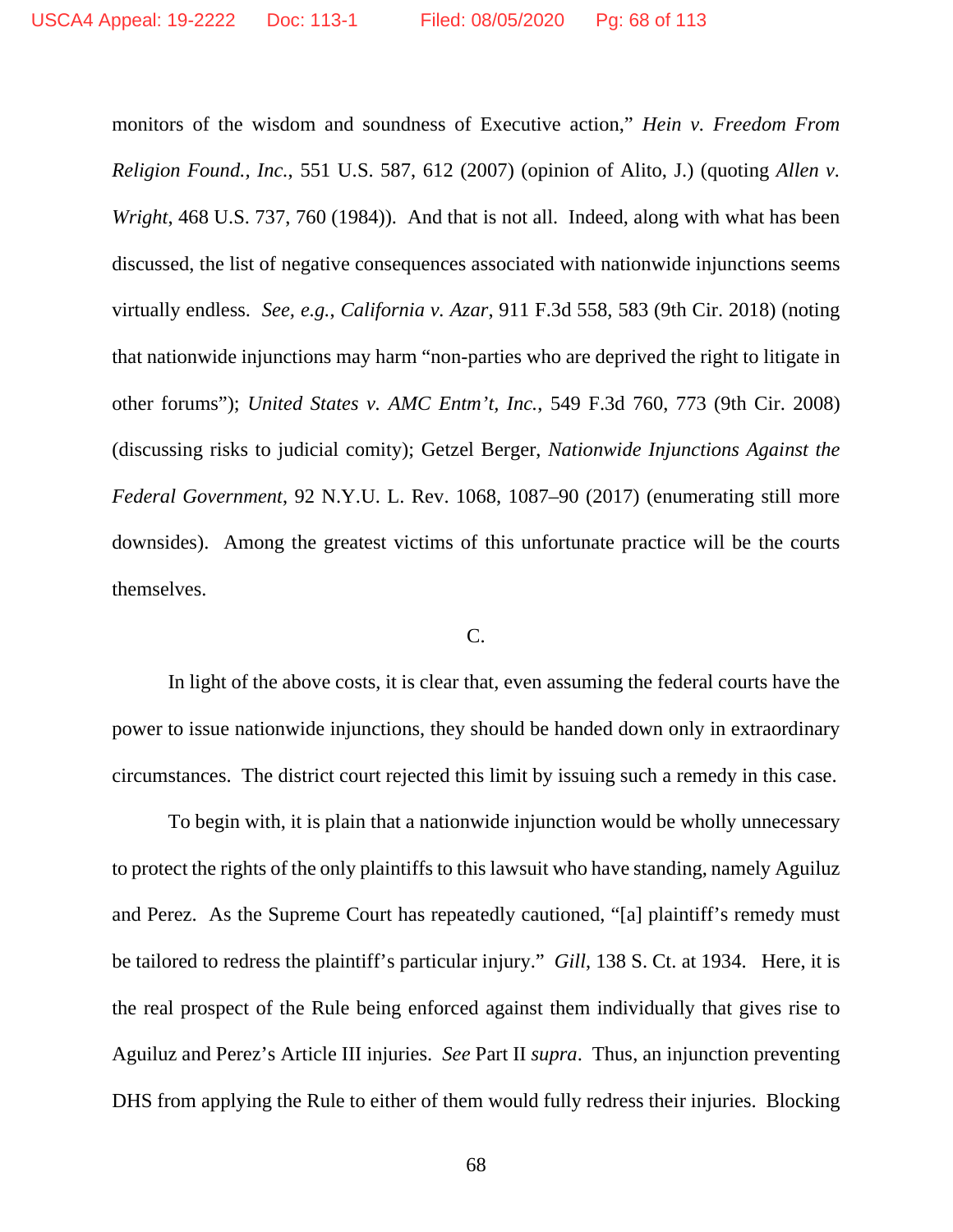the enforcement of the Rule against everyone provides absolutely no additional protection to the individual plaintiffs to this suit and would clearly be overbroad.

And even on the district court's view that CASA had standing to challenge the Rule, the decision to grant a nationwide injunction was still wrong. There is no reason—none that the district court, if it felt the Rule unlawful, could not have issued a narrower injunction barring the federal government from enforcing the DHS Rule against CASA's members. And the arguments advanced to the contrary are unpersuasive. At bottom, the district court justified its remedy on the ground that uniformity is important to immigration law and anything other than a nationwide injunction would be impractical. This rationale is unpersuasive. First off, it lacks any limiting principle; after all, if a general interest in uniformity could sustain a nationwide injunction, then it would justify such a remedy in all cases when federal law is implicated. Further, the district court improperly stepped into the shoes of DHS and displaced our democratic process of governance when it insisted that a nationwide injunction was necessary for pragmatic reasons. This would be troubling enough in any context, but especially so in the area of immigration, where the executive branch holds inherent constitutional powers and the judiciary does not.[8](#page-68-0)

<span id="page-68-0"></span><sup>&</sup>lt;sup>8</sup> Equally unpersuasive is the district court's suggestion that the APA justifies its choice of remedy. True, the APA authorizes courts to "hold unlawful and set aside agency action" that is "not in accordance with law."  $5 \text{ U.S.C.}$  § 706(2)(A). But we have squarely rejected the view that this provision mandates the issuance of a nationwide injunction whenever a federal rule is held unlawful. *See Virginia Soc'y*, 263 F.3d at 393–94. In any event, the position that § 706 even authorizes, much less compels, nationwide injunctions is baseless. *See* Bray at 438 n.121; *see also* John Harrison, "Section 706 of the Administrative Procedure Act Does Not Call for Universal Injunctions or Other Universal Remedies," *Yale Journal on Regulation*, Notice & Comment (Apr. 12, 2020),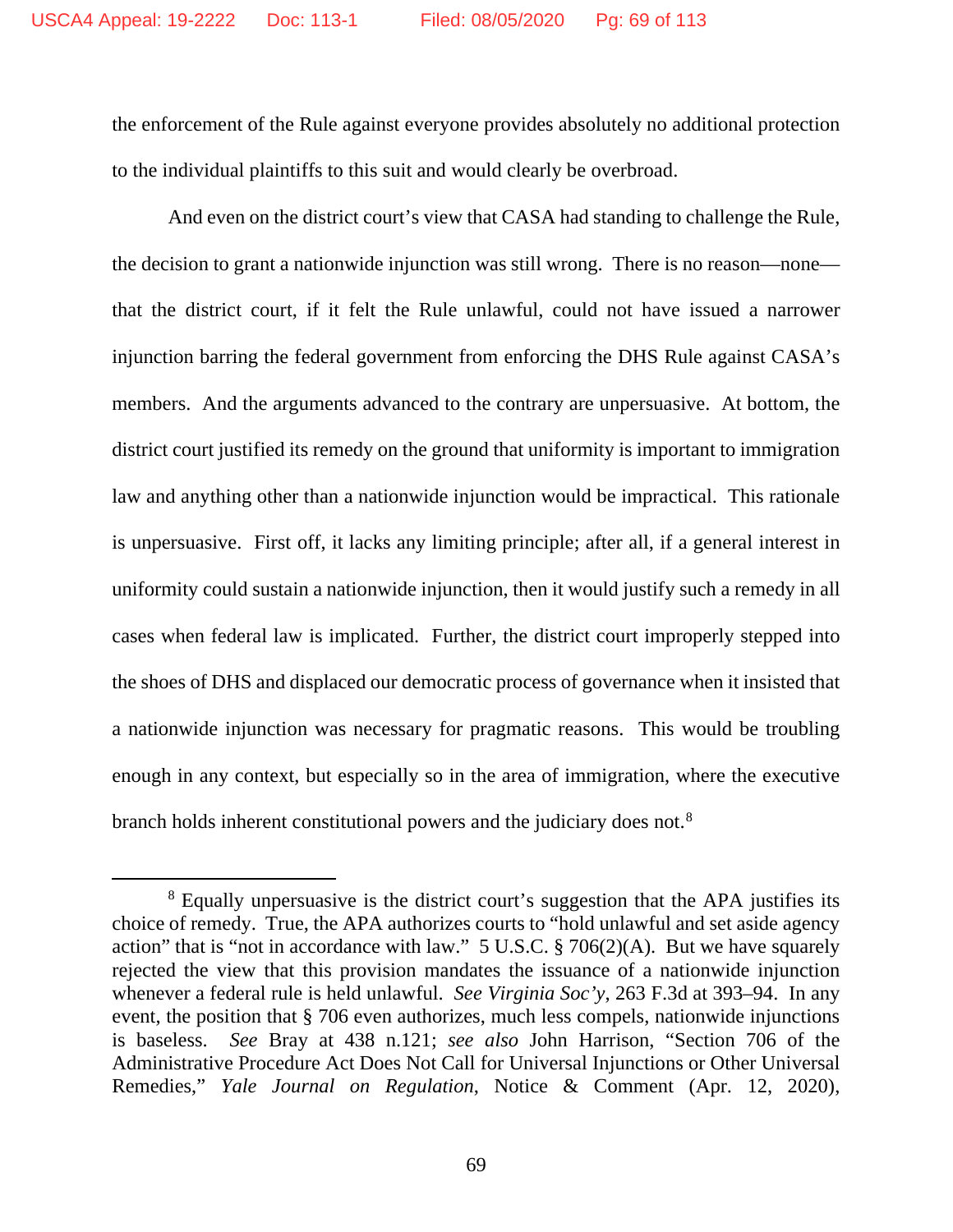In sum, the district court compounded its error of granting relief with its choice of remedy. It could have awarded complete relief on its view of the merits with a far narrower remedy. It is beyond the power of any one person to set himself up as the arbiter of law in these entire United States. The trial court sits as the judge for the District of Maryland, a court that on its own terms and in its own right has earned the greatest respect. But it is not the district court for the District of the United States.

## V.

This case is not about the propriety of any policy, but rather about the power of the federal courts. Immigration is a complex and controversial topic that arouses intense emotions on the part of many. On the one hand, immigration is indispensable to cultural diversity and national renewal, an economic engine that can serve to rejuvenate an aging workforce and to fulfill critical societal needs. On the other hand, it can in unrestricted numbers overwhelm the nation's capacity for assimilation and, if unlawful, undermine an indispensable sense of national sovereignty and a commitment to the rule of law. Where to strike the balance between these two valid and competing perspectives is no easy task but a task that the Constitution principally assigns to the political branches.

https://www.yalejreg.com/nc/section-706-of-the-administrative-procedure-act-does-notcall-for-universal-injunctions-or-other-universal-remedies-by-john-harrison/. The APA was passed in 1946, seventeen years before the first nationwide injunction was issued by a federal court. That Congress would have implicitly codified such a radical departure from settled equity practice is quite illogical. *See Weinberger v. Romero-Barcelo*, 456 U.S. 305, 320 (1982) ("[A] major departure from the long tradition of equity practice should not be lightly implied.").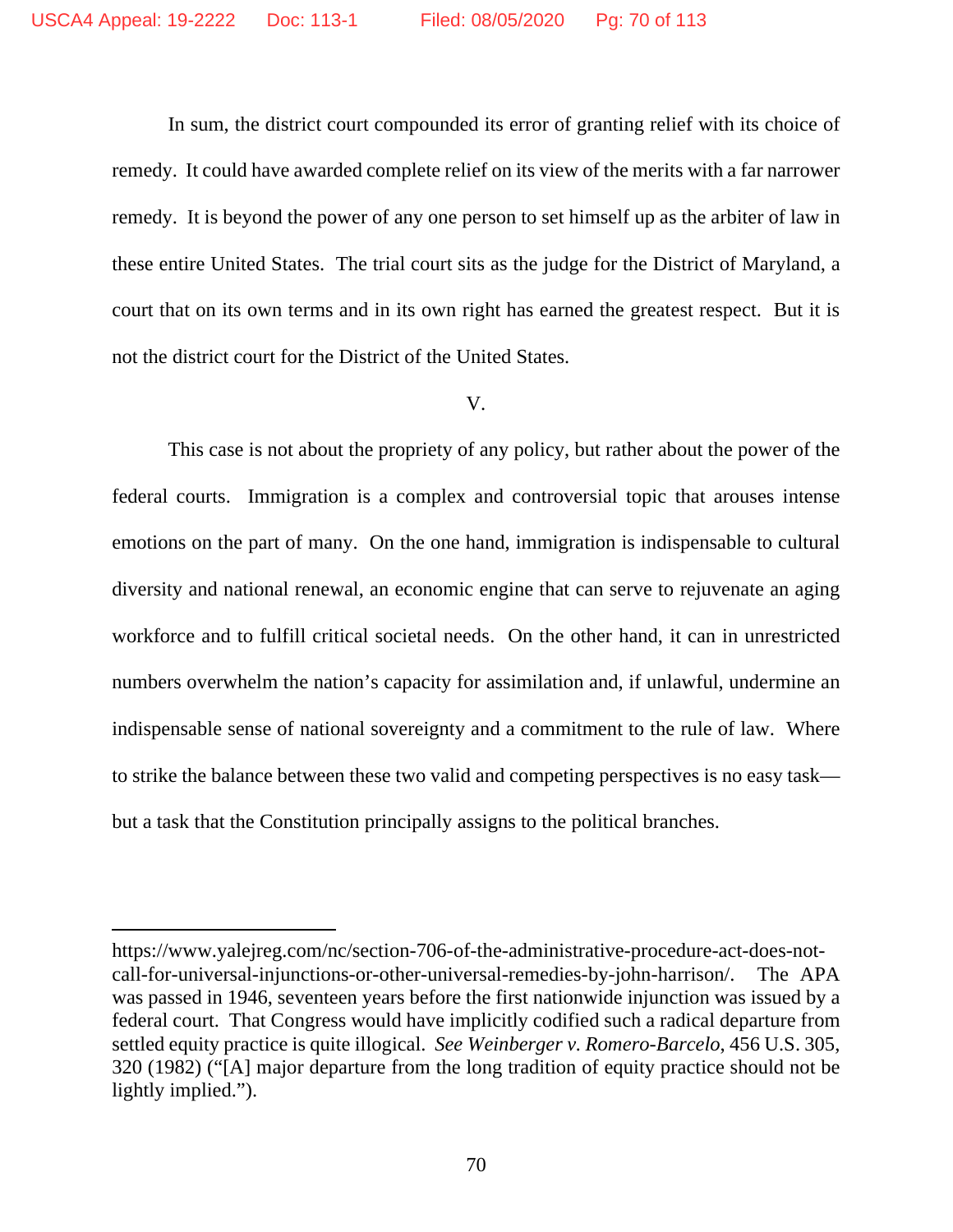Those representative branches of government have struck this careful balance in the public charge provision of the INA. Congress made the decision that the executive was best positioned to define and implement the public charge provision, consistent with the term's ordinary meaning and the national interest. The essence of this choice turns on Congress's view that the public charge provision should function, at heart, like an accordion; to expand or contract depending on the nation's needs and a given administration's policy. At times a policy like the 1999 Field Guidance might be best; and, at other times, the DHS Rule might be preferable. But this is a call for the executive. For the judiciary to seize this decision for itself, and insist, where Congress did not, upon a crystalline meaning of "public charge" is not only to stretch our limited competencies beyond their bounds, but also, more fundamentally, to nullify the careful judgments of the people's representatives.

Of course, we take no position on the merits of the DHS Rule. Nor could we. The question before us today is whether the challenged action comports with law. It is plain that the answer here is yes. For the above reasons, we reverse the judgment and remand for proceedings consistent with this opinion.

# REVERSED AND REMANDED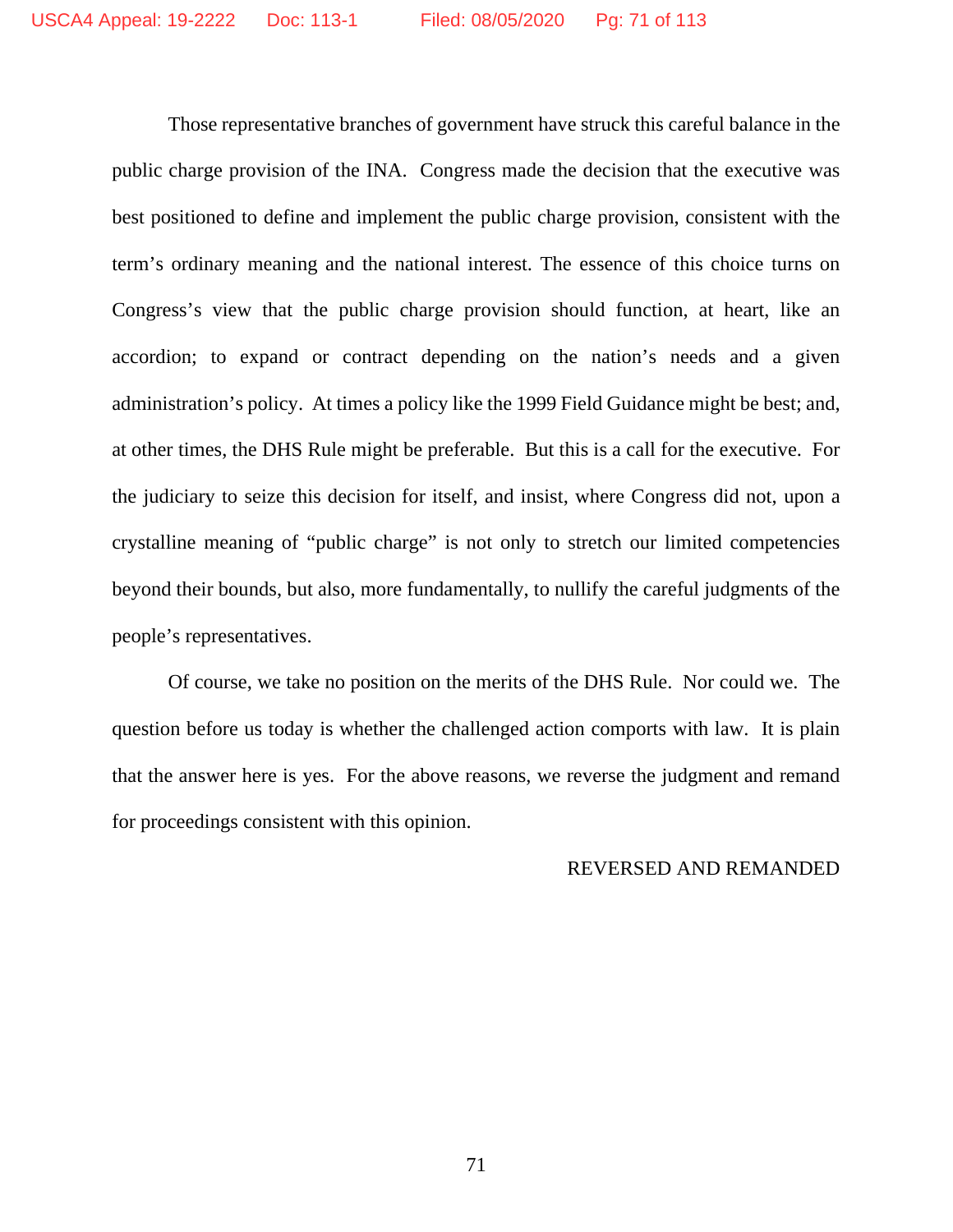KING, Circuit Judge, dissenting:

The Massachusetts Constitution of 1780, in recognizing the critical importance of separation of powers, coined a phrase that has become a mantra of our constitutional republic: The government should be "of laws, and not of men." *See* Mass. Const. pt. 1, art. XXX (1780). The Constitution of the United States enshrines that indispensable ideal by creating a three-branch government with power divided among the branches. As part of that ingenious scheme of separated power, the Constitution vests legislative power solely in Congress. That means Congress alone — not the President and not the judiciary holds the power to enact new statutes or alter existing ones.

Nevertheless, in these proceedings, the President, the Department of Homeland Security, and the other defendants (collectively, "DHS") have redefined the statutory term "public charge" — far beyond the limits set by Congress — to narrow the protections afforded by our immigration system. That executive overreach led the district court to preliminarily enjoin the implementation of DHS's new definition of "public charge." *See Casa de Maryland, Inc. v. Trump*, 414 F. Supp. 3d 760 (D. Md. 2019). Our panel majority, however, has now acquiesced in DHS's new definition of "public charge" and condemned the district court for its efforts to keep DHS in check.

The majority expresses reticence to question DHS on this immigration matter, decreeing that unelected federal judges lacking expertise in such matters should steer clear. But this is not a matter of political choice regarding immigration policy; it is a matter of statutory interpretation, which falls within the exclusive bailiwick of the judiciary. *See Marbury v. Madison*, 5 U.S. (1 Cranch) 137, 177 (1803) ("It is emphatically the province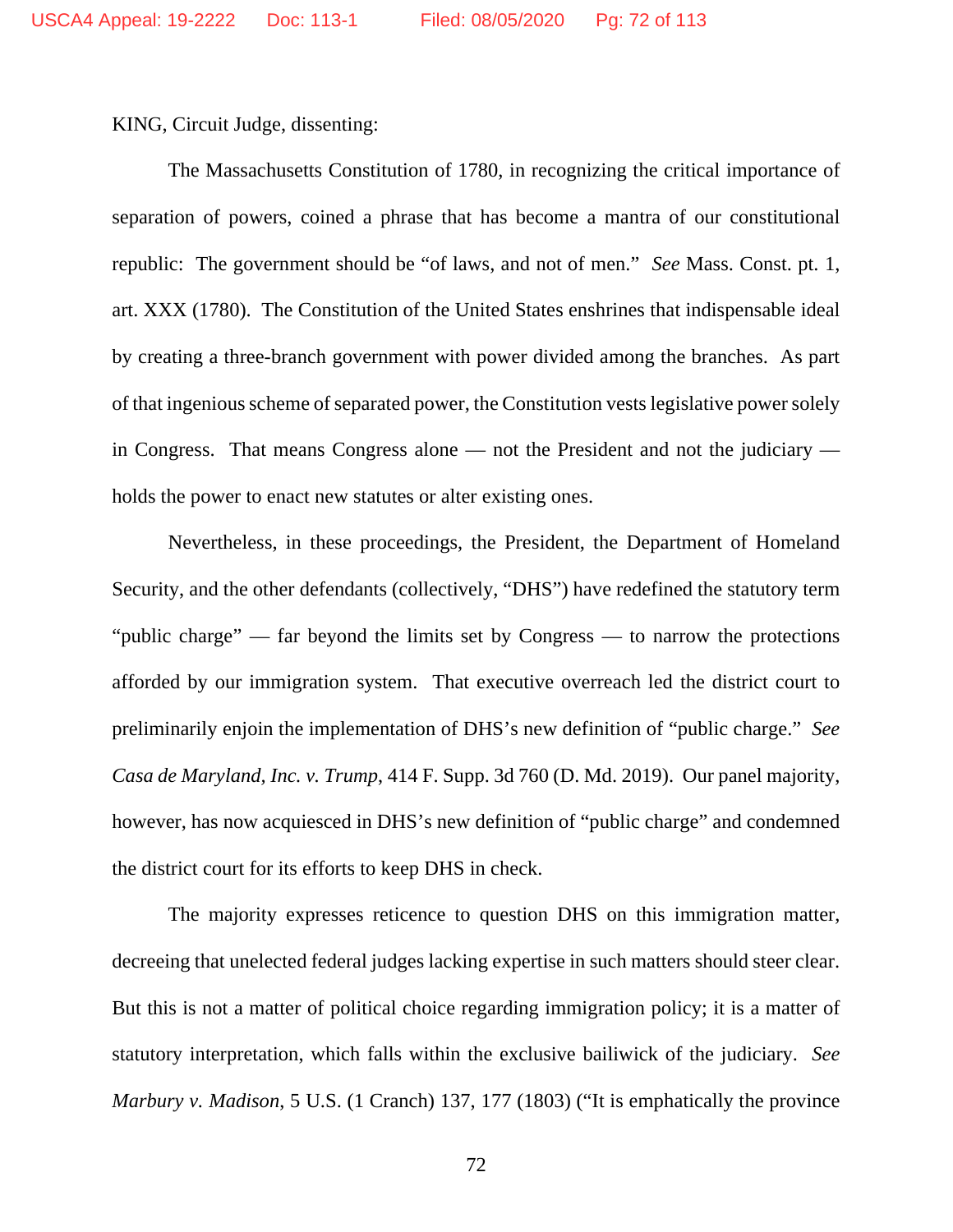and duty of the judicial department to say what the law is."). And when interpreting statutes, it is our duty to ensure that the coequal branches of our government do not transgress the bounds of their authority. To be sure, whether the national interest is best served by a broad or narrow reading of the term "public charge" is not our concern. But whether the executive has ventured beyond the statutory bounds staked out by the legislative branch is emphatically our concern. In the circumstances of this case, the judiciary is duty bound to support the separation of powers. I therefore write separately and dissent.

I.

In August 2019, DHS promulgated an administrative rule (the "DHS Rule" or the "Rule") — pursuant to its rulemaking authority under the Immigration and Nationality Act (the "INA") and the Administrative Procedure Act (the "APA") — purporting to interpret and apply an INA provision that governs the ability of an "alien" deemed "likely at any time to become a public charge" to gain admission to the United States or to adjust an immigration status. See 8 U.S.C. § [1](#page-72-0)182(a)(4) (the "Public Charge Statute").<sup>1</sup> Historically, public charge provisions, including the Public Charge Statute, applied only to aliens likely to be significantly dependent on the government. In other words, the acceptance of

<span id="page-72-0"></span><sup>&</sup>lt;sup>1</sup> I use "Public Charge Statute" to refer to the current public charge provision in the INA. Other references to public charge provisions relate to earlier iterations thereof. And in keeping with the language of the INA, I use the term "alien" to describe those noncitizens subject to the Public Charge Statute. *See* 8 U.S.C. § 1101(a)(3) (defining the term "alien" as "any person not a citizen or national of the United States").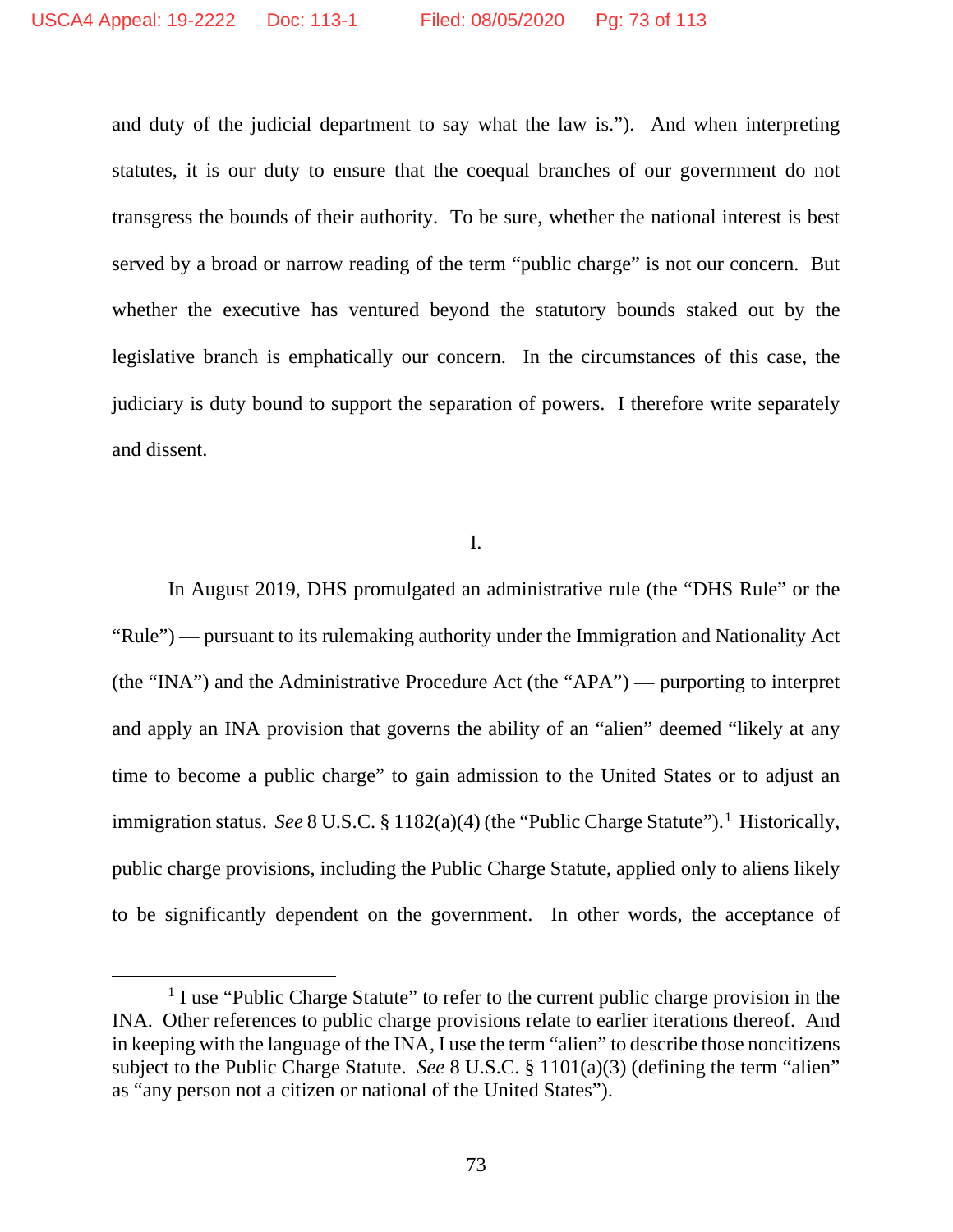temporary, supplemental benefits was insufficient to render an alien excludable as a public charge.

But the DHS Rule changed that settled understanding by dramatically redefining the term "public charge." Under the Rule, an alien who might receive, at any point in his life, certain supplemental public assistance for 12 months within a 36-month period is excludable from this country as an alien likely to become a public charge. In addition, each discrete benefit received is counted as a full month of benefits, so that accepting three different types of benefits in a single month (e.g., housing, nutrition, and medical benefits) is counted as accepting three months of benefits. Accordingly, an alien will be declared likely to become a public charge if he might receive just a few months' worth of supplemental benefits at any point in his life.

In light of the DHS Rule's 2019 redefinition of the term "public charge," the plaintiffs filed this case in the District of Maryland. The plaintiffs include Angel Aguiluz and Monica Camacho Perez, two individuals who immigrated to the United States as children, plus CASA de Maryland, Inc., an immigrant rights organization with over 100,000 members that focuses on proactive outreach to improve the quality of life in immigrant communities of Maryland, Virginia, the District of Columbia, and Pennsylvania. In their complaint, the plaintiffs challenge the Rule on the ground that its redefinition of "public charge" is antithetical to the Public Charge Statute and should thus be set aside as not "in accordance with law" under the APA. *See* 5 U.S.C. § 706(2)(A). More specifically, the plaintiffs allege that all the typical tools of statutory construction

74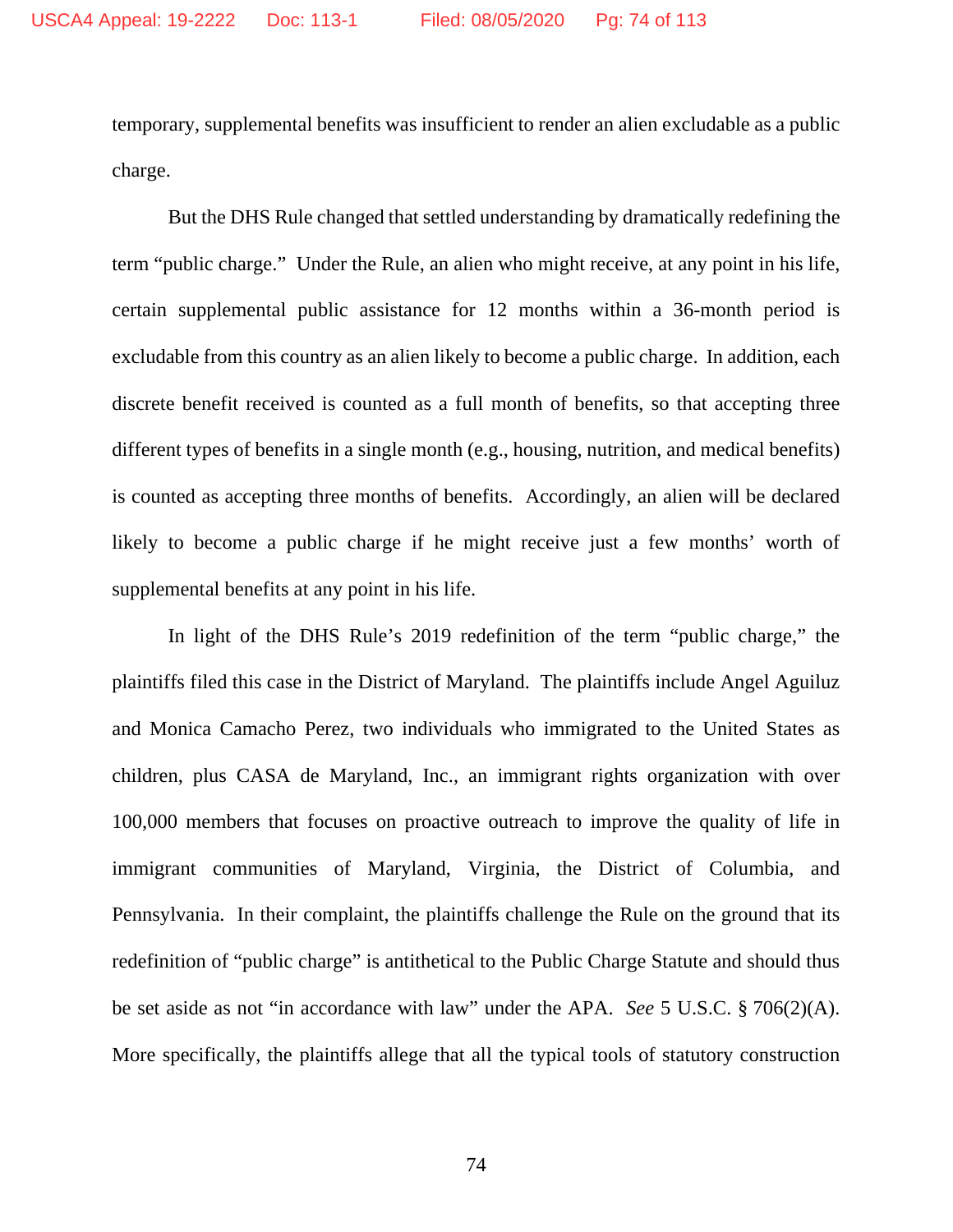reveal that the term "public charge," as used in the Public Charge Statute, has a wellunderstood meaning that conflicts with the Rule.

Contemporaneous with the filing of their complaint, the plaintiffs moved the district court to preliminarily enjoin DHS from implementing the Rule. The plaintiffs contended that they satisfied each of the four factors essential to securing a preliminary injunction. *See Winter v. Nat. Res. Def. Council, Inc.*, 555 U.S. 7, 20 (2008) ("A plaintiff seeking a preliminary injunction must establish that he is likely to succeed on the merits, that he is likely to suffer irreparable harm in the absence of preliminary relief, that the balance of equities tips in his favor, and that an injunction is in the public interest."). After confirming that CASA has Article III standing as an organization to pursue the plaintiffs' APA claim, the court determined that the Rule should be preliminarily enjoined on a nationwide basis.

DHS noted this interlocutory appeal and launches a dual attack against the preliminary injunction. First, DHS contends that the injunction is ultra vires because CASA lacks standing to sue and CASA's interests fall outside of the zone of interests protected by the Public Charge Statute. Second, DHS argues that the district court erred in enjoining the Rule because its definition of the term "public charge" is lawful and, in any event, the award of injunctive relief is overbroad.

The panel majority today rules that CASA lacks Article III standing to contest the DHS Rule. On the other hand, the majority recognizes that the individual plaintiffs possess the necessary Article III standing. The majority also reverses the preliminary injunction, sanctioning the Rule's redefinition of "public charge" and concluding that the plaintiffs

75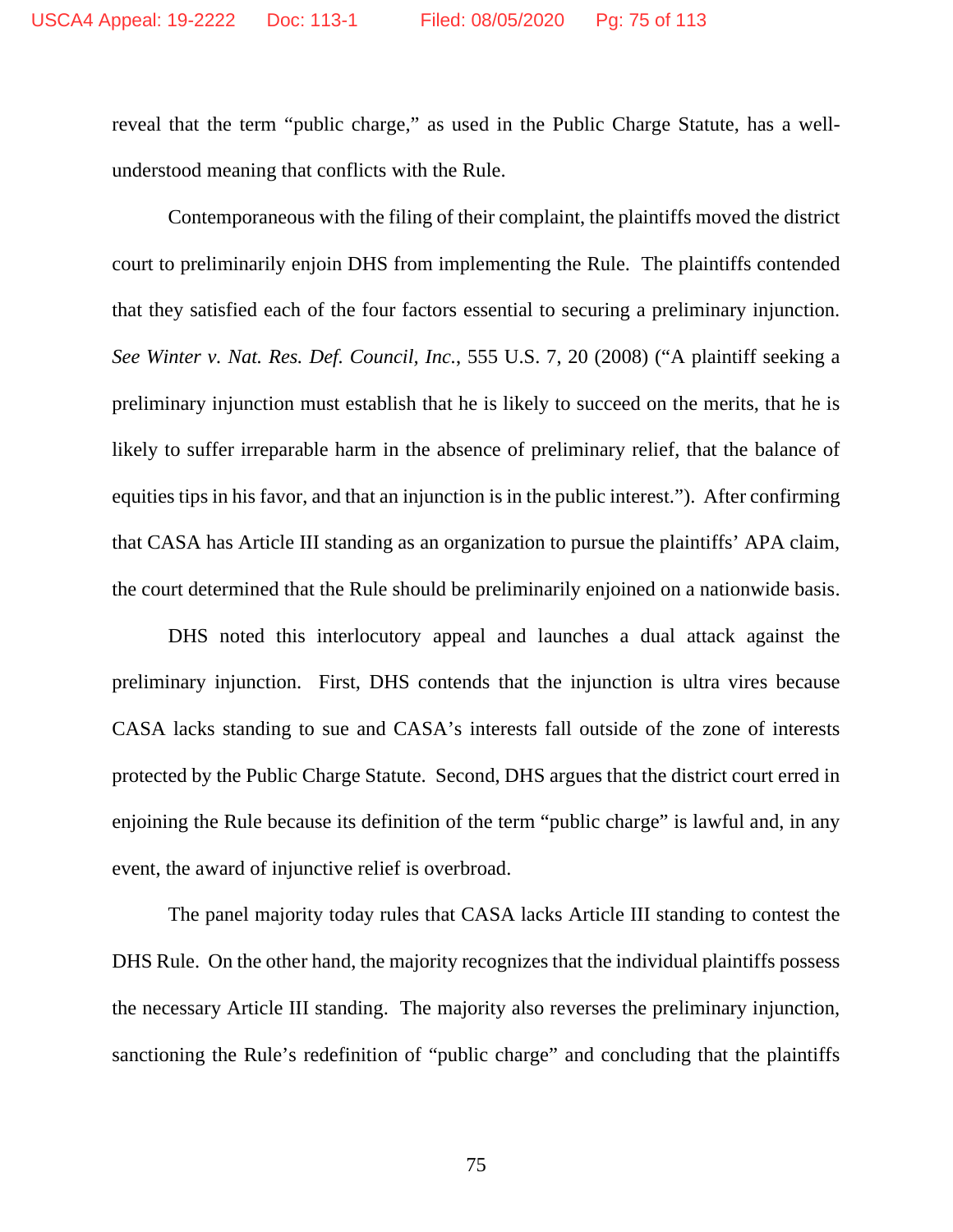have satisfied none of the four preliminary injunction factors. Finally, after invalidating the injunction, the majority criticizes the injunction's nationwide scope.

II.

In reversing the district court, the panel majority erroneously decides numerous legal issues. First, the majority has erroneously ruled that CASA lacks Article III standing. Second, my colleagues have improperly defined the statutory term "public charge," thereby erroneously ruling that the plaintiffs are not likely to succeed on the merits. Third, the majority has erroneously concluded that the plaintiffs have not satisfied the remaining preliminary injunction factors and that the nationwide scope of the injunctive relief is improper. As explained below, I dissent from all of those rulings.

## A.

At the outset, although the panel majority is correct to rule that the individual plaintiffs possess Article III standing, my friends err in concluding that CASA lacks standing.<sup>[2](#page-75-0)</sup> Simply put, by alleging in the complaint that it must spend significant resources to counter the effects of the DHS Rule and that the Rule precludes it from undertaking its core advocacy mission, CASA sufficiently alleges a "concrete and demonstrable injury to [its] activities[,]" paired with a "consequent drain on [its] resources." *See Havens Realty* 

<span id="page-75-0"></span><sup>&</sup>lt;sup>2</sup> Aside from erring in its analysis of CASA's Article III standing, the majority errs by considering that issue at all, having recognized the individual plaintiffs' standing. *Cf. Little Sisters of the Poor Saints Peter & Paul Home v. Pennsylvania*, No. 19-431, slip op. at 13 n.6 (U.S. July 8, 2020) (ruling that court erred in inquiring into Article III standing of intervenor organization, in that another party seeking same relief possessed standing).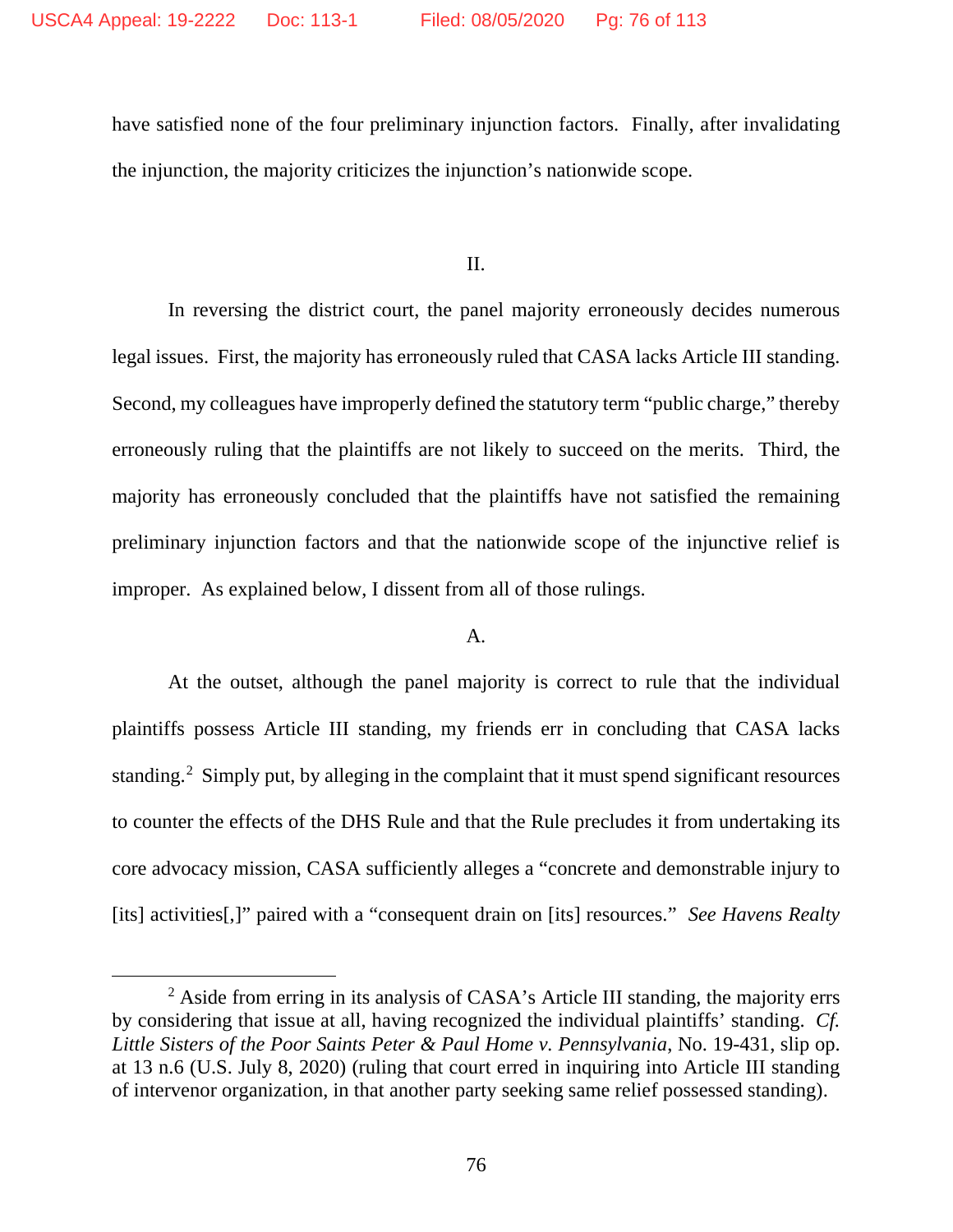*Corp. v. Coleman*, 455 U.S. 363, 379 (1982); *see also Cook Cty., Ill. v. Wolf*, 962 F.3d 208, 218-19 (7th Cir. 2020) (concluding that Illinois immigrant rights organization claiming similar organizational injuries possessed Article III standing to challenge DHS Rule). The Supreme Court requires nothing more — particularly at this stage of the proceedings, when CASA's standing-related allegations must be accepted as true. *See Deal v. Mercer Cty. Bd. of Educ.*, 911 F.3d 183, 187 (4th Cir. 2018).

In reaching its improper conclusion that CASA lacks Article III standing, the majority twice errs. First, the majority misconstrues the Supreme Court's *Havens Realty* decision. In so doing, the majority excoriates the district court for giving *Havens Realty* an "essentially boundless reading" that would support "organizational standing any time a group (1) alleges that a governmental action undermines its policy mission, and (2) spends some money in response to that action." *See ante* 25. But the test decried by my good friends of the majority is the very test for organizational standing devised by the *Havens Realty* Court. As the Court related, a "concrete and demonstrable injury to the organization's activities — with the consequent drain on the organization's resources constitutes far more than simply a setback to the organization's abstract social interests." *See Havens Realty*, 455 U.S. at 379. In such a situation, the Court explained, there is "no question that the organization has suffered injury in fact." *Id.* So, despite what the majority says, if an organization's core policy mission is undermined by allegedly unlawful governmental action and it must spend money in response thereto, the organization has suffered a cognizable Article III injury.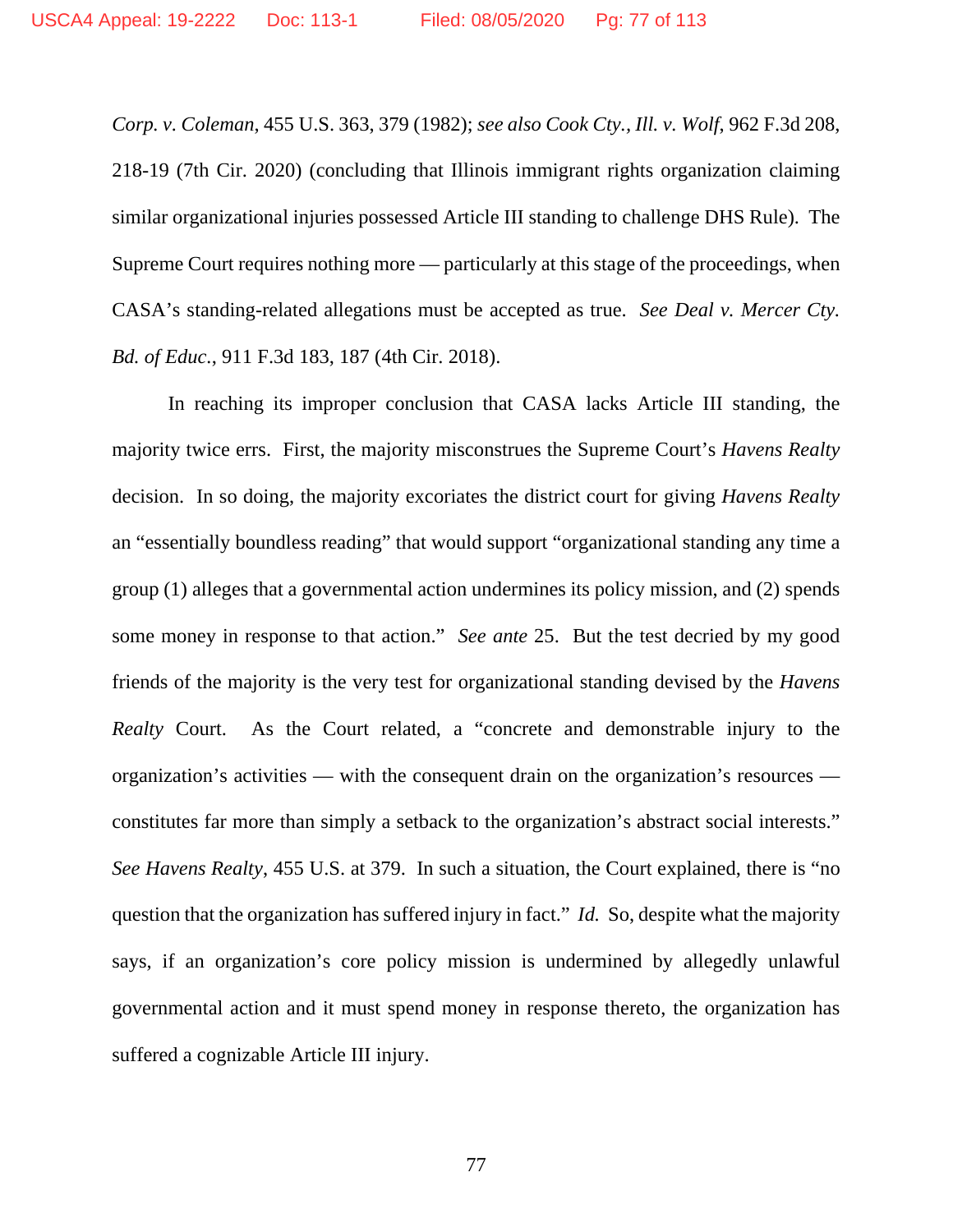Second, the majority minimizes CASA's injuries to bring them in line with our decision in *Lane v. Holder*, 703 F.3d 668 (4th Cir. 2012). To be sure, we ruled in *Lane* that the plaintiff organization did not suffer an organizational injury for purposes of standing because its sole allegation was that a new federal law caused a drain on its resources. *Id.* at 675. In so ruling, we explained that a "mere expense" resulting from the voluntary shift in an organization's resources is not a sufficient injury to the organization because it "results not from any actions taken by the defendant, but rather from the organization's own budgetary choices." *Id.* (internal quotation marks and alterations omitted). Importantly, however, we predicated our *Lane* decision on the fact that the organization had alleged *only* that the new law resulted in a voluntarily expenditure of its resources. *Id.* at 671. Put another way, the organization did not allege that the new law impaired its organizational mission.

In these proceedings, CASA claims that the DHS Rule both impairs its organizational mission *and* causes it to divert resources from that mission. Together, those harms yield a cognizable organizational injury sufficient for CASA's Article III standing. *See Havens Realty*, 455 U.S. at 379 (ruling that broad allegations of frustration of organizational purpose in complaint were sufficient to establish injury-in-fact at pleading stage). $3$ 

<span id="page-77-0"></span><sup>&</sup>lt;sup>3</sup> Although the majority does not reach the issue, I am satisfied that CASA's interests fall within the zone of interests protected by the Public Charge Statute such that it can assert its claim against the DHS Rule under the APA. *See Ass'n of Data Processing Serv. Orgs., Inc. v. Camp*, 397 U.S. 150, 153 (1970); *see also Match-E-Be-Nash-She-Wish Band of Pottawatomi Indians v. Patchak*, 567 U.S. 209, 225 (2012) (observing that the "zone of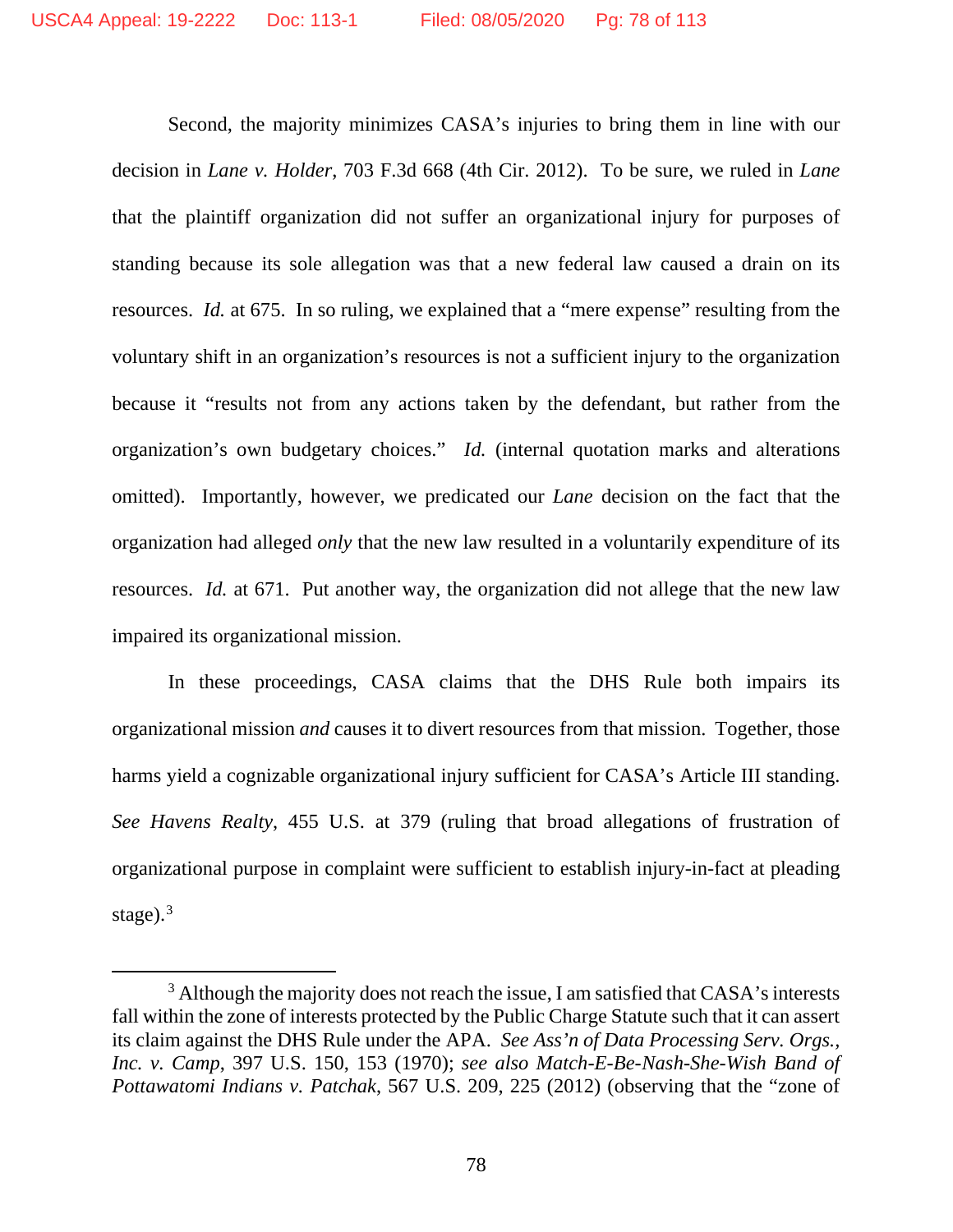B.

I now turn to the panel majority's reversal of the district court's preliminary injunction barring implementation of the DHS Rule. Like the majority, my focus today is primarily on the most important preliminary injunction factor — the likelihood that the plaintiffs will succeed on the merits of their claim that the Rule is "not in accordance with law" because it defines the term "public charge" contrary to the Public Charge Statute. *See* 5 U.S.C. § 706(2)(A).

In evaluating the DHS Rule's lawfulness, we employ the familiar two-step framework for evaluating federal agency rulemaking set forth by the Supreme Court in *Chevron, U.S.A., Inc. v. Natural Resources Defense Council, Inc.*, 467 U.S. 837 (1984). Step one of *Chevron* requires using all the tools of statutory construction to evaluate whether the Public Charge Statute provides an unambiguous definition of the term "public charge." If so, we are bound to give effect to that definition and must set aside the Rule if it conflicts therewith. If not, however, we proceed to step two of *Chevron* and evaluate whether the Rule's definition of "public charge" is reasonable.

The district court concluded that the DHS Rule fails both *Chevron* steps and that the plaintiffs are thus likely to succeed on the merits of their claim that the Rule is unlawful. The majority, however, concludes that the plaintiffs are not likely to succeed on the merits because "[t]he term ['public charge'] is broad and even elusive enough to accommodate

interests" test "is not meant to be especially demanding" and that Congress's "evident intent when enacting the APA [was] to make agency action presumptively reviewable" (internal quotation marks omitted)).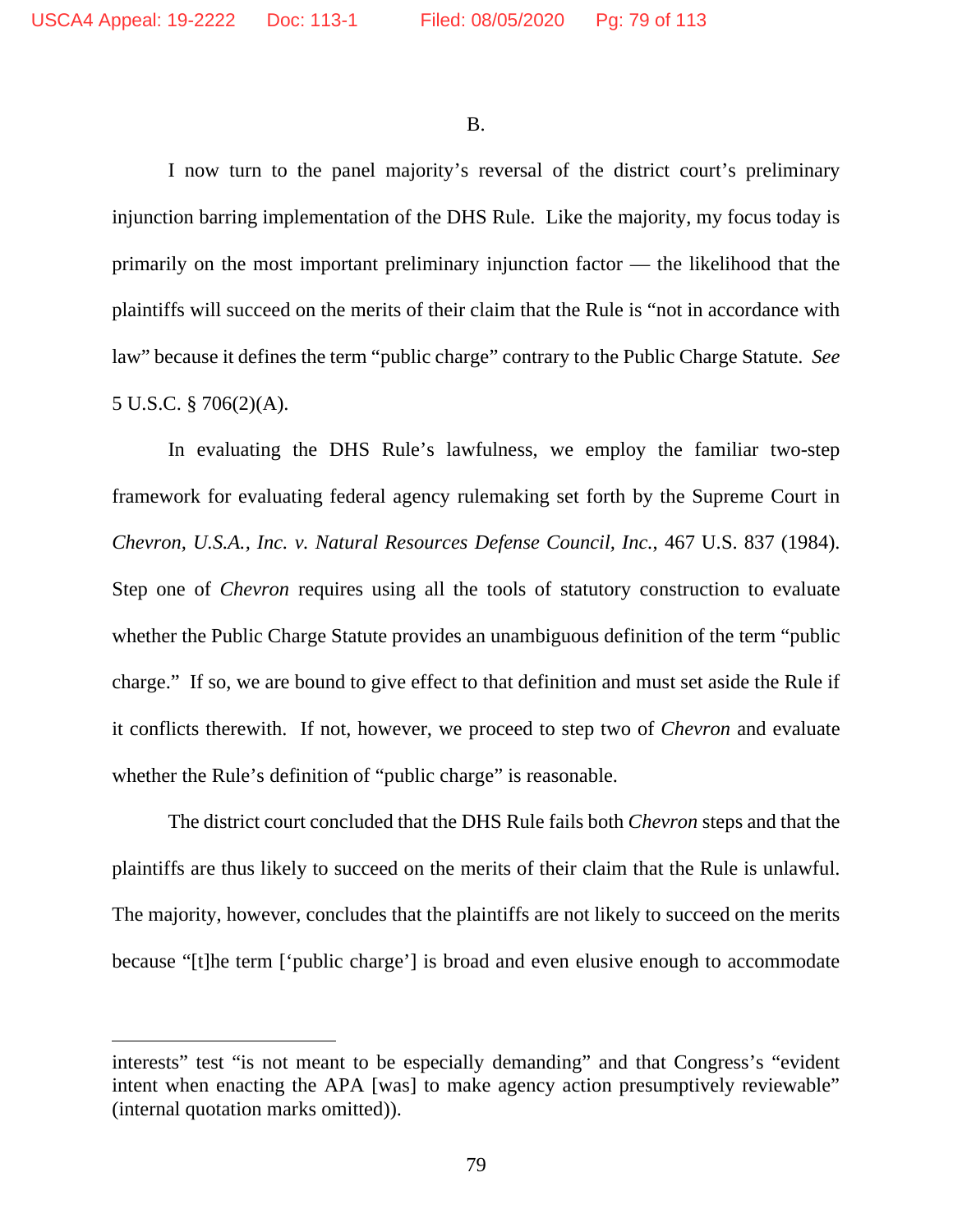multiple views and meanings," *see ante* 29, and because "the text, purpose, and structure of the INA make clear that the DHS Rule is premised on a permissible construction of the term 'public charge,'" *id.* at 47. A contrary ruling, decrees the majority, would be a "serious error in statutory interpretation." *Id.*

Since 1882, however, the statutory term "public charge" has consistently described aliens significantly dependent on the government. Nevertheless, I am willing to assume for this appeal that some measure of ambiguity inheres in the meaning of "public charge," as used in the Public Charge Statute. I thus would not resolve the plaintiffs' challenge to the DHS Rule at *Chevron*'s first step and would instead proceed directly to its second step. There, I would rule that, in light of the statutory context and the history of the term "public charge," the Rule's definition is far too broad and ventures well outside the bounds of any reasonable construction of the term. Indeed, as the Seventh Circuit recently concluded, the Rule's definition of "public charge" "does violence to the English language and the statutory context." *See Cook Cty.*, 962 F.3d at 229.[4](#page-79-0)

<span id="page-79-0"></span><sup>4</sup> As related by the well-reasoned *Cook County* majority opinion in early June, the DHS Rule has been contested in district courts in New York, California, Washington, and Illinois, plus in Maryland as part of these proceedings. *See* 962 F.3d at 217-18. Without exception, each district court to consider the Rule preliminarily enjoined its implementation. *Id.* at 217. And the Seventh Circuit affirmed the injunction entered by the district court in the Northern District of Illinois. *Id.* at 234. Against this authority, the majority today is the first court in the nation to overturn a preliminary injunction that prohibited implementation of the Rule.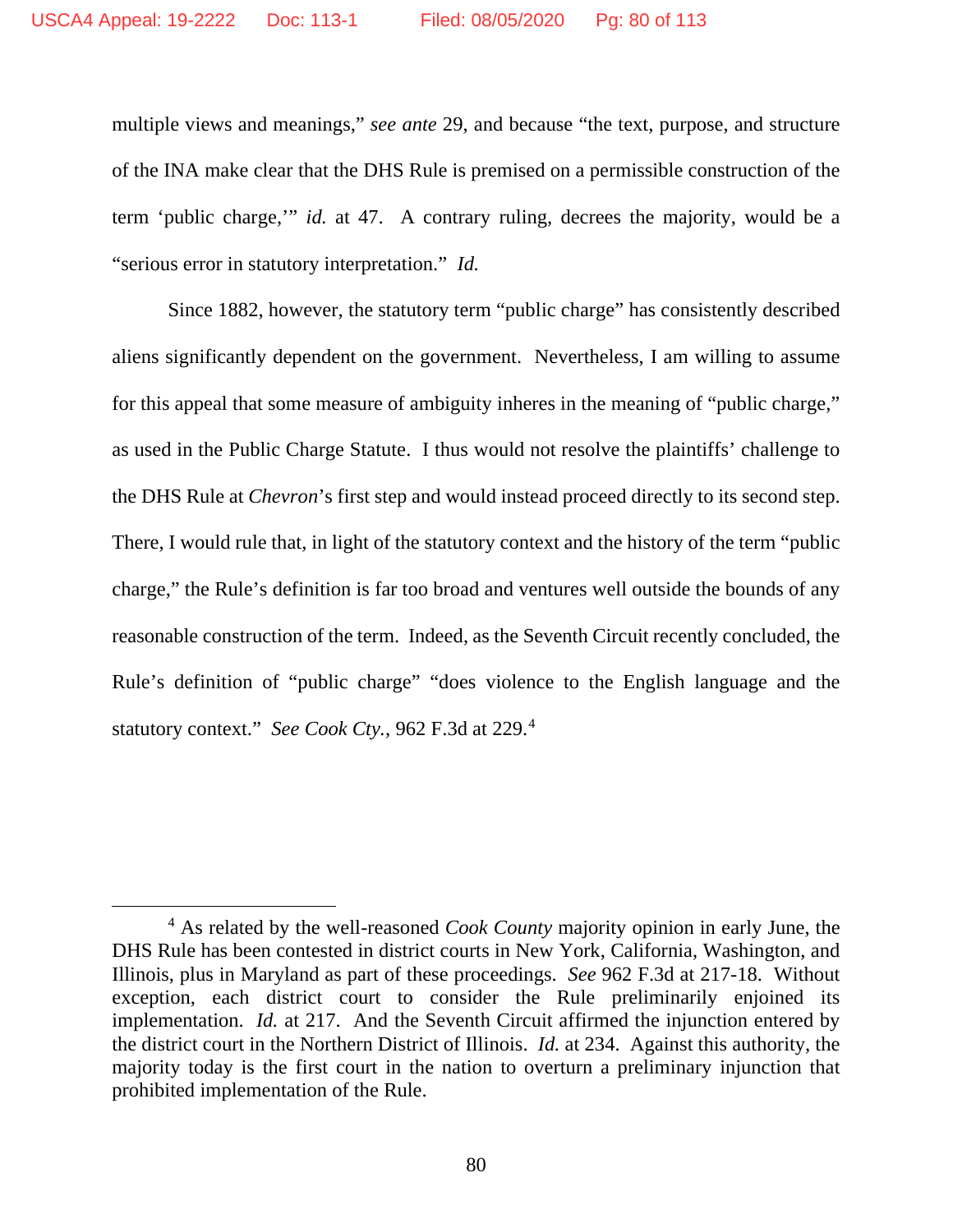1.

The Public Charge Statute provides, in relevant part, as follows: "Any alien who . . . in the opinion of the Attorney General at the time of application for admission or adjustment of status[] is likely at any time to become a public charge is inadmissible." *See* 8 U.S.C.  $§ 1182(a)(4)(A).$ <sup>[5](#page-80-0)</sup> It also specifies a non-exhaustive list of factors that immigration officials are obliged to consider in determining whether an alien is likely to become a public charge. Those factors include the alien's (1) age; (2) health; (3) family status; (4) assets, resources, and financial status; and (5) education and skills. *Id.* § 1182(a)(4)(B)(i). And the Public Charge Statute allows those immigration officials to consider whether the alien has an "affidavit of support." *Id.* § 1182(a)(4)(B)(ii); *see also* 8 U.S.C. § 1183a(a)(1)(A) (providing that an "affidavit of support" is a legally enforceable contract in which a "sponsor agrees to provide support to maintain the sponsored alien at an annual income that is not less than 125 percent of the Federal poverty line").

Although the Public Charge Statute does not explicitly define — and has never defined — the term "public charge," that circumstance does not give the term limitless meaning. After all, the Supreme Court has instructed the inferior courts to survey the full statutory landscape when seeking to discern Congress's intention regarding a given provision. *See Chevron*, 467 U.S. at 843 n.9. I now undertake that task.

<span id="page-80-0"></span><sup>&</sup>lt;sup>5</sup> In 2002, Congress transferred the power to make inadmissibility determinations from the Attorney General to the Secretary of Homeland Security. *See* 8 U.S.C. § 1103(a).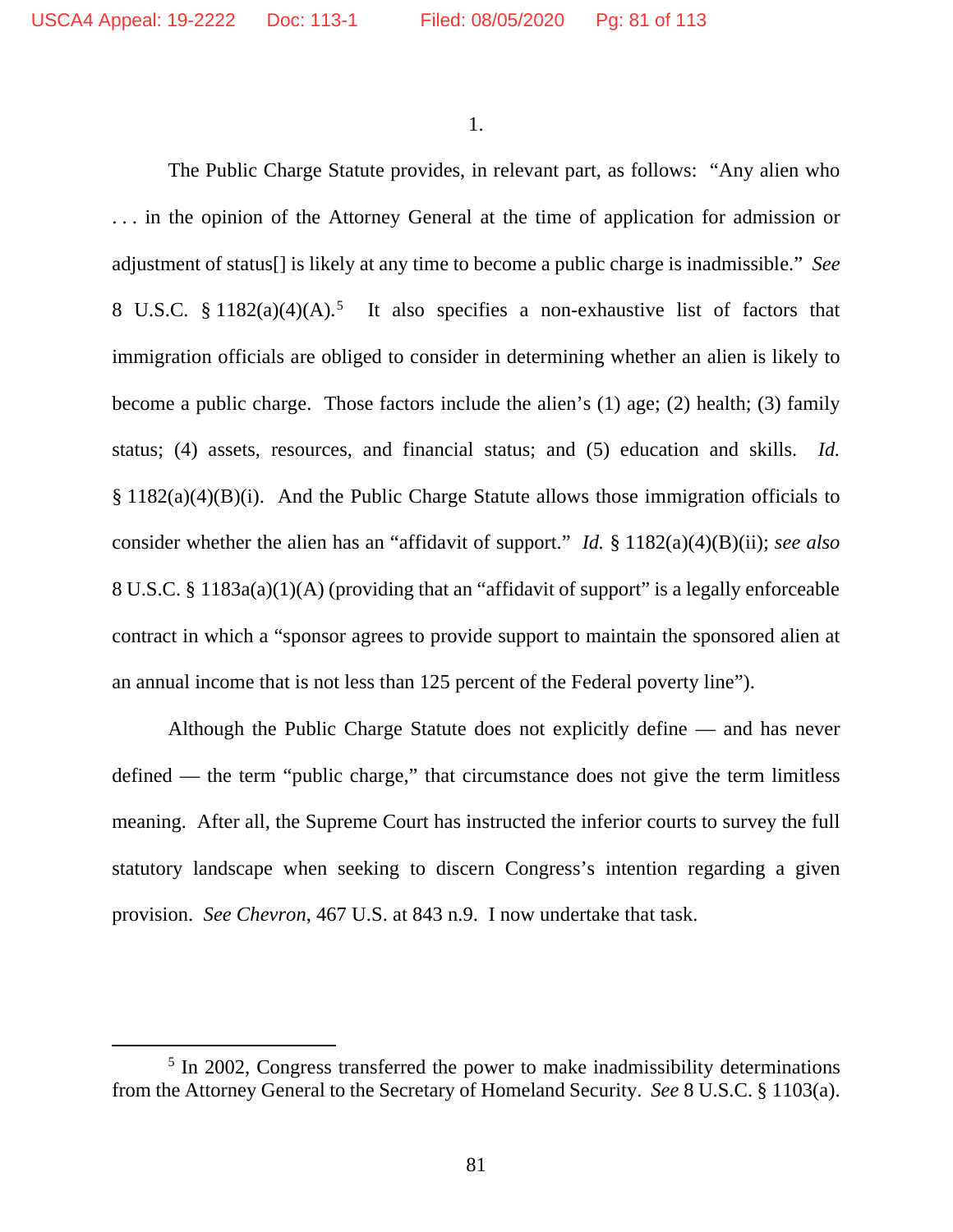a.

Congress first established a public charge provision in 1882.<sup>[6](#page-81-0)</sup> Although the 1882 statute did not define the term "public charge," the text and history of the statute shed light on the meaning of the term. To that end, the 1882 statute allowed the authorities to examine vessels arriving in the United States and to prohibit from landing "any convict, lunatic, idiot, or any person unable to take care of himself or herself without becoming a public charge." *See* Act of Aug. 3, 1882, ch. 376, § 2, 22 Stat. 214, 214 (1882). On its face, the 1882 statute thus excluded from our country those noncitizen immigrants who would consume a significant amount of governmental resources — that is, noncitizen immigrants with a condition or status that rendered them unable to care for themselves or those subject to government confinement. As detailed below, that construction is confirmed by contemporary dictionary definitions, other statutory provisions, legislative history, and judicial decisions.

To begin, Webster's 1828 American Dictionary of the English Language provides two relevant definitions of the term "charge" — both of which indicate that the term described someone dependent on, or under the primary care of, another. Those definitions are: (1) "That which is enjoined, committed, entrusted or delivered to another, implying care, custody, oversight, or duty to be performed by the person entrusted"; and (2) "The

<span id="page-81-0"></span><sup>&</sup>lt;sup>6</sup> The panel majority insists that a review of the statutory history should begin in 1952, the year Congress enacted the first iteration of the INA. But when Congress created the public charge provision in that legislation, it did not write on a clean slate. By 1952, the term "public charge" had already amassed seventy years' worth of meaning.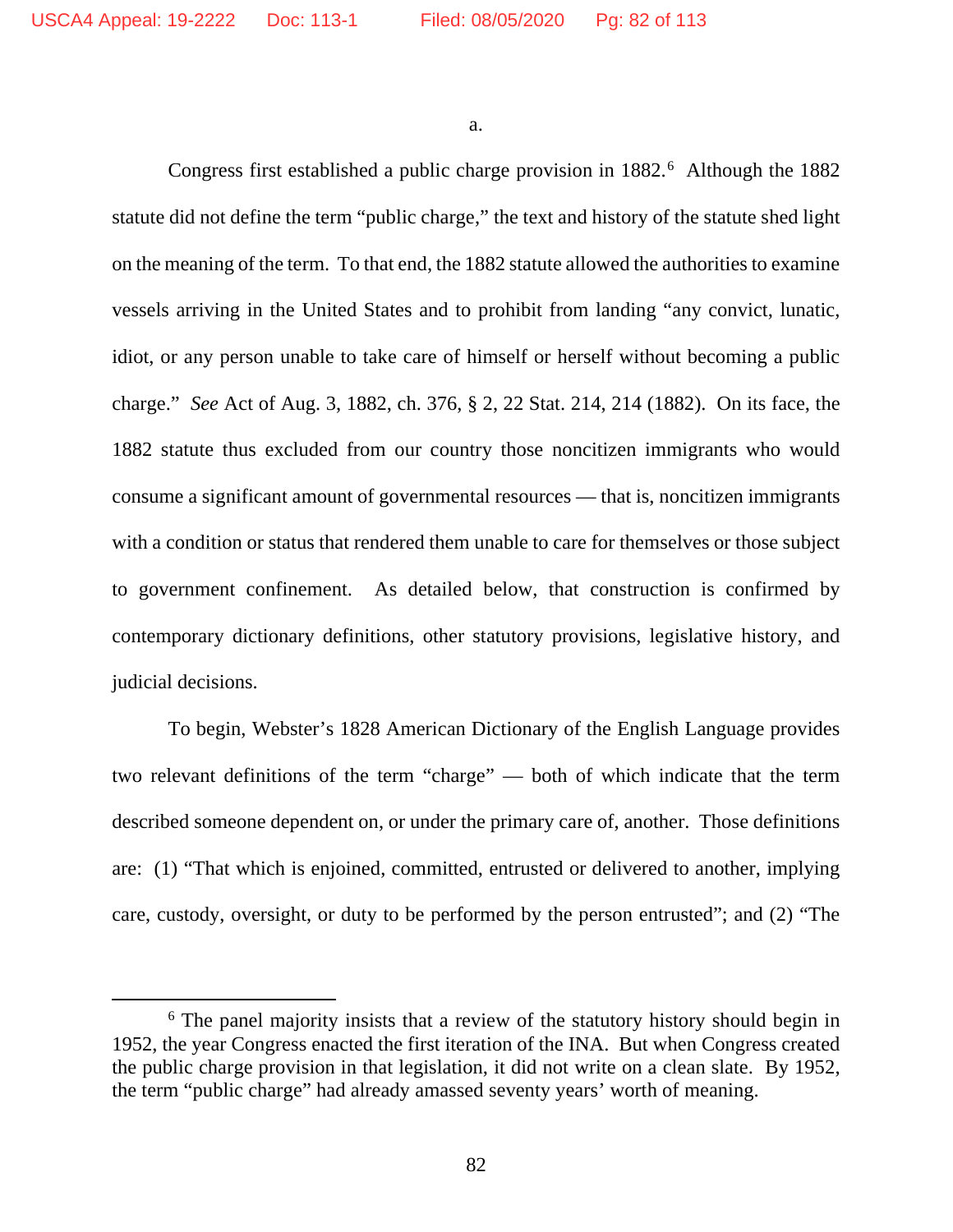person or thing committed to anothers [sic] custody, care or management; a trust." *See Charge*, Webster's Dictionary (1828 online ed.), http://webstersdictionary1828 .com/Dictionary/charge (last visited June 30, 2020).

Importantly, Webster's 1828 dictionary provides the most contextually appropriate definition of "charge" — that is, a person being the charge of someone or something (as opposed to, for example, an individual who merely imposes a charge upon another). Moreover, Webster's 1828 dictionary is the gold standard, as that publication contained "approximately 70,000 entries and definitions that were models of clarity and conciseness." *See* Samuel A. Thumma & Jeffrey L. Kirchmeier, *The Lexicon Has Become a Fortress: The United States Supreme Court's Use of Dictionaries*, 47 Buff. L. Rev. 227, 238 (1999) (internal quotation marks omitted); *see also* Gregory E. Maggs, *A Concise Guide to Using Dictionaries from the Founding Era to Determine the Original Meaning of the Constitution*, 82 Geo. Wash. L. Rev. 358, 389 (2014) (explaining that over time "the quality of [Webster's 1828 dictionary] became appreciated" and that the "Supreme Court cites this dictionary often as evidence of the original meaning of the Constitution").

The overall structure of the 1882 statute also indicates that the public charge provision was meant to exclude from the United States only those unable to care for themselves without significant government assistance, not simply those in need of some public aid. To that end, the statute provided for the collection of "a duty of fifty cents" for each noncitizen immigrant who arrived at a United States port. *See* Act of Aug. 3, 1882, ch. 376, § 1, 22 Stat. at 214. Once collected, that duty was to be paid "into the United States Treasury, and . . . used, [inter alia,] . . . for the care of immigrants arriving in the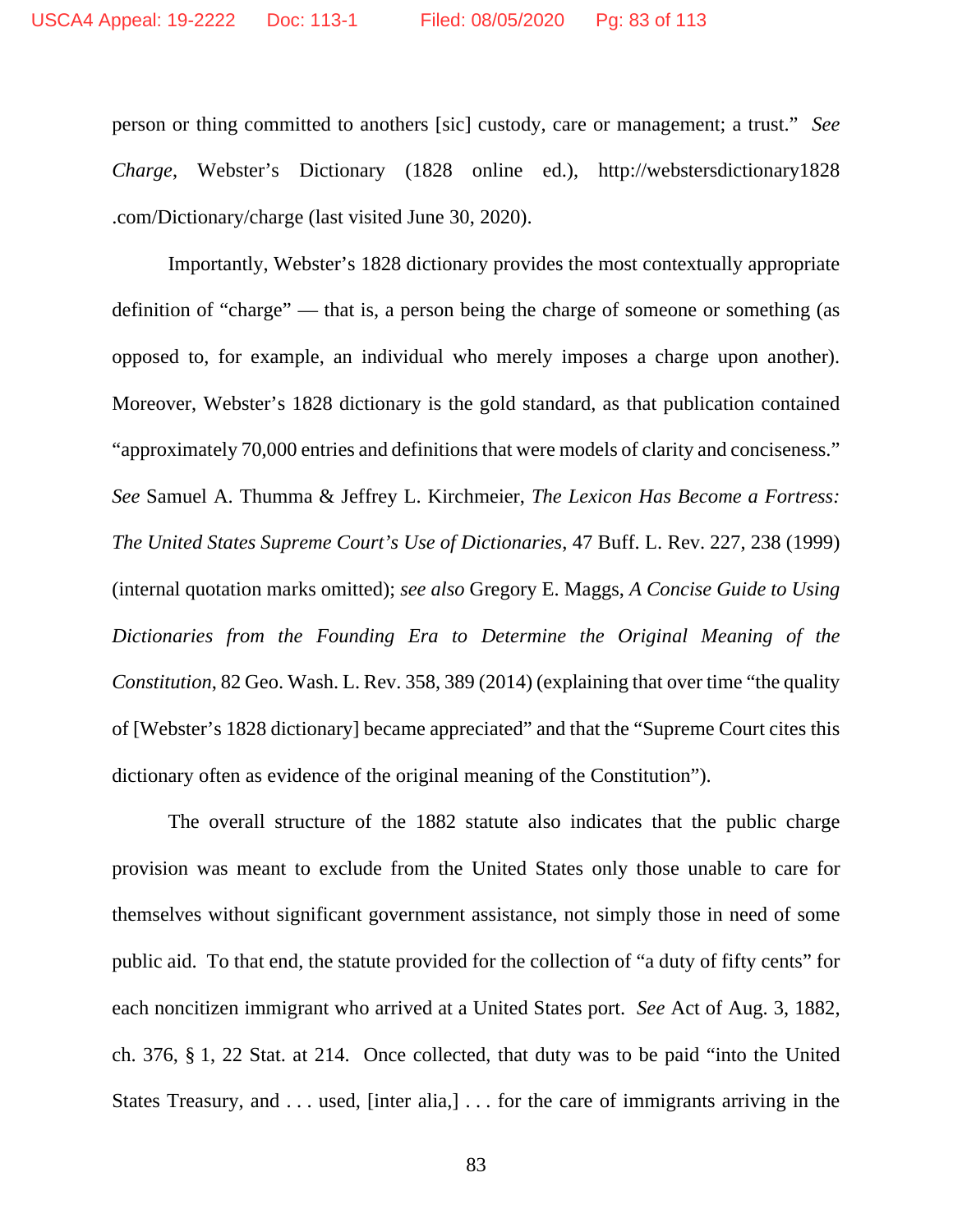United States, for the relief of such as are in distress." *Id.* The statute also authorized the Secretary of the Treasury to contract with state and local officials "to provide for the support and relief of such immigrants [arriving at United States ports] as may fall into distress or need public aid." *Id.* § 2, 22 Stat. at 214. Accordingly, the prospect of needing some public aid did not — standing alone — render an arriving immigrant an inadmissible public charge.

Relevant legislative history further confirms that a noncitizen immigrant could not be declared a public charge predicated solely on his acceptance of any quantum of public aid. For example, in an 1882 debate in the House of Representatives, New York Congressman John Van Voorhis, one of the architects of the 1882 statute, warned of a perceived and troubling trend in immigration. *See* Anne Fleming, *The Public Interest in the Private Law of the Poor*, 14 Harv. L. & Pol'y Rev. 159, 169 (2019). According to Van Voorhis, the decisions of other countries to send "[t]housands of paupers, idiots, lunatics, criminals, and accused persons [to the United States] . . . for the sole purpose of shifting onto this country the expense of supporting them" posed a grave danger. *See* 13 Cong. Rec. 5088, 5108 (June 19, 1882). But even as Van Voorhis warned of the perils inherent in admitting such individuals into the country, he explained — in advocating for the creation of the previously mentioned immigrant fund — that the United States has historically provided support to arriving immigrants. More specifically, Van Voorhis said that arriving immigrants "in distress . . . [will be] furnished with the needed aid . . . [and] provided for in a manner suitable to their several cases . . . [because it] is not the design of [the 1882 statute] to check immigration, but to continue the beneficent supervision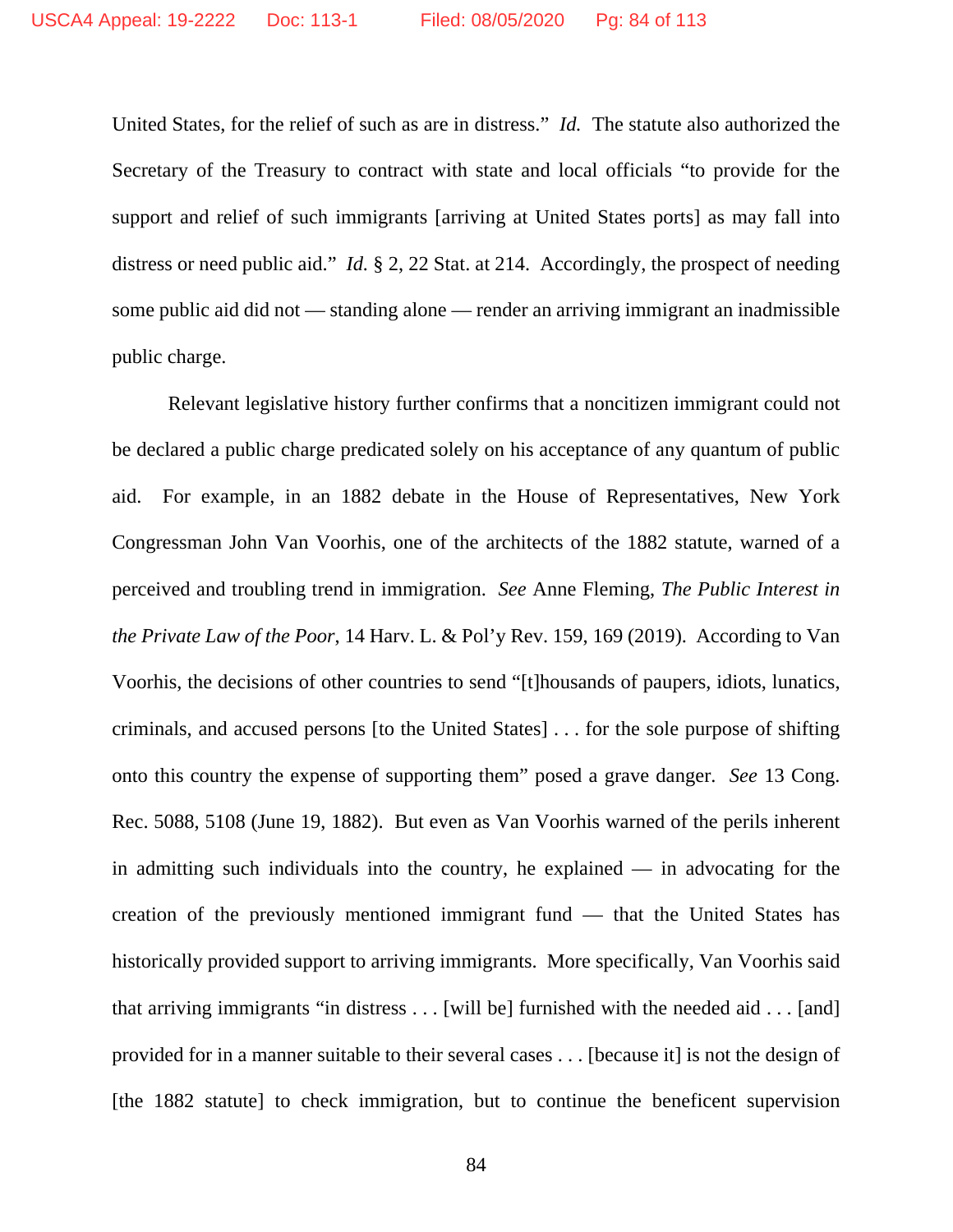[thereof]." *Id.* Van Voorhis's statements thus explain that Congress intended the statute to exclude from the United States those subject to confinement or unable to care for themselves without significant dependence on the government, while simultaneously ensuring that arriving poor immigrants received any needed assistance.

Finally, judicial decisions from the late 1800s corroborate the aforementioned meaning of "public charge." For example, in an 1884 decision, the Supreme Court recognized that the 1882 statute — particularly the provision creating the immigrant fund — was meant to help poor immigrants upon their arrival to the United States. *See Edye v. Robertson*, 112 U.S. 580, 590-91 (1884) ("That the purpose of [the statute and those like it] is humane, is highly beneficial to the poor and helpless immigrant, and is essential to the protection of the people in whose midst they are deposited by the steam-ships, is beyond dispute.").

In short, the text, structure, legislative history, and judicial interpretations of the 1882 statute reveal that Congress — when it first used the term "public charge" — did not intend to label as a "public charge" any alien in need of some public aid. If it had, the statute would have been internally inconsistent, as numerous sources reveal that its provisions were meant to aid poor and helpless arriving immigrants — a category of persons highly likely to need some public aid. Rather, the term "public charge" was reserved for those unable to care for themselves without significant government assistance.

b.

As the years passed, Congress amended the public charge provision numerous times. For example, in 1891, Congress altered the methodology to be used in making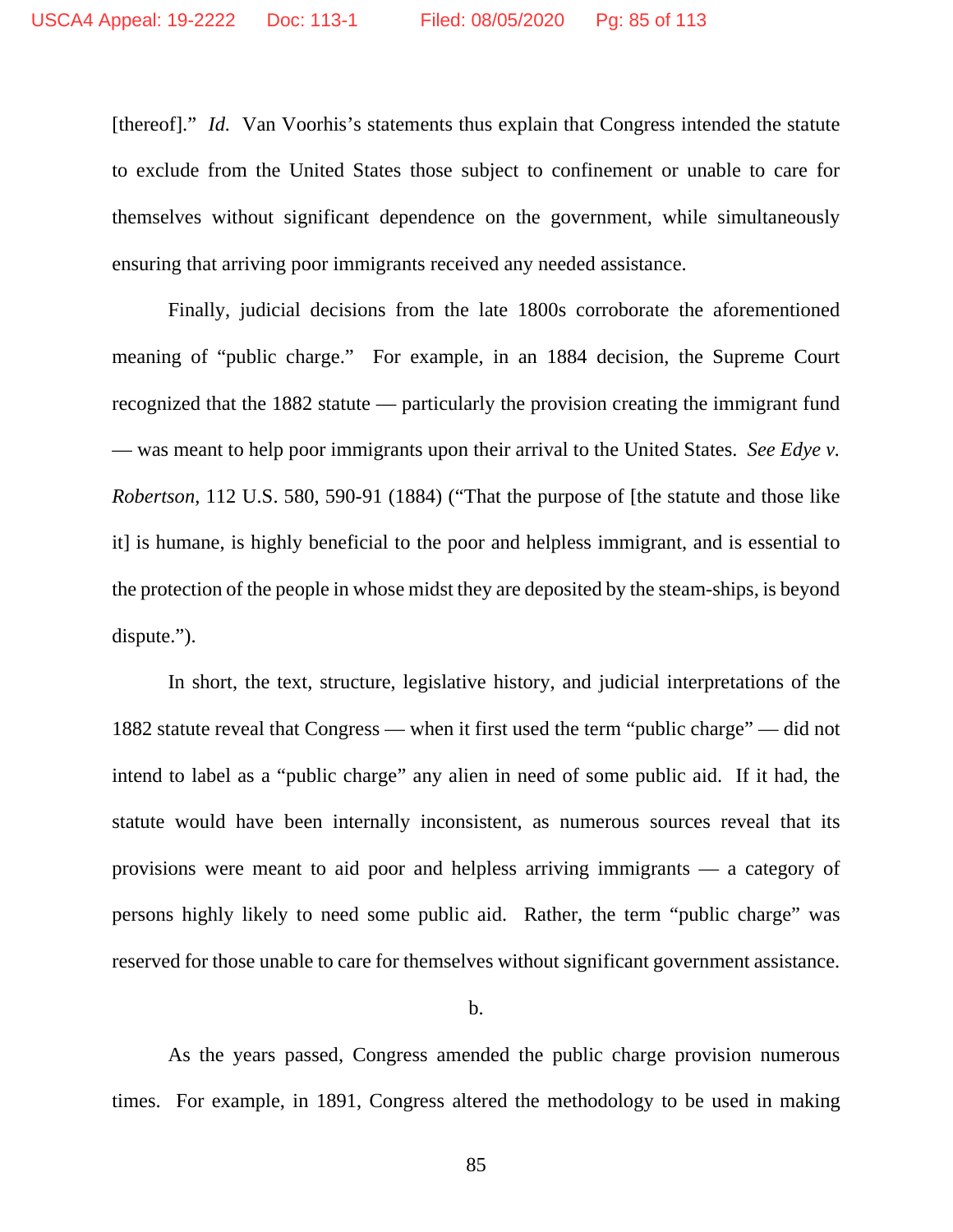public charge determinations by adding the phrase "likely to become" before the term "public charge." In so doing, Congress empowered immigration officials to undertake a prospective examination to determine whether an arriving immigrant could become a public charge in the future. The 1891 amendments did not, however, alter the meaning of the term "public charge." *See United States v. Lipkis*, 56 F. 427, 428 (S.D.N.Y. 1893) (ruling that a woman had become a public charge because "she became insane, and was sent to the public insane asylum of the city . . . where only poor persons unable to pay for treatment are received, and she was there attended to for a considerable period at the expense of the municipality"). The court in *Lipkis* also explained that an immigrant who arrives with "little ready money" should not be declared likely to become a public charge. *Id.*

Other judicial decisions from the late 1800s likewise confirm that, as a general matter, the term "public charge" did not refer to those who merely accepted some public aid. *See Twp. of Cicero v. Falconberry*, 42 N.E. 42, 44 (Ind. App. 1895) ("The mere fact that a person may occasionally obtain assistance from the [local government] does not necessarily make such person a pauper or a public charge."); *Yeatman v. King*, 51 N.W. 721, 723 (N.D. 1892) (observing that a person can be kept "from becoming a public charge by affording [him] temporary relief").

In 1903, 1907, and 1910, Congress made additional changes to the public charge provision. As with the amendments in the late 1800s, none of the changes in the first decade of the 1900s altered the meaning of the term "public charge." The public charge provision thus continued to exclude from this country a narrow class of aliens who would

86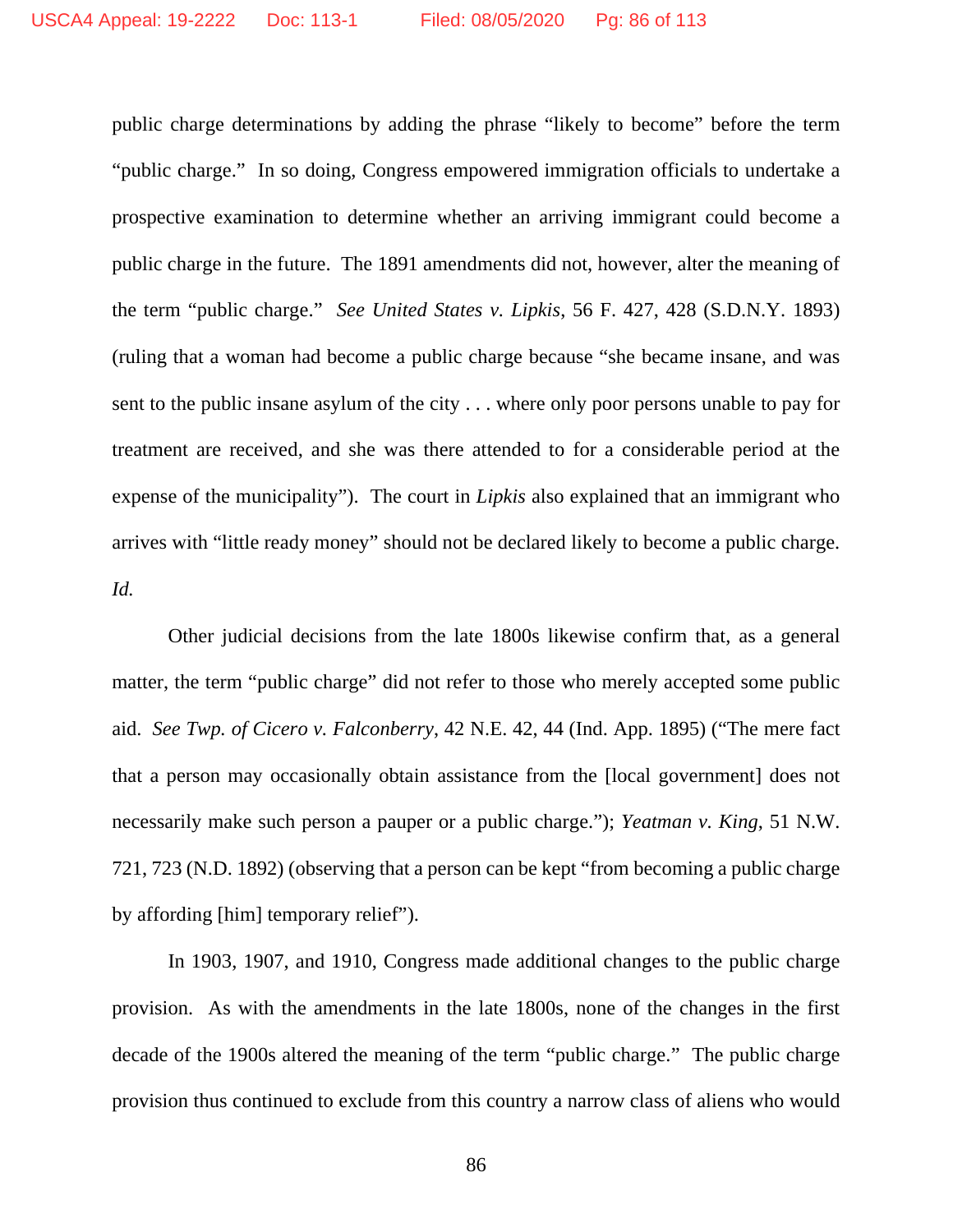likely be unable to care for themselves without the government. Indeed, in 1916, only one percent of all arriving aliens were excluded on public charge grounds. *See* Br. of Legal Historians as Amicus Curiae 11-12.

In 1915, the Supreme Court assessed the 1910 version of the public charge provision in its decision in *Gegiow v. Uhl*, 239 U.S. 3 (1915). But *Gegiow* is not particularly helpful in the quest to discern the meaning of "public charge," as the Court evaluated only a narrow question: Whether an alien could be declared likely to become a public charge because "the labor market in the city of his immediate destination [was] overstocked." *Id.* at 9-10. And although the Court answered that question in the negative, Congress amended the public charge provision in 1917 to supersede *Gegiow*. *See* S. Rep. No. 352, at 5 (1916); *see also* An Act to Regulate the Immigration of Aliens to, and the Residence of Aliens in, the United States, ch. 29, § 3, 39 Stat. 874, 875-76 (1917).

The Supreme Court's *Gegiow* decision and the congressional amendments that followed did not, however, alter the meaning of the statutory term "public charge." Indeed, several contemporary judicial decisions confirm as much. *See Ex parte Mitchell*, 256 F. 229, 230 (N.D.N.Y. 1919); *see also Ex parte Hosaye Sakaguchi*, 277 F. 913, 916 (9th Cir. 1922) (explaining that the post-*Gegiow* congressional amendments "d[id] not change the meaning that should be given [the term 'public charge']" and that the alien before the court was not likely to become a public charge because no evidence existed showing any "mental or physical disability or any fact tending to show that the burden of supporting the [alien] is likely to be cast upon the public"). Additionally, Judge Learned Hand, writing for the Second Circuit, explained that after the 1917 amendments, the public charge provision both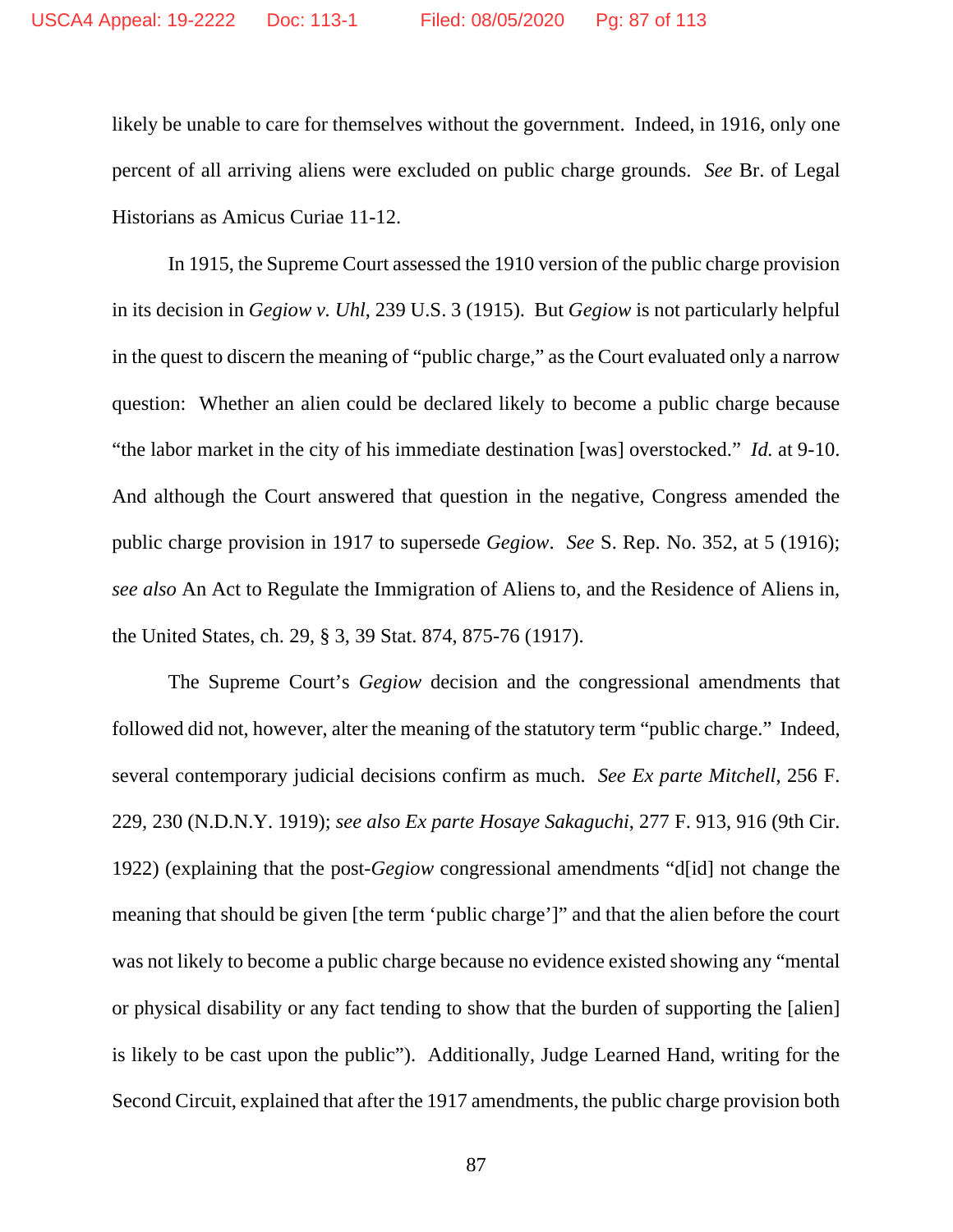overlapped "other provisions; e.g., paupers, vagrants, and the like" and covered cases "where the occasion leads to the conclusion that the alien will become destitute, though generally capable of standing on his own feet." *See United States ex rel. Iorio v. Day*, 34 F.2d 920, 922 (2d Cir. 1929). Meanwhile, the Fifth Circuit explained that even after the post-*Gegiow* amendments, the public charge provision yet applied only to those with "a condition of dependence on the public for support." *See Coykendall v. Skrmetta*, 22 F.2d 120, 121 (5th Cir. 1927).

Despite the consistency of the foregoing judicial decisions, my colleagues in the panel majority identify early decisions that they see as demonstrating the lack of an express articulation of a "primarily dependent" meaning for the term "public charge." *See ante* 40- 43. Read *in toto*, however, those decisions demonstrate that the term "public charge" has always described an alien that is significantly dependent on the government. *See, e.g.*, *Skrmetta v. Coykendall*, 16 F.2d 783, 784 (N.D. Ga. 1926) ("I agree rather with the idea that Congress had in mind those who from infirmity, great age, or small age, want of property, shiftless habits, profligacy, or other things, were apparently such persons as would not maintain themselves in society by the ordinary means, and would thereby become a public charge."); *see also Dunn v. Bryan*, 299 P. 253, 257 (Utah 1931) (explaining that the term "public charge" has a "well-defined meaning," including a person whom "it may be necessary to support at public expense by reason of poverty, insanity and poverty, disease and poverty, idiocy and poverty" (internal quotation marks omitted)).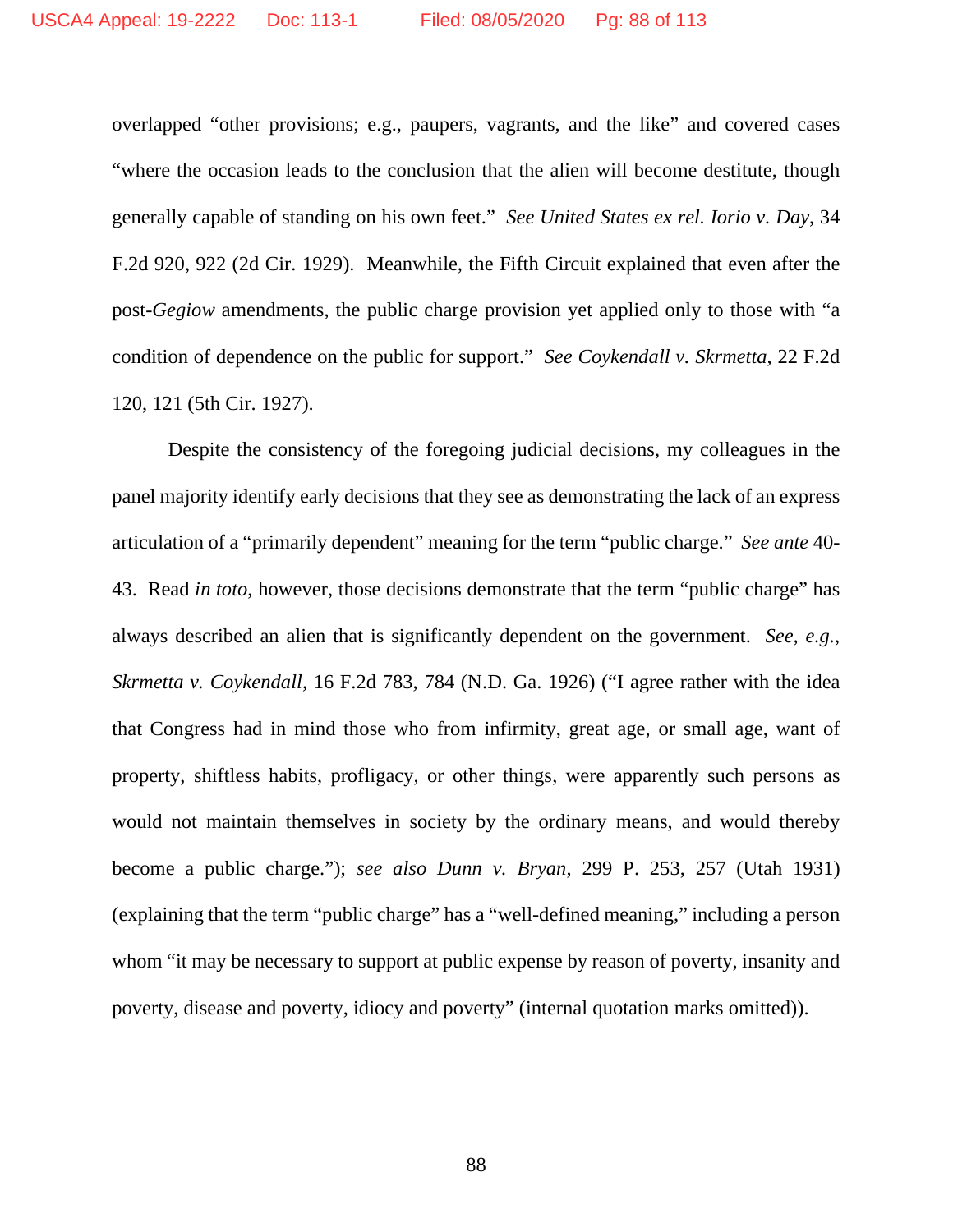c.

Moving into the mid-20th century, the term "public charge" continued to describe

those significantly dependent on the government. The several sources described below

demonstrate that the term's meaning remained unchanged.

- A 1948 decision of the Board of Immigration Appeals (the "BIA") explained that an alien could not be deemed a public charge based solely on the receipt of generally available government benefits. *See Matter of B-*, 3 I. & N. Dec. 323, 324-25 (BIA 1948). In so ruling, the BIA emphasized that the "fact that the State or the municipality pays for the services accepted by the alien is not, then, by itself, the test of whether the alien has become a public charge." *Id.* at 325.<sup>[7](#page-88-0)</sup>
- In 1952, when Congress first enacted the INA, it included a public charge provision similar to the one still in use today. A 1950 report from the Senate Judiciary Committee reveals that Congress, in passing the INA, did not desire to precisely delineate the circumstances to be considered by officials conducting a "likely to become a public charge" inquiry. *See* S. Rep. No. 81-1515, at 349 (1950) (stating that there should be "no attempt to define" the *phrase* "likely to become a public charge" in the statute because "the elements constituting likelihood of becoming a public charge are varied"). Of course, Congress's decision in that respect did not alter the baseline meaning of the term "public charge."
- In 1962, the Attorney General issued an opinion confirming that the term "public charge" continued to describe those with some level of significant dependence on the government. *See Matter of Martinez-Lopez*, 10 I. & N. Dec. 409, 421 (Op. Att'y Gen. 1964) (explaining that, in order to declare a person a public charge, "[s]ome specific circumstance, such as mental or physical disability, advanced age, or other fact reasonably *tending to show that the burden of supporting the alien is likely to be cast on the public*, must be present" and that a

<span id="page-88-0"></span><sup>7</sup> *Matter of B-* is relevant to this appeal only insofar as it illuminates the BIA's view regarding the definition of the term "public charge." That is because the BIA later clarified that the test set forth in *Matter of B-* applied to deportations on public charge grounds and not inadmissibility determinations like those covered by the DHS Rule. *See Matter of Harutunian*, 14 I. & N. Dec. 583, 585 (BIA 1974).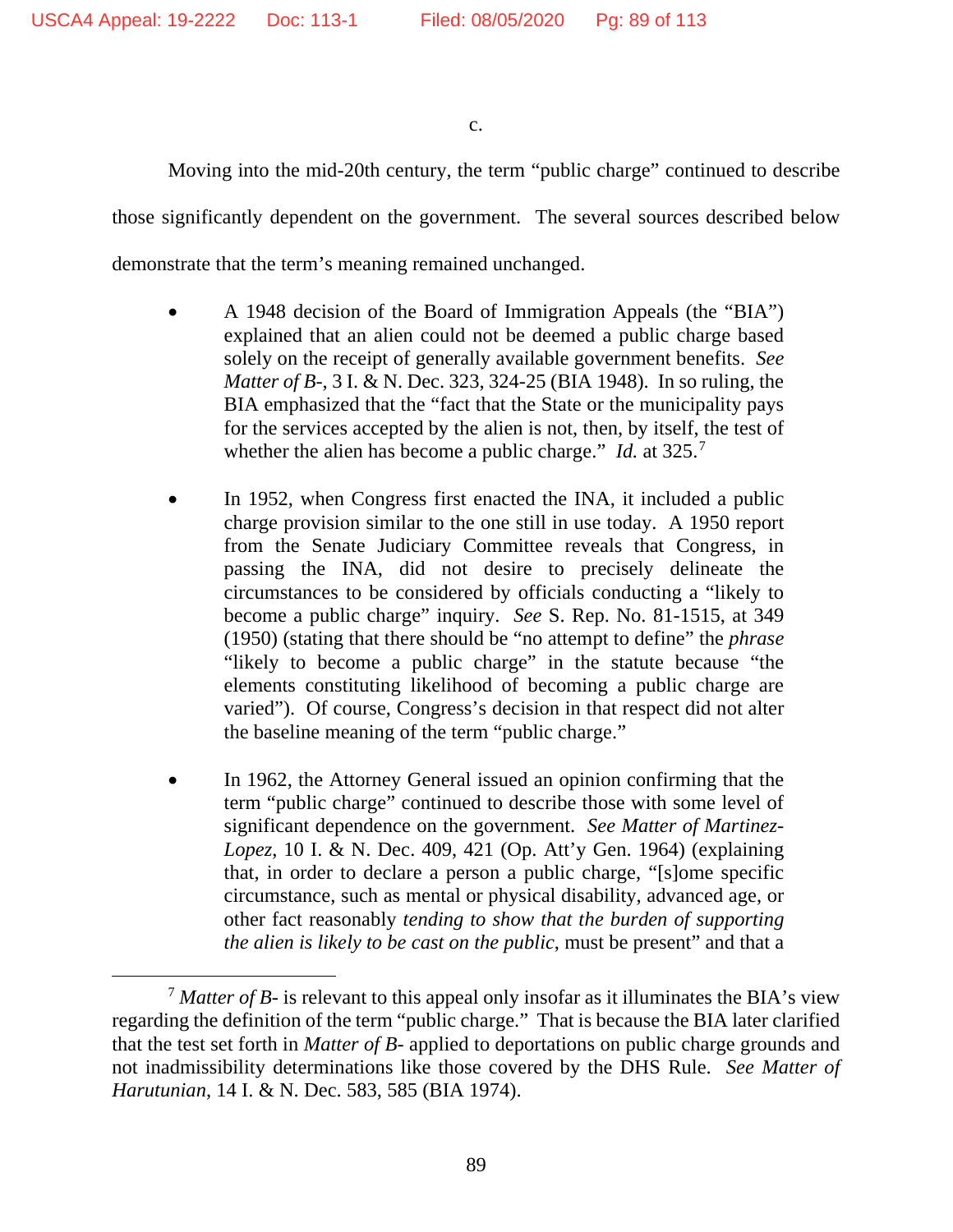"healthy person in the prime of life cannot ordinarily be considered likely to become a public charge" (emphasis added)).

• In 1974, the BIA reiterated its longstanding view that a public charge is an alien with significant dependence on the government. *See, e.g.*, *Matter of Perez*, 15 I. & N. Dec. 136, 137 (BIA 1974) (ruling that the "fact that an alien has been on welfare does not, by itself, establish that he or she is likely to become a public charge"); *Matter of Harutunian*, 14 I. & N. Dec. 583, 586 (BIA 1974) (observing that in *Matter of B*-, the "words 'public charge' had their ordinary meaning, that is to say, a money charge upon or an expense to the public for support and care, *the alien being destitute*" (emphasis added)); *id.* at 589 ("Everything in the statutes, the legislative comments and the decisions points to one conclusion, that Congress intends that an applicant for a visa be excluded who is without sufficient funds to support himself, who has no one under any obligation to support him and who, being older, has an increasing chance of becoming dependent, disabled and sick."); *id.* (suggesting that although the receipt of "individualized public support to the needy" could render someone a public charge, acceptance of "essentially supplementary benefits, directed to the general welfare of the public as a whole," should not).

In short, although the public charge provision underwent several alterations in the mid-20th century, the meaning of the term "public charge" remained unchanged. Indeed, decision after decision — both from the BIA and the Attorney General — reiterated that which had been apparent since the term's initial use: An alien must be significantly dependent on the government, as opposed to a mere recipient of some public aid, to be considered a public charge.

d.

Arriving at the end of the 20th century, none of the various amendments to the INA during that period reveal a congressional desire to alter the established meaning of the term "public charge." In 1990, Congress passed a new immigration act containing a public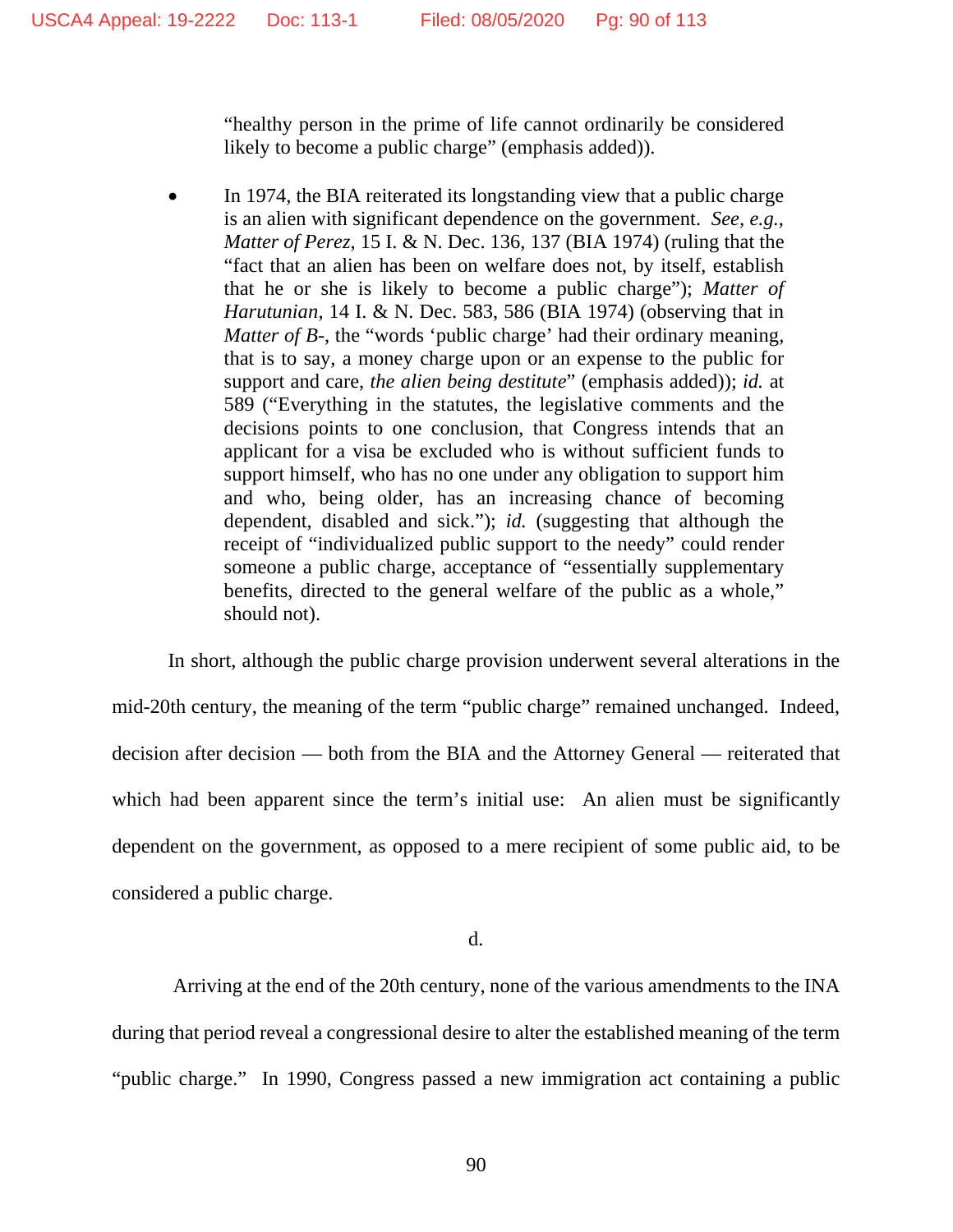charge provision identical to the one in the 1952 INA. *See* Immigration Act of 1990, Pub. L. No. 101-649, tit. VI, § 601(a)(4), 104 Stat. 4978, 5072 (1990). Although Congress did not alter the language of the public charge provision, it did remove several of the enumerated classes of inadmissible persons, i.e., paupers, vagrants, and professional beggars. In so doing, Congress intended that the public charge provision would exclude those previously enumerated classes of inadmissible aliens. *See* 136 Cong. Rec. 36797, 36844 (Oct. 27, 1990).

Six years later, Congress passed the Illegal Immigration Reform and Immigrant Responsibility Act of 1996, which, inter alia, amended the INA to include the Public Charge Statute at issue in these proceedings. *See* Omnibus Consolidated Appropriations Act, Pub. L. No. 104-208, tit. V, § 531, 110 Stat. 3009, 3009-674 (1996). Simultaneous with its passage of the 1996 amendments to the INA, Congress enacted the Personal Responsibility and Work Opportunity Reconciliation Act of 1996, which limited the ability of aliens living in the United States to access certain public benefits. *See* Pub. L. No. 104- 193, 110 Stat. 2105 (1996) (codified at 8 U.S.C. § 1601 *et seq.*) (the "Welfare Reform Act").

Although neither the Public Charge Statute nor the Welfare Reform Act altered the meaning of the term "public charge," Congress included a policy statement at the outset of the Welfare Reform Act explaining that "[s]elf-sufficiency has been a basic principle of United States immigration law since this country's earliest immigration statutes." *See* 8 U.S.C. § 1601(1). And Congress expressed its desire that "aliens within the Nation's borders not depend on public resources to meet their needs" and that the "availability of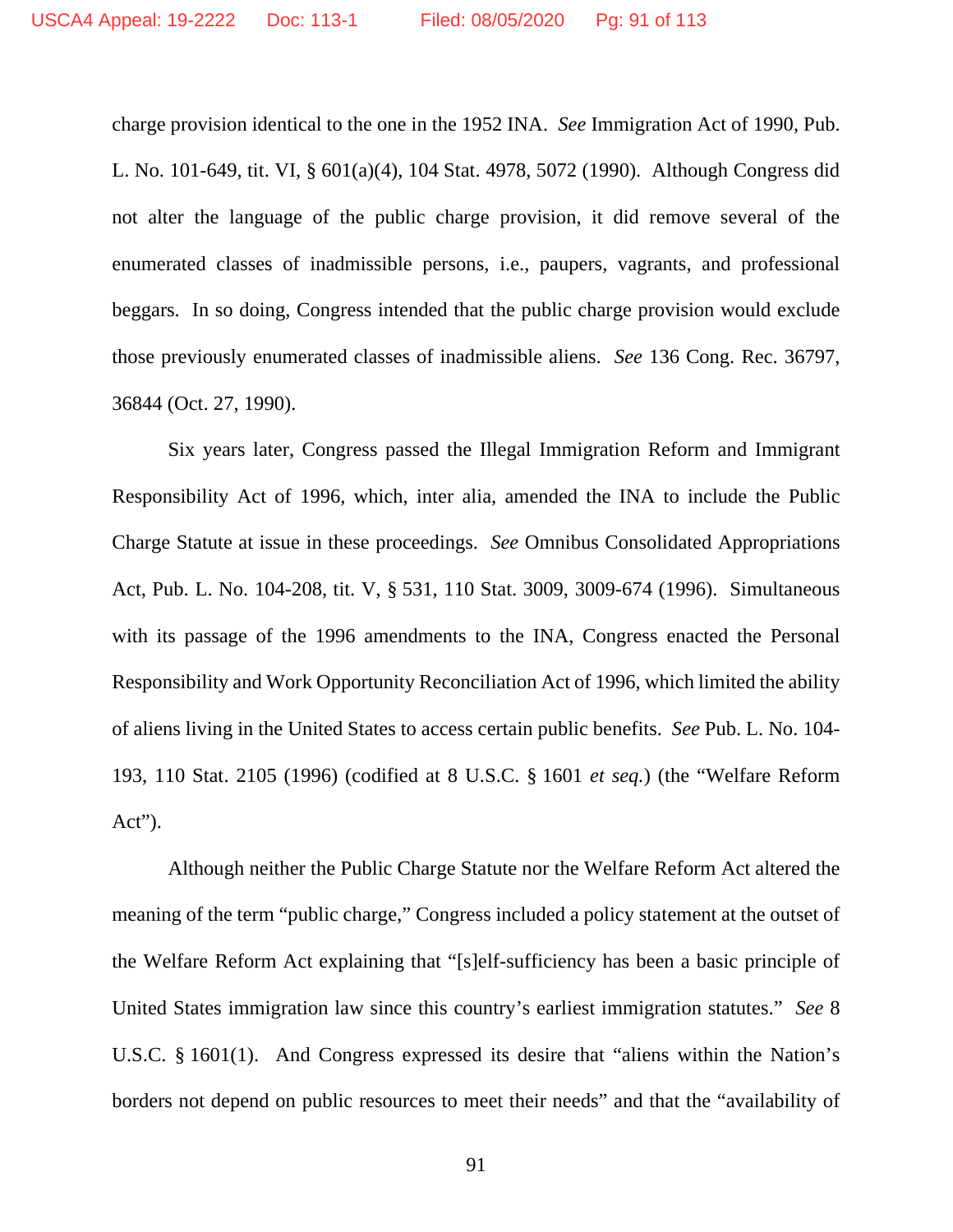public benefits not constitute an incentive for immigration to the United States." *Id.* § 1601(2)(A)-(B). Despite the contrary insistence of the panel majority, the Welfare Reform Act has limited relevance to the term "public charge." To be sure, the Welfare Reform Act conveys that Congress aimed to curtail the widespread use of public benefits by aliens. But the Welfare Reform Act accomplishes that goal by limiting the public benefits for which aliens are eligible, not by redefining "public charge."

Simply put, nothing in the 1990 Immigration Act, the Public Charge Statute, the other 1996 amendments to the INA, or the Welfare Reform Act changed the longstanding meaning of the term "public charge." Accordingly, "public charge," as used today in the Public Charge Statute, continues to mean an alien significantly dependent on the government.

e.

Finally, recent administrative rulemaking proceedings clearly demonstrate that the term "public charge" has always meant an alien with significant dependence on the government. For instance, in 1999, the Immigration and Naturalization Service (the "INS"), then an agency of the Department of Justice, published a proposed regulation entitled "Inadmissibility and Deportability on Public Charge Grounds." *See* 64 Fed. Reg. 28,676 (May 26, 1999) (the "1999 Proposed Rule"). Confusion following the passage of the Welfare Reform Act necessitated the 1999 Proposed Rule, as some aliens had declined to accept public benefits for fear that they would be declared public charges.

The 1999 Proposed Rule defined the term "public charge" as, inter alia, "an alien . . . who is likely to become . . . primarily dependent on the Government for subsistence,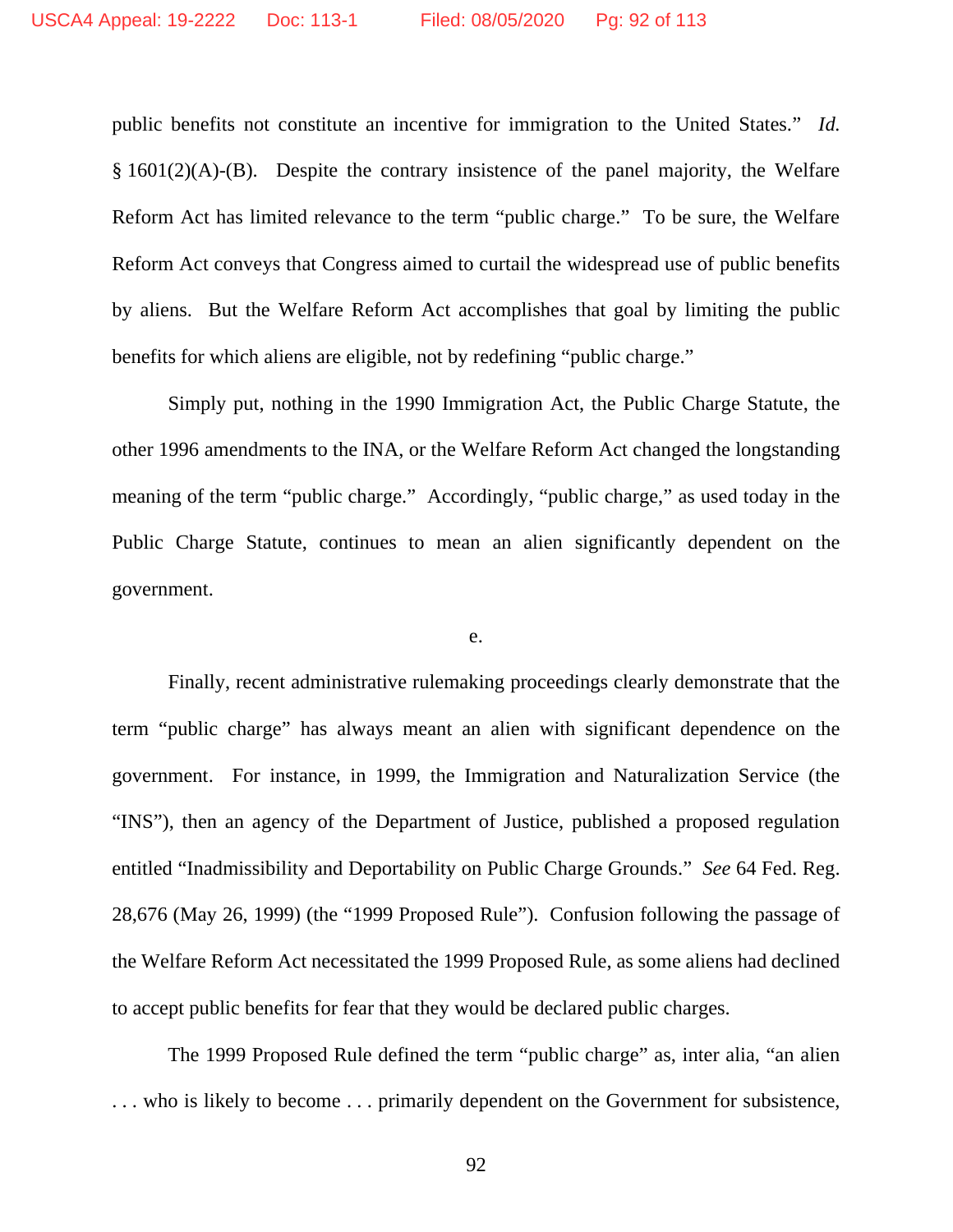as demonstrated by either the receipt of public cash assistance for income maintenance or institutionalization for long-term care at Government expense." *See* 64 Fed. Reg. at 28,677 (internal quotation marks omitted). The INS settled on the foregoing definition by relying on "the plain meaning of the word 'charge,' the historical context of public dependency when the public charge immigration provisions were first enacted more than a century ago, and . . . [the] factual situations presented in the public charge case law." *Id.* In addition to defining the term "public charge," the 1999 Proposed Rule also emphasized that the plain meaning of the term suggests "*a complete, or nearly complete, dependence on the Government* rather than the mere receipt of some lesser level of financial support." *Id.* (emphasis added).

Regarding the types of public benefits that could render an alien a public charge, the 1999 Proposed Rule explained that it has "never been [INS] policy that the receipt of any public service or benefit must be considered for public charge purposes." *See* 64 Fed. Reg. at 28,678. Indeed, the 1999 Proposed Rule explicitly stated that because "[n]on-cash benefits, such as [supplemental nutrition assistance programs], are by their nature supplemental and frequently support the general welfare," acceptance thereof should not be considered in public charge analyses. *Id.* Consequently, the 1999 Proposed Rule related that only the acceptance of "public cash assistance" or "institutionaliz[ation] for long-term care" should be factored into the public charge analysis. *Id.* Finally, the 1999 Proposed Rule adopted longstanding principles derived from the public charge precedents, such as the requirement that immigration officials employ a "totality of the circumstances" approach in "making a prospective public charge decision." *Id.* at 28,679.

93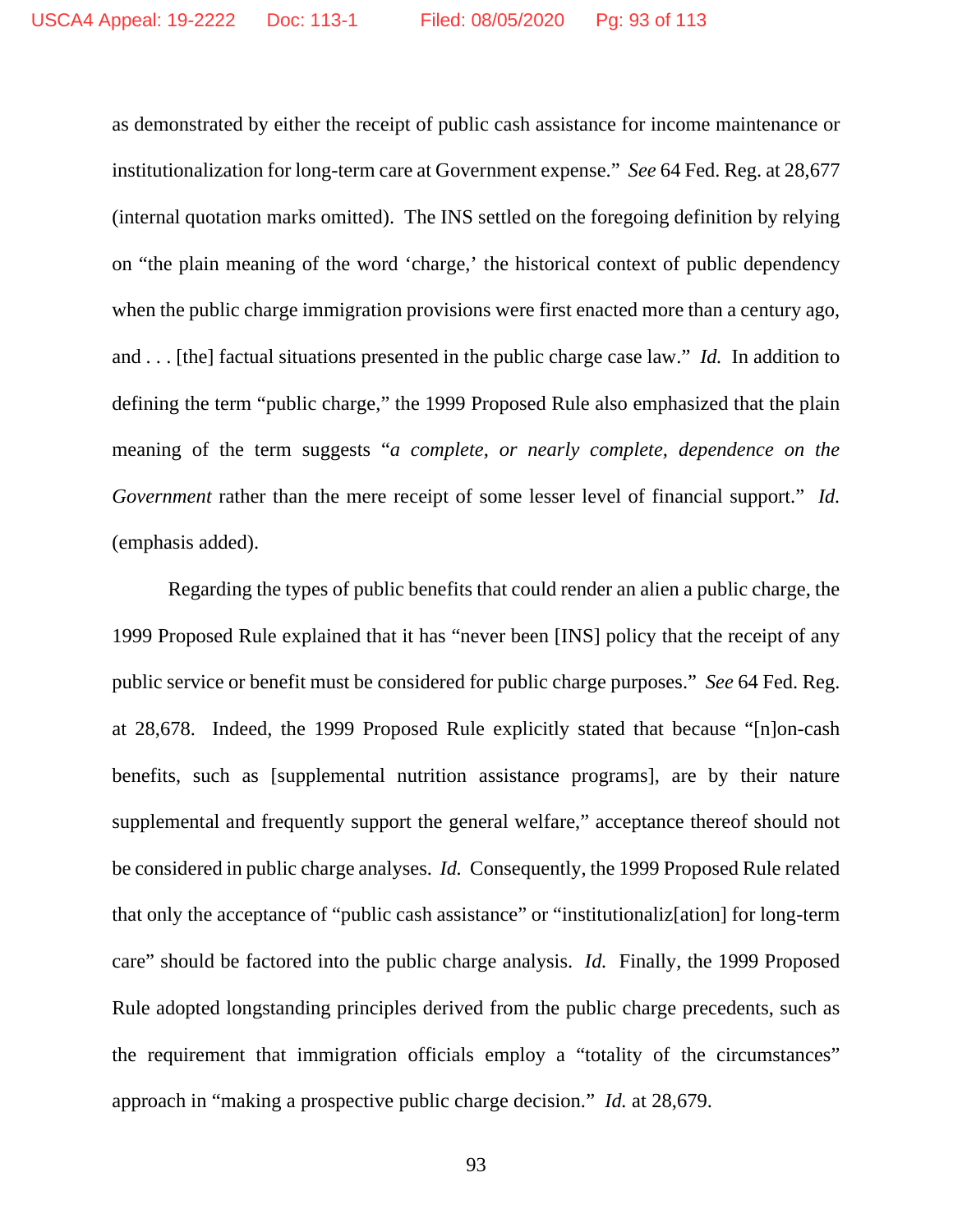Although the 1999 Proposed Rule provided new details regarding public charge determinations, nothing therein purported to change the established meaning of the term "public charge." On the contrary, the 1999 Proposed Rule actually sought to codify the definition derived from the term's historical usage. *See* 64 Fed. Reg. at 28,677. Ultimately, however, the 1999 Proposed Rule was not finalized.

Notwithstanding the failure to finalize the 1999 Proposed Rule, its definition of "public charge" was nevertheless implemented by the INS via a document entitled "Field Guidance on Deportability and Inadmissibility on Public Charge Grounds." *See* 64 Fed. Reg. 28,689 (Mar. 26, 1999) (the "1999 Field Guidance"). The INS issued the 1999 Field Guidance two months before the 1999 Proposed Rule as a stopgap measure to clarify confusion surrounding the interplay between the Public Charge Statute and the Welfare Reform Act pending finalization of the 1999 Proposed Rule. To that end, the 1999 Field Guidance immediately adopted the definition of the term "public charge" contained in the 1999 Proposed Rule and barred immigration officials making public charge determinations from placing "any weight on the receipt of non-cash public benefits (other than institutionalization) or the receipt of cash benefits for purposes other than for income maintenance." *Id.* at 28,689. Importantly, like the 1999 Proposed Rule, the 1999 Field Guidance explicitly contemplated that its definition of "public charge" would not significantly alter public charge determinations. *Id.* at 28,692 (explaining that the 1999 Field Guidance's definition should not "substantially change the number of aliens who will be found . . . inadmissible as public charges"). After its adoption, the 1999 Field Guidance controlled public charge determinations until the promulgation of the DHS Rule in 2018.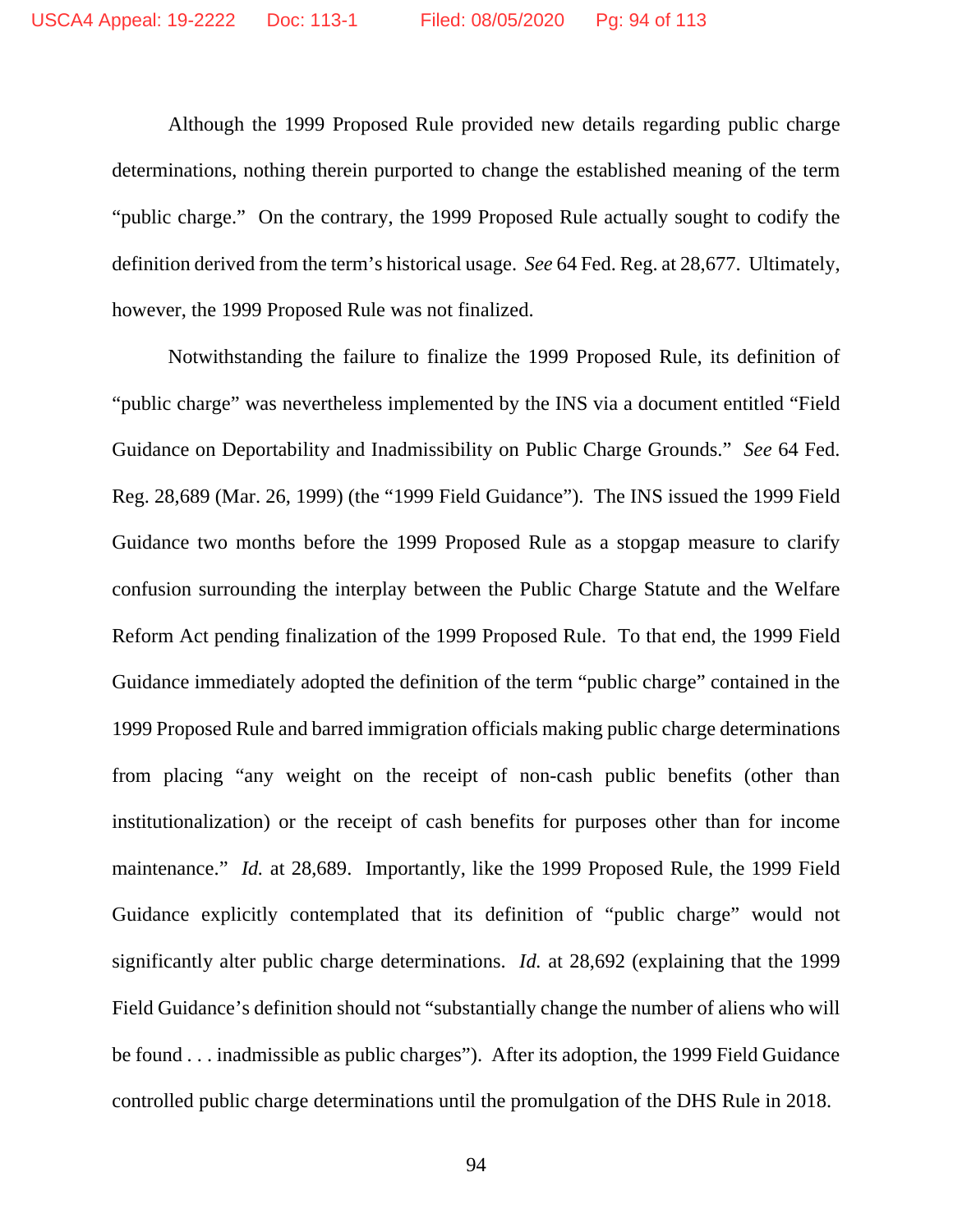\* \* \*

In sum, this review of the history of the term "public charge" reveals a simple truth that the panel majority and DHS fail to acknowledge: since its first use in 1882, the term has consistently described aliens who are significantly dependent on the government. The text, structure, legislative history, and judicial interpretations of the various public charge provisions permit no other conclusion. It is against this consistent history that the DHS Rule must be evaluated.

2.

Turning now to the DHS Rule, DHS promulgated it on August 14, 2019, pursuant to its rulemaking authority under the INA and the APA. *See* 84 Fed. Reg. 41,501 (Aug. 14, 2019). Put simply, the Rule extraordinarily expands the definition of "public charge," resulting in a definition of staggering breadth.

The DHS Rule's expansive sweep can be gleaned from its definitions alone. To that end, the Rule says that a "public charge" is "an alien who receives one or more public benefits . . . for more than 12 months in the aggregate within any 36-month period (such that, for instance, receipt of two benefits in one month counts as two months)." *See* 84 Fed. Reg. at 41,501. And the term "public benefit," as used in the Rule, includes: (1) "[a]ny Federal, State, local, or tribal cash assistance for income maintenance (other than tax credits)"; (2) "Supplemental Nutrition Assistance Program (SNAP)"; (3) "Section 8 Housing Assistance"; (4) "Section 8 Project-Based Rental Assistance"; (5) certain Medicaid services; and (6) "Public Housing under section 9 of the U.S. Housing Act of 1937." *Id.* Moreover, the Rule provides specific guidance regarding how immigration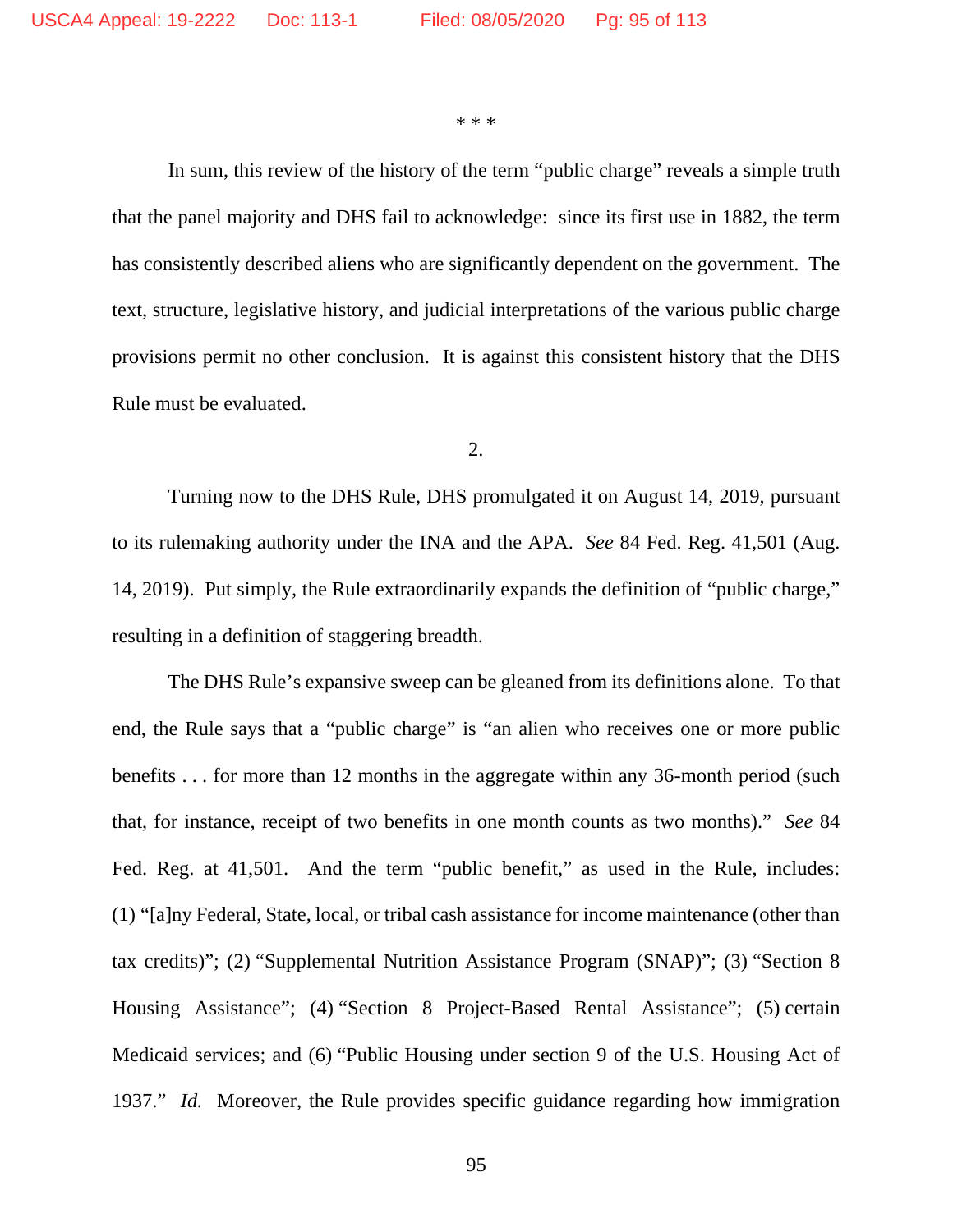officials should conduct public charge assessments. To be sure, the Rule purportedly retains the totality-of-the-circumstances evaluation that has long applied to public charge determinations, but that evaluation is now singularly focused on whether an alien is "more likely than not at any time in the future to receive one or more public benefits . . . for more than 12 months in the aggregate within any 36-month period." *Id.* at 41,502.<sup>[8](#page-95-0)</sup> Owing to the confluence of the Rule's various provisions, an alien can now be deemed a public charge predicated on the potential acceptance of a small amount of government benefits for a short period of time.

3.

Having catalogued the history of the term "public charge" and the specifics of the DHS Rule, the question now is whether the Rule's definition of "public charge" contravenes the Public Charge Statute. Although I bypass *Chevron*'s first step predicated on the assumption that some ambiguity inheres in the meaning of "public charge," as used in the Public Charge Statute, it is clear that the Rule's definition of "public charge" is unreasonable and thus fails at *Chevron*'s second step.

<span id="page-95-0"></span><sup>8</sup> The DHS Rule instructs immigration officials, in assessing the totality of the circumstances, to consider a panoply of factors. Some of those factors are of questionable relevance. For example, the Rule instructs officials to consider "[w]hether the alien is proficient in English or proficient in other languages in addition to English." *See* 84 Fed. Reg. at 41,504. English proficiency had never been considered as part of the public charge inquiry, and the Rule does not indicate why English proficiency is now relevant. *See* Br. of U.S. House of Representatives as Amicus Curiae 20-21.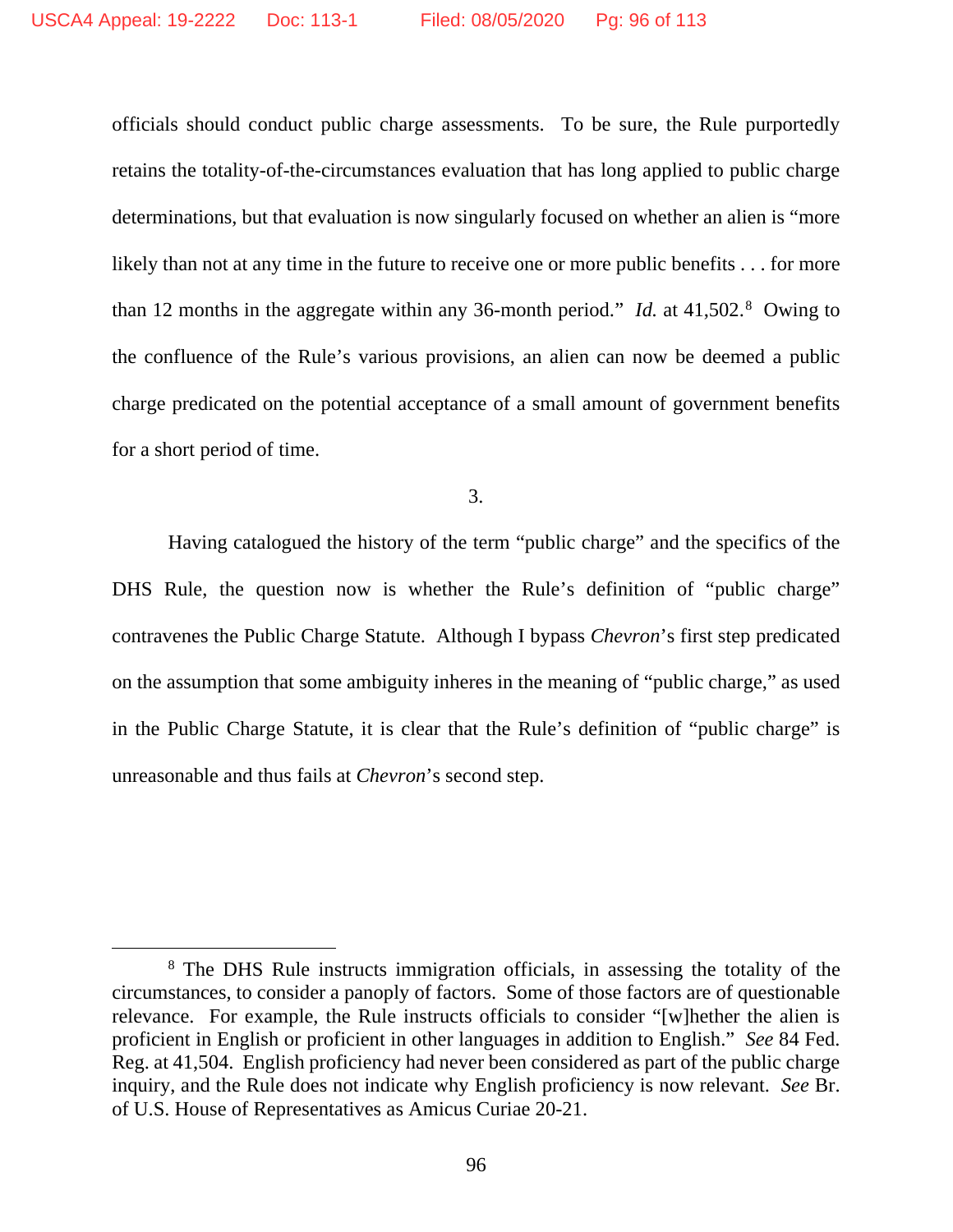a.

As explained, the question at step two of the *Chevron* inquiry is whether the DHS Rule's definition of "public charge" is reasonable. *See Nat'l Elec. Mfrs. Ass'n v. U.S. Dep't of Energy*, 654 F.3d 496, 505 (4th Cir. 2011). That is because a court is obliged, at *Chevron*'s second step, to "afford 'controlling weight' to [a] ... reasonable interpretation even where [the court] would have, if writing on a clean slate, adopted a different interpretation." *Id.* (quoting *Regions Hosp. v. Shalala*, 522 U.S. 448, 457 (1998)); *see also Nat'l Cable & Telecomms. Ass'n v. Brand X Internet Servs.*, 545 U.S. 967, 986 (2005).

Importantly, however, the deference afforded to an agency's reasonable interpretation of a statute at *Chevron*'s second step is not an open invitation to the agency to conjure up any interpretation. Indeed, even statutory terms lacking an unambiguous meaning at *Chevron*'s first step can have definitional limits beyond which the agency may not venture for purposes of *Chevron*'s second step. *See Cuomo v. Clearing House Ass'n*, 557 U.S. 519, 525 (2009) (explaining that "the presence of some uncertainty does not expand *Chevron* deference to cover virtually any interpretation of" the statute at issue). The Supreme Court explained that principle in its *Cuomo* decision, clarifying that when there is "necessarily some ambiguity as to the meaning of [a] statutory term," an executive branch agency "can give authoritative meaning to the statute *within the bounds of that uncertainty*." *Id.* (emphasis added). And to discern the scope of the ambiguity beyond which the agency may not venture, a court is obliged to consider, inter alia, "[e]vidence from the time of the statute's enactment," "[court] cases," and "normal principles of construction." *Id.* Put another way, "even through the clouded lens of history," typical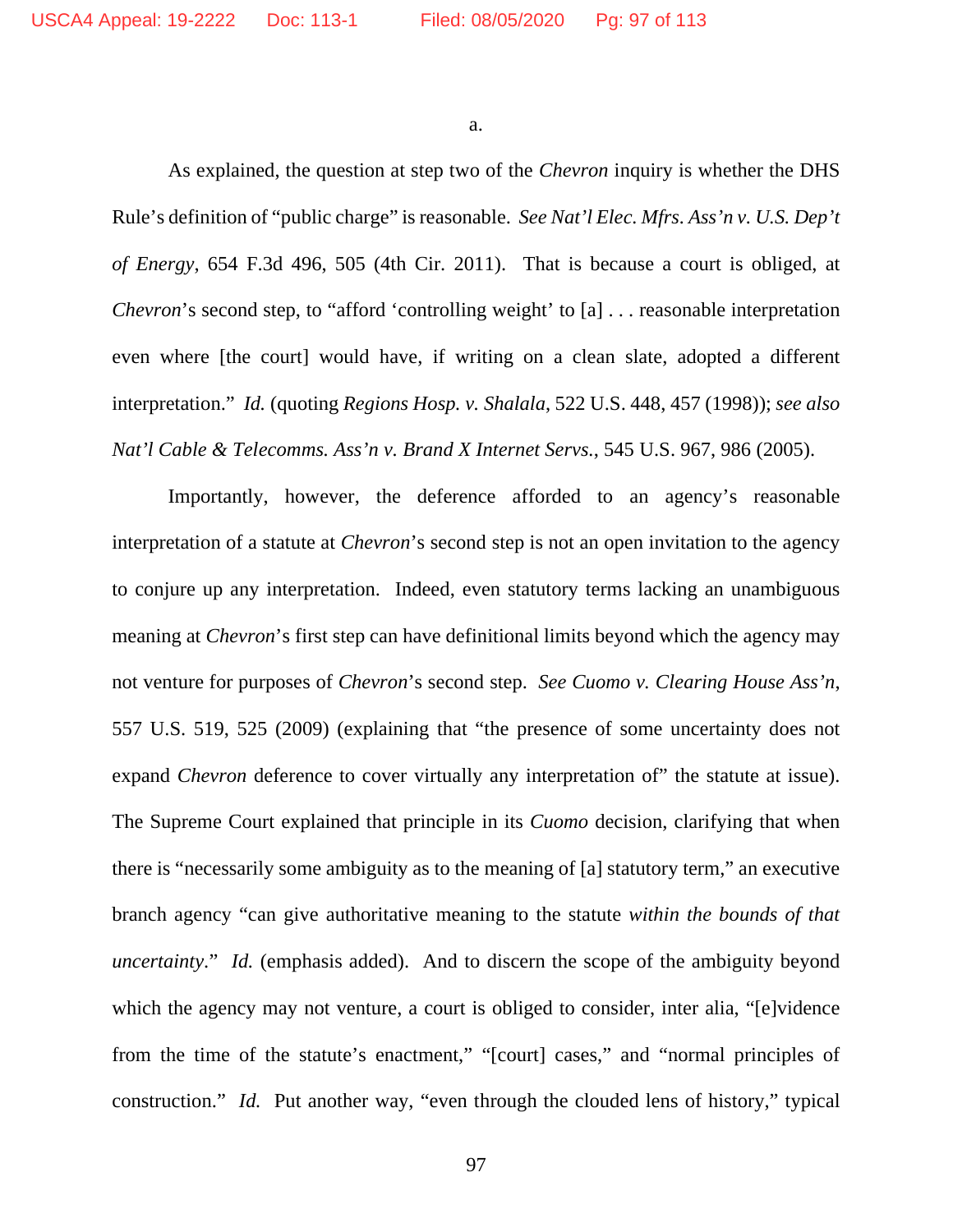tools of statutory construction allow courts to "discern the outer limits of [a statutory] term." *Id.*[9](#page-97-0)

b.

Bearing in mind the principles espoused in *Cuomo*, the statutory context and history of the term "public charge" reveal that the term has an outer limit beyond which DHS may not traverse. As Chief Judge Wood of the Seventh Circuit recently put it: "There is a floor inherent in the words 'public charge,' backed up by the weight of history." *See Cook Cty.*, 962 F.3d at 229. That floor requires a public charge finding to be predicated on some sort of significant dependence upon public benefits — even if the level of dependence falls somewhere below "primary dependence." To say otherwise simply ignores the statutory context and extensive history of the term "public charge."

But the panel majority, apparently content to brush aside statutory structure and history, opts to use the most broad and generic definition of the word "charge." In my

<span id="page-97-0"></span><sup>&</sup>lt;sup>9</sup> The panel majority maintains that the Public Charge Statute's use of the phrase "in" the opinion of" confers some extraordinary discretion upon DHS regarding its ability to define the term "public charge." *See* 8 U.S.C. § 1182(a)(4)(A) ("Any alien who . . . *in the opinion of* the Attorney General at the time of application for admission or adjustment of status, is likely at any time to become a public charge is inadmissible." (emphasis added)); *see also ante* 31. The location of the "in the opinion of" phrase demonstrates, however, that it affords discretion in determining — based on the totality of the circumstances whether a given alien is "likely at any time to become a public charge." *See Matter of Harutunian*, 14 I. & N. Dec. at 588 (observing that "Congress inserted the words 'in the opinion of' . . . with the manifest intention of putting borderline adverse determinations beyond the reach of judicial review"); *see also* S. Rep. No. 81-1515, at 349 (explaining that because there is "no definition of the term 'likely to become a public charge' in the statutes, its meaning has been left to the interpretation of the administrative officials and the courts"). The phrase clearly does not expand DHS's authority to define the term "public charge."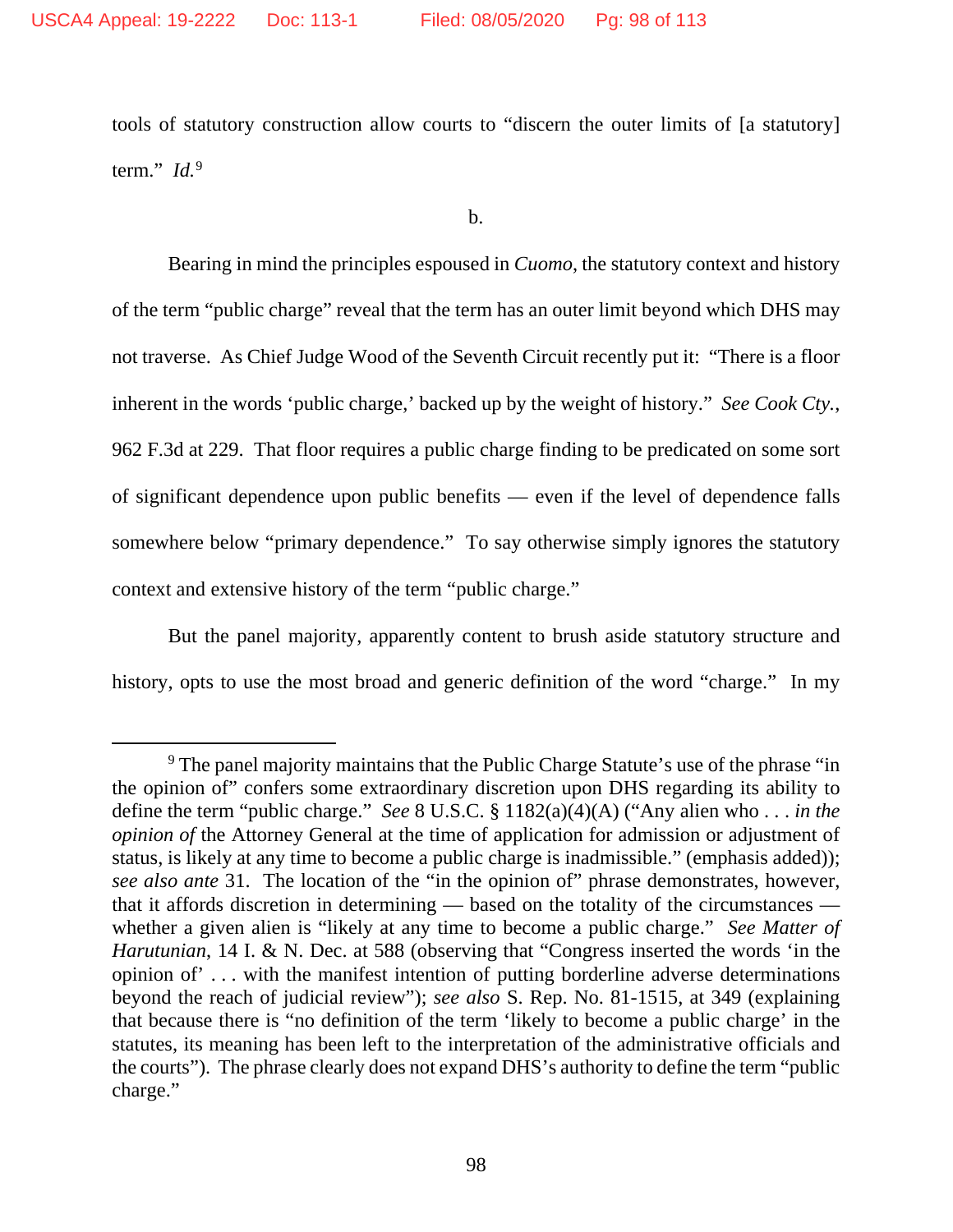colleagues' view, any alien who is likely to produce any "money charges upon the public for support and care" can be a public charge. *See ante* 34. The majority sees the word "charge" in the Public Charge Statute as akin to the type of charge people routinely encounter — a charge for a meal at a restaurant or for an airline ticket. The statutory context and the weight of history, however, plainly counsel that this cannot be the proper definition. Rather, the word "charge," as used in the Public Charge Statute, defines a person dependent on someone or something else — that is, a person who is the charge of another.

Several indicators confirm that this latter meaning is the proper one. For one thing, since its earliest appearance in the immigration statutes, the term "public charge" has always accompanied other terms defining classes of persons — such as, "idiots, insane persons, [and] paupers." *See* An Act in Amendment to the Various Acts Relative to Immigration, Ch. 551, § 1, 26 Stat. 1084, 1084 (1891). That circumstance strongly suggests that the word "charge," as used in the Public Charge Statute, should not be given its broadest possible meaning, but rather should be read as describing a type of person one who is the charge of another. *See S.D. Warren Co. v. Maine Bd. of Envtl. Prot.*, 547 U.S. 370, 378 (2006) (explaining that, in statutory interpretation, "a word is known by the company it keeps" (internal quotation marks omitted)).

Additionally, as mentioned, the majority's construction of the Public Charge Statute renders any alien who imposes a charge upon the public a "public charge." But the Public Charge Statute does not sweep so broadly. It does not exclude from the country any alien likely to accept a public benefit and thereby impose a charge on the public; rather, it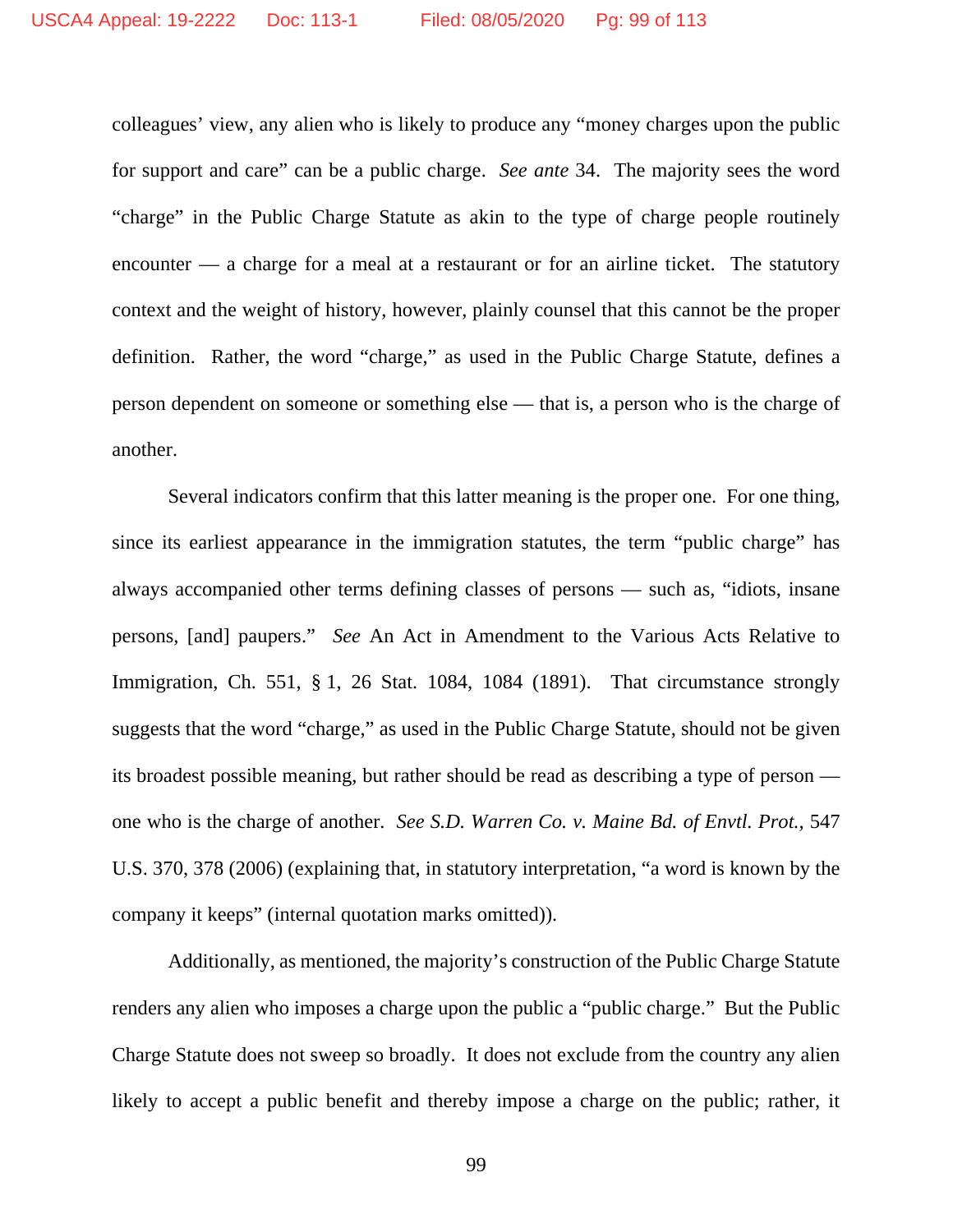excludes aliens who are likely to become "a public charge." If Congress wanted to exclude the former category, it could have done so. Indeed, other INA provisions — for example, the affidavit-of-support provision — reveal that Congress knows how to assign immigration consequences to those who accept *any public benefit*. *See* 8 U.S.C. § 1183a(b)(1)(A) (stating that sponsored alien must repay government for acceptance of "any means-tested public benefit" and specifying consequences for failure to repay). But Congress did not exclude via the Public Charge Statute aliens who receive any public benefit; it excluded those likely to become "a public charge." And that choice carries meaning. *Cf. Jama v. Immigration & Customs Enf't*, 543 U.S. 335, 341 (2005) (explaining that courts do not "lightly assume that Congress has omitted from its adopted text requirements that it nonetheless intends to apply" and that the "reluctance is even greater when Congress has shown elsewhere in the same statute that it knows how to make such a requirement manifest").

At bottom, the statutory structure, when paired with the history of the term "public charge," confirms that the term does not extend to cover any alien who may impose a money charge upon the government, but rather reaches only those who are significantly dependent on the government in some manner. Accordingly, the majority's contention that DHS will struggle to discern the floor inherent in the term is wholly unfounded. As heretofore explained, the floor is a conspicuous one that DHS simply chose to flout.<sup>[10](#page-99-0)</sup>

<span id="page-99-0"></span> $10$  My colleagues criticize this dissent for concluding that the term "public charge" has a definitional outer limit, but even they tacitly acknowledge that "public charge" has a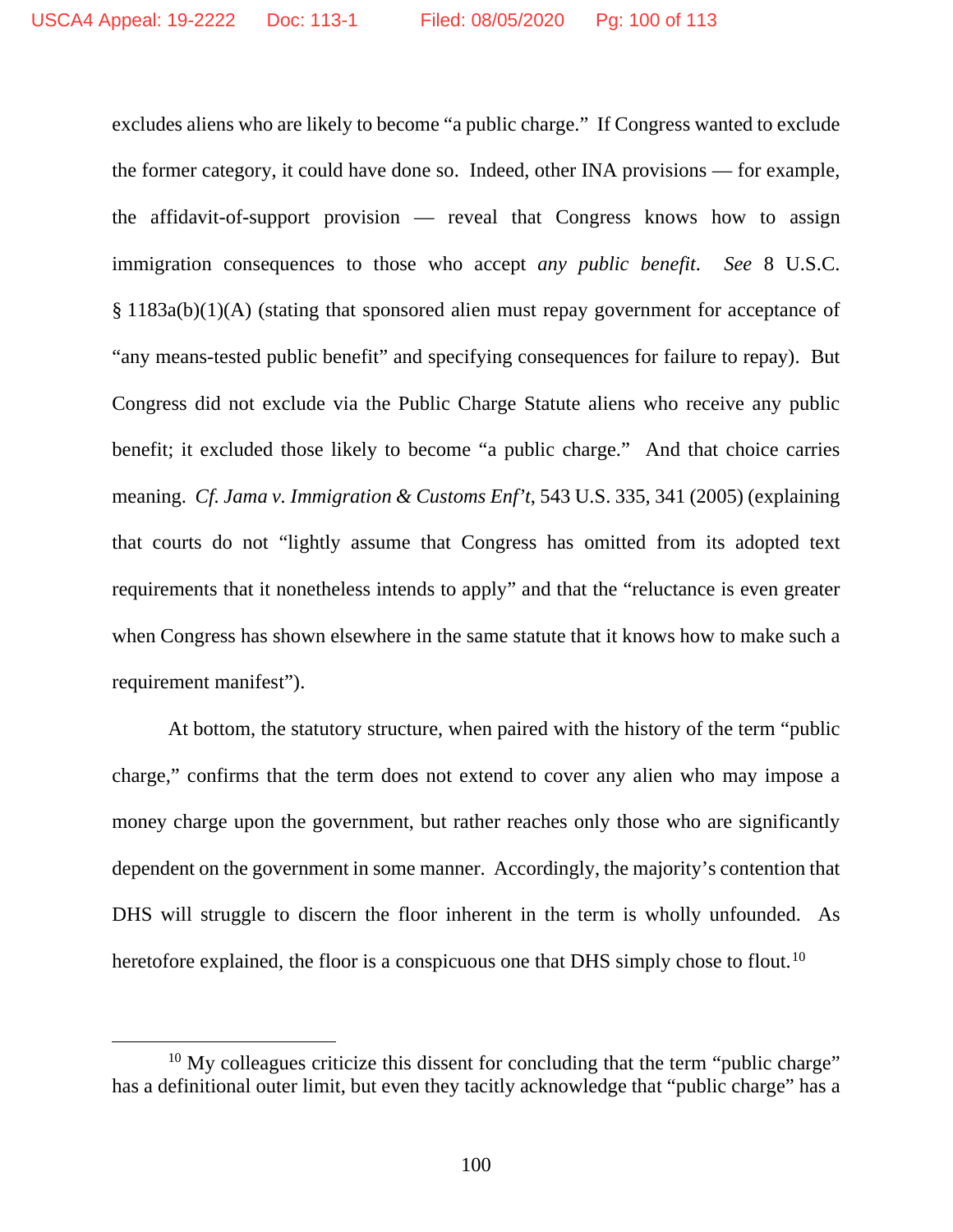c.

Having identified the outer limits of the term "public charge" — that is, a significant level of dependence on the government — the remaining question is whether the DHS Rule's definition of the term falls within those outer limits. And it plainly does not. Accordingly, the Rule's boundless definition of "public charge" is unreasonable and fails at *Chevron*'s second step.

Initially, a cursory examination of the DHS Rule's definition of "public charge" makes clear that the Rule has ventured beyond the outer limits of the statutory meaning of the term. Historically, an alien could be deemed a public charge only if that person was, in some way, significantly dependent on the government. No longer. Under the Rule, any alien who receives 12 months' worth of benefits in a 36-month period is a public charge. And those benefits stack, meaning that the acceptance of multiple discrete benefits in a single month equals multiple months' worth of benefits. The Rule does not stop there, as it mandates that immigration officials consider the acceptance of supplemental public benefits that never before played a role in public charge determinations — like SNAP assistance, Section 8 Housing assistance, and Medicaid services. Additionally, the Rule goes even a step further by placing no minimum requirement on the amount of benefits accepted. The various features of the Rule thus work in concert to render any alien who receives a de minimis amount of public benefits for a de minimis period of time a "public

definitional floor. *See ante* 52-53 (reserving for another day question of precise floor of term).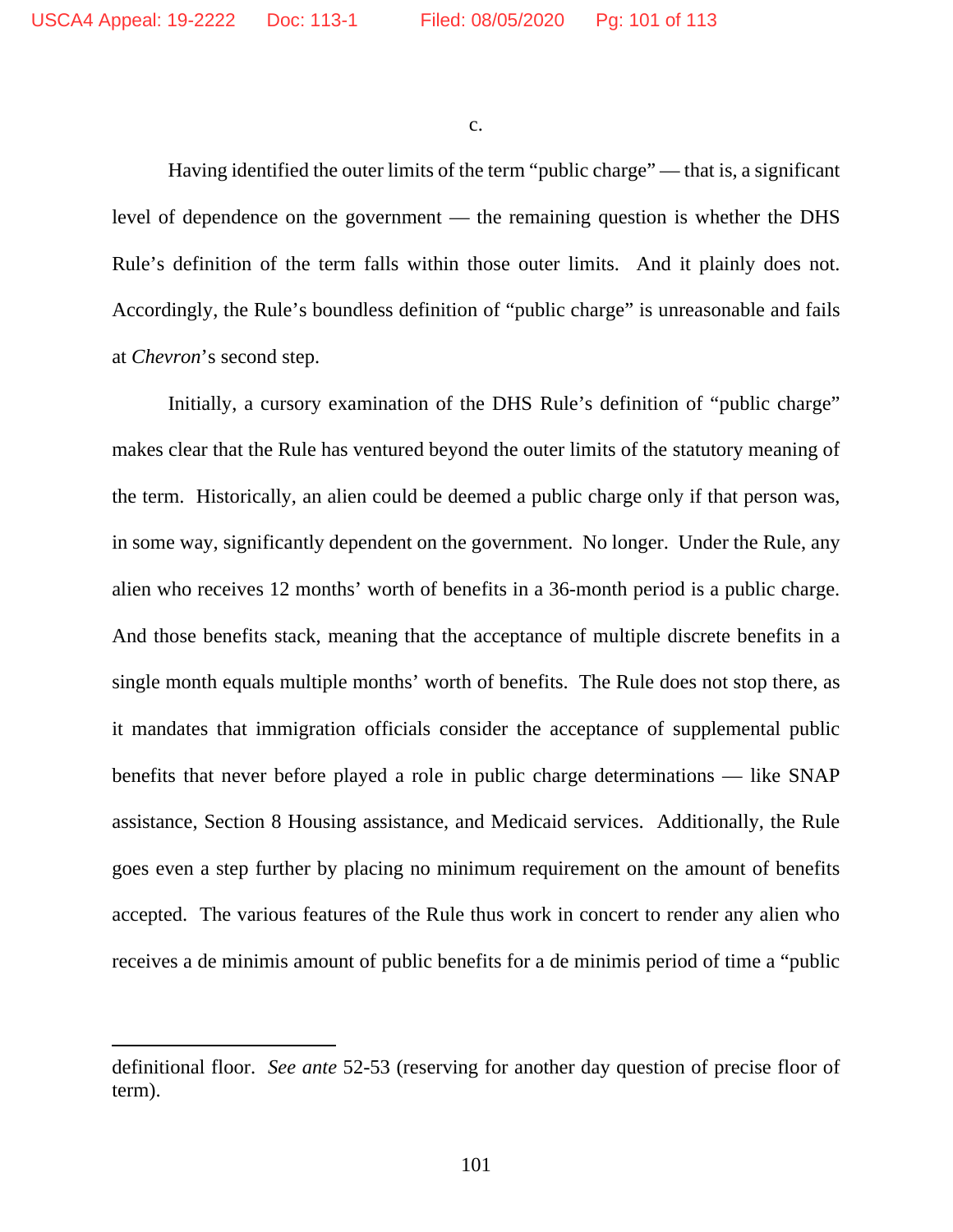charge." *See Cook Cty.*, 962 F.3d at 229. But an alien who receives such a miniscule amount of benefits cannot reasonably be declared significantly dependent on the government. *Id.* at 232 (explaining that the benefits covered in the Rule "are largely *supplemental* and not intended to be, or relied upon as, a primary resource for recipients" and that "[m]any recipients could get by without them, though as a result they would face greater health, nutrition, and housing insecurity").<sup>[11](#page-101-0)</sup>

Additionally, the consequences of the DHS Rule's redefinition of "public charge" underscore its unreasonableness. *See Cuomo*, 557 U.S. at 529 ("The consequences of the regulation also cast doubt upon its validity."). To capture the scope of the change caused by the Rule, consider the following real-world example regarding SNAP benefits. In order to qualify for the SNAP program, an individual must make less than \$16,248 per year.<sup>[12](#page-101-1)</sup> Individuals who qualified for the program in 2019 — approximately 35.7 million people per month — received an average monthly benefit of \$129.83.[13](#page-101-2) Accordingly, under the

<span id="page-101-0"></span> $11$  The majority insists that it is fanciful to conclude that an alien who is likely to receive a small amount of supplemental public benefits for a short period of time will be declared likely to become a public charge under the DHS Rule. *See ante* 52-53. But that conclusion flows directly from the plain text of the Rule. *See* 84 Fed. Reg. at 41,501. In reality, it is my friends who have resorted to speculation in predicting that DHS will not for reasons left unexplained — apply the Rule according to its plain text.

<span id="page-101-1"></span><sup>&</sup>lt;sup>12</sup> For additional context, according to calculations from the Center for Poverty Research at the University of California, Davis, an individual in the United States working full-time for minimum wage earns \$15,080 per year. *See* https://poverty.ucdavis.edu/faq/ what-are-annual-earnings-full-time-minimum-wage-worker (last visited June 30, 2020).

<span id="page-101-2"></span><sup>&</sup>lt;sup>13</sup> The data regarding SNAP benefit usage was obtained from the website of the Food and Nutrition Service, an agency of the Department of Agriculture. The full data set can be found at: https://fns-prod.azureedge.net/sites/default/files/resource-files/SNAP summary-6.pdf (last visited June 30, 2020).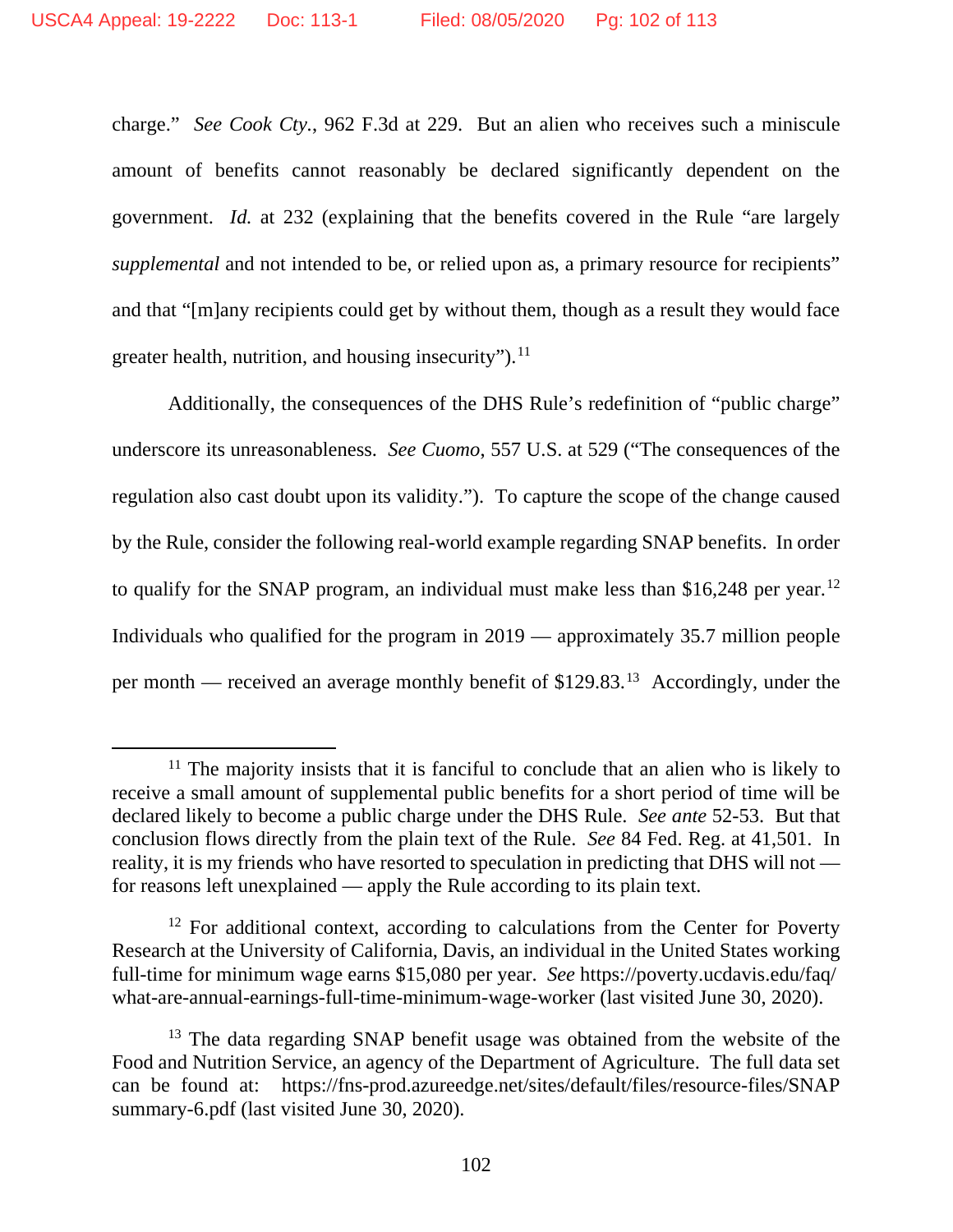Rule, any alien applying for admission or adjustment of status who is more likely than not, at any point in his lifetime, to receive a monthly benefit of \$129.83 for 12 out of 36 months is excludable from the country on public charge grounds. And if that alien happens to also receive housing and Medicaid assistance, in any amount, it would only take that person a mere four months to become a public charge. Such a person, however, cannot reasonably be declared significantly dependent on the government.

The DHS Rule's unreasonableness is further compounded by the fact that the Rule's definition of "public charge" is cut from whole cloth. DHS and the panel majority assure us, however, that the Rule's definition is actually based on data demonstrating that "a substantial portion of individuals who receive public benefits do so for fewer than 12 months and that those who receive such benefits over a longer period are more likely to become 'long-term recipients' of welfare." *See ante* 15-16 (citation omitted); *see also* 84 Fed. Reg. 41,292, 41,359-41,362 (Aug. 14, 2019). But the Rule does not define a public charge as an individual who receives public benefits for 12 months or more; the Rule defines a public charge as any alien who receives 12 months' worth of public benefits *in the aggregate* — in a 36-month period. Accordingly, under the Rule's definition, an alien who receives a miniscule amount of three supplementary public benefits for four months is a public charge. So, data indicating that the likelihood of long-term benefit usage increases for those persons who receive public benefits for 12 months or more are quite beside the point. If anything, the mismatch between the data DHS relied on to craft the Rule and the provisions of the Rule itself only underscore the unreasonableness of the Rule's "public charge" definition. *See Cook Cty.*, 962 F.3d at 229-33 (declaring Rule likely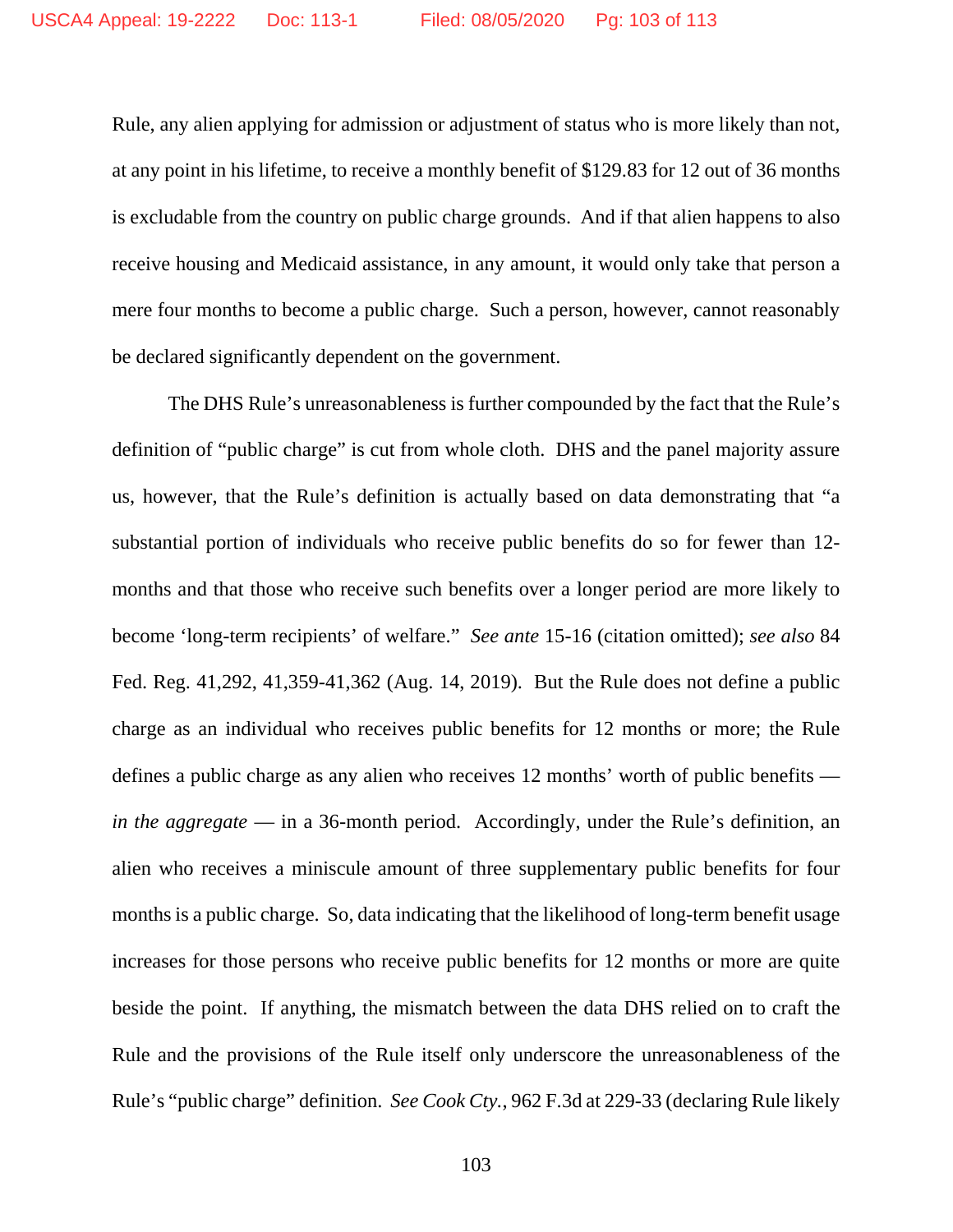arbitrary and capricious because of serious mismatch between Rule and both data DHS relied upon in crafting Rule and text of Public Charge Statute); *see also Judulang v. Holder*, 565 U.S. 42, 52 n.7 (2011) (explaining overlap between arbitrary and capricious evaluation and inquiry at *Chevron*'s second step).

The majority also seeks to justify the DHS Rule by way of the Welfare Reform Act, which restricts the public benefits that aliens may receive. In the majority's view, the Rule's definition of "public charge" must be reasonable because it harmonizes with the policy statement at the outset of the Welfare Reform Act, which expresses Congress's desire that aliens be self-sufficient. My good friends are mistaken. To begin, a policy statement is always of limited persuasiveness. *Cf. Comcast Corp. v. F.C.C.*, 600 F.3d 642, 654 (D.C. Cir. 2010) ("Policy statements are just that — statements of policy."). And that persuasive power further fizzles when considering that this policy statement accompanies the Welfare Reform Act, which is not at issue in these proceedings and says nothing about the Public Charge Statute or the term "public charge." *See Cook Cty.*, 962 F.3d at 228. Additionally, to the extent that Congress expressed its concern about the self-sufficiency of aliens in the Welfare Reform Act, it addressed that concern therein by restricting the benefits for which aliens are eligible. *Id*. Accordingly, relying on the Welfare Reform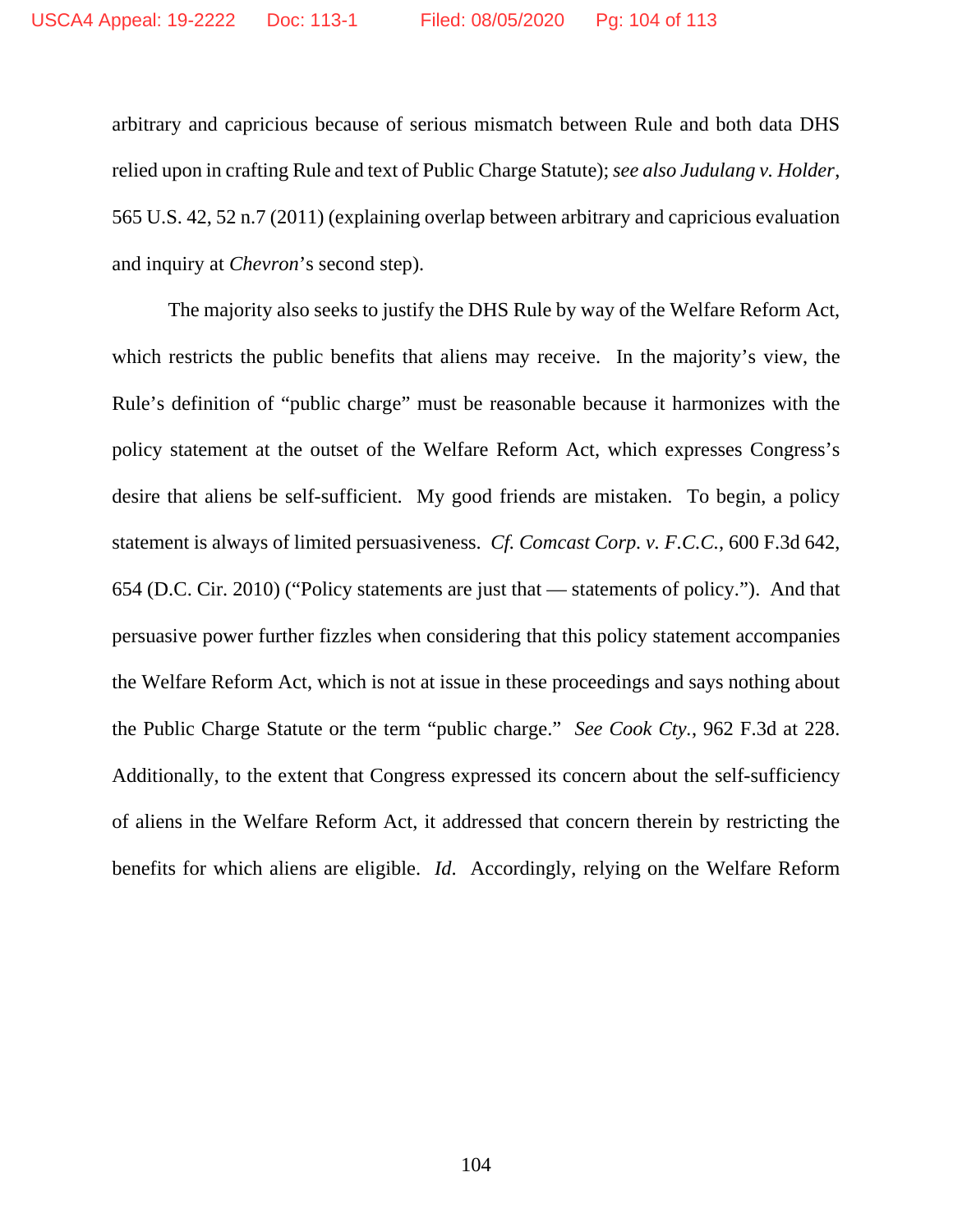Act's policy statement to justify a boundless construction of the term "public charge," or to countenance the Rule's cavernous definition thereof, is inappropriate.[14](#page-104-0)

Finally, the unreasonableness of the DHS Rule is plainly apparent when considering the overall statutory context, as the Rule "creates serious tensions, if not outright inconsistencies, within the statutory scheme." *See Cook Cty.*, 962 F.3d at 228. Specifically, the Rule allows DHS to consider an alien's acceptance of benefits that he is eligible to receive under both the Welfare Reform Act, *see* 8 U.S.C. §§ 1611, 1621, and the Farm Security and Rural Investment Act of 2002, *see* Pub. L. No. 107-171, 116 Stat. 134 (2002). Accordingly, under the Rule, an alien can be deemed likely to become a public

*See Cook Cty.*, 962 F.3d at 232 (citation omitted).

<span id="page-104-0"></span><sup>14</sup> In its recent *Cook County* decision, the Seventh Circuit explained the proper interplay between the Welfare Reform Act, the Public Charge Statute, and the DHS Rule. As Chief Judge Wood related:

The INA does not call for total self-sufficiency at every moment; it uses the words "public charge." DHS sees "lack of complete self-sufficiency" and "public charge" as synonyms: in its view, receipt of any public benefit, particularly one related to core needs such as health care, housing, and nutrition, shows that a person is not self-sufficient. This is an absolutist sense of self-sufficiency that no person in a modern society could satisfy; everyone relies on nonmonetary governmental programs, such as food safety, police protection, and emergency services. DHS does not offer any justification for its extreme view, which has no basis in the text or history of the INA. As we explained earlier, since the first federal immigration law in 1882, Congress has assumed that immigrants (like others) might face economic insecurity at some point. Instead of penalizing immigrants by denying them entry or the right to adjust status, Congress built into the law accommodations for that reality.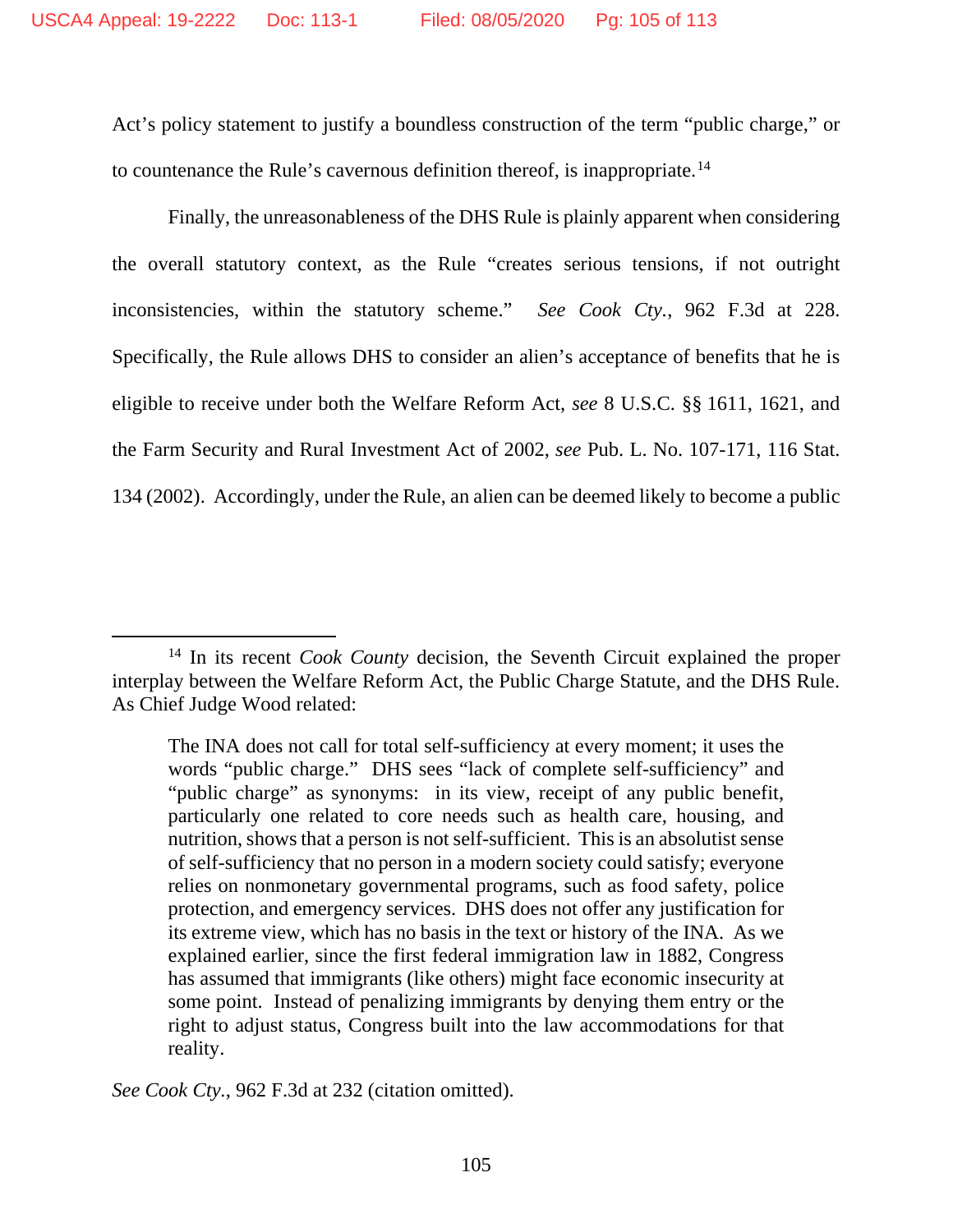charge because that alien might accept public benefits that Congress explicitly authorized him to receive. To put it mildly, that result verges on the absurd. *See Cook Cty.*, 962 F.3d at 228 (explaining that the Rule sets a "trap for the unwary by penalizing people for accepting benefits Congress made available to them" (internal quotation marks omitted)). And it provides strong evidence that the Rule's definition of "public charge" is unreasonable. *Cf. Griffin v. Oceanic Contractors, Inc.*, 458 U.S. 564, 575 (1982) (explaining that "interpretations of a statute which would produce absurd results are to be avoided if alternative interpretations consistent with the legislative purpose are available").<sup>[15](#page-105-0)</sup>

At bottom, the Public Charge Statute does not exclude from the country any alien who is likely to need public assistance during his time in the country, it excludes those "likely at any time to become a public charge." *See* 8 U.S.C. § 1182(a)(4)(A). And the history of the term "public charge" reveals that the term means an alien who is somehow

<span id="page-105-0"></span><sup>&</sup>lt;sup>15</sup> The majority attempts to minimize the tension between the DHS Rule and the federal immigration laws by accusing this dissent of "pick[ing] and scratch[ing] at the Rule" to unearth tangential inconsistencies. *See ante* 50. But discerning that the Rule is in outright conflict with both the Public Charge Statute and the Welfare Reform Act does not require any mental gymnastics. Indeed, a careful, straightforward examination of the statutory context and history of the term "public charge" — an examination free from the taint of any grand pronouncements about a preferred policy outcome — lays bare the irreconcilable conflict between the Rule and our immigration statutes. And that conflict dooms the Rule. *See Dixon v. United States*, 381 U.S. 68, 74 (1965) ("The power of an administrative officer or board to administer a federal statute and to prescribe rules and regulations to that end is not the power to make law . . . but the power to adopt regulations to carry into effect the will of Congress as expressed by the statute. A regulation which does not do this, but operates to create a rule out of harmony with the statute, is a mere nullity." (internal quotations marks omitted)).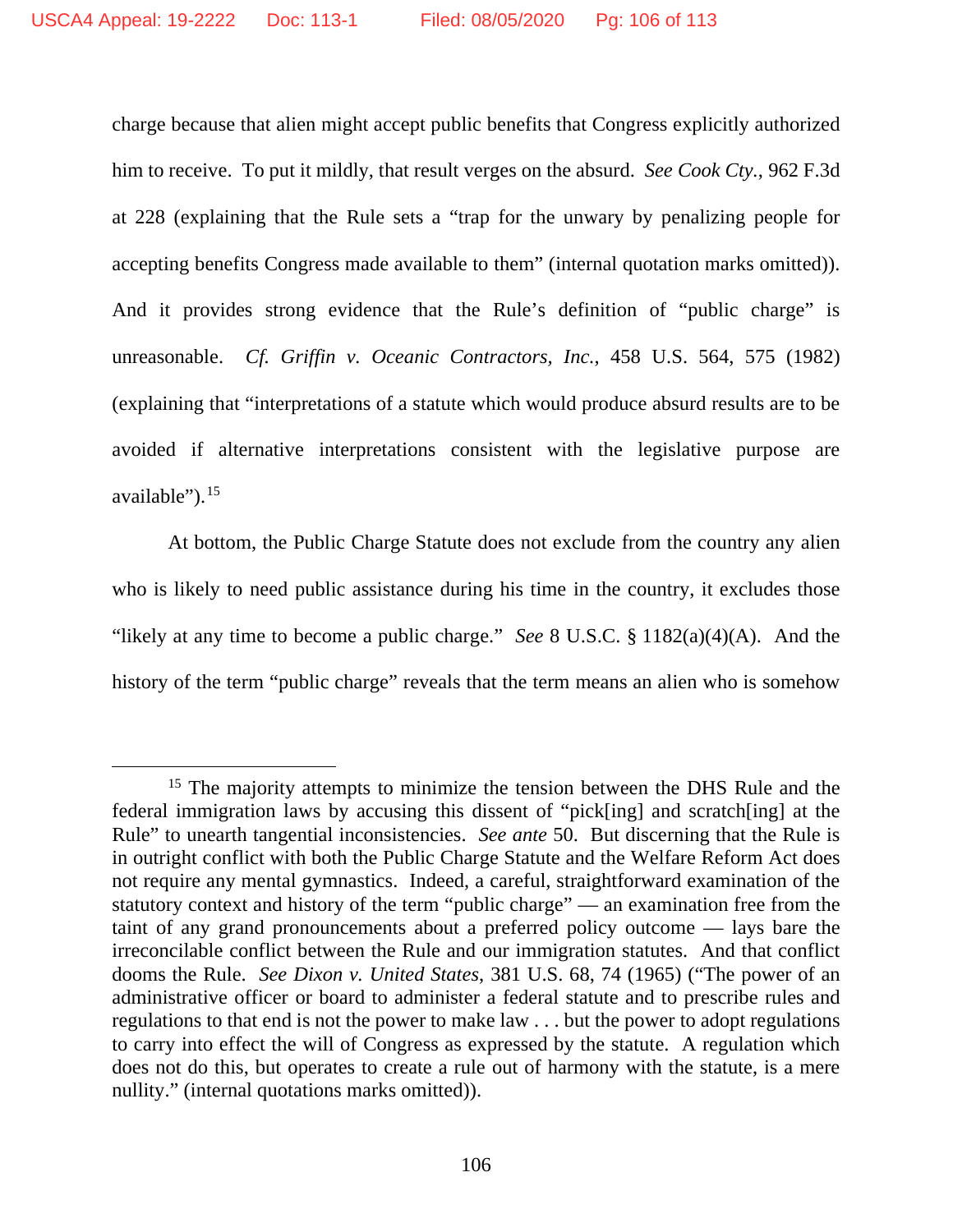significantly dependent on the government. *See Cook Cty.*, 962 F.3d at 229. If Congress wanted to expand the exclusion by declaring inadmissible not just those likely to be significantly dependent on the government, but also those who might receive any quantum of public assistance, it could have done so. But DHS cannot unreasonably interpret a statutory term so that it may do by executive fiat what Congress has declined to do. The DHS Rule is a textbook example of executive branch overreach that is forbidden in our constitutional system. *Cf. ante* 70 ("It is beyond the power of any one person to set himself up as the arbiter of law in these entire United States.").

In the face of the extensive history accompanying the term "public charge," to conclude that the DHS Rule's definition of "public charge" is reasonable makes a mockery of the term "public charge," "does violence to the English language and the statutory context," and disrespects the choice — made consistently by Congress over the last century and a quarter — to retain the term in our immigration laws. *See Cook Cty.*, 962 F.3d at 229. For those reasons, the Rule's "public charge" definition ventures far beyond any ambiguity inherent in the meaning of the term "public charge," as used in the Public Charge Statute, and thus fails at *Chevron*'s second step. In light of the foregoing, the plaintiffs are likely to succeed on the merits of their claim that the Rule is unlawful, and the majority is wrong to conclude otherwise.<sup>[16](#page-106-0)</sup>

<span id="page-106-0"></span><sup>&</sup>lt;sup>16</sup> During the pendency of this appeal, the Supreme Court — on emergency request of the government — stayed injunctions entered by district courts in the Northern District of Illinois and the Southern District of New York that prohibited implementation of the DHS Rule. *See Wolf v. Cook Cty., Ill.*, 140 S. Ct. 681 (Feb. 21, 2020); *Dep't of Homeland Sec. v. New York*, 140 S. Ct. 599 (Jan. 27, 2020). Although my colleagues in the majority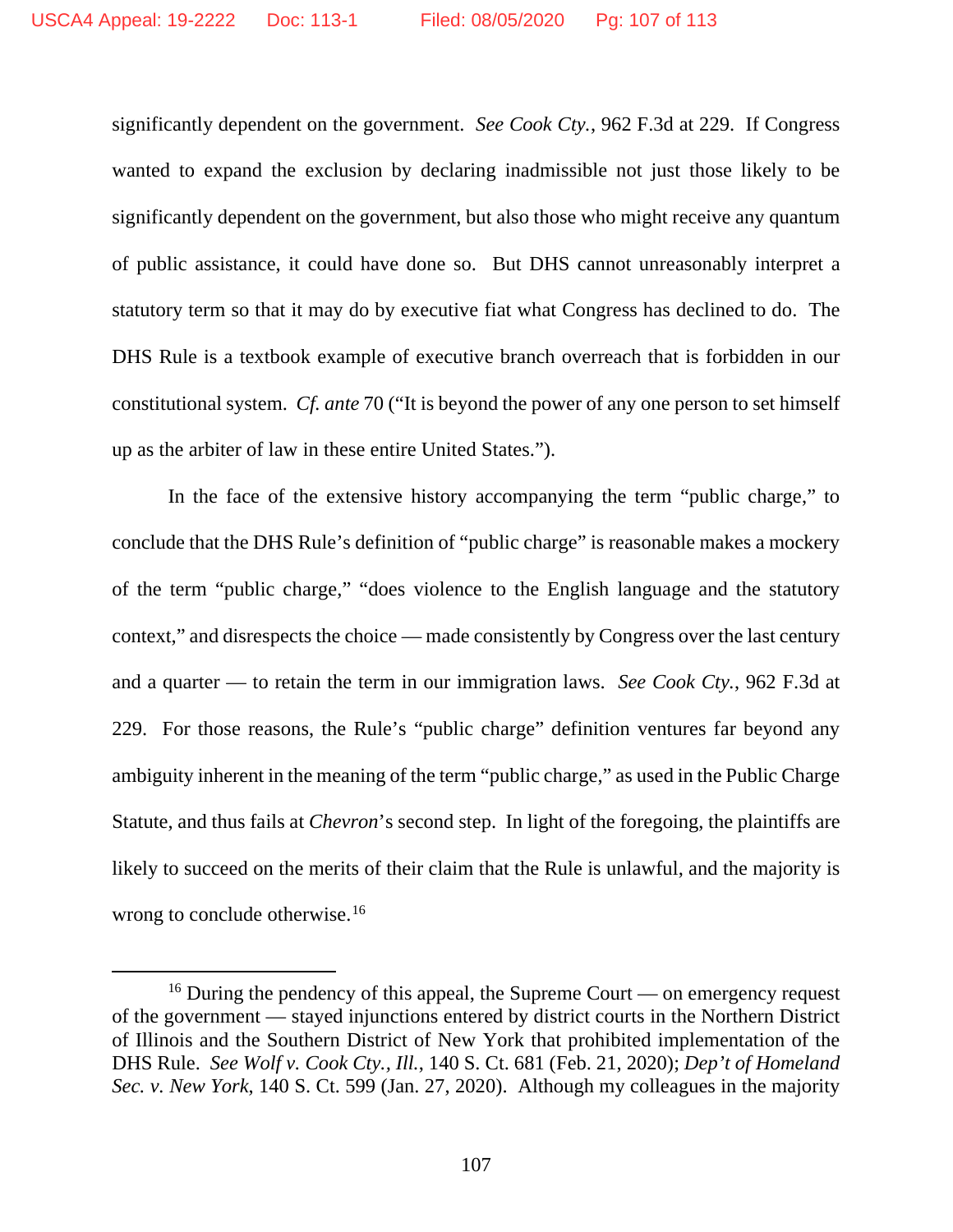## C.

## 1.

Having concluded that the plaintiffs are likely to succeed on the merits of their claim against the DHS Rule, the next assessment is whether the other preliminary injunction factors weigh in favor of preliminarily enjoining implementation of the Rule. Those factors are whether (1) CASA is "likely to suffer irreparable harm in the absence of preliminary relief"; (2) "the balance of equities tips in [CASA's] favor"; and (3) "an injunction is in the

believe that the Court's stay orders put a thumb on the scale in favor of DHS, *see ante* 5- 7, I do not agree. In my view, assigning such significance to perfunctory stay orders is problematic. *See Wolf*, 140 S. Ct. at 683-84 (Sotomayor, J., dissenting) (observing that decisions rendered pursuant to emergency stay requests force the Court "to consider important statutory and constitutional questions that have not been ventilated fully in the lower courts, on abbreviated timetables and without oral argument"). That is particularly so because, as Justice Sotomayor recently explained, such stays — which were once reserved for the rarest of cases — have become commonplace. *Id.* at 683 (explaining that the government, "[c]laiming one emergency after another," has "come to treat the exceptional mechanism of stay relief as a new normal" and has "recently sought stays in an unprecedented number of cases" (internal quotation marks and alteration omitted)). If the Court's decision to grant a stay could be understood to effectively hand victory to the government regarding the propriety of a preliminary injunction, there would be little need for an intermediate appellate court to even consider the merits of an appeal in which the Court has granted a stay. *See Cook Cty.*, 962 F.3d at 234 ("The stay . . . preserves the status quo while . . . case[s] . . . percolate up from courts around the country. There would be no point in the merits stage if an issuance of a stay must be understood as a *sub silentio* disposition of the underlying dispute."). Indeed, even the Court's orders staying the aforementioned preliminary injunctions contemplate full hearings on the merits by the courts of appeals. *See Wolf*, 140 S. Ct. at 681; *New York*, 140 S. Ct. at 599. Accordingly, the Court's stay orders do not control our evaluation of the merits of the preliminary injunction at issue in these proceedings.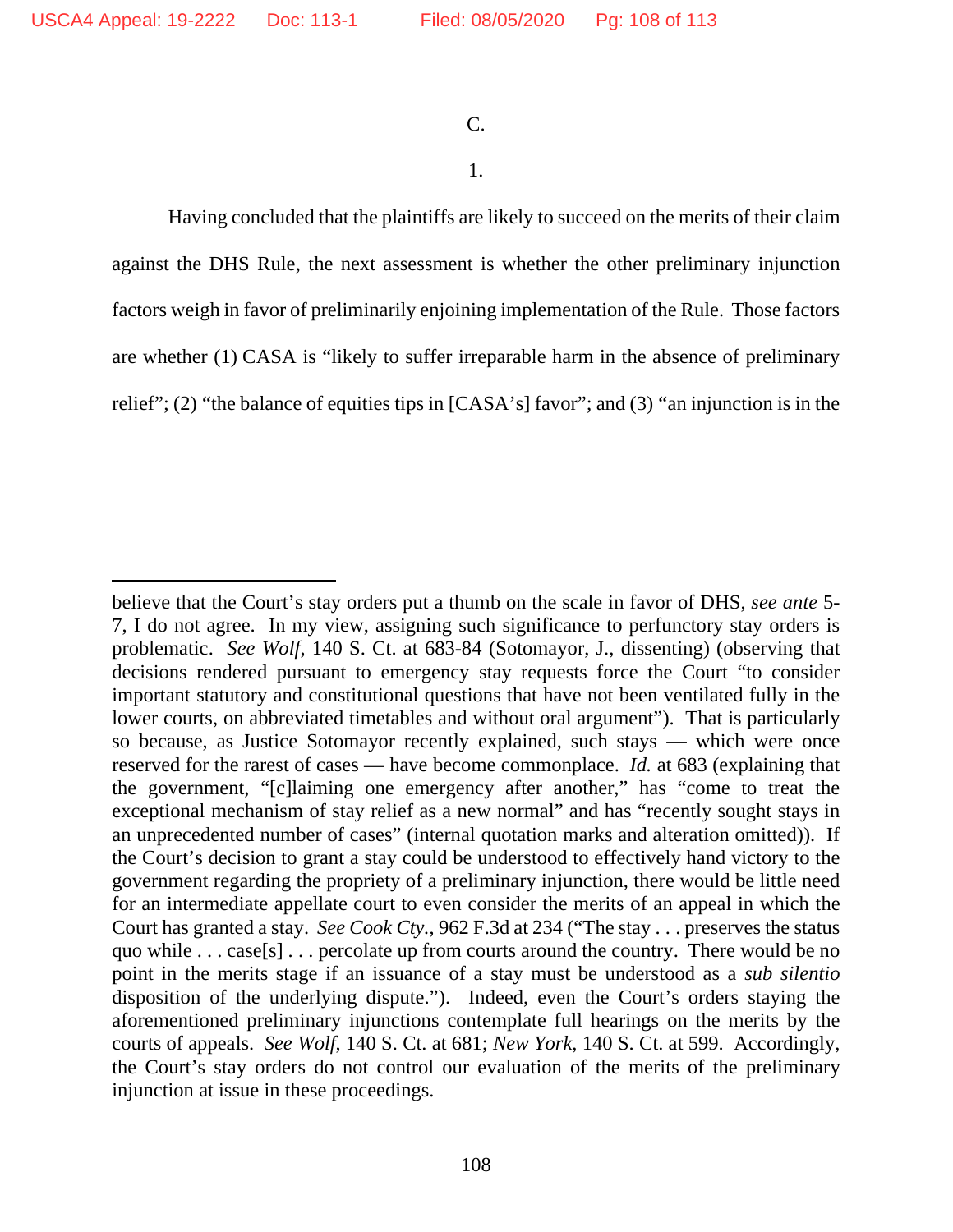public interest." *See Winter v. Nat. Res. Def. Council, Inc.*, 555 U.S. 7, 20 (2008).[17](#page-108-0) Despite the panel majority's rulings to the contrary, each of those factors weighs in favor of preliminarily enjoining implementation of the Rule.

a.

Beginning with whether CASA will face irreparable harm in the absence of a preliminary injunction, we are obliged to consider whether "irreparable injury is *likely* in the absence of an injunction." *See Winter*, 555 U.S. at 22; *see also Di Biase v. SPX Corp.*, 872 F.3d 224, 230 (4th Cir. 2017) (explaining that "more than just a 'possibility' of irreparable harm" is necessary). To carry its burden, CASA must make a "clear showing that it will suffer harm that is neither remote nor speculative, but actual and imminent." *See Mountain Valley Pipeline, LLC v. 6.56 Acres of Land, Owned by Sandra Townes Powell*, 915 F.3d 197, 216 (4th Cir. 2019) (internal quotation marks omitted). Additionally, the harm must be truly irreparable, meaning that it must be incapable of being "fully rectified by the final judgment after trial." *Id.* (internal quotation marks omitted).

In my view, the district court did not abuse its discretion in determining that CASA is likely to suffer irreparable harm if the DHS Rule is not enjoined. CASA claims that, because of the Rule, it must divert resources away from its core legislative advocacy mission and toward efforts to counsel its members about the effects of the Rule. And according to CASA, those advocacy efforts cannot be adequately undertaken at a different

<span id="page-108-0"></span><sup>&</sup>lt;sup>17</sup> In assessing the remaining preliminary injunction factors, my focus, like that of the panel majority and the district court, is on CASA (as opposed to the individual plaintiffs).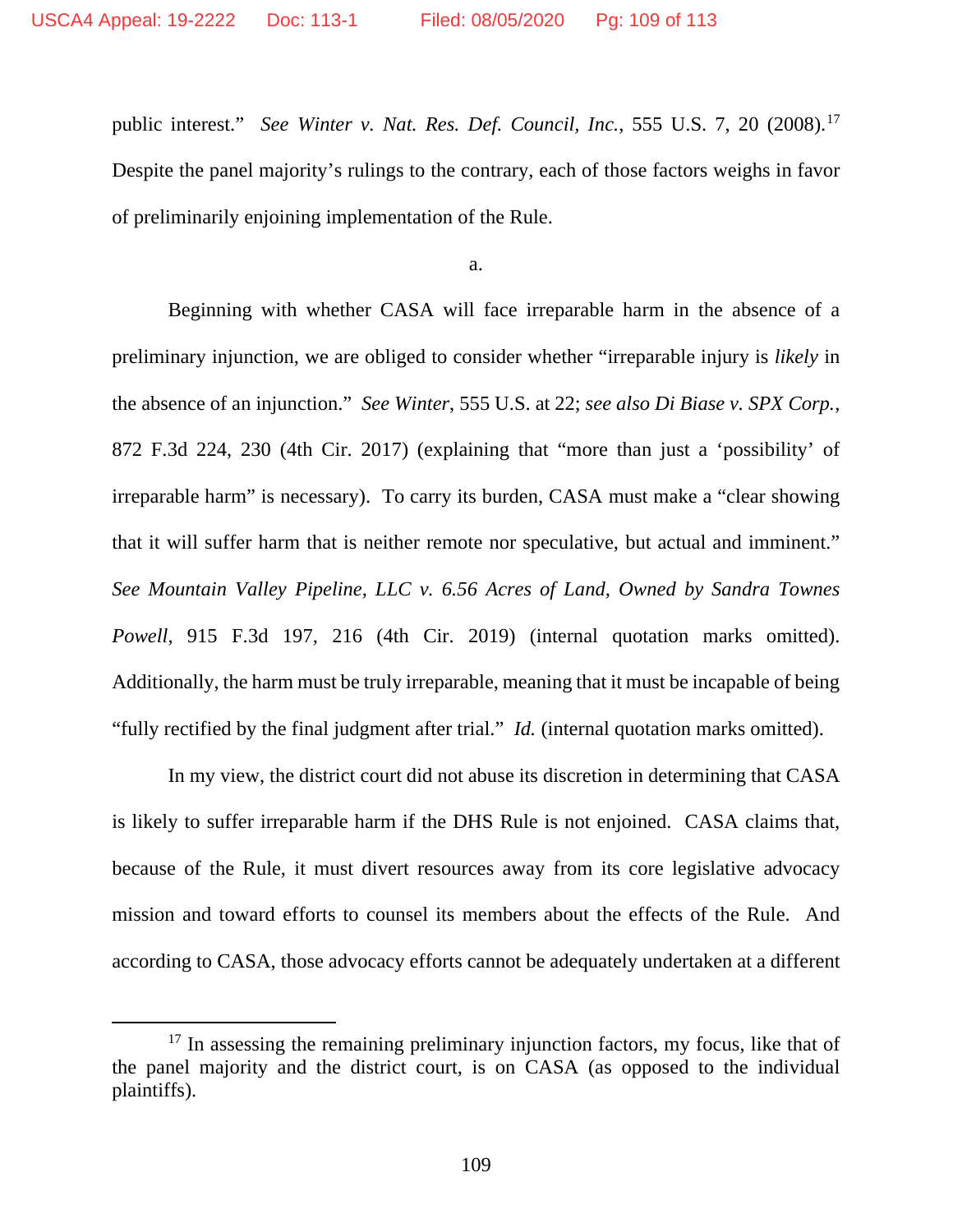time because they are dependent on political will and the legislative cycle. Such allegations demonstrate irreparable harm. *See Mountain Valley Pipeline, LLC*, 915 F.3d at 217; *Mountain Valley Pipeline, LLC v. W. Pocahontas Props. Ltd. P'ship*, 918 F.3d 353, 366 (4th Cir. 2019); *see also League of Women Voters of U.S. v. Newby*, 838 F.3d 1, 9 (D.C. Cir. 2016) (explaining that because decisions of the defendant "unquestionably ma[d]e it more difficult for the [plaintiff organization] to accomplish [its] primary mission," the organization suffered injury sufficient for purposes of both "standing and irreparable harm").

b.

The remaining pieces of the preliminary injunction puzzle to consider are whether the balance of equities and the public interest weigh in favor of granting relief. Because the government is a party in these proceedings, those two factors can be considered together. *See Pursuing America's Greatness v. FEC*, 831 F.3d 500, 511 (D.C. Cir. 2016); *see also Nken v. Holder*, 556 U.S. 418, 435 (2009).

In the panel majority's view, DHS's interest in "not burdening the public fisc by admitting public charges" is more important than the harm CASA will face from the impairment of its organizational mission and the diversion of its resources. *See ante* 55- 56. I disagree. Absent a preliminary injunction, CASA's organizational mission will undoubtedly continue to be frustrated and its resources diverted. Moreover, the public interest will be harmed if aliens living in the United States disenroll from public benefits for which they are eligible due to fear of immigration consequences stemming from the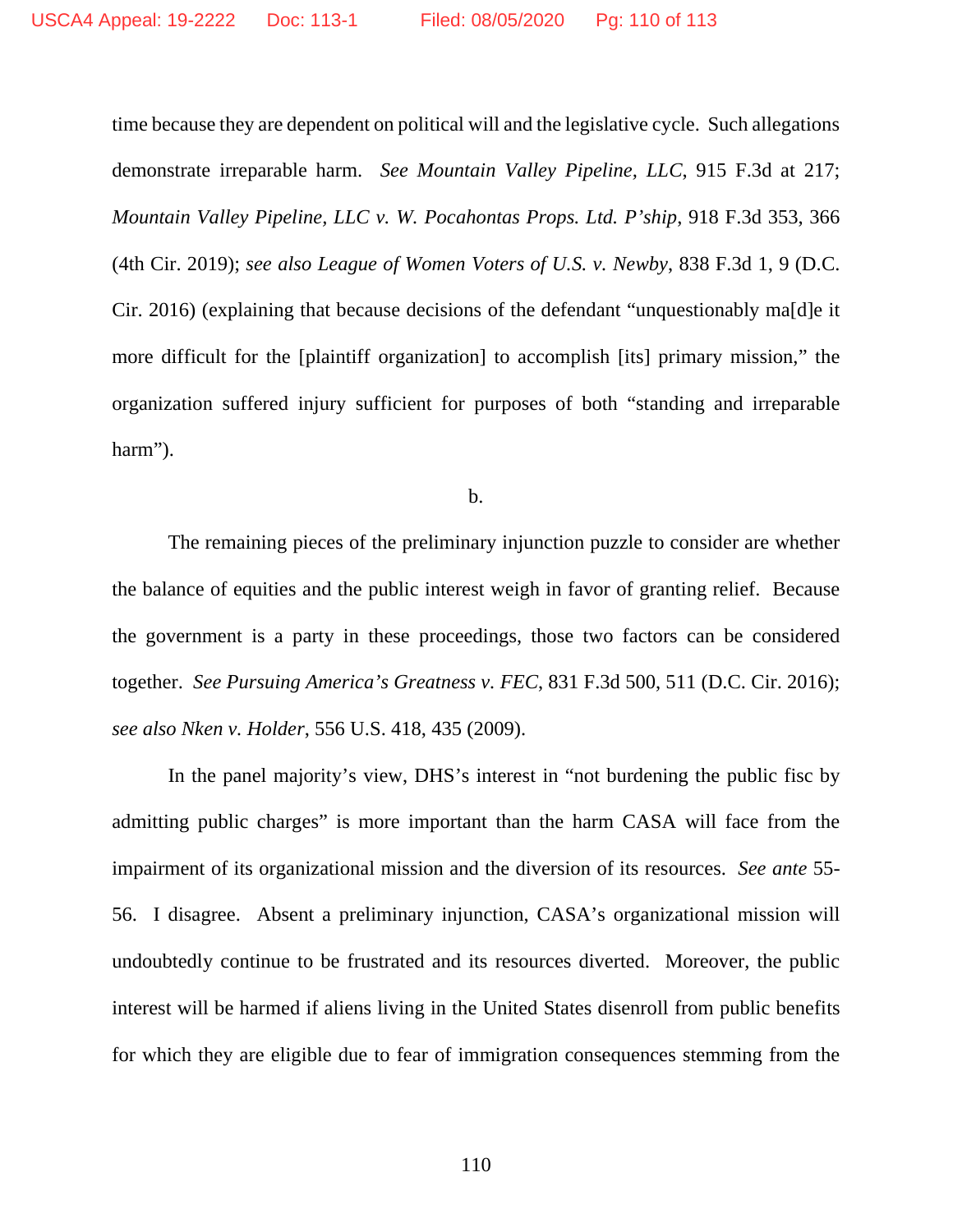DHS Rule. On the other hand, DHS's purported interests — when weighed against the significant harms CASA faces — fail to measure up.

At the end of the day, DHS contends that it has an overriding interest in immediately implementing its preferred policy and that such an interest tips the balance of equities and the public interest in its favor. Although the majority dutifully accepts that contention, I do not. If immediate implementation of a preferred policy were sufficient to tilt the balance of equities and public interest in favor of DHS, every plaintiff seeking a preliminary injunction against governmental action would be on a fool's errand. Accordingly, the harm CASA will suffer absent a preliminary injunction far outweighs any interest DHS may have in immediately implementing its preferred policy. The majority errs in concluding otherwise.

## 2.

Finally, the panel majority launches a broadside against the propriety of nationwide preliminary injunctions. In the context of its other rulings, however, the majority's attack is dicta. And in any event, my friends are wrong in their criticism of the scope of the district court's injunction. To be sure, a nationwide preliminary injunction is a strong remedy. But district courts are entitled to wide discretion in fashioning injunctive relief. *See South Carolina v. United States*, 907 F.3d 742, 753 (4th Cir. 2018). And here, the district court's decision to preliminarily enjoin implementation of the DHS Rule nationwide is a perfectly appropriate exercise of that considerable discretion. *See Califano v. Yamasaki*, 442 U.S. 682, 702 (1979) ("[T]he scope of injunctive relief is dictated by the extent of the violation established, not by the geographical extent of the plaintiff class.");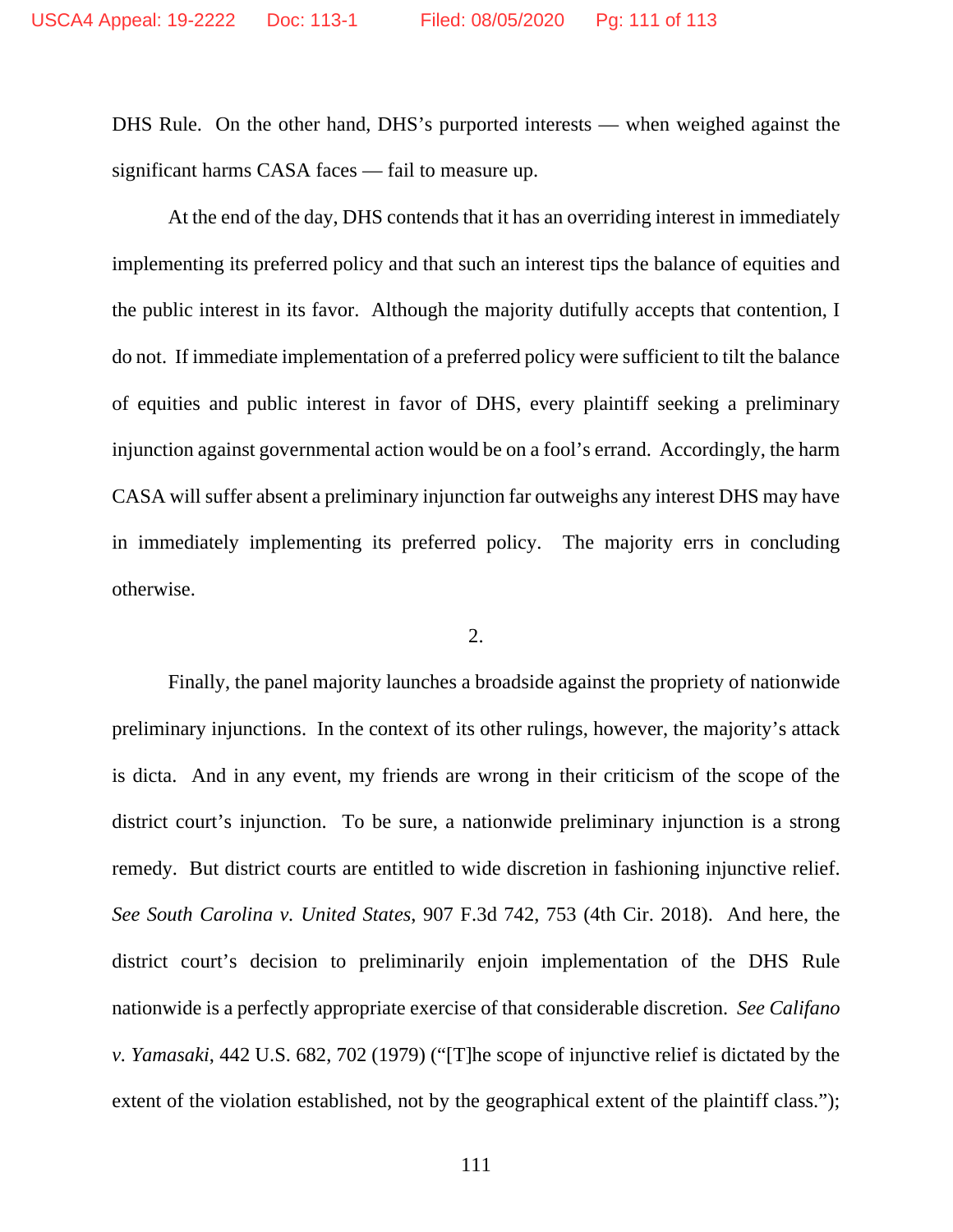*see also Texas v. United States*, 809 F.3d 134, 187-88 (5th Cir. 2015) (affirming nationwide injunction barring implementation of immigration policy and emphasizing that immigration policy should be uniform throughout the country).

\* \* \*

In sum, the Public Charge Statute excludes aliens from this country and prohibits aliens already living in the country from adjusting their immigration statuses if they are likely to become public charges. Although the Public Charge Statute does not define the term "public charge," the usual tools of statutory construction reveal that "public charge" has always described an alien likely to be significantly dependent on the government. The DHS Rule, however, alters that definition, declaring that any alien likely to receive a de minimis amount of supplemental public benefits for a de minimis period of time is excludable as a public charge. Under any reasonable construction, a person receiving such a miniscule amount of benefits cannot be said to be significantly dependent on the government. Because the Rule fixes a boundless definition of "public charge," it lands far afield of any reasonable interpretation of the Public Charge Statute. Accordingly, the plaintiffs are likely to succeed on the merits of their challenge to the lawfulness of the Rule. And because the remaining preliminary injunction factors weigh in favor of granting relief, the district court did not abuse its discretion in preliminarily enjoining implementation of the Rule, even on a nationwide basis.